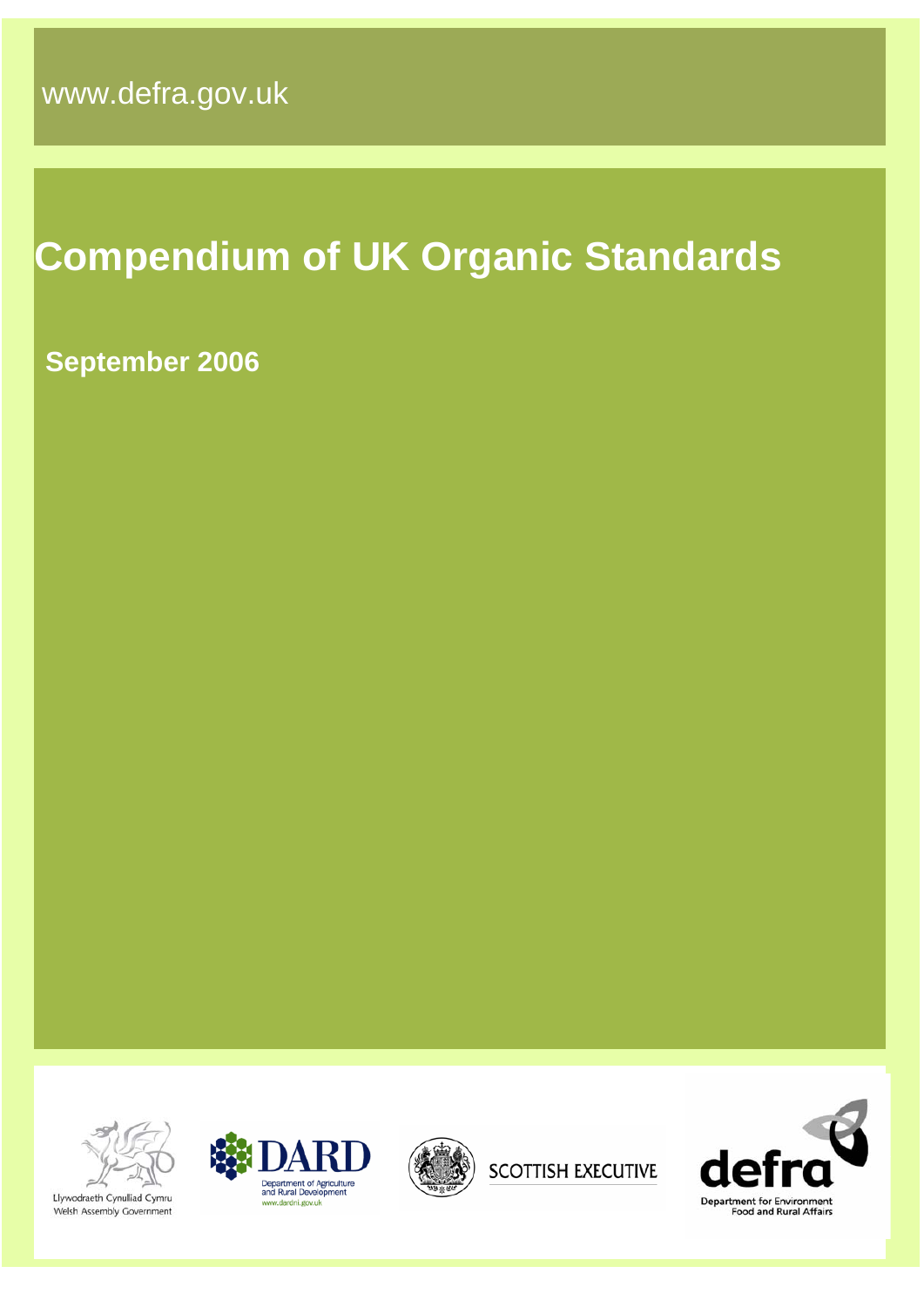Department for Environment, Food and Rural Affairs Nobel House 17 Smith Square London SW1P 3JR Telephone 020 7238 6000 Website: www.defra.gov.uk

© Crown copyright 2006 Copyright in the typographical arrangement and design rests with the Crown.

This publication (excluding the royal arms and departmental logos) may be reused free of charge in any format or medium provided that it is re-used accurately and not used in a misleading context. The material must be acknowledged as crown copyright and the title of the publication specified.

Information about this publication and further copies are available from:

Organic Branch Area 4D Defra Nobel House 17 Smith Square London SW1P 3JR Email address: [organic.standards@defra.gsi.gov.uk](mailto:organic.standards@defra.gsi.gov.uk)  Tel: 020 7238 5605

This document is also available on the Defra website – [www.defra.gov.uk/farm/organic](http://www.defra.gov.uk/farm/organic)

Published by the Department for Environment, Food and Rural Affairs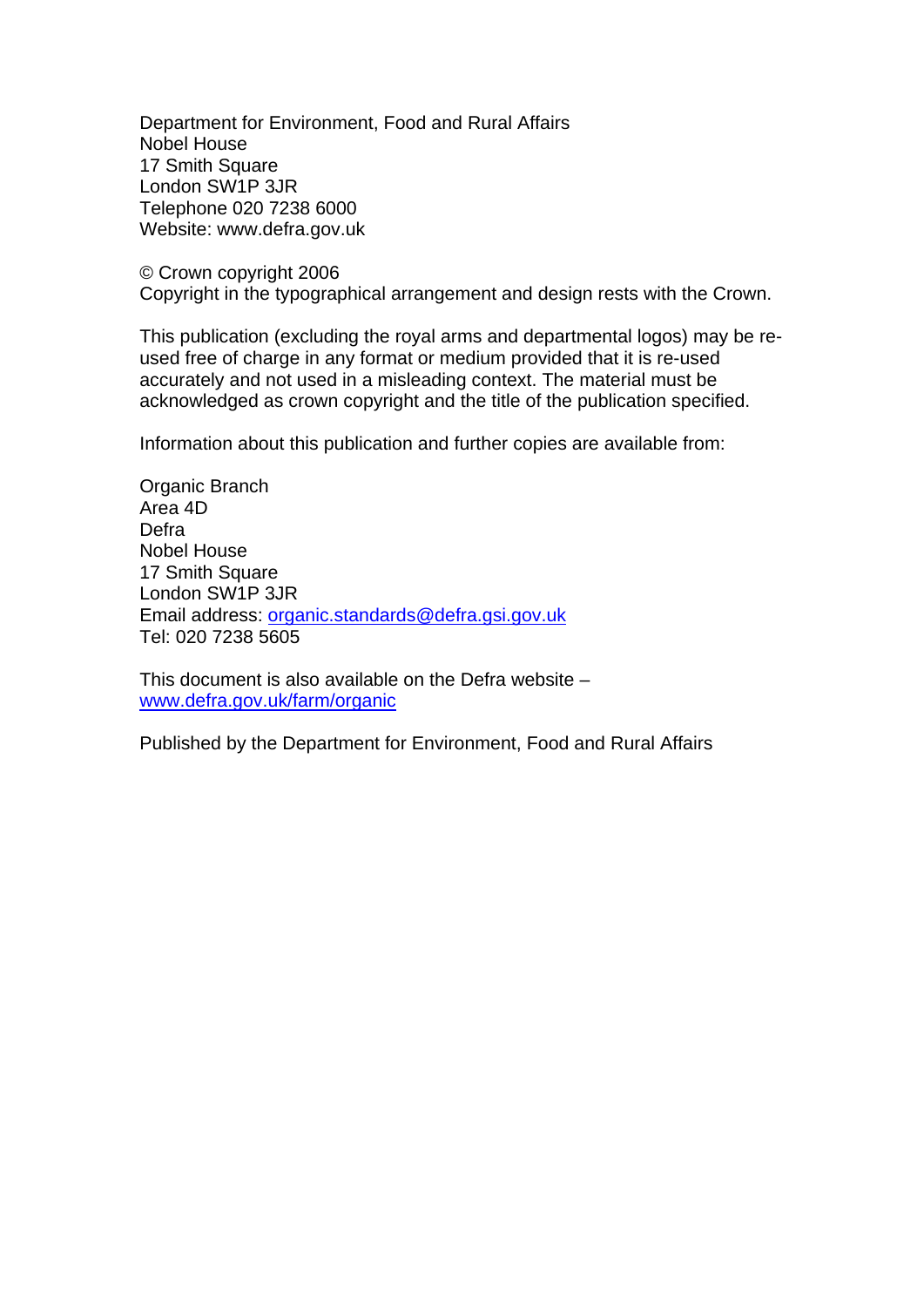## **CONTENTS**

| <b>GENERAL PROVISIONS OF THESE STANDARDS, INCLUDING SCOPE,</b><br>DEFINITIONS, LABELLING, INSPECTION AND IMPORTS 9                                               |    |
|------------------------------------------------------------------------------------------------------------------------------------------------------------------|----|
|                                                                                                                                                                  |    |
|                                                                                                                                                                  |    |
| Labelling rules for products where 70% to 95% of the ingredients of agricultural .17<br>Labelling of feedingstuffs, compound feedingstuffs and feed materials 19 |    |
|                                                                                                                                                                  |    |
|                                                                                                                                                                  | 25 |
|                                                                                                                                                                  |    |
| Indication that products are covered by the Community inspection                                                                                                 |    |
|                                                                                                                                                                  |    |
| Free movement of organic produce within the Community30                                                                                                          |    |
|                                                                                                                                                                  |    |
|                                                                                                                                                                  |    |
|                                                                                                                                                                  |    |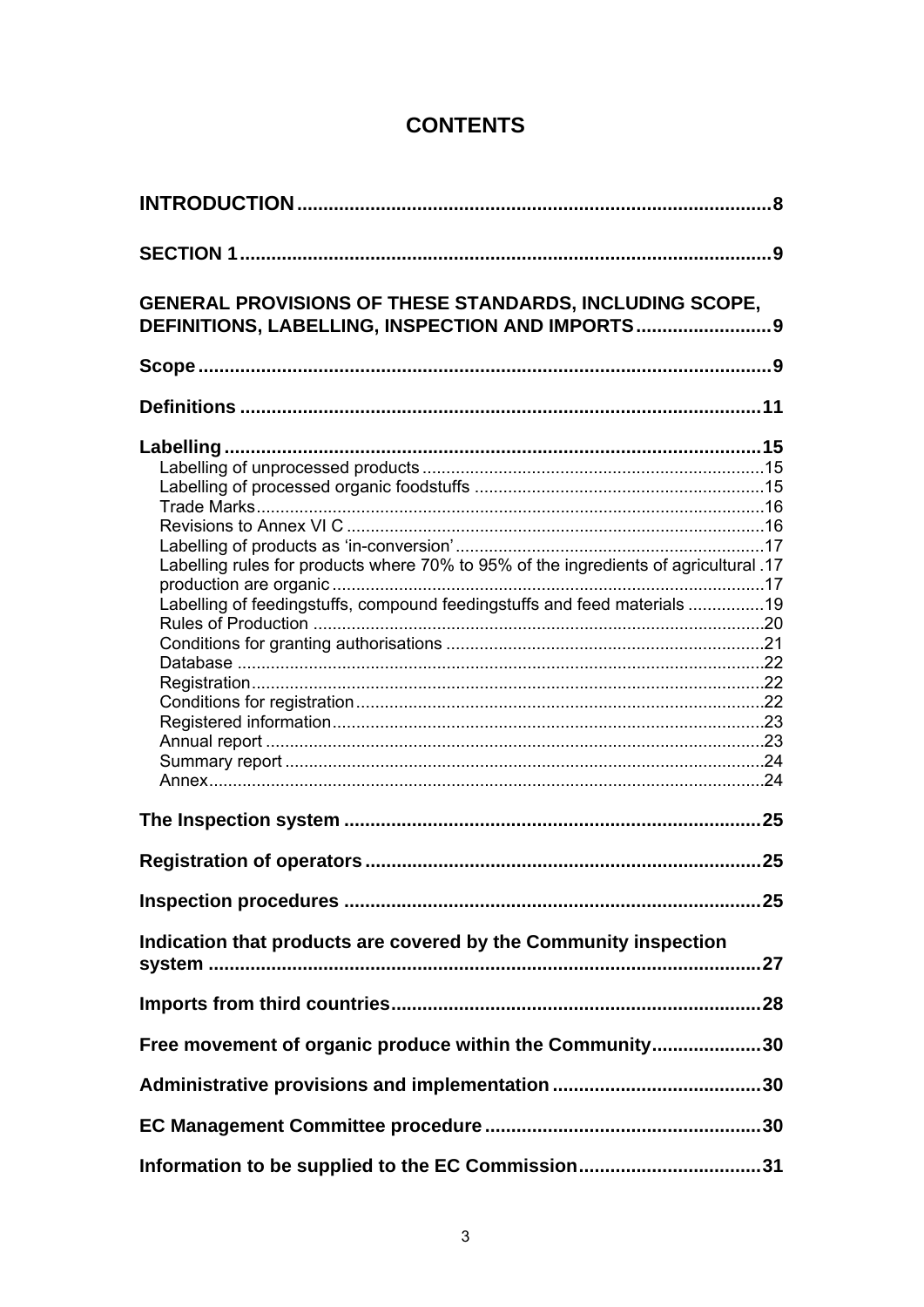| A              | <b>PRINCIPLES OF ORGANIC PRODUCTION AT FARM LEVEL32</b>                                                                                                |  |
|----------------|--------------------------------------------------------------------------------------------------------------------------------------------------------|--|
| 1              |                                                                                                                                                        |  |
|                |                                                                                                                                                        |  |
|                |                                                                                                                                                        |  |
| B.             | STANDARDS APPLYING TO LIVESTOCK AND LIVESTOCK<br>PRODUCTS FROM THE FOLLOWING SPECIES: BOVINE<br>(INCLUDING BUBALUS AND BISON SPECIES), PORCINE, OVINE, |  |
| 1              |                                                                                                                                                        |  |
| 2 <sup>1</sup> | Conversion of land associated with organic livestock production37<br>2.1<br>2.2<br>2.3                                                                 |  |
| $\mathbf{3}$   |                                                                                                                                                        |  |
| 4              |                                                                                                                                                        |  |
| 5              | DISEASE PREVENTION AND VETERINARY TREATMENT 43                                                                                                         |  |
| 6              | HUSBANDRY MANAGEMENT PRACTICES, TRANSPORT AND<br>6.1<br>Handling and Transportation of Live Animals and Birds47<br>6.2<br>6.3                          |  |
| 7              |                                                                                                                                                        |  |
| 8.<br>8.1      | FREE RANGE AREAS AND LIVESTOCK HOUSING  48<br>8.2<br>8.3<br>8.4<br>8.5                                                                                 |  |
|                |                                                                                                                                                        |  |
| C              | STANDARDS APPLYING TO BEEKEEPING AND BEEKEEPING                                                                                                        |  |
|                |                                                                                                                                                        |  |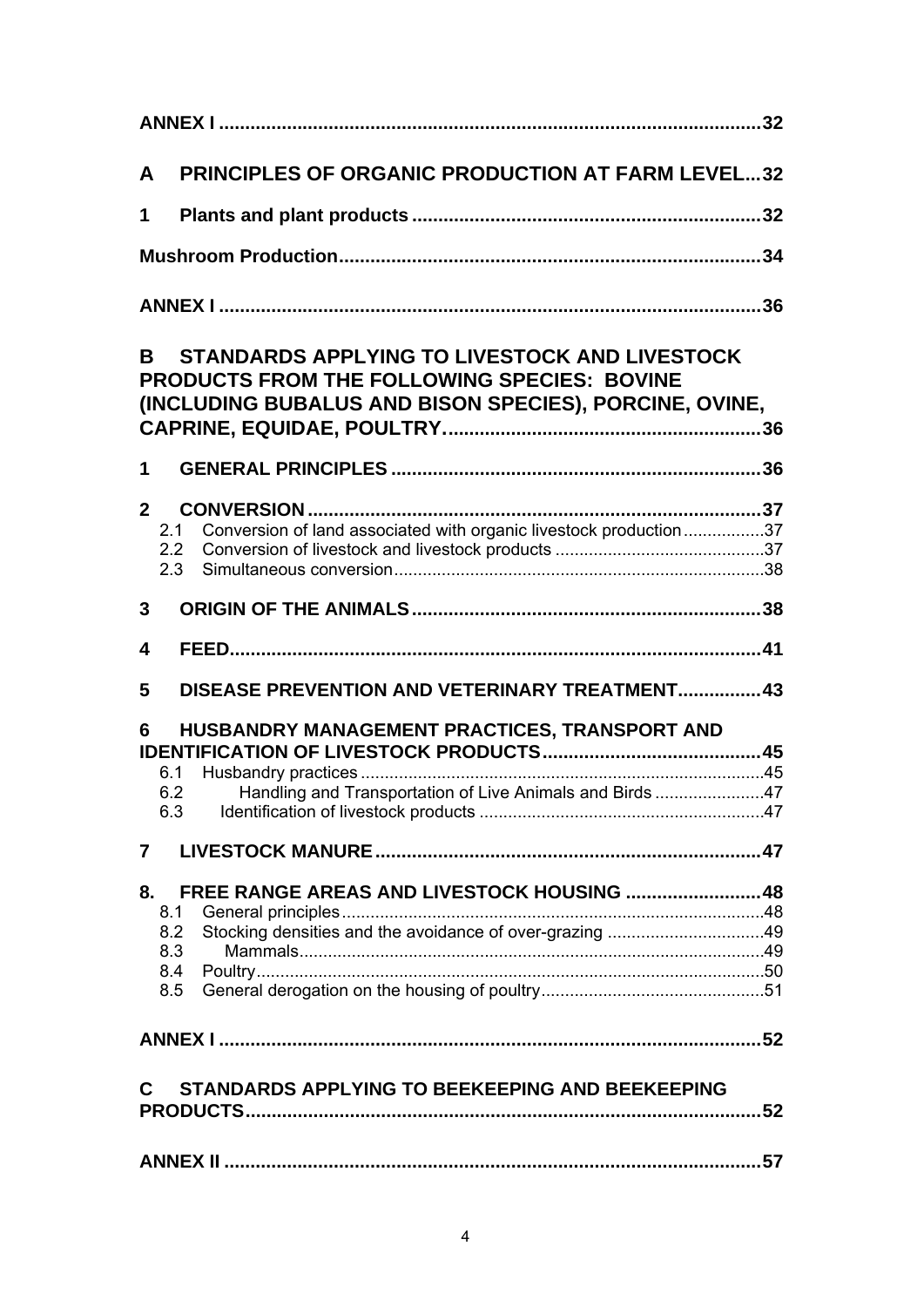| A                                                                                                                      |  |
|------------------------------------------------------------------------------------------------------------------------|--|
|                                                                                                                        |  |
| B.                                                                                                                     |  |
|                                                                                                                        |  |
|                                                                                                                        |  |
|                                                                                                                        |  |
|                                                                                                                        |  |
| IIIA. Preparations to be surface-spread between cultivated plants64                                                    |  |
|                                                                                                                        |  |
| 2. Products for pest and disease control in livestock buildings and                                                    |  |
|                                                                                                                        |  |
|                                                                                                                        |  |
|                                                                                                                        |  |
| $\mathbf{C}$                                                                                                           |  |
| 3.                                                                                                                     |  |
|                                                                                                                        |  |
|                                                                                                                        |  |
| FEED ADDITIVES, CERTAIN SUBSTANCES USED IN ANIMAL<br>D<br>NUTRITION (DIRECTIVE 82/471/EEC) AND PROCESSING AIDS USED IN |  |
|                                                                                                                        |  |
| PRODUCTS AUTHORISED FOR CLEANING AND DISINFECTION OF<br>F.                                                             |  |
| LIVESTOCK BUILDINGS AND INSTALLATIONS (E.G. EQUIPMENT AND                                                              |  |
|                                                                                                                        |  |
|                                                                                                                        |  |
|                                                                                                                        |  |
| F                                                                                                                      |  |
|                                                                                                                        |  |
|                                                                                                                        |  |
| <b>MINIMUM INSPECTION REQUIREMENTS AND PRECAUTIONARY</b>                                                               |  |
| <b>MEASURES UNDER THE INSPECTION SCHEME REFERRED TO IN</b>                                                             |  |
|                                                                                                                        |  |
|                                                                                                                        |  |
|                                                                                                                        |  |
|                                                                                                                        |  |
| Production of plants, plant products, livestock and/or livestock<br>А.                                                 |  |
|                                                                                                                        |  |
|                                                                                                                        |  |
| A.1 Plants and plant products from farm production or collection78                                                     |  |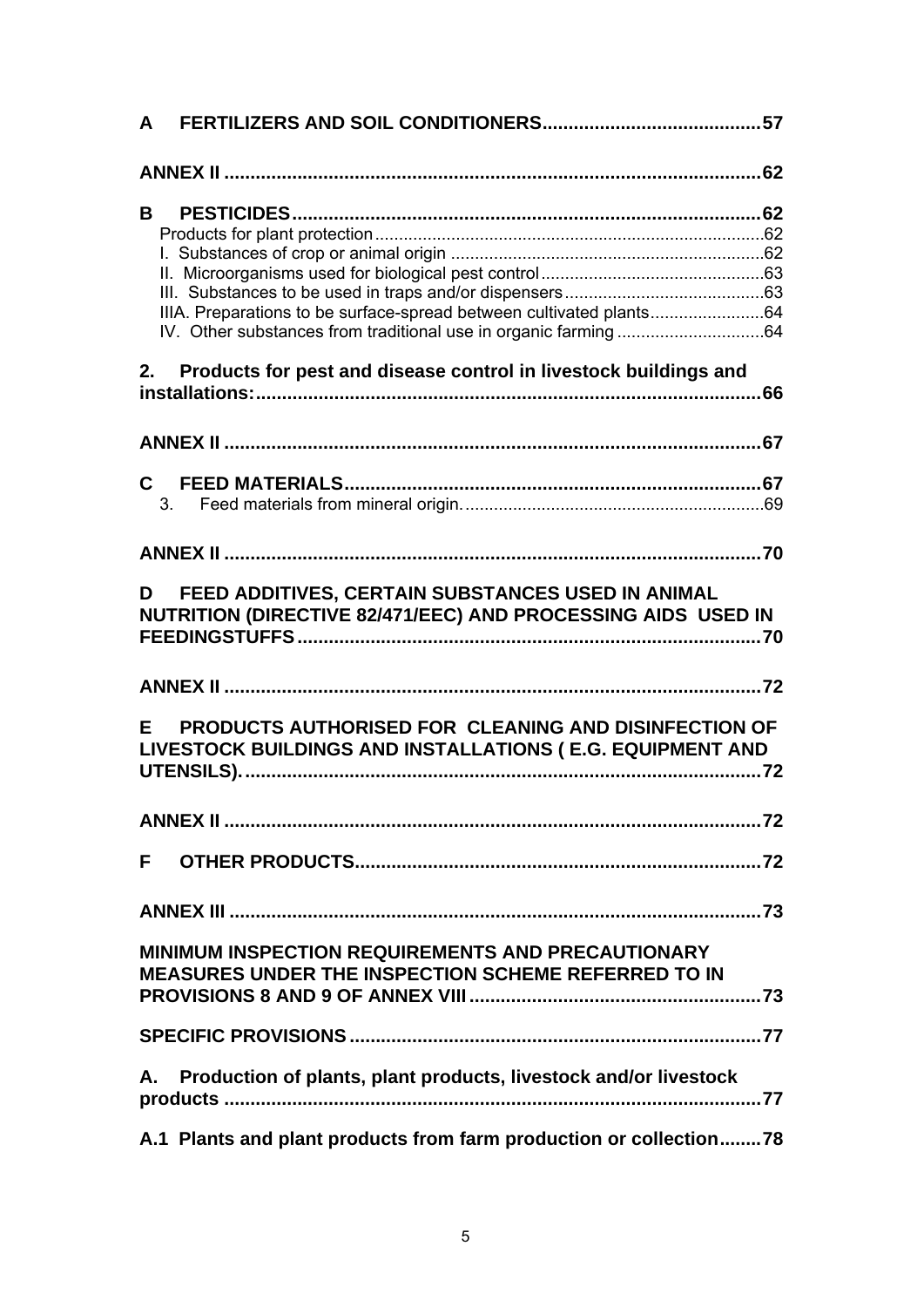| Imports of plants, plant products, livestock, livestock products and<br>C.<br>foodstuffs comprising plant and/or livestock products, animal<br>feedingstuffs, compound feedingstuffs and feed materials from third |
|--------------------------------------------------------------------------------------------------------------------------------------------------------------------------------------------------------------------|
| Units involved in the production, preparation or import of products<br>D<br>referred to in Provision 1(1) and which have contracted out to third<br>parties in part or in total the actual operations concerned89  |
| Units preparing animal feedingstuffs, compound feedingstuffs and<br>E.                                                                                                                                             |
|                                                                                                                                                                                                                    |
| INFORMATION TO BE NOTIFIED AS PROVIDED IN PROVISION 8(1)(A).92                                                                                                                                                     |
|                                                                                                                                                                                                                    |
|                                                                                                                                                                                                                    |
| <b>PART A: INDICATION THAT PRODUCTS ARE COVERED BY THE</b>                                                                                                                                                         |
|                                                                                                                                                                                                                    |
|                                                                                                                                                                                                                    |
| <b>MATERIALS FOR USE IN ORGANIC FOOD PROCESSING  94</b>                                                                                                                                                            |
|                                                                                                                                                                                                                    |
|                                                                                                                                                                                                                    |
|                                                                                                                                                                                                                    |
| Section B - Processing Aids and Other Products Which May be Used for<br>Processing of Ingredients of Agricultural Origin from Organic Production<br>97                                                             |
|                                                                                                                                                                                                                    |
| Section C - Ingredients Of Agricultural Origin Which Have Not Been                                                                                                                                                 |
|                                                                                                                                                                                                                    |
|                                                                                                                                                                                                                    |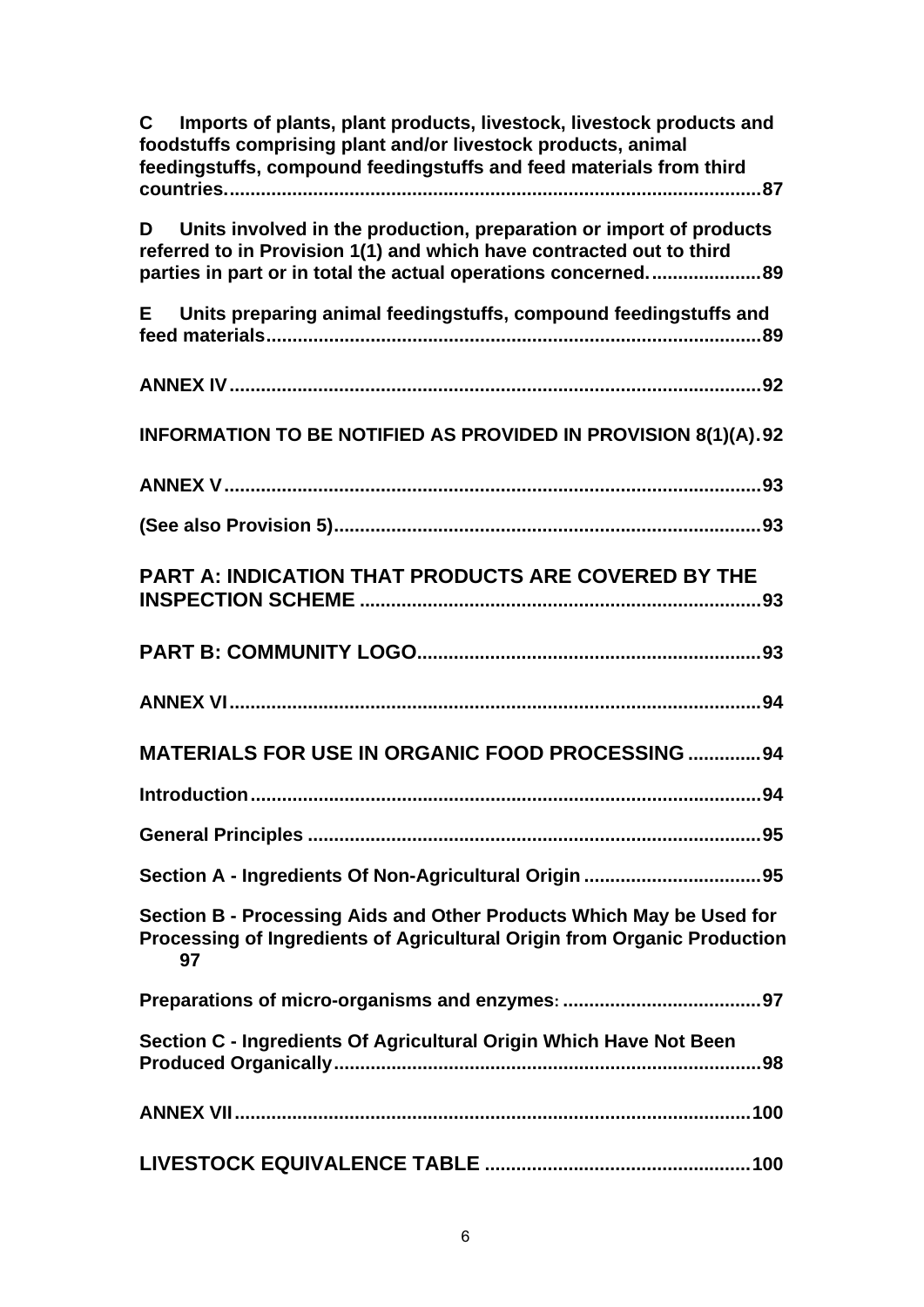| <b>MINIMUM SURFACE AREAS INDOORS AND OUTDOORS AND OTHER</b><br><b>CHARACTERISTICS OF HOUSING IN THE DIFFERENT SPECIES AND</b> |  |
|-------------------------------------------------------------------------------------------------------------------------------|--|
|                                                                                                                               |  |
|                                                                                                                               |  |
|                                                                                                                               |  |
|                                                                                                                               |  |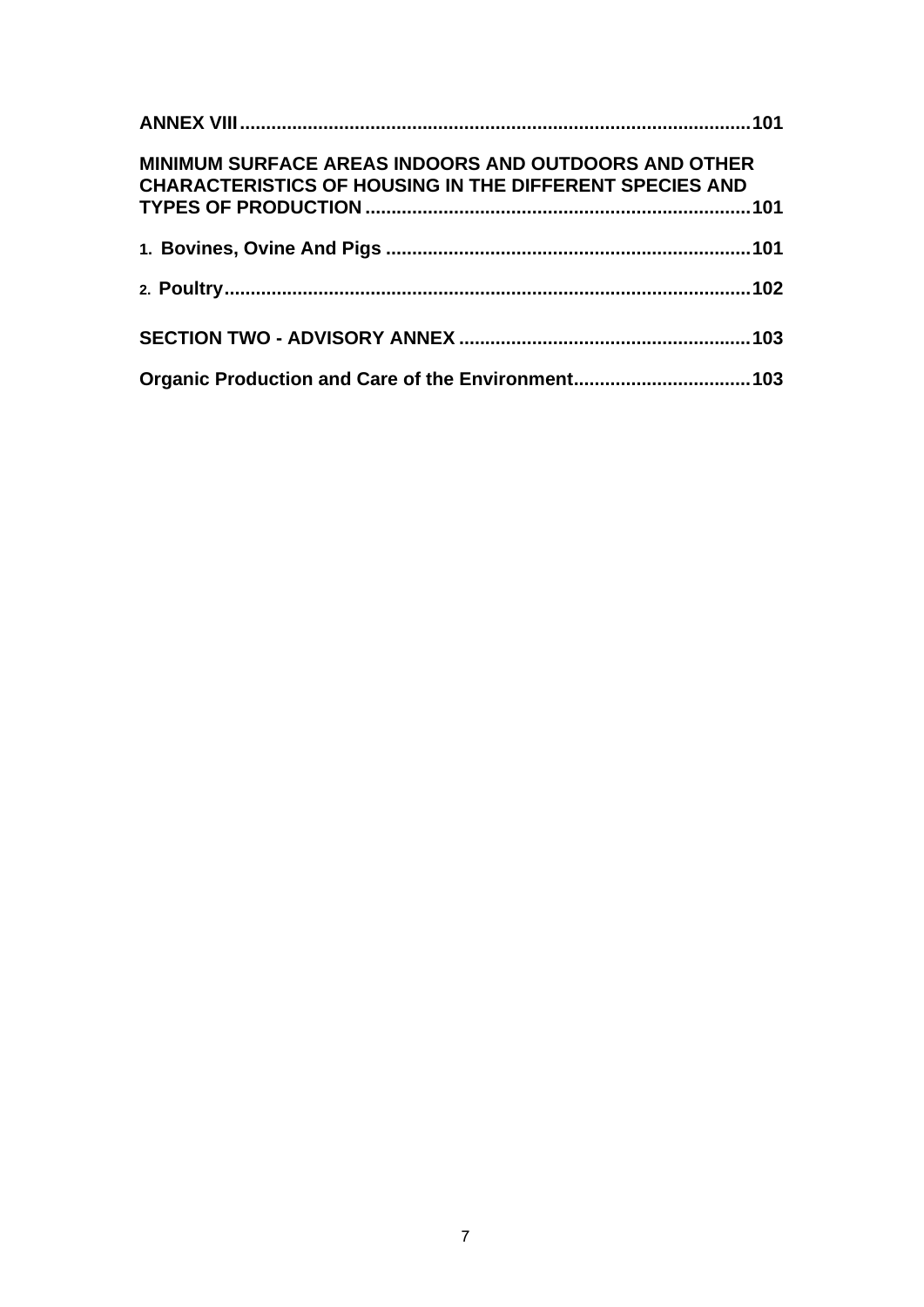## <span id="page-7-0"></span>**INTRODUCTION**

The Compendium is the standard for organic food production that must be complied with in the UK. It is based on, and complies with, Council Regulation (EEC) No. 2092/91, as amended.

Please note that there are some differences between the livestock standards in Annex IIB of this Compendium, and Council Regulation (EEC) No. 2092/91, as permitted by Article 12 of the Council Regulation. The main text in Section 1 of the document is compulsory. The text boxes contain interpretative and guidance notes to assist in the application of the Standards.

Section 2 of this Compendium contains information of an advisory nature. Following this part of the compendium is not compulsory for licensed organic producers, although it represents good practice.

The Compendium is published by Defra on behalf of all Rural Affairs Departments in the UK (Department of Agriculture and Rural Development Northern Ireland, Scottish Executive Environment and Rural Affairs Department and the Welsh Agriculture and Rural Affairs Department). For particular specified purposes Defra is designated as the competent authority and for others Defra acts on behalf of all four Rural Affairs Departments in the UK.

Any queries on the interpretation of the provisions of these Standards should be addressed to the Organic Branch, Defra, Area 4 D, Nobel House, Smith Square, London SW1P 3JR, Tel: 0207 238 5605, Fax: 0207 238 6148. E-mail: organic.standards@defra.gsi.gov.uk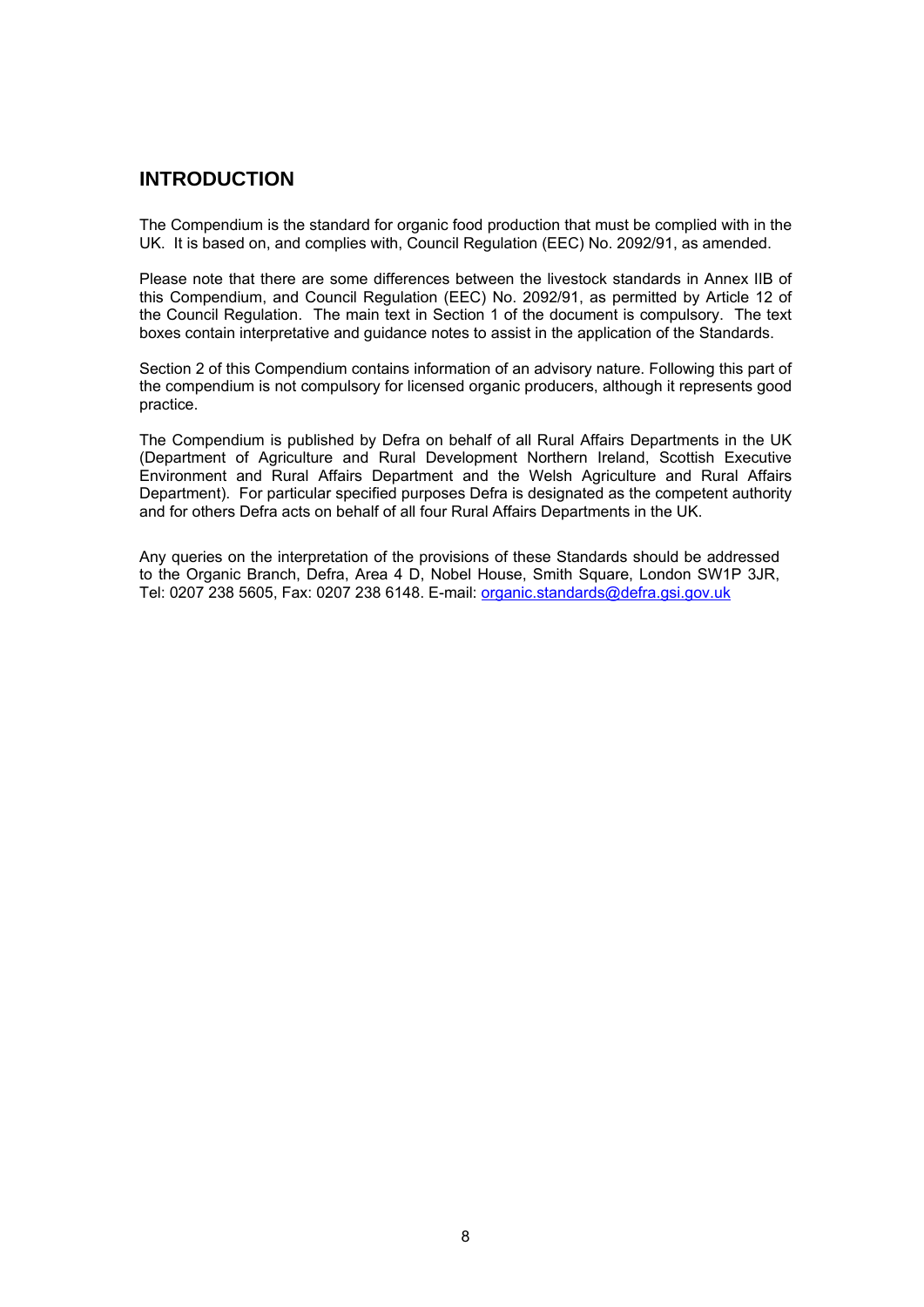## **SECTION 1**

### <span id="page-8-0"></span>**GENERAL PROVISIONS OF THESE STANDARDS, INCLUDING SCOPE, DEFINITIONS, LABELLING, INSPECTION AND IMPORTS**

#### *Guidance Note:*

- The purpose of Provisions 1 to 15 is to set out the scope and general provisions of these Standards, which underpin the more detailed rules laid down in the Annexes.
- The Provisions are based on the text and numbering of the Articles of Council Regulation (EEC) No. 2092/91. Where appropriate, interpretative text boxes provide clarification.
- In some cases, paragraphs have an entry of 'Not allocated'. This signifies EC text which has no direct significance in terms of these Standards.

#### **Scope**

#### **(Provision 1)**

- 1. These Standards shall apply to the following products, where such products bear, or are intended to bear, indications referring to the organic production method (see Provision 2 for a definition of 'indications'):
	- (a) unprocessed agricultural crop products; also livestock and unprocessed livestock products, to the extent that principles of production and specific inspection rules for them are laid down in Annexes I and III;
	- (b) processed agricultural crop and livestock products intended for human consumption prepared essentially from one or more ingredients of plant and/or animal origin;
	- (c) feedingstuffs, compound feedingstuffs and feed materials not covered under subparagraph (a).
- 2. By way of derogation from paragraph 1, where the detailed production rules are not laid down in Annex I, for certain animal species, the rules provided for labelling in Provision 5 and for the inspections in Provisions 8 and 9 shall apply for these species and the products there from, with the exception of aquaculture and aquaculture products. Pending the inclusion of detailed production rules for aquaculture and aquaculture products, national rules or, in the absence thereof, private standards accepted or recognised by Defra, shall apply**.**
- 3.Not allocated.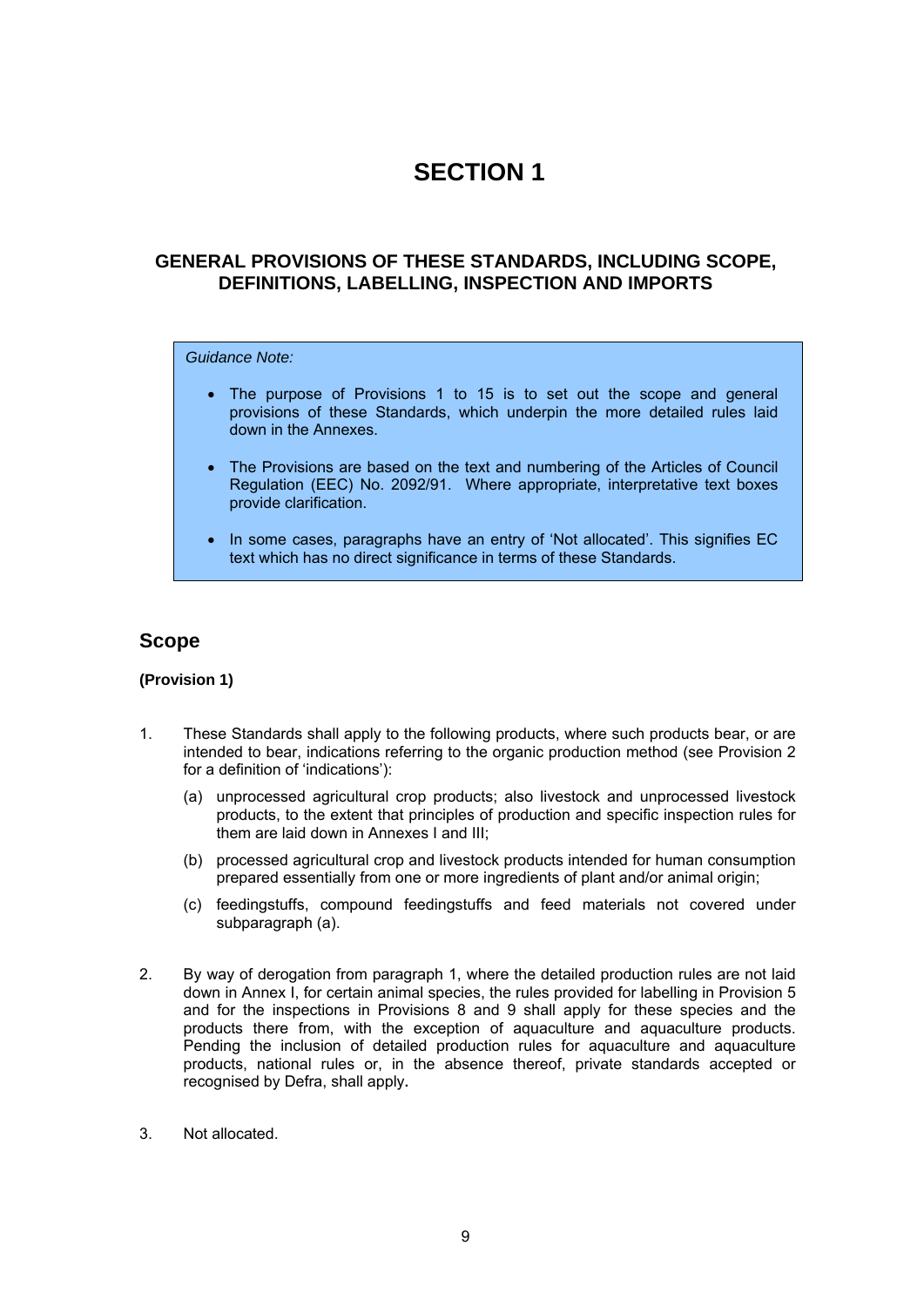*Interpretative Note:* 

- In paragraph 1(a) the reference to 'unprocessed agricultural crop products' and also 'livestock and unprocessed livestock products' is generally taken to mean any product as defined in Article 32 and Chapter 1 to the Treaty of Amsterdam. If in doubt as to whether a product falls within the scope of this definition, advice should be sought from Defra.
- In paragraph 1(b), it is important to note that this only covers products for human consumption. Therefore, whilst most dietary and health food and drinks are covered by these standards, cosmetic products, wool and clothing are not.
- Fertilisers are not covered by these Standards or Regulation (EEC) No. 2092/91. However, Annex II A of these Standards lists those fertilisers and soil conditioners which may, under certain circumstances, be used as a complement to organically derived green and animal manures in organic farming.
- For the purposes of paragraph two, Defra is yet to agree any national rules for species not covered by Annex I, for example aquaculture. **Wild fish are not permitted to be sold as organic.**

#### **(Provision 2)**

For the purposes of this Regulation a product shall be regarded as bearing indications referring to the organic production method where, in the labelling, advertising material or commercial documents, such a product, its ingredients or feed materials are described in terms suggesting to the purchaser that the product, its ingredients or feed materials have been obtained in accordance with the rules of production laid down in Article 6. In particular, the following terms or their usual derivatives (such as bio, eco etc.) or diminutives, alone or combined, shall be regarded as indications referring to the organic production method throughout the Community and in any Community language, unless they are not applied to agricultural products in foodstuffs or feedingstuffs or clearly have no connection with this method of production:

- in Spanish: ecológico,
- in Danish : økologisk,
- in German: ökologisch, biologisch,
- in Greek: βιολογικό,
- in English: organic.
- in French: biologique,
- in Italian: biologico,
- in Dutch: biologisch,
- in Portuguese: biológico,
- in Finnish: luonnonmukainen,
- in Swedish: ekologisk.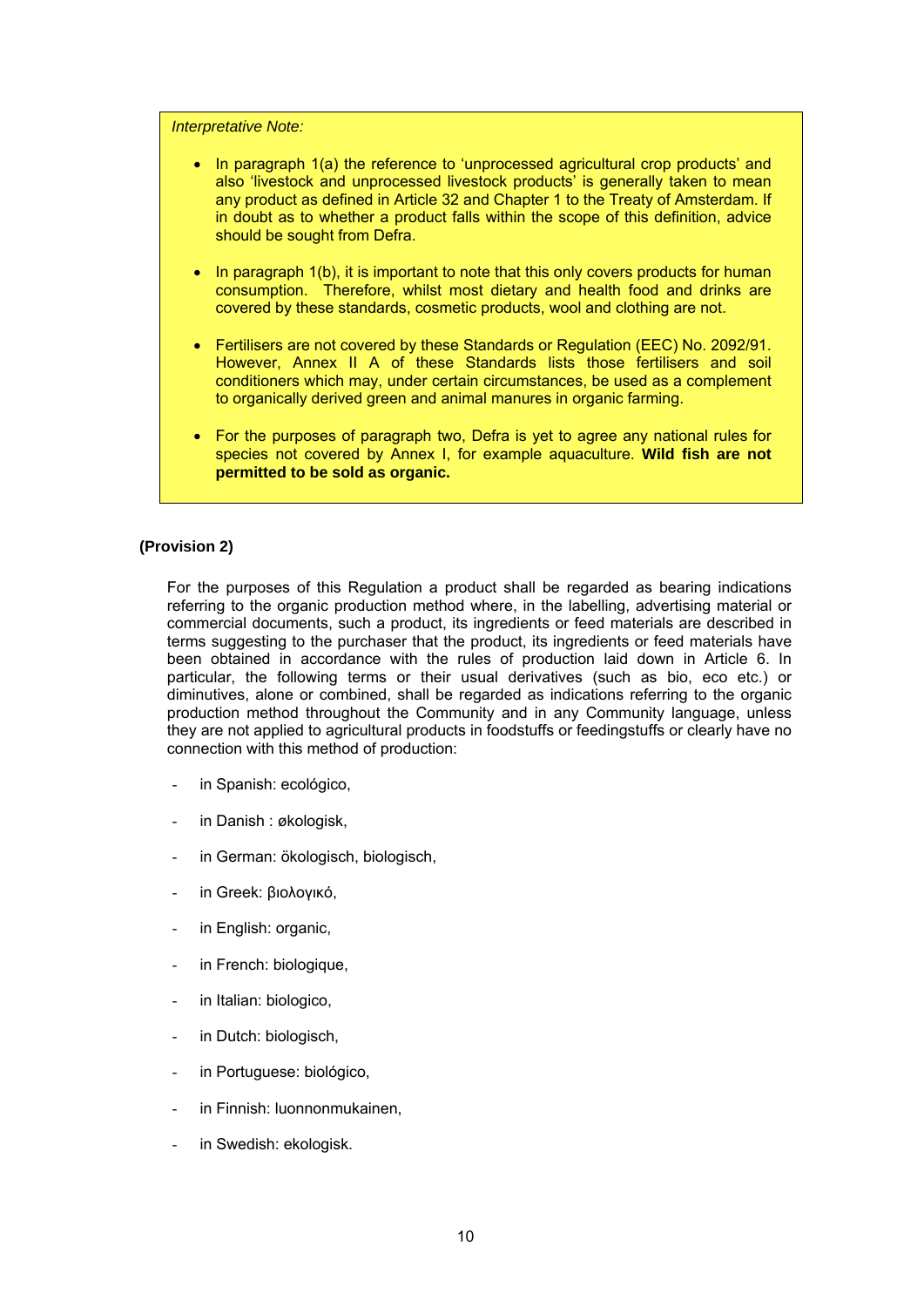#### <span id="page-10-0"></span>**(Provision 3)**

These Standards shall apply without prejudice to other Community provisions or national provisions, in conformity with Community law, concerning products specified in Provision 1 above, such as provisions governing the production, preparation, marketing, labelling and inspection, including legislation in foodstuffs and animal nutrition.

#### *Interpretative note:*

• General legal requirements set out in Community legislation, or in national legislation (where this conforms to Community law) shall apply to goods produced to these Standards. For example, organic products can only be placed on the market as far as they satisfy all legally stipulated food safety requirements which also apply to corresponding products from conventional production.

## **Definitions**

#### **(Provision 4)**

For the purposes of these standards:

- 1. "labelling" shall mean any words, particulars, trade marks, brand names, pictorial matter or symbols on any packaging, document, notice, label, board or collar accompanying or referring to a product specified in Provision 1;
- 2. "production" shall mean the operations on the agricultural holding involved in producing, packaging and initially labelling as products of organic production, agricultural products produced on that holding;
- 3. "preparation" shall mean the operations of preserving and/or processing of agricultural products (including slaughter and cutting for livestock products), and also packaging and/or alterations made to the labelling concerning the presentation of the organic production method of the fresh, preserved and/or processed products;
- 4. "marketing" shall mean holding or displaying for sale, offering for sale, selling, delivering or placing on the market in any other form;
- 5. "operator" shall mean any natural or legal person who produces, prepares or imports from a third country, with a view to the subsequent marketing thereof, products as referred to in Provision 1, or who markets such products;
- 6. "ingredients" shall mean the substances, including additives, used in the preparation of the products specified in Provision 1(1)(b), as defined in Article 6(4) of Directive 79/112/EEC on the approximation of the laws of the Member States relating to the labelling, presentation and advertising of foodstuffs for sale to the ultimate consumer;
- 7. "plant protection products" shall mean products as defined in Article 2(1) of Council Directive 79/117/EEC of 21 December 1978 prohibiting the placing on the market and use of plant protection products containing certain active substances, as last amended by Directive 89/365/EEC;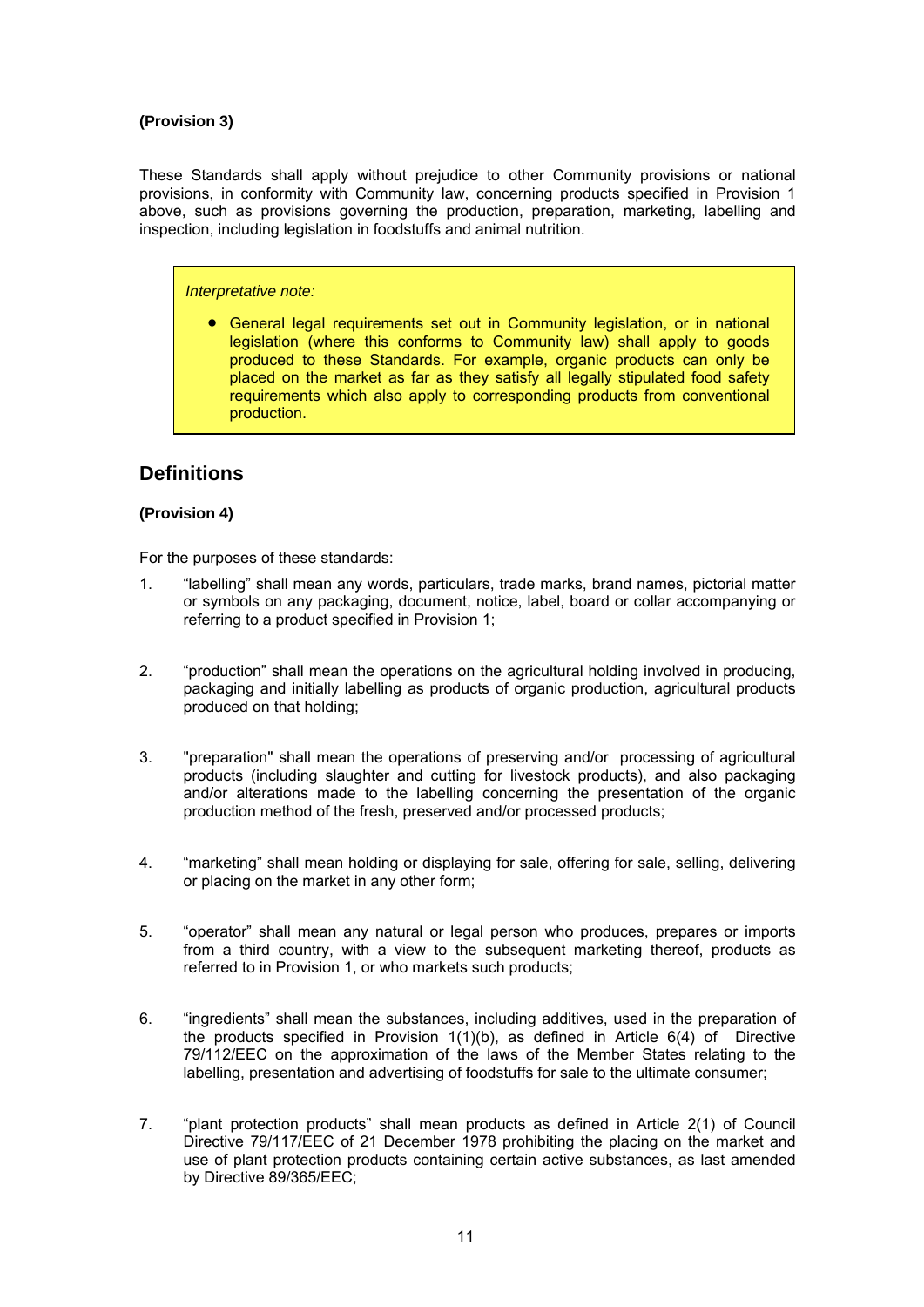- 8. "detergents" shall mean substances and preparations, within the meaning of Council Directive 73/404/EEC of 22 November 1973 on the approximation of the laws of the Member States relating to detergents, as last amended by Directive 86/94/EEC, which are intended to be used for cleaning certain products as referred to in Provision 1(1)(a);
- 9. "pre-packaged foodstuff" shall mean any single item as defined in Article 1 (3) (b) of Directive 79/112/EEC;
- 10. "list of ingredients" shall mean the list of ingredients referred to in Article 6 of Directive 79/112/EEC;
- 11. "livestock production" shall mean the production of domestic or domesticated terrestrial animals (including insects) and aquatic species farmed in fresh, salt or brackish water. The products of hunting and fishing of wild animals shall not be considered as organic production;
- 12. "genetically modified organism (GMO)" shall mean any organism as defined in Article 2 of Council Directive 90/220/EEC of 23 April 1990 on the deliberate release into the environment of genetically modified organisms(\*);
- 13. "GMO derivative " shall mean any substance which is either produced from or produced by GMOs, but does not contain them;
- 14. "use of GMOs and GMO derivatives" shall mean use thereof as foodstuffs, food ingredients (including additives and flavourings), processing aids (including extraction solvents), feedingstuffs, compound feedingstuffs, feed materials, feed additives, processing aids for feedingstuffs, certain products used in animal nutrition ( under Directive 82/471/EEC) (\*\*) plant protection products, veterinary medicinal products, fertilisers, soil conditioners, seeds, vegetative reproductive material and livestock;
- 15. "veterinary medicinal products" shall mean products as defined in Article 1(2) of Council Directive 65/65/EEC of 26 January 1965 on the approximation of provisions laid down by law, regulation or administrative action relating to medicinal products(\*\*\*);
- 16. "homeopathic veterinary medicinal products" shall mean products as defined in Article 1(1) of Council Directive 92/74/EEC of 22 September 1992, widening the scope of Directive 81/851/EEC on the approximation of provisions laid down by law, regulation or administrative action relating to veterinary medicinal products and laying down additional provisions on homeopathic veterinary medicinal products (\*\*\*\*);
- 17. "feedingstuffs" shall mean products as defined in Article 2(a) of Council Directive 79/373/EEC of 2 April 1979 on the marketing of compound feedingstuffs (\*\*\*\*\*);
- 18. "feed materials" shall mean products as defined in Article 2(a) of Council Directive 96/25/EC of 29 April 1996 on the circulation of feed materials, amending Directives 70/524/EEC, 74/63/EEC, 82/471/EEC and 93/74/EEC and repealing Directive 77/101/EEC(\*\*\*\*\*\*);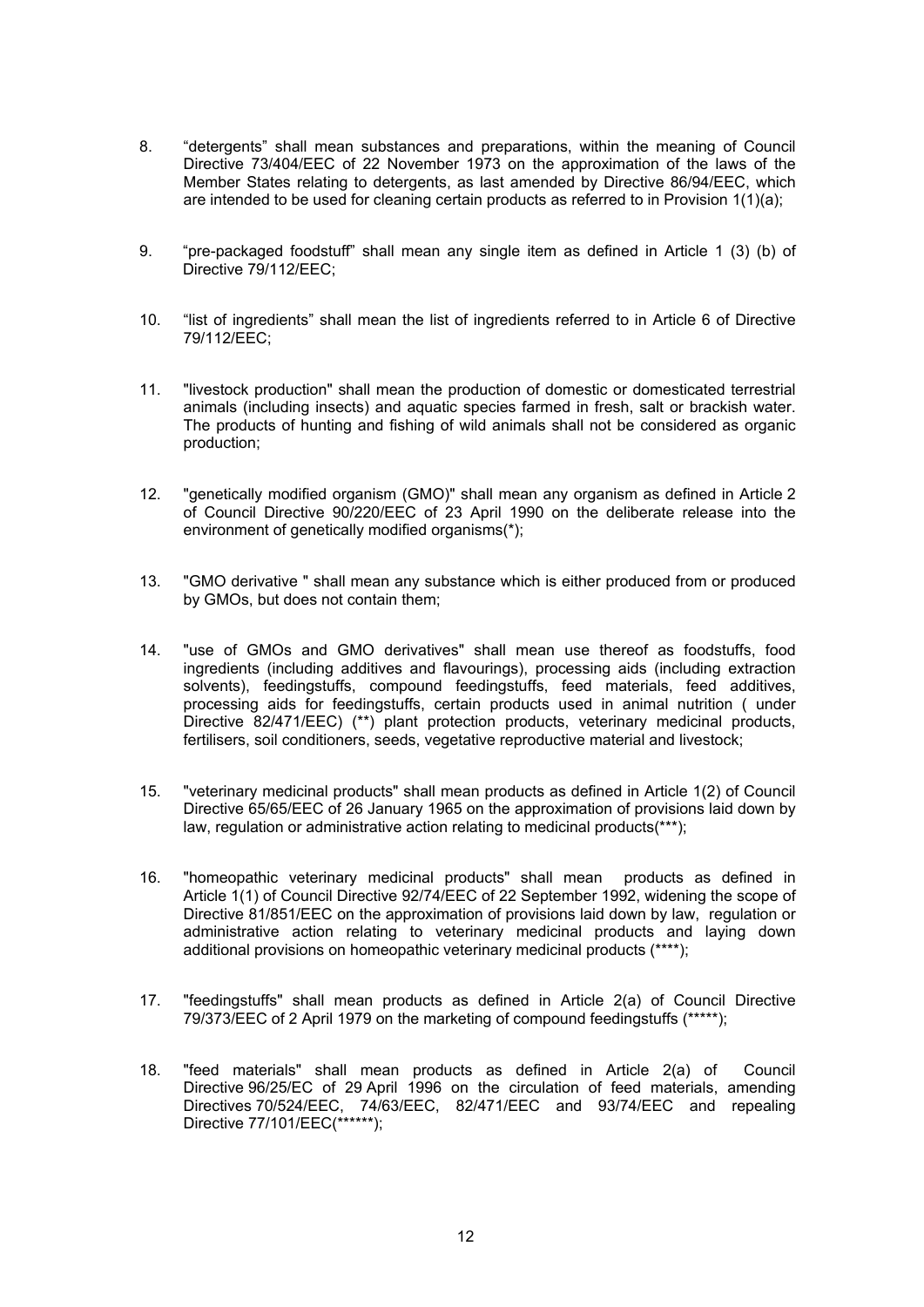- 19. "compound feedingstuffs" shall mean products as defined in Article 2(b) of Directive 79/373/EEC;
- 20. "feed additives" shall mean products as defined in Article 2 (a) of Council Directive 70/524/EEC of 25 November 1970 concerning additives in feedingstuffs(\*\*\*\*\*\*\*);
- 21. "certain products used in animal nutrition" shall mean nutritional products within the scope of Council Directive 82/471/EEC of 30 June 1982 concerning certain products used in animal nutrition;
- 22. "organic-production unit/holding/stockfarm" shall mean a unit, holding or stockfarm complying with the rules of these standards;
- 23. "organically-produced feedingstuffs/feed materials" shall mean feedingstuffs/feed materials produced in accordance with the rules of production laid down in Provision 6;
- 24. "in-conversion feedingstuffs/feed materials" shall mean feedingstuffs/feed materials complying with the rules of production laid down in Provision 6, except for the conversion period where those rules apply for at least one year before the harvest;
- 25. "conventional feedingstuffs/feed materials" shall mean feedingstuffs/feed materials not covered by the categories mentioned in paragraphs 23 and 24 above;
- 26. "composting" shall mean the process whereby materials are fermented aerobically in order to encourage the breeding of bacteria and to kill off weed seeds and pathogens. The heap should heat up to a temperature of at least 60°C.
- 27. "feed materials from the organic production method" shall mean organically-produced feed materials or feed prepared from such materials.
- 28. "feed materials from products in conversion to organic farming" shall mean in-conversion feed materials or products prepared from such materials.

#### *Interpretative Note:*

• The definition of 'livestock production' in paragraph 11 means that the products of hunting and fishing of wild animals cannot be legally labelled and marketed as organic

<sup>&</sup>lt;sup>(\*)</sup>OJ L 117, 8.5.1990, p. 15. Directive as last amended by Directive 97/35/EC (OJ L 169, 27.6.1997, p. 72).<br>
(\*)(OJ L 213, 21.7.1982, p. 8. Directive as last amended by Directive 1999/20/EC (OJ L 80, 25.3.1999, p. 20).<br>

<sup>21.1.1999,</sup> p. 3).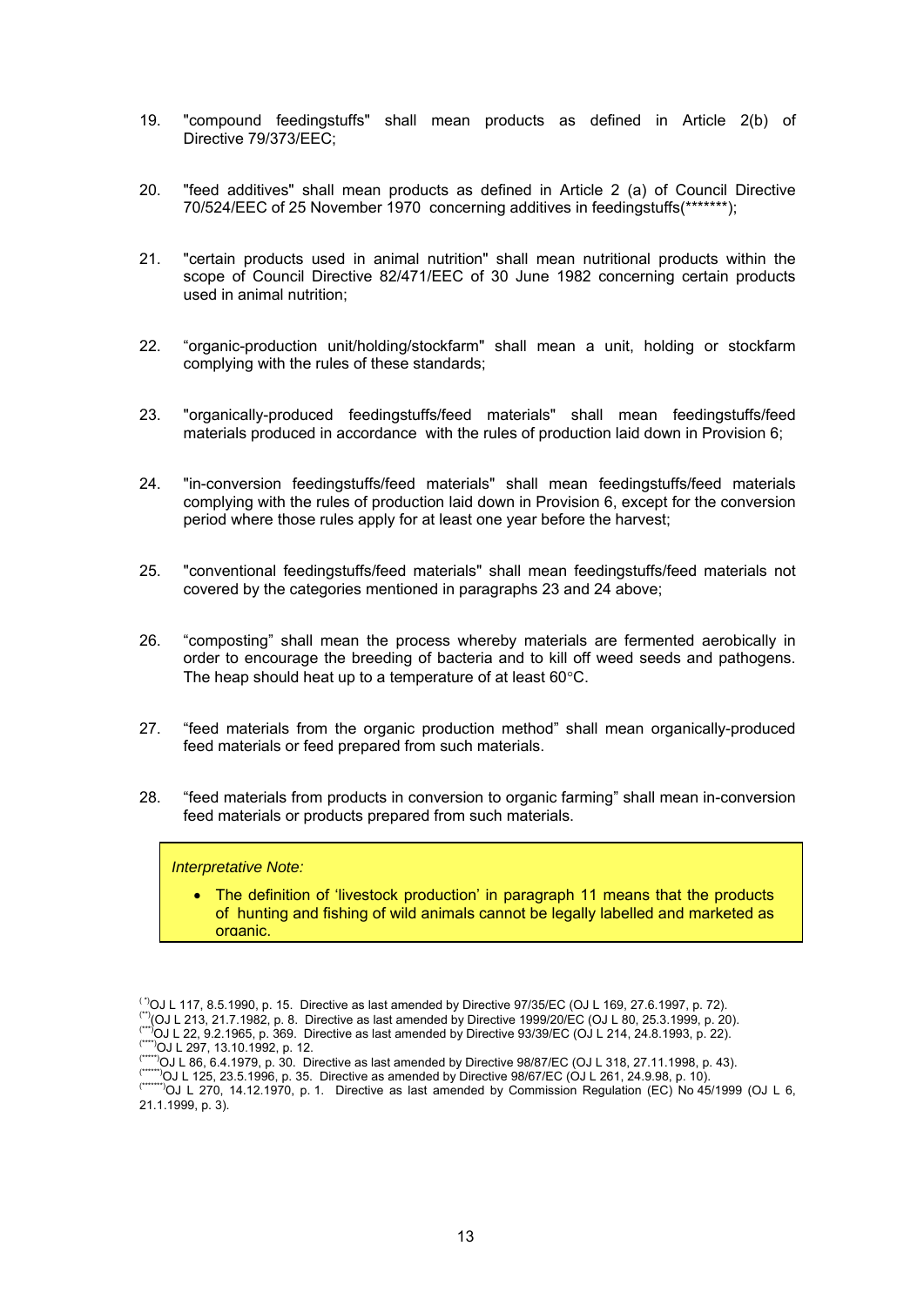*Interpretative Note:*

#### **GMO**

 "genetically modified organism (GMO)" means any organism as defined in Article 2 and Annex 1 Part A and Part B of Council Directive 90/220/EEC of 23 April 1990 on the deliberate release into the environment of genetically modified organisms. That is:

*Genetically modified organism* means an organism in which the genetic material has been altered in a way that does not occur naturally by mating and/or natural recombination. Such genetic modification occurs at least through the use of:

- recombinant DNA techniques using vector systems;
- techniques involving the direct introduction into an organism of heritable material prepared outside the organism including micro-injection, macroinjection and micro-encapsulation;
- cell fusion (including protoplast fusion) or hybridisation techniques where live cells with new combinations of heritable genetic material are formed through the fusion of two or more cells by means of methods that do not occur naturally.

 The following processes are NOT considered in Council Directive 90/220/EEC to result in genetic modification, on condition that they do not involve the use of recombinant DNA or GMOs:

- in vitro fertilization;
- conjugation, transduction, transformation or any other natural process;
- polyploidy induction.

*GMO derivative* means any substance which is either produced from or produced by GMOs, but does not contain them;

 *use of GMOs and GMO derivatives* means use thereof as foodstuffs, food ingredients (including additives and flavourings), processing aids (including extraction solvents), feedingstuffs, compound feedingstuffs, feed materials, feed additives, processing aids for feedingstuffs, certain products used in animal nutrition (under Directive 82/471/EEC), plant protection products, veterinary medicinal products, fertilisers, soil conditioners, seeds, vegetative reproductive material and livestock.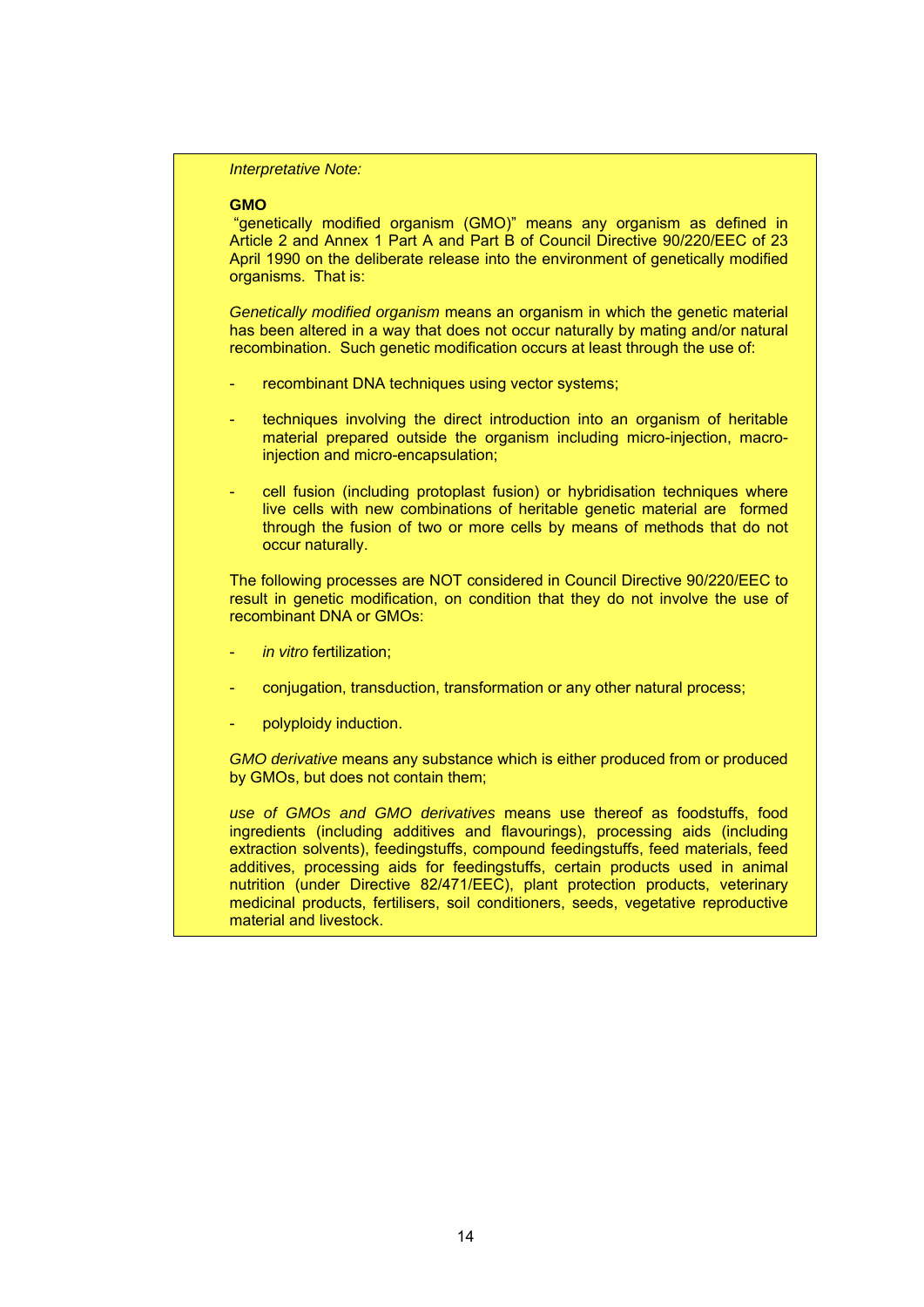## <span id="page-14-0"></span>**Labelling**

#### **(Provision 5)**

#### **Labelling of unprocessed products**

- 1. The labelling and advertising of a product specified in Provision 1 (1)(a), may refer to organic production methods only where:
	- (a) such indications show clearly that they relate to a method of agricultural production;
	- (b) the product was produced in accordance with the rules laid down in Provision 6 or imported from a third country under the arrangements laid down in Provision 11;
	- (c) the product was produced or imported by an operator who is subject to the inspection measures laid down in Provisions 8 and 9;
	- (d) the labelling refers to at least the code number of the inspection body to which the operator is subject. Defra has given a unique reference number to each UK inspection body as follows:

| Code            | <b>Approved Body</b>                              |
|-----------------|---------------------------------------------------|
| UK <sub>2</sub> | Organic Farmers & Growers                         |
| UK <sub>3</sub> | Scottish Organic Producers Association            |
| UK4             | <b>Organic Food Federation</b>                    |
| UK <sub>5</sub> | Soil Association Certification Ltd                |
| UK <sub>6</sub> | <b>BioDynamic Agricultural Association</b>        |
| UK <sub>7</sub> | Irish Organic Farmers and Growers Association Ltd |
|                 | Food Certification (Scotland) Ltd                 |
| UK 9            | Organic Trust Ltd                                 |
| <b>UK10</b>     | <b>CMi Certification</b>                          |
| <b>UK 13</b>    | <b>Quality Welsh Food Certification Ltd</b>       |
| <b>UK 15</b>    | Asisco Ltd                                        |

 The code shall be preceded by the words "Organic Certification", for example, "Organic Certification UK 1". This shall not prevent the inclusion of the name, initials or logo of the approved inspection body on the label if desired.

2. Not allocated.

#### **Labelling of processed organic foodstuffs**

- 3. The labelling and advertising of a product specified in Provision 1(1)(b) may bear indications referring to organic production methods in the sales description of the product only where:
	- (a) at least 95% of the ingredients of agricultural origin of the product are, or are derived from, products obtained in accordance with the rules laid down in Provision 6 below, or imported from third countries under the arrangements laid down in Provision 11;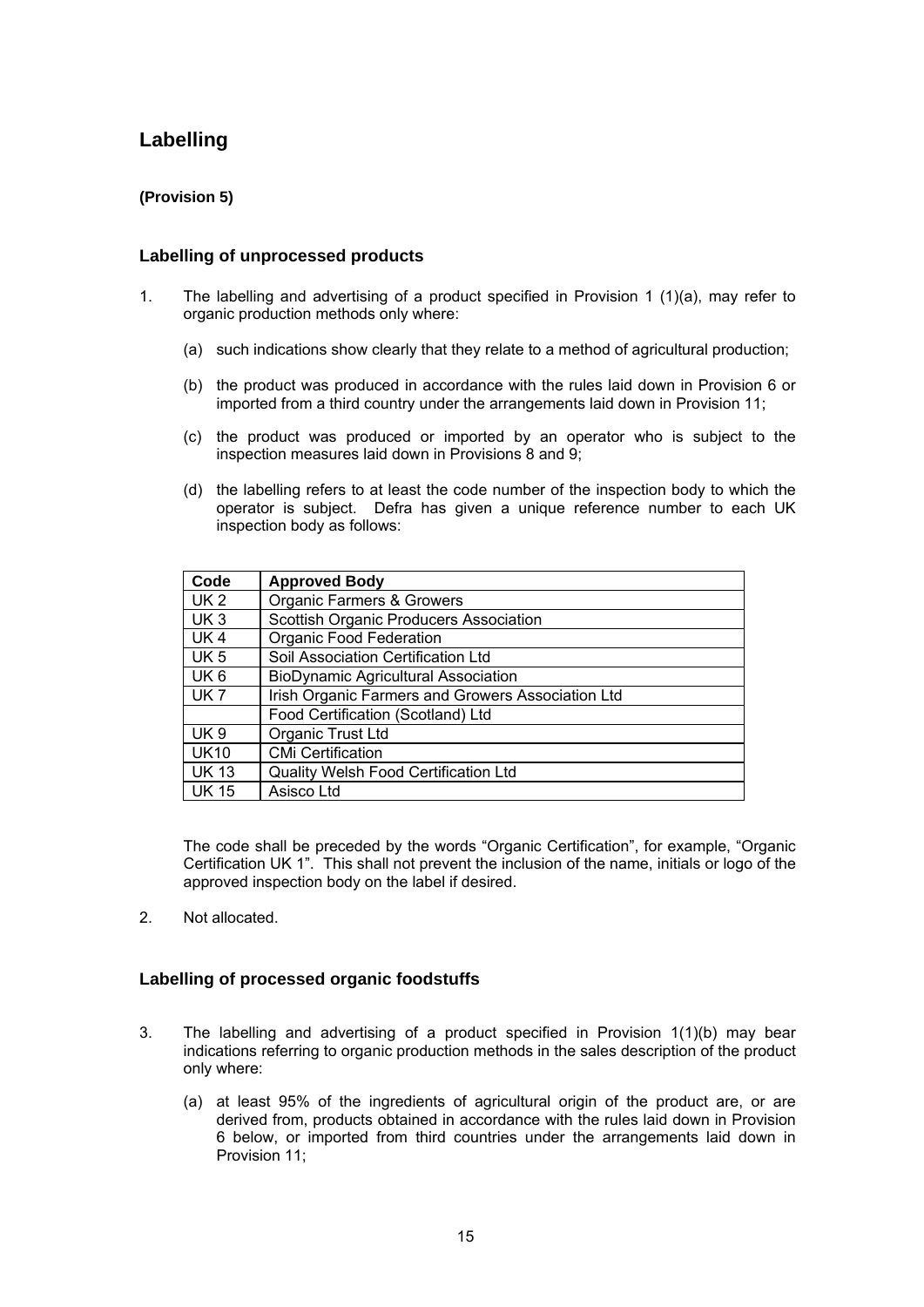- <span id="page-15-0"></span> (b) all the other ingredients of agricultural origin of the product are included in Annex VI, Section C, or have been provisionally authorised by the Member State in which the product was produced (Defra in the case of the UK) in accordance with the requirements of Commission Regulation (EC) No. 207/93, as amended;
- (c) the product contains only substances listed in Annex VI, section A as ingredients of non-agricultural origin;
- (d) the product or its ingredients of agricultural origin, referred to in subparagraph (a), have not been subjected to treatments involving the use of substances which are not listed in Annex VI, section B (processing aids);
- (e) the product or its ingredients have not been subjected to treatments involving the use of ionising radiation;
- (f) the product has been prepared or imported by an operator who is subject to the inspection measures laid down in Provisions 8 and 9;
- (g) the labelling refers to the name and/or the code number of the inspection authority or body to which the operator who has carried out the most recent preparation operation is subject. (see Provision 5 (1)(d)).

 The indications referring to organic production methods must make it clear that they relate to a method of agricultural production and must be accompanied by a reference to the ingredients of agricultural origin concerned, unless such reference is clearly given in the list of ingredients;

 (h) the product has been produced without the use of genetically modified organisms and/or any products derived from such organisms.

#### **Trade Marks**

- 3a. By way of derogation from paragraphs 1 to 3 above, trade marks which bear an indication referred to in Provision 2, may continue to be used until 1 July 2006 in the labelling and advertising of products which do not comply with these standards provided that:
	- registration of the trade mark was applied for before 22 July 1991 and is in conformity with the First EC Council Directive 89/104/EEC of 21 December 1988 to approximate the laws of the Member States relating to trade marks,<sup>1</sup> and;
	- the trade mark is already reproduced with a clear, prominent, and easily readable indication that the products are not produced according to the organic production method as prescribed in these Standards**.**

#### **Revisions to Annex VI C**

4. Ingredients of agricultural origin may be included in Annex VI section C, only where it has been shown that such ingredients are of agricultural origin and are not produced in sufficient quantity in the Community in accordance with the rules laid down in Provision 6, or cannot be imported from third countries in accordance with the rules laid down in Provision 11. The decision to include these ingredients of agricultural origin in Annex VI section C, is taken at Community level subject to the procedures outlined in Provision 14.

 1

OJ L 40, 11.2.1989, p. 1. as amended by Decision 92/10/EEC (OJ L 6, 11.1.1992, p. 35).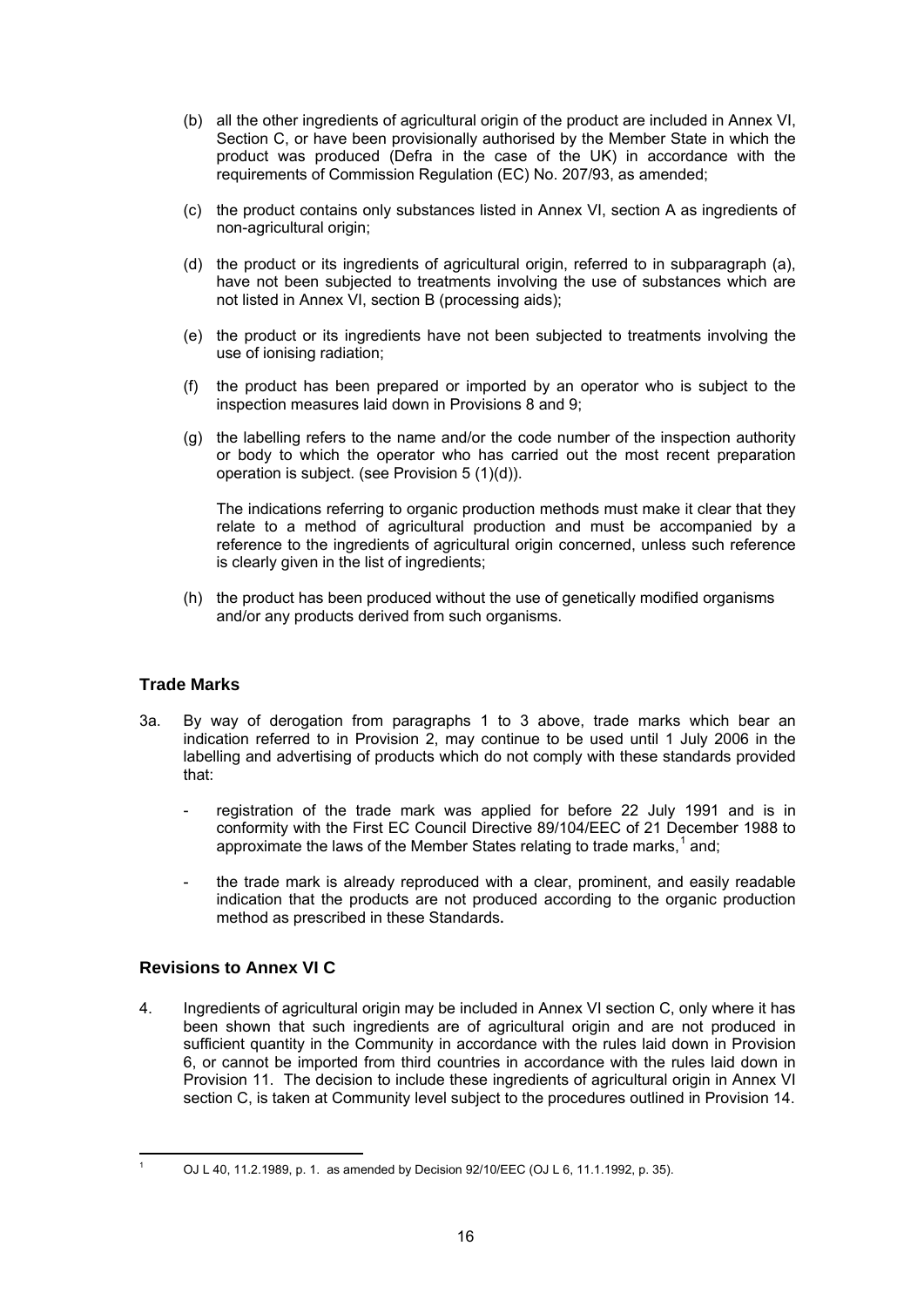#### <span id="page-16-0"></span>**Labelling of products as 'in-conversion'**

- 5. Crop products labelled or advertised in accordance with paragraphs 1 or 3 may bear indications referring to conversion to the organic production method, provided that:
	- (a) the requirements referred to in paragraph 1 or paragraph 3 (for either unprocessed or processed products) are fully satisfied, with the exception of that concerning the length of the conversion period referred to in paragraph 1 of Annex I;
	- (b) a conversion period of at least 12 months before the harvest has been complied with;
	- (c) such indications do not mislead the purchaser of the product regarding its difference from products which satisfy all of the requirements of paragraphs 1 or 3. To ensure that this is not the case, such indications must take the form of the words "product under conversion to organic farming", and must appear in a colour, size and style of lettering which is not more prominent than the sales description of the product; in this indication the words "organic farming" shall not be more prominent than the words "product under conversion to";
	- (d) the product contains only one crop ingredient of agricultural origin;
	- (e) the labelling refers to the name and/or the code number of the inspection authority or body to which the operator who has carried out the most recent production or preparation operation is subject - see paragraph 1(d) above.
	- (f) the product has been produced without the use of genetically modified organisms and/or any products derived from such organisms.

#### **Labelling rules for products where 70% to 95% of the ingredients of agricultural production are organic**

- 5a. In addition to the provisions of paragraph 3 above, the labelling and advertising of a product as referred to in Provision 1(1)(b) may bear indications referring to organic production methods where:
	- (a) at least 70% of the ingredients of agricultural origin are, or are derived from, products obtained in accordance with the rules laid down in Provision 6 or imported from third countries under the arrangements laid down in Provision 11;
	- (b) all the other ingredients of agricultural origin of the product are included in Annex VI, section C or have been provisionally authorised by the Member State in which the product was produced (Defra in the case of the UK) in accordance with the requirements of Commission Regulation (EC) No. 207/93, as amended;
	- (c) the indications referring to organic production methods appear in the list of ingredients and only in clear relation to those ingredients obtained according to the rules laid down in Provision 6 or imported from third countries under the arrangements laid down in Provision 11;
		- they appear in the same colour and with an identical size and style of lettering as the other indications in the list of ingredients;
		- such indications must also appear in a separate statement set in the same visual field as the sales description and indicating the percentage of the ingredients of agricultural origin or derived there from which were obtained in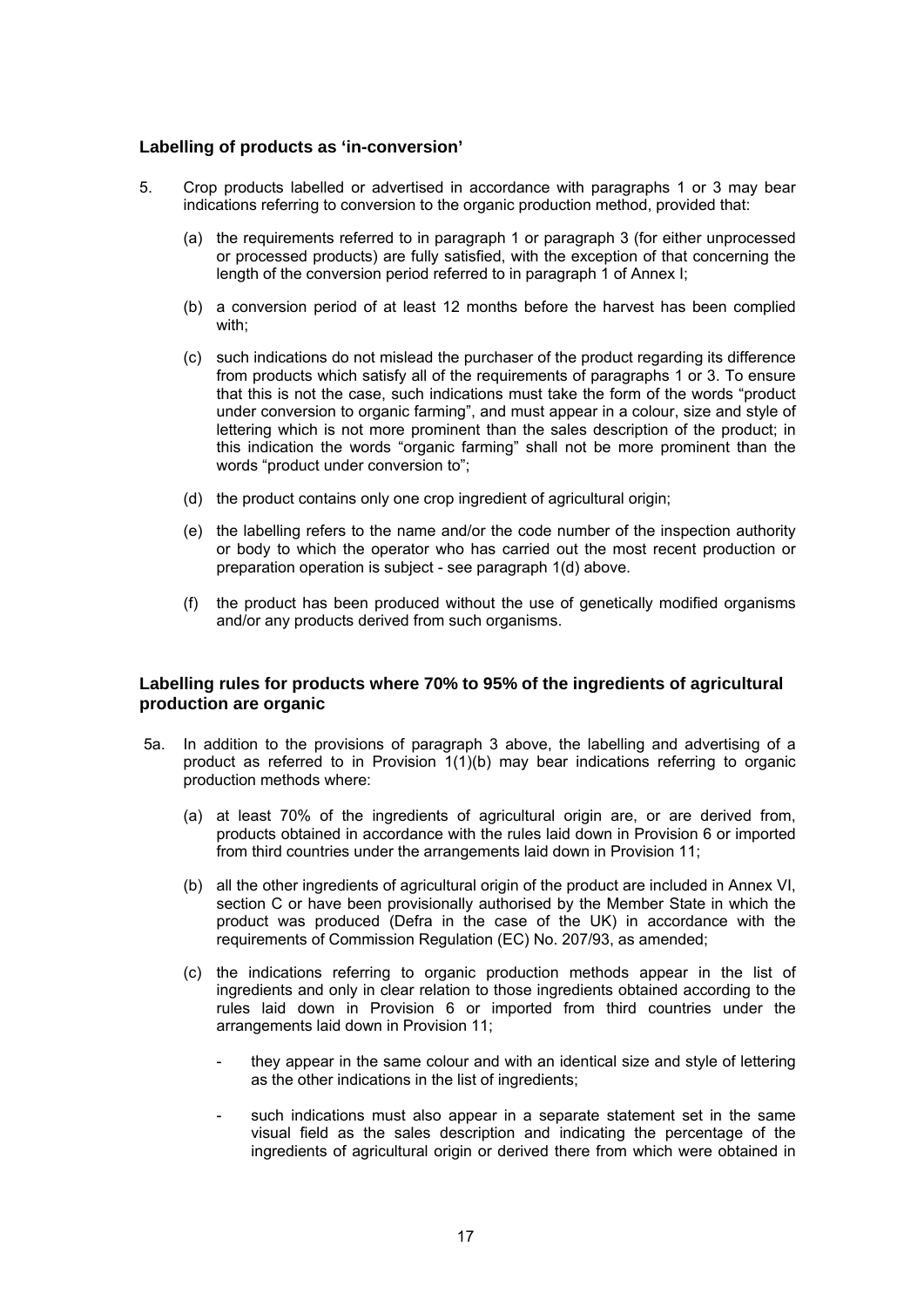accordance with the rules laid down in Provision 6 or were imported from third countries under the arrangements laid down in Provision 11;

- the statement may not appear in a colour, size and style of lettering which is more prominent than the sales description of the product. The statement shall be in the following form: "X% of the agricultural ingredients were produced in accordance with the rules of organic production";
- (d) the product contains only substances listed in Annex VI section A as ingredients of non-agricultural origin;
- (e) the product or its ingredients of agricultural origin referred to in subparagraph (a) have not been subjected to treatments involving the use of substances not listed in Annex VI section B;
- (f) the product or its ingredients have not been subjected to treatments involving the use of ionising radiation;
- (g) the product has been prepared or imported by an operator who is subject to the inspection measures laid down in Provisions 8 and 9 of these standards;
- (h) the labelling refers to the name and/or the code number of the inspection authority or inspecting body to which the operator who has carried out the most recent production or preparation operation is subject (see paragraph 1(d) above);
- (i) the product has been produced without the use of genetically modified organisms and/or any products derived from such organisms.
- 6.– 8. Not allocated
- 9. For the calculation of the percentages referred to in paragraphs 3 and 6, the rules provided for in Articles 6 and 7 of Directive 79/112/EEC shall be applied.
- 10. In a product, as referred to in Provision 1(1), paragraphs (a) and (b), an ingredient obtained according to the rules laid down in Provision 6 shall not be present together with the same ingredient not obtained according to those rules.
- 11. Not allocated.

#### *Guidance note:*

- Processed products containing less than 70% organically-derived agricultural ingredients cannot be labelled as organic. Non-agricultural ingredients (water, salt, etc.) are excluded from the calculation of the percentage. Detailed guidelines are available from Defra.
- Paragraphs 5.3(b) and 5a(b) of Council Regulation 2092/91 permit Defra to authorise the use of certain ingredients of agricultural origin not listed in Annex VI C, where it can be demonstrated to the satisfaction of Defra that such ingredients are not available in organic form on the Community market. Further advice can be obtained from Defra on this derogation. The lists of additives and processing aids, and their conditions for use, in Annex VI A and Annex VI B respectively, are not covered by this derogation, and can only be changed by Commission Regulation under the procedures highlighted in Provision 14.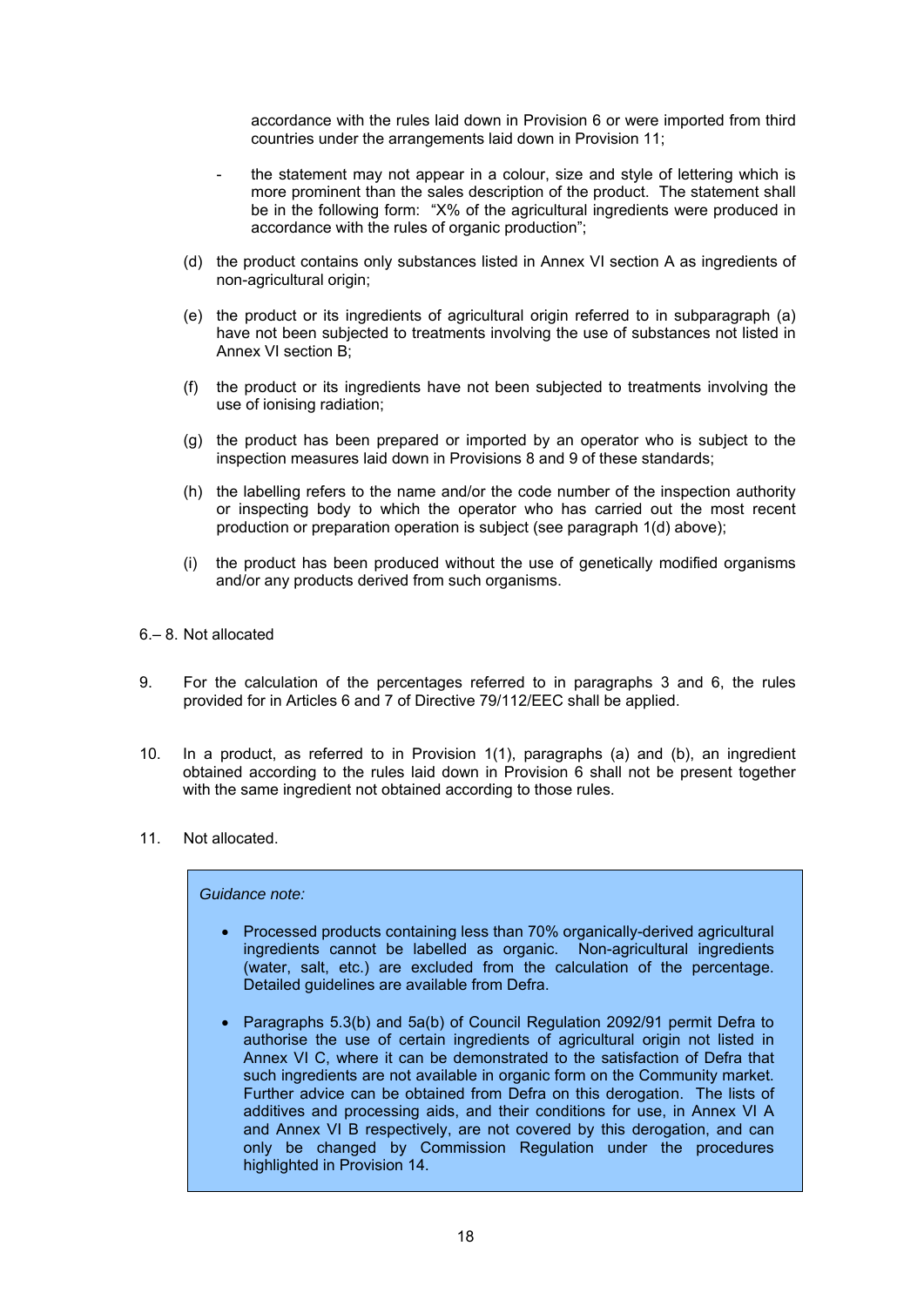#### **Labelling of feedingstuffs, compound feedingstuffs and feed materials**

- 12. The labelling, advertising and commercial documentation relating to the product referred to in Provision 1 may refer to organic production methods only where:
	- (a) the products have been produced, prepared or imported by an operator who is subject to the inspection measures laid down in Provisions 8 and 9 of these Standards:
	- (b) the products and the materials of which they are composed and any other substance used in the preparation of those products have not been subjected to treatments involving the use of ionising radiation;
	- (c) the conditions referred to in points 4.12, 4.13, 4.14, 4.16, 4.17 and 4.18 of Part B of Annex I to these Standards are met as required:
	- (d) feed materials from the organic production method do not enter simultaneously with the same feed materials produced by conventional means into the composition of the product;
	- (e) feed materials from products in conversion to organic farming do not enter simultaneously with the same feed materials produced by conventional means into the composition of the product.
- 13. Without prejudice to paragraphs 14 and 15 below, the reference to the organic production method referred to in paragraph 12 shall be made solely by the following indication:
	- (a) "organically-produced", where at least 95 % of the product's dry matter is comprised of organically-produced feed material(s);
	- (b) "may be used in organic production in accordance with Regulation (EEC) No 2092/91" in the case of products comprising variable quantities of feed materials from the organic production method and/or feed materials from products in conversion to organic farming and/or conventional materials.
- 14. The indication referred to in paragraph 13:
	- (a) must be separate from the wording referred to in Article 5 of Directive 79/373/EEC or in Article 5(1) of Directive 96/25/EC;
	- (b) must not be presented in a colour, format or character font that draws more attention to it than to the description or name of the animal feedingstuff referred to in Article 5(1)(a) of Directive 79/373/EEC or Article 5(1)(b) of Directive 96/25/EC respectively;
	- (c) must be accompanied, in the same field of vision, by an indication by weight of dry matter referring:
		- (i) to the percentage of feed material(s) from the organic production method;
		- (ii) to the percentage of feed material(s) from products in conversion to organic farming;
		- (iii) to the total percentage of animal feed of agricultural origin;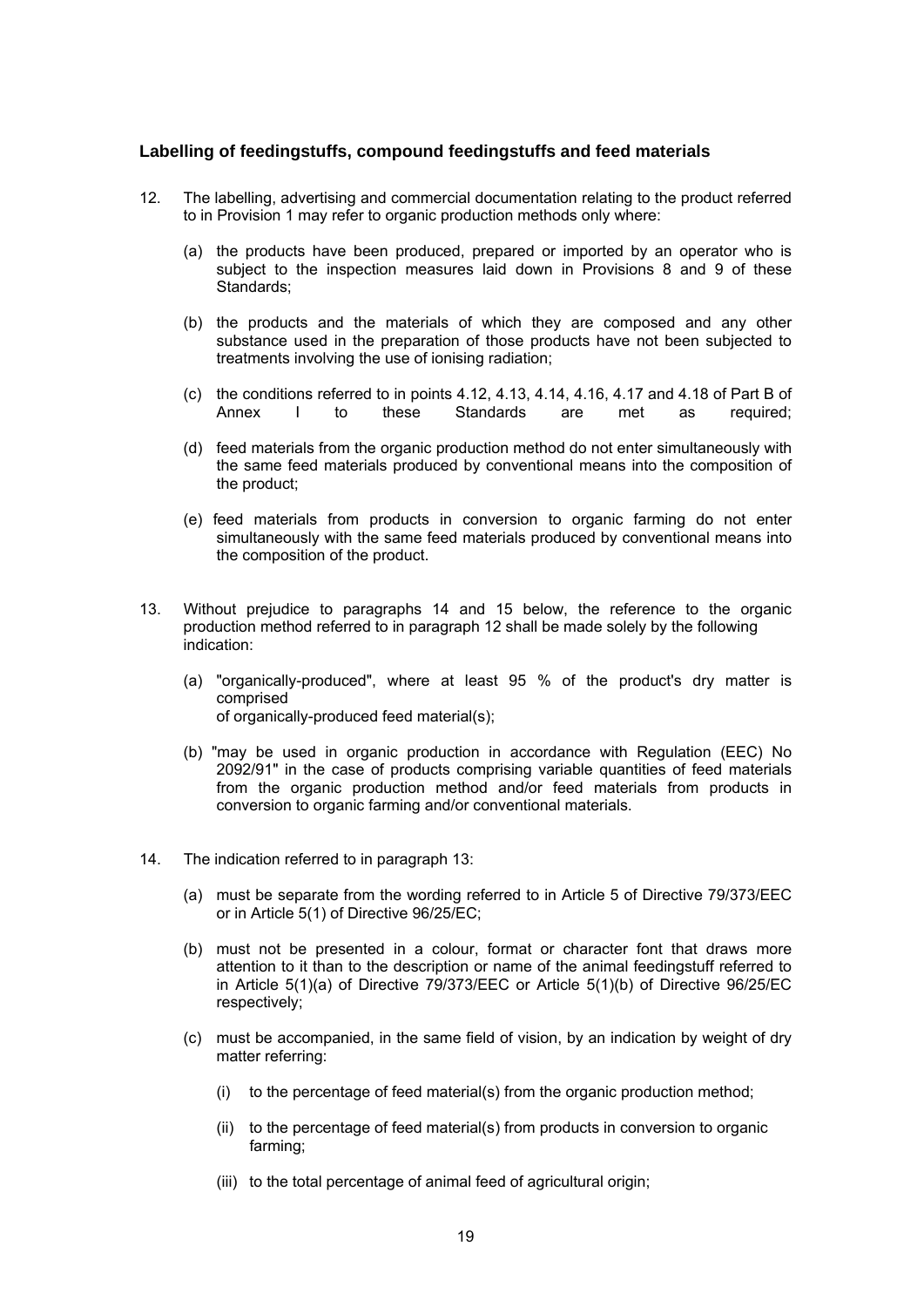- (d) must be accompanied by the name and/or the code number of the inspection body to which the operator who carried out the final preparation is subject;
- (e) must be accompanied by a list of names of feed materials from the organic production method;
- (f) must be accompanied by a list of names of feed materials from products in conversion to organic farming.
- 15. The indication referred to in paragraph 13 may be also accompanied by a reference to the requirement to use the feedingstuffs in accordance with the rules laid down in Part B of Annex I to these Standards on the composition of daily rations.
- 16. Defra shall decide on the name and/or code number for the inspection body referred to in paragraph 14(d) and shall notify the Commission accordingly.
- 17. The trade marks and sales descriptions bearing an indication referred to in Provision 2 of these Standards may be used only if at least 95 % of the product's dry matter is comprised of feed material from the organic production method.
- 18. Notwithstanding paragraphs 12, 13 and 14, the trade marks bearing an indication referred to in Provision 2 may still be used until 1 July 2006 in the labelling and advertising of the products referred to in Provision 1 which do not comply with these Standards if the following conditions are met.
	- (a) registration of the trade mark was applied for before 24 August 1999 and the trade mark is in conformity with Council Directive 89/104/EEC(8); and
	- (b) the trade mark is already reproduced with a clear, prominent, and easily readable indication that the products are not produced according to the organic production method as laid down in Regulation (EEC) No 2092/91.

#### **Rules of Production**

#### **(Provision 6)**

- 1. The organic production method implies that for the production of products referred to in Provision 1(1)(a) other than seeds and vegetative propagating material:
	- (a) at least the requirements of Annex I and, where appropriate, the detailed rules relating to it, must be satisfied;
	- (b) only products composed of substances mentioned in Annex I or listed in Annex II may be used as plant protection products, fertilisers, soil conditioners, feedingstuffs, feed materials, compound feedingstuffs, feed additives, substances used in animal nutrition under Directive 82/471/EEC, cleaning and disinfecting products for livestock buildings and installations, products for pest and disease control of livestock buildings and installations or for another purpose where such purpose is specified in Annex II in regard to certain products. They may be used only under the specific conditions laid down in Annex I and II in so far as the corresponding use is authorised in general agriculture in the United Kingdom, in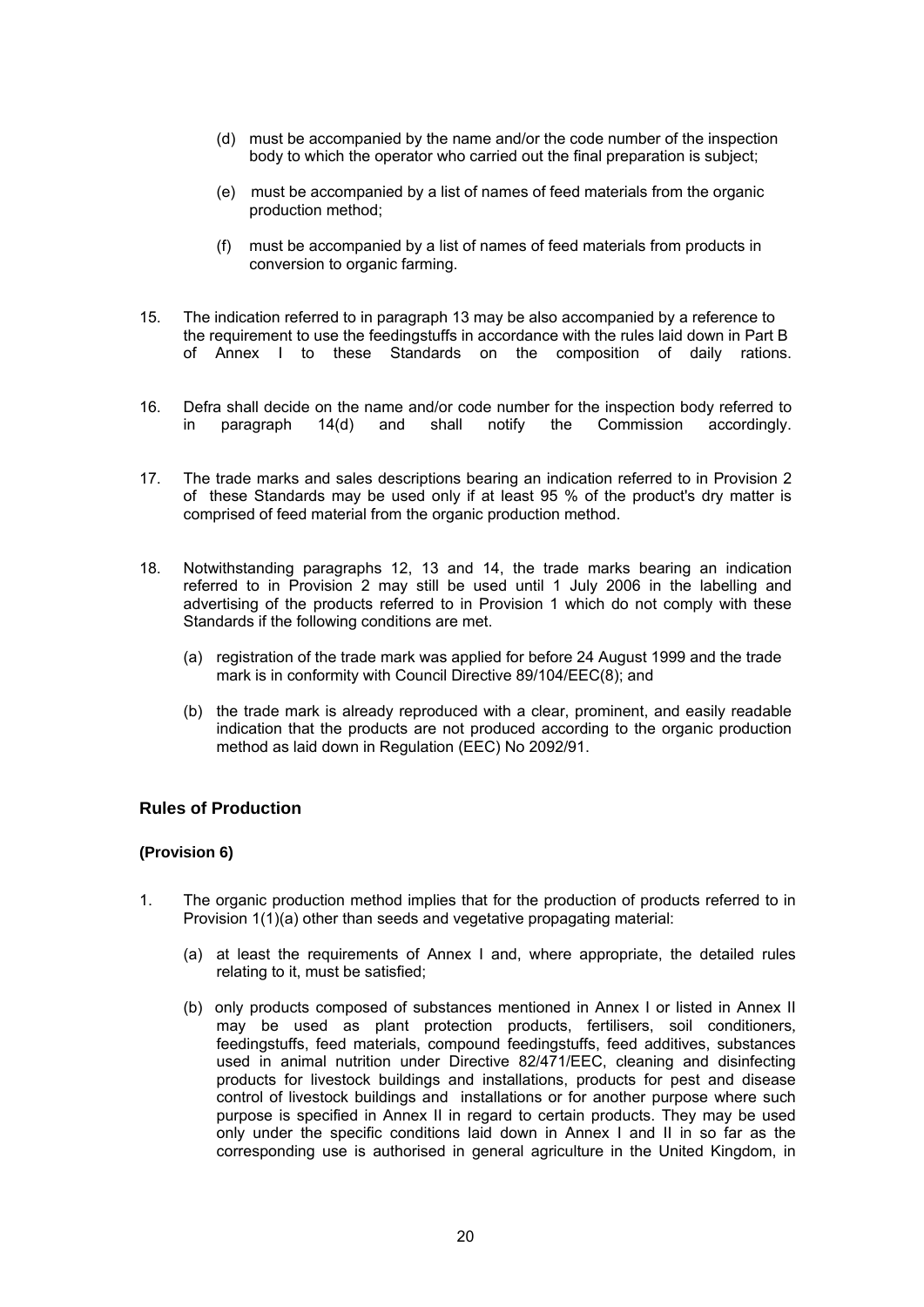accordance with the relevant Community provisions or national provisions in conformity with Community law;

- (c) only seed or vegetative propagating material produced by the organic production method referred to in paragraph 2 is used;
- (d) genetically modified organisms and/or any product derived from such organisms must not be used, with the exception of veterinary medicinal products.
- 2. The organic production method implies that for seeds and vegetative reproductive material, the mother plant in the case of seeds and the parent plant(s) in the case of vegetative propagating material have been produced:
	- (a) without the use of genetically modified organisms and/or any products derived from such organisms; and
	- (b) in accordance with subparagraphs (a) and (b) of paragraph 1 for at least one generation or, in the case of perennial crops, two growing seasons.

#### **Conditions for granting authorisations**

- 3. (a) By way of derogation from paragraph 1(c), vegetative propagating material not obtained by the organic production method may be used, in so far as users of such propagating material can show to the satisfaction of their inspection body that they were unable to obtain on the market propagating material for an appropriate variety of the species in question and satisfying the requirements of paragraph 2. In that case, propagating material which is not treated with products not listed in Annex II, Section B must be used, if available on the Community market.
	- (b) By way of derogation from paragraph 1(c), seeds and seed potatoes not obtained by the organic production method may be used, in so far as users of such propagating material can show to the satisfaction of their inspection body that:
		- no variety of the species which the user wants to obtain is registered in the database provided for in Article 6 of Regulation (EC) No. 1452/2003;
		- no supplier is able to deliver the seed or seed potatoes before sowing or planting in situations where the user has ordered the seed or seed potatoes in reasonable time;
		- the variety which the user wants to obtain is not registered in the database, and the user is able to demonstrate that none of the alternatives of the same species are appropriate and that the authorisation therefore is significant for his production;
		- it is justified for use in research, tests in small-scale field trials or for variety conservation purposes agreed by Defra;

In these cases, propagating material must not be:

 - treated with plant protection products, other than those accepted for treatment of seed in part B of Annex II, unless chemical treatment is prescribed in accordance with Council Directive 2000/29/EC for phytosanitary purposes by Defra for all varieties of a given species in the area where the seed or seed potatoes are to be used;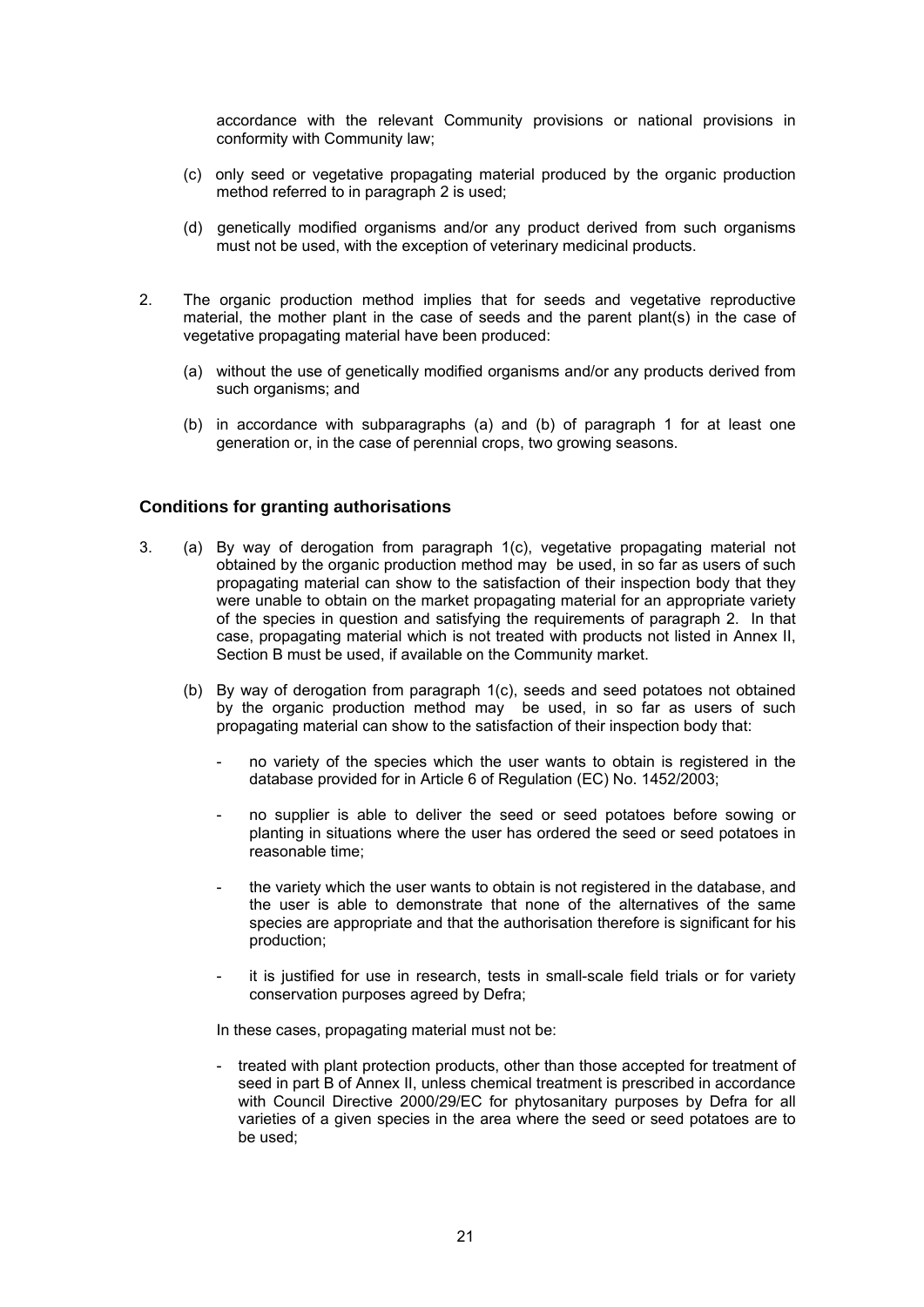- produced with the use of genetically modified organisms and/or any products derived from such organisms;
- 4. An authorisation based on paragraph 3(b) granted to use seed or seed potatoes not obtained by the organic production method must be granted by the inspection body before the sowing of the crop.
- 5. Such authorisation will only be granted to individual users for one season at a time and the inspection body will register the quantities of seed or seed potatoes authorised on the national database.
- 6. By way of derogation from paragraph 5, Defra may grant to all users a general authorisation for a given:
	- species when and in so far as the condition laid down in point 1 of paragraph 3(b) is fulfilled, or
	- variety when and in so far as the conditions laid down in point 3 of paragraph 3(b) are fulfilled.

Such authorisations shall be clearly indicated in the database.

7. Authorisation may only be granted during periods for which the database is updated, as set out by Defra.

#### **Database**

8. Defra will set up and maintain a national database on which the suppliers of organic seed should register the seed and seed potato varieties they have available.

#### **Registration**

- 9. Varieties for which seed or seed potatoes produced by the organic production method are available shall be registered in the database at the request of the supplier.
- 10. Any variety which has not been registered in the database shall be considered as unavailable with regard to the application of paragraph 3(b) of Provision 6.
- 11. Defra shall decide in which period of the year the database has to be regularly updated for each species or group of species cultivated on its territory. The database shall hold information on this.

#### **Conditions for registration**

- 12. For registration, the supplier must be able to:
	- (a) demonstrate that they or the last operator, in cases where the supplier is only dealing with prepackaged seed or seed potatoes, has been subjected to the inspection system referred to in Provision 9 of these Standards;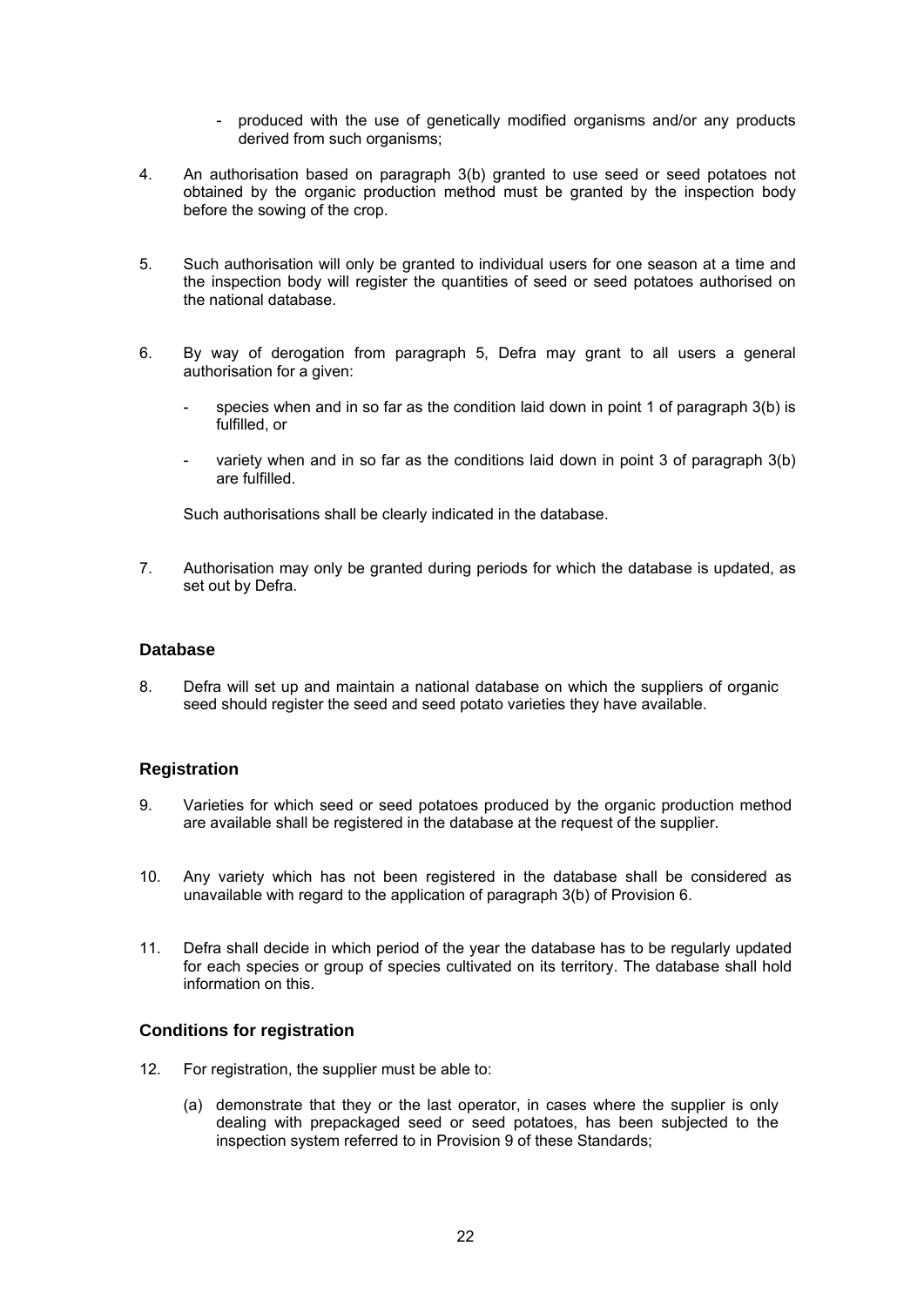- (b) demonstrate that the seed or seed potatoes to be placed on the market comply with the general requirements applicable to seed and vegetative propagating material;
- (c) make available all the information required under Provision 9 of these Standards, and undertake to update this information at the request of the manager of the database or whenever such updating is necessary to ensure that the information remains reliable.
- 13. The manager of the database may, with the approval of Defra, refuse a supplier's application for registration or delete an already accepted registration if the supplier does not comply with the requirements set out in paragraph 13.

#### **Registered information**

- 14. For each registered variety and for each supplier, the database shall contain at least the following information:
	- (a) the scientific name of the species and the variety denomination;
	- (b) the name and contact details of the supplier or his representative;
	- (c) the area where the supplier can deliver the seed or seed potatoes to the user in the usual time needed for the delivery;
	- (d) the country or region in which the variety is tested and approved for the purpose of the common catalogue of varieties of agricultural plant species and vegetable species;
	- (e) the date from which the seed or seed potatoes will be available;
	- (f) the name and/or code number of the inspection body in charge of the inspection of the operator as referred to in Provision 9 of these Standards.
- 15. The supplier shall immediately inform the manager of the database if any of the registered varieties are no longer available. The amendments shall be recorded in the database.
- 16. Besides the information specified in paragraph 14, the database shall contain a list of the species listed in the Annex.

#### **Annual report**

- 17. The inspection bodies designated to grant authorisations shall register all authorisations, and shall make this information available in a report to Defra and to the manager of the database. The report shall contain, for each species concerned by an authorisation according to paragraph 3, first indent of this Provision, the following information:
	- (a) the scientific name of the species and the variety denomination;
	- (b) the justification for the authorisation indicated by a reference to Provision 6 (3) points 1, 2, 3 or 4;
	- (c) the total number of authorisations;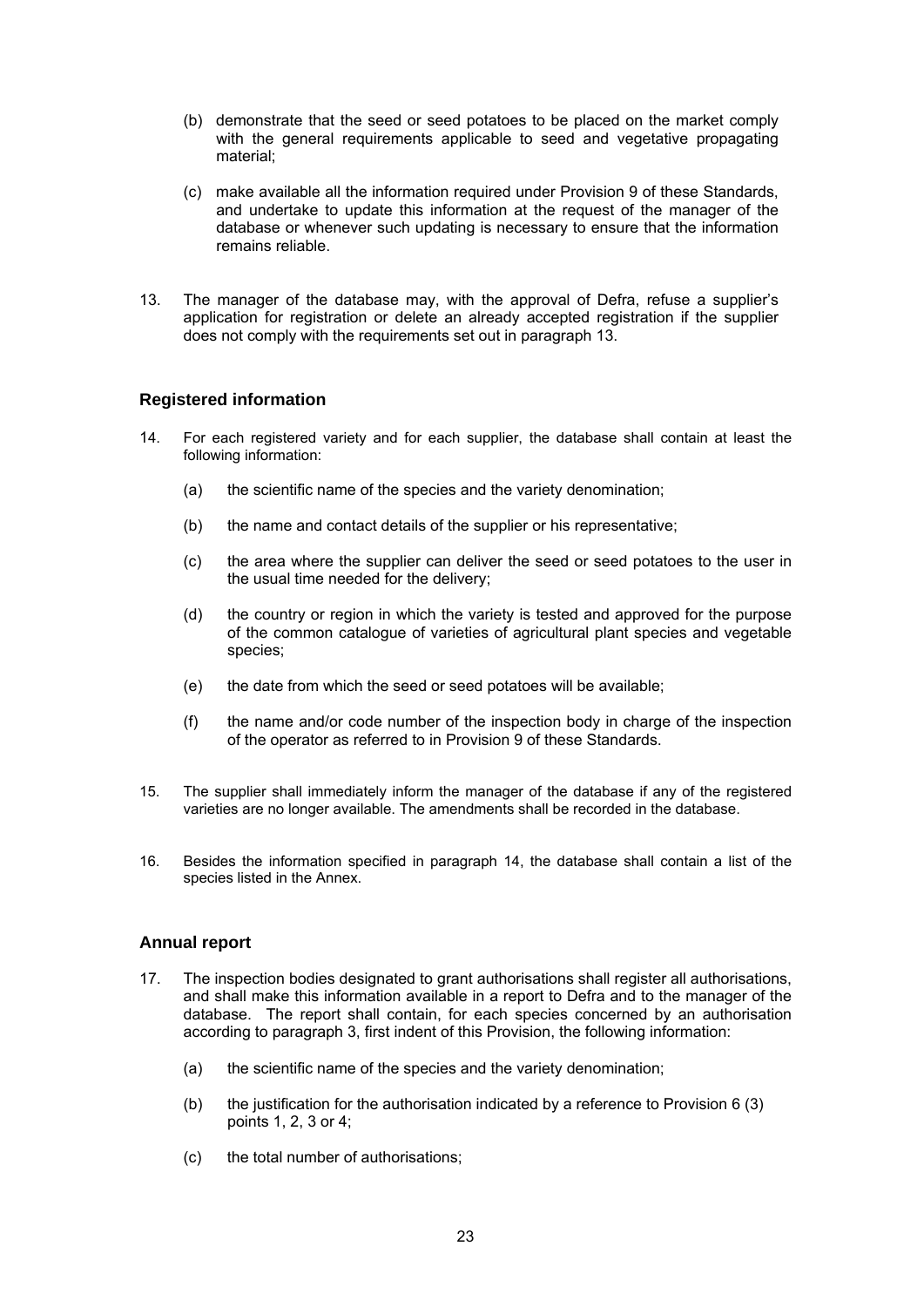- (d) the total quantity of seed or seed potatoes involved;
- (e) the chemical treatment for phytosanitary purposes, as referred to in Provision 6(3)(b) indent 5.

#### **Summary report**

18. Defra shall before 31 March each year send a summary report covering all authorisations of the UK from the previous calendar year to the Commission and to the other Member States. The report shall contain the information specified in paragraph 17. The information shall be published in the database. The Soil Association, as the manager of the database, shall collect the reports and produce a summary report.

#### **Annex**

19. Species for which it is established, in accordance with the procedure laid down in Article 14 of Regulation (EEC) No 2092/91, that organically produced seed or seed potatoes are available in sufficient quantities and for a significant number of varieties in all parts of the Community, are set out in the Annex to Regulation (EC) No. 1452/2003.

The species listed in the Annex are not entitled to authorisations pursuant to the derogation referred to in Provision 6(3)(a), points 1-4 unless it is justified by one of the purposes referred to in Provision  $6(3)(a)$  point 4.

*Interpretative Note:* 

- The conditions for granting a derogation for the use of non-organic seed as set out in Provision 6(3)(a) are laid out in Commission Regulation (EC) No. 1452/2003.
- Defra will maintain a national database on which suppliers of organic seed can register the seed and seed potato varieties they have available. The database will be managed by the Soil Association on behalf of Defra.
- Derogations for the use of non-organic seed and seed potatoes will only be permitted by inspection bodies for the reasons set out in Provision 6(3)(a) of these Standards. Inspection bodies shall inform Defra, other Member States and the Commission of any authorisation granted under paragraph 3(a) by displaying the information on a section of the national database.
- For species listed in the Annex to Regulation 1452/2003 a derogation to use non-organic seed will not be granted, unless it is for use in research, tests in small-scale field trials or for variety conservation purposes agreed by Defra.

#### **(Provision 7)**

This Provision provides the criteria for adding substances to the lists of permitted inputs in Annex II. Advice can be obtained from Defra on the procedures that should be followed.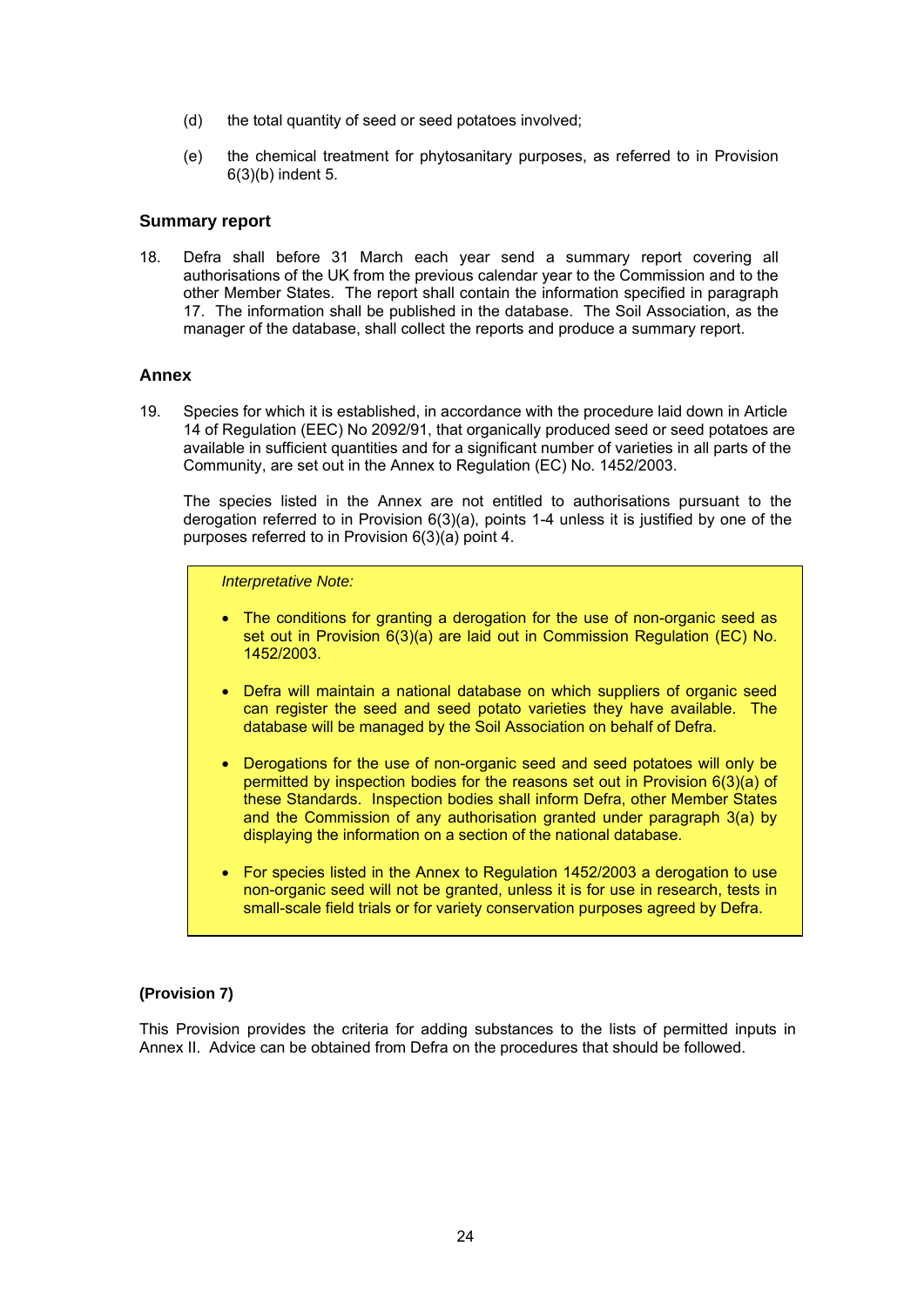## **The Inspection system**

## **Registration of operators**

#### **(Provision 8)**

- 1. Any operator who produces, prepares, stores or imports from a third country products as specified in Provision 1 with a view to the subsequent marketing thereof, or who markets such products, shall:
	- a) notify this activity to the competent authority of the Member State where the activity is carried out; such notification shall include the information referred to in Annex IV;
	- b) submit his undertaking to the inspection system referred to in Provision 9.
	- Member States may exempt from the application of this paragraph operators who sell such products directly to the final consumer or user provided they do not produce, prepare, store other than in connection with the point of sale, or import such products from a third country.
	- Where an operator contracts out any of the activities referred to in the first subparagraph to a third party, that operator shall nonetheless be subject to the requirements referred to in points (a) and (b), and the subcontracted activities shall be subject to the inspection system referred to in Article 9.
- 2. Not allocated.
- 3. Defra shall ensure that an updated list containing the names and addresses of operators subject to the inspection system is made available to interested parties.

## **Inspection procedures**

#### **(Provision 9)**

- 1. Member States shall set up an inspection system operated by one or more designated inspection authorities and/or by approved private bodies to which the operators referred to in Provision 8(1) shall be subject.
- 2. Any operator who complies with the provisions of these Standards and pays his contribution to inspection expenses shall have access to the inspection system.
- 3. The inspection system shall comprise at least the application of the precautionary and inspection measures specified in Annex III.
- 4. Not allocated.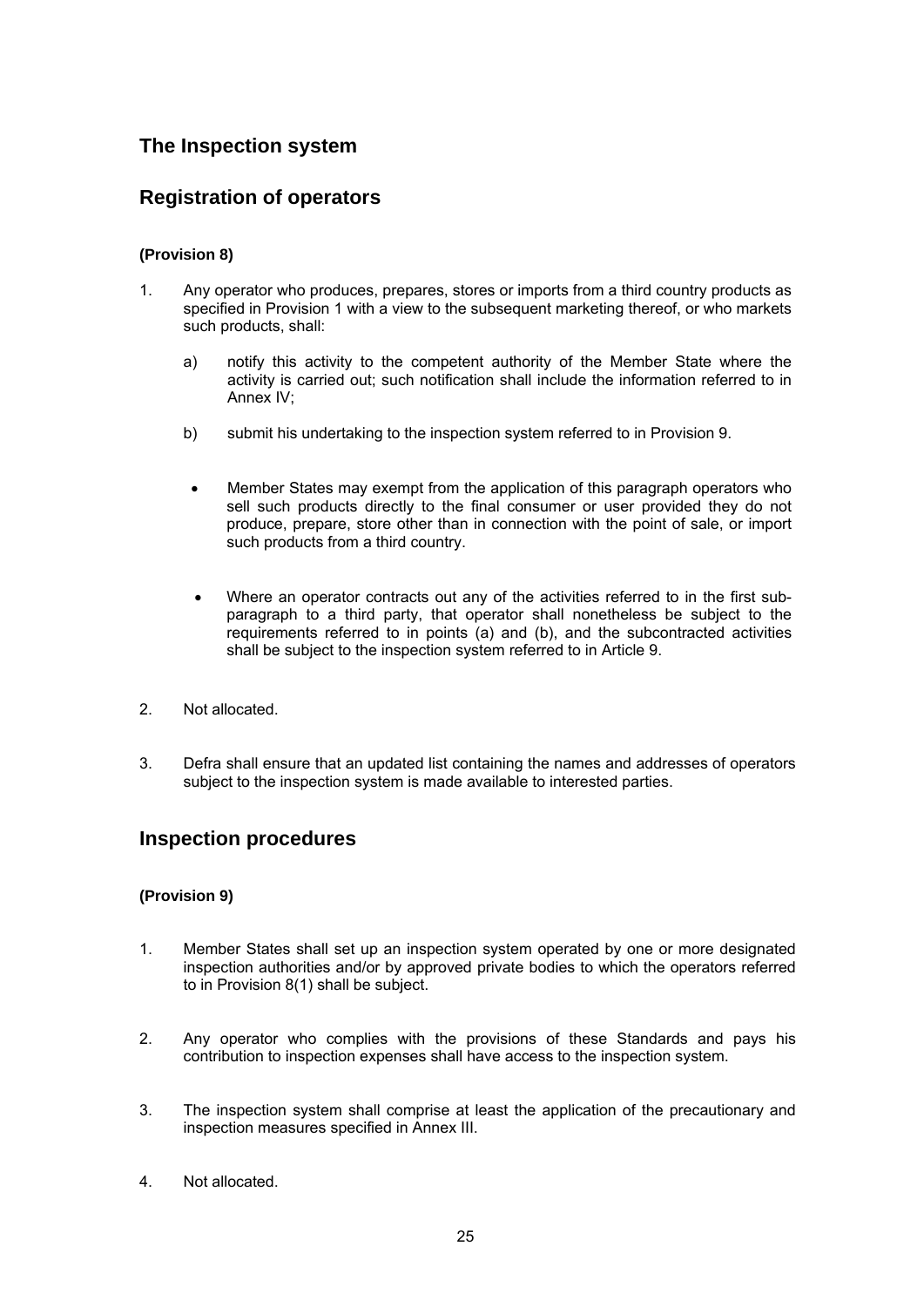- 5. For the approval of a private inspection body, Defra shall take the following into account:
	- (a) the standard inspection procedure to be followed, containing a detailed description of the inspection measures and precautions which the body undertakes to impose on operators subject to its inspection;
	- (b) the penalties which the body intends to apply where irregularities and/or infringements are found;
	- (c) the availability of appropriate resources in the form of qualified staff, administrative and technical facilities, inspection experience and reliability;
	- (d) the objectivity of the inspection body vis-à-vis the operators subject to its inspection;
	- (e) the body concerned must satisfy the requirements laid down in the conditions of standard EN 45011.
- 6. After an inspection body has been approved, Defra shall:
	- (a) ensure that the inspections carried out by the inspection body are objective;
	- (b) verify the effectiveness of its inspections;
	- (c) take cognisance of any irregularities and/or infringements found and penalties applied;
	- (d) withdraw approval of the inspection body where it fails to satisfy the requirements referred to in (a) and (b) or no longer fulfils the criteria indicated in paragraph 5 or fails to satisfy the requirements laid down in paragraphs 7, 8, 9 and 11.
	- (e) issue a code number to each inspection body approved in accordance with the provisions above. It will inform the other Member States and the European Commission of the codes.
- 7. The approved inspection bodies referred to in paragraph 1 shall:
	- (a) ensure that at least the inspection measures and precautions specified in Annex III are applied to undertakings subject to their inspection;
	- (b) not disclose information and data they obtain in their inspection activity to persons other than the person responsible for the undertaking concerned and Defra. However, upon request duly justified by the necessity to guarantee that the products have been produced in accordance with this Regulation, they shall exchange with other inspection authorities or approved inspection bodies relevant information on the results of their inspection (see Annex III, section 11). They may also exchange the above-mentioned information on their own initiative.
- 8. Approved inspection bodies shall also:
	- (a) give Defra, for inspection purposes, access to their offices and facilities, together with any information and assistance deemed necessary by Defra for the fulfilment of its obligations pursuant to these standards;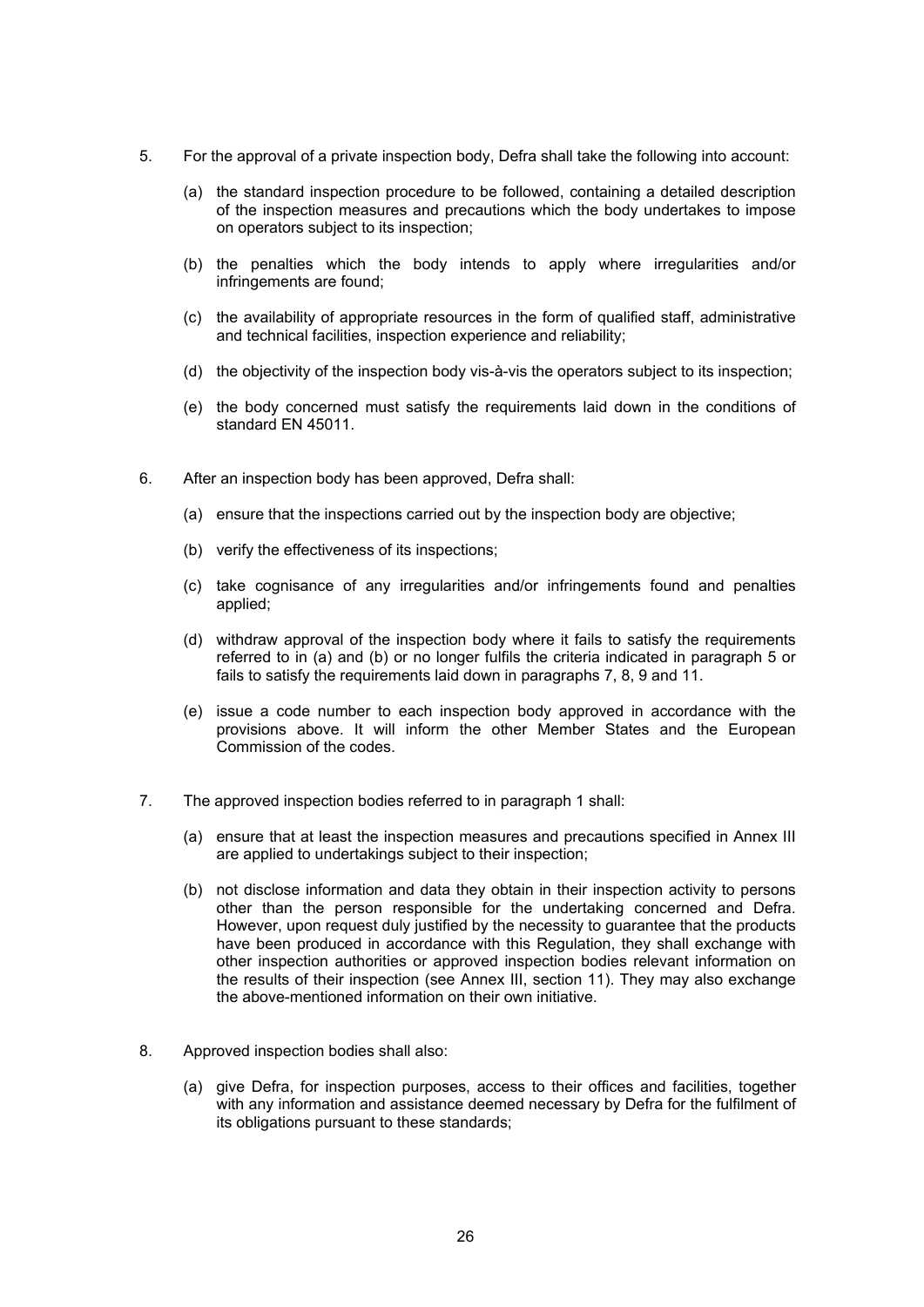- (b) send to Defra by 31 January each year, a list of operators subject to their inspection on 31 December of the previous year and present to Defra a concise annual report in a form specified by Defra.
- 9. Furthermore, the inspection bodies referred to in paragraph 1 shall:
	- (a) ensure that, where an irregularity is found regarding the implementation of Provisions 5 and 6 or of the provisions referred to in Articles 3 and 4 of Commission Regulation (EC) No 223/2003<sup>2</sup>, or of the measures referred to in Annex III, the indications provided for in Provision 2 referring to the organic production method are removed from the entire lot or production run affected by the irregularity concerned;"
	- (b) where a manifest infringement, or an infringement with prolonged effects is found, prohibit the operator concerned from marketing products with indications referring to the organic production method for a period to be agreed with Defra.
- 10. Not allocated.
- 11. Without prejudice to the provisions of paragraphs 5 and 6, approved inspection bodies must satisfy the requirements laid down in the conditions of standard EN45011.
- 12. (a) For livestock meat production Defra shall ensure, without prejudice to the provisions of Annex III, that the inspections relate to all stages of production, slaughter, cutting and any other preparation up to the sale to the consumer to ensure as far as technically possible the traceability of livestock products through the production, processing and any other preparation chain from the unit of production of the livestock until the unit of final packaging and/or labelling. Defra will inform the Commission together with the report on supervision referred to in Provision 15, on the measures taken and their follow-up;
	- (b) For other livestock products different from meat, further provisions to ensure, as far as technically possible, traceability will be set out in Annex III;
	- (c) The measures taken under Provision 9 shall ensure that consumers are given guarantees that the products have been produced in accordance with these Standards.

## **Indication that products are covered by the Community inspection system**

#### **(Provision 10)**

- 1. The indication and/or the logo shown in Annex V of these Standards and Council Regulation (EEC) No 2092/91, indicating that products are covered by the specific inspection scheme, may appear on the labelling of products as referred to in Provision 1 only where such products:
	- (a) satisfy the requirements of Provision 5 (1) or (3);

 $\frac{1}{2}$ 

 $O.I.1$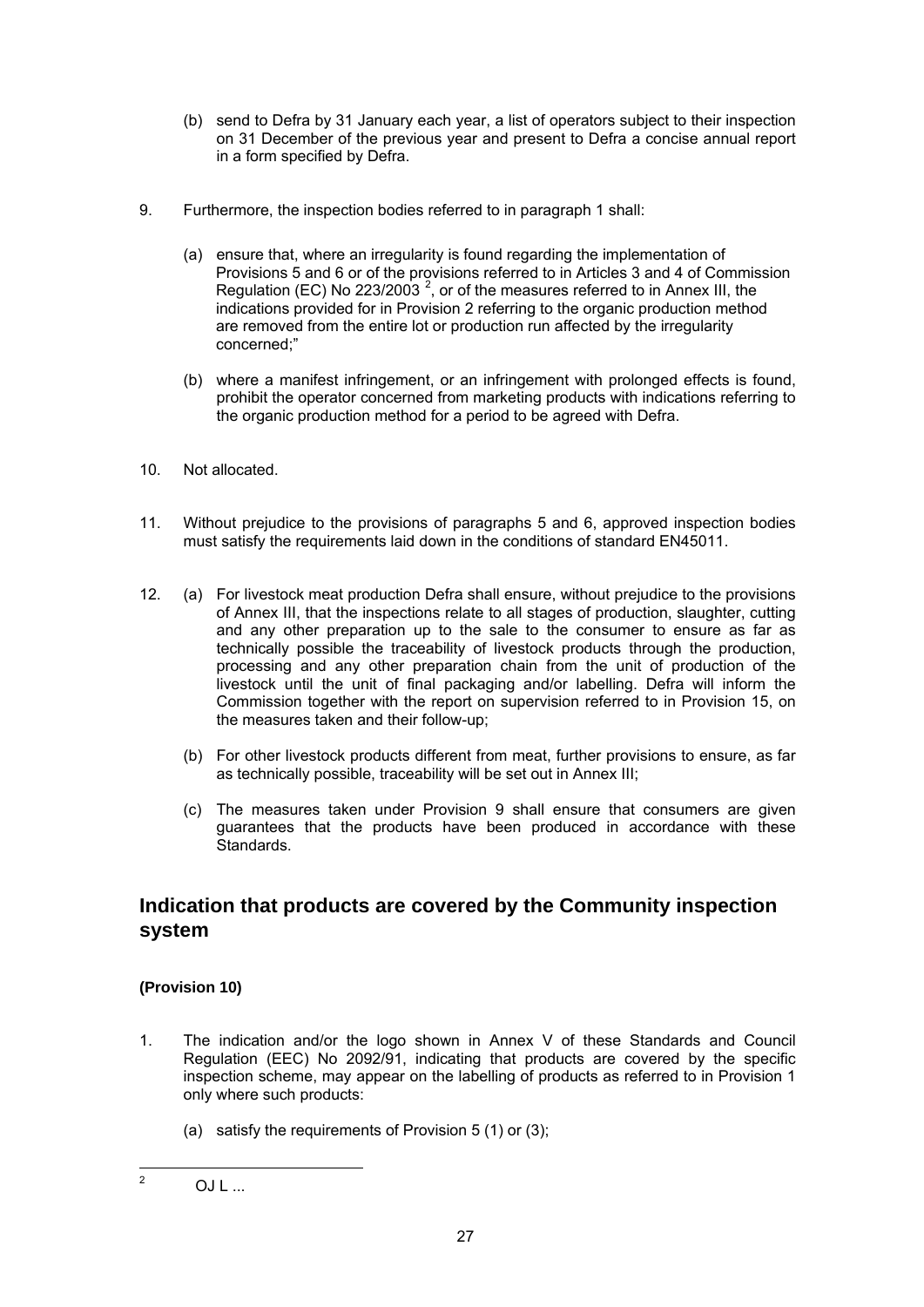- (b) have been subject to the inspection system referred to in Provision 9 throughout the production and preparation process or, in the case of imported products to equivalent measures; in the case of products imported according to Provision 11 (6), the implementation of the inspection system shall comply with requirements equivalent to those provided for in Provision 9;
- (c) are sold directly by the producer or preparer to the ultimate consumer in sealed packaging, or placed on the market as pre-packaged foodstuffs; in the case of direct sales by the producer or preparer to the ultimate consumer, the sealed packaging is not required when the labelling enables the product requiring this indication to be identified clearly and unambiguously;
- (d) show on the labelling the name and/or business name of the producer, preparer or vendor together with the name or code number of the inspection body, and any indication required in accordance with the provisions of the regulations on the labelling of foodstuffs, in accordance with general Community legislation.
- 2. No claim may be made on the label or advertising material that suggests to the purchaser that the indication shown in Annex V constitutes a guarantee of superior organoleptic, nutritional or salubrious (health) quality.
- 3. The inspection bodies referred to in Provision 9 (1) must:
	- (a) ensure that, where an irregularity is found under Provisions 5 and 6 or the measures referred to in Annex III, the indication shown in Annex V is removed from the entire lot or production run affected by the irregularity concerned;
	- (b) where a manifest infringement, or an infringement with prolonged effects, is found, withdraw from the operator concerned the right to use the indication shown in Annex V for a period to be agreed with Defra.
- 4. Rules on withdrawal of the indication shown in Annex V where certain infringements of Provisions 5, 6 and 7 or of the requirements and measures in Annex III are detected, may be adopted in accordance with the procedure laid down in Provision 14.

### **Imports from third countries**

#### **(Provision 11)**

- 1. Without prejudice to Provision 5, products as specified in Provision 1 which are imported from a third country may be marketed in the UK only where:
	- (a) they originate in a third country appearing in the Annex to Commission Regulation (EC) No. 94/92, as amended;
	- (b) the competent authority in the third country has issued a certificate of inspection as provided for in Commission Regulation (EC) No. 1788/01. The original of this certificate must accompany the goods to the premises of the first consignee. Where necessary it should be returned to the importer who must keep the certificate at the disposal of their inspection body for not less than two years.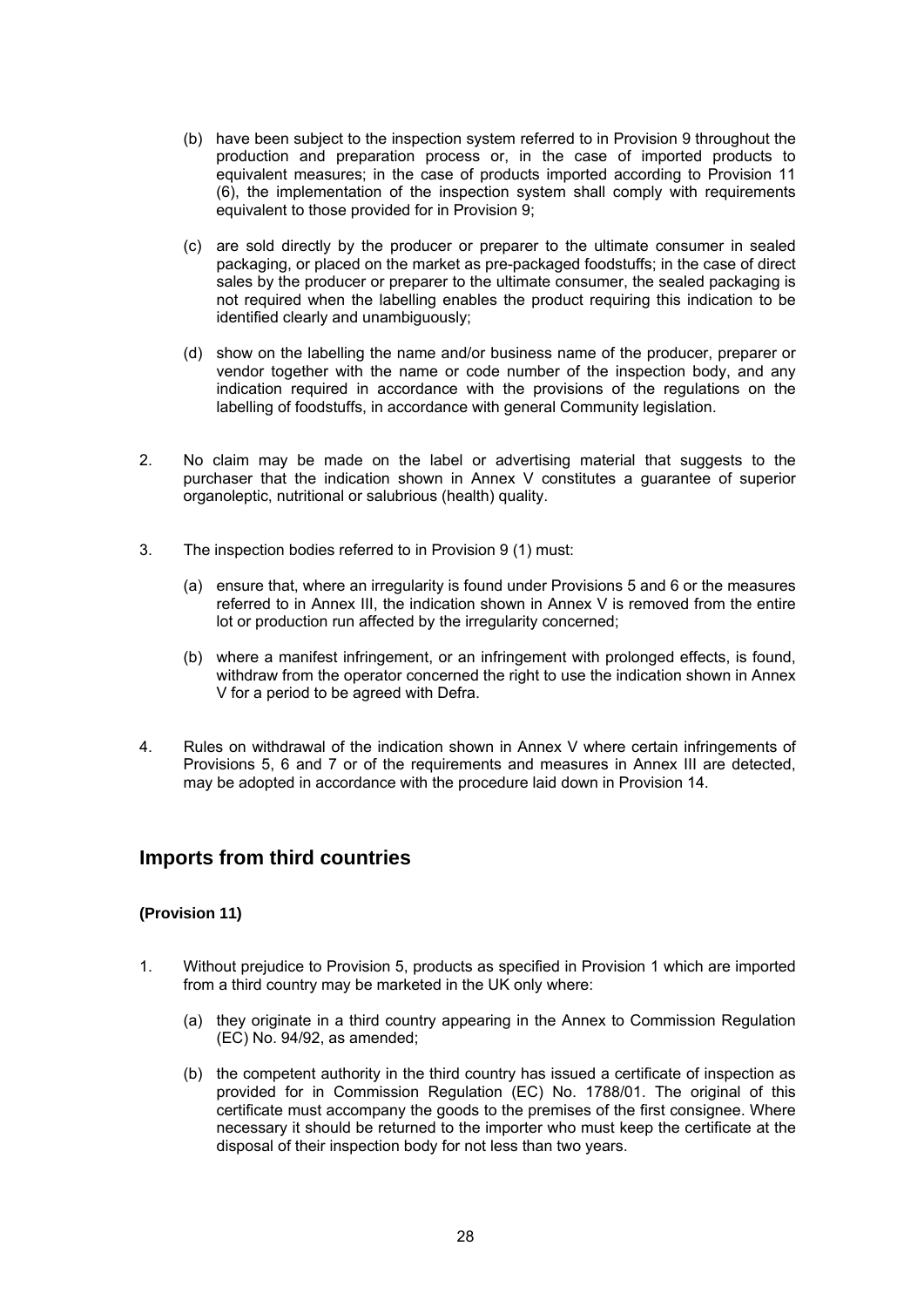- 2.– 5. Not allocated
- 6. (a) By way of derogation from paragraph 1, the importer(s) of products into the UK shall be authorised by Defra to market for one year, products imported from a third country not included in the Annex referred to in paragraph 1(a) provided the importer(s) provide(s) Defra with sufficient evidence that the imported products were manufactured according to production rules equivalent to those laid down in Provision 6 and were subject to inspection measures of equivalent effectiveness to those referred to in Provisions 8 and 9, and that such inspection measures will be permanently and effectively applied.

 Such authorisation shall be valid only as long as the above-mentioned conditions are shown to be satisfied.

(b)-(d) Not allocated;

7. Not allocated.

#### *Interpretative note:*

- For the purposes of paragraph 6(a) an importer is any legal person or persons who are responsible for the payment of duties or levies on entry into free circulation, or who own(s) the goods prior to their receipt by the first consignee (see Annex III C).
- Council Regulation 2092/91 (Annex III, section C) defines 'first consignee' as "the natural or legal person referred to in Article  $11(3)(a)$  to whom the consignment is delivered and who will receive it for further preparation and/or marketing". Defra interprets this as meaning that an operator who is simply a handling agent, has no financial interest in the goods and does not prepare them in anyway (including repacking or re-labelling them) will not be subject to the inspection system. In any other case the operator will require to be registered with an inspection body.
- If an operator is only a handling agent (e.g. a warehouse) they are not currently subject to the inspection system, but in any other case the operator will be required to be registered with an inspection body. A warehouse will be subject to the inspection system from 1 July 2005.
- The Annex to Commission Regulation (EC) No. 94/92, as amended, and the details of the conditions which apply to produce covered by Provision 1(a) from the countries are available from Defra and can be found at: http://www.defra.gov.uk/farm/organic/imports/index.htm
- When Defra issues an authorisation subject to the requirements of paragraph 6(a), the authorisation is valid for one year in the first instance, after which time it must be renewed annually by completing a renewal form and submitting updated organic certification for the operators involved in the authorisation.
- When Defra issues an authorisation subject to the requirements of paragraph 6(a), it has to notify the Commission and all other Member States. This is done via a Commission database that the competent authorities in each Member State have access to. If the Commission or a Member State objects to the granting of an authorisation, it can raise the issue in the Committee referred to in Provision 14. Should it emerge from discussions in this forum that a majority of Member States and the Commission are of the opinion that the imported products were not manufactured according to equivalent production rules and/or inspection measures of equivalent effectiveness, the Commission will request Defra to withdraw it.
- competent authority in that Member State, even if the goods are subsequently • Defra only issues an authorisation for goods being imported into the EU by a UK importer. Importers from other Member States will need to be authorised by the marketed in the UK. These goods do not have to enter the EU via the UK.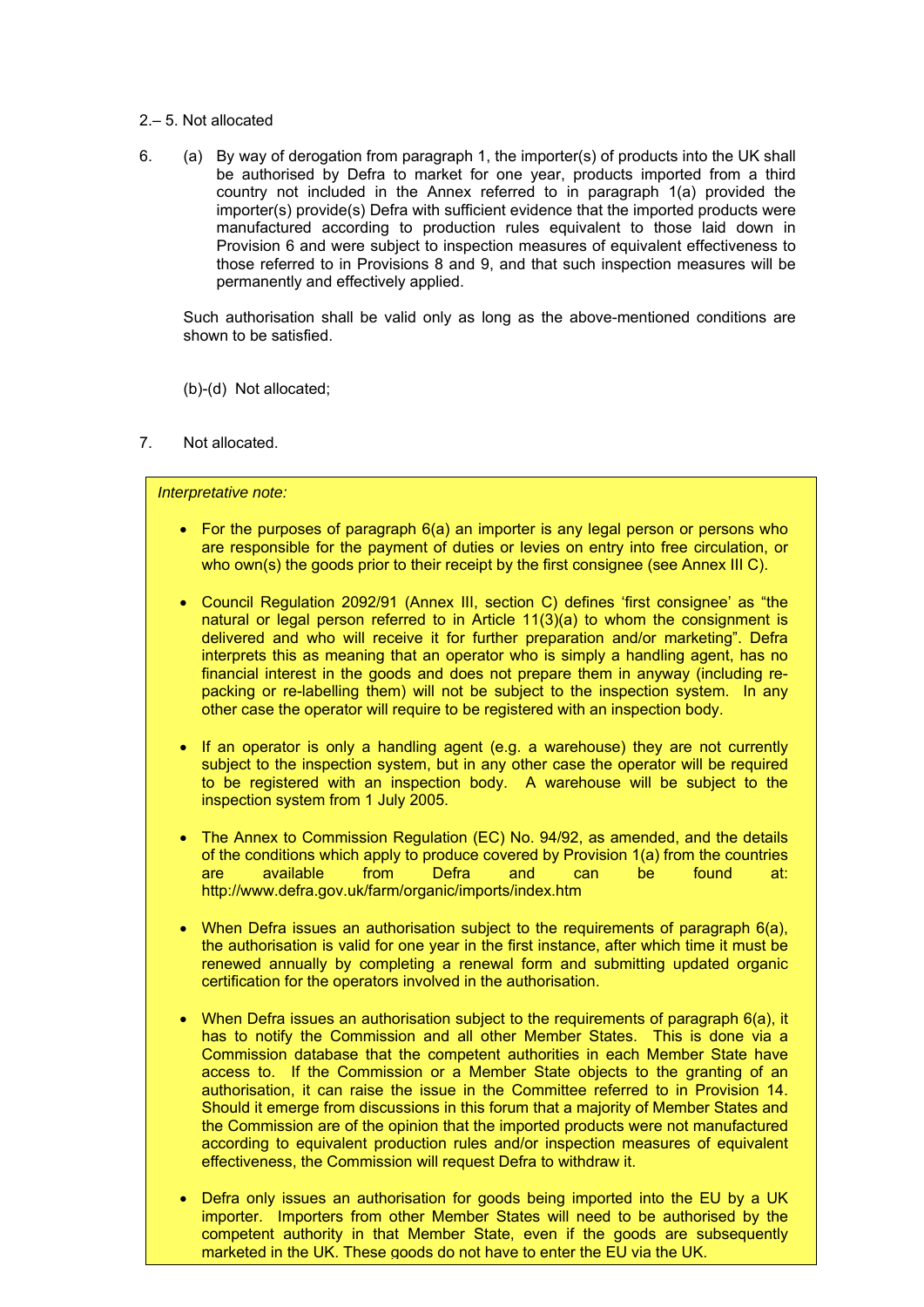## **Free movement of organic produce within the Community**

#### **(Provision 12)**

Defra may not, on grounds relating to the method of production, to labelling or to the presentation of that method, prohibit or restrict the marketing of products as specified in Provision 1 that meet the requirements of Council Regulation (EEC) No. 2092/91, as amended.

However, with regard to the rules in Annex IB on livestock production, Defra may apply more stringent rules to livestock and livestock products produced in the UK, provided that these rules are in compliance with Community law and do not prohibit or restrict the marketing of other livestock and livestock products that meet the requirements of Council Regulation (EEC) No. 2092/91, as amended.

## **Administrative provisions and implementation**

#### **(Provision 13)**

The following may be adopted by the European Commission in accordance with the procedure laid down in Provision 14 and will be automatically applicable to these standards:

- detailed rules for applying these standards;
- amendments to Annexes I to IV, VI, VII and VIII;
- amendments to Annex V in order to define a Community logo to accompany or replace the indication that products are covered by the inspection scheme (see also Commission Regulation (EEC) No. 331/2000);
- restrictions and implementation measures for applying the derogation as referred to in Provision 6(1)(d) for veterinary medicinal products;
- implementation measures according to scientific evidence or technical progress to apply the prohibition on the use of GMOs and GMOs derivatives with regard, in particular, to a de minimis threshold for unavoidable contamination which shall not be exceeded.

### **EC Management Committee procedure**

#### **(Provision 14)**

This Article in Council Regulation (EEC) No. 2092/91 outlines the procedure for adopting new standards/rules for the areas in Provision 13.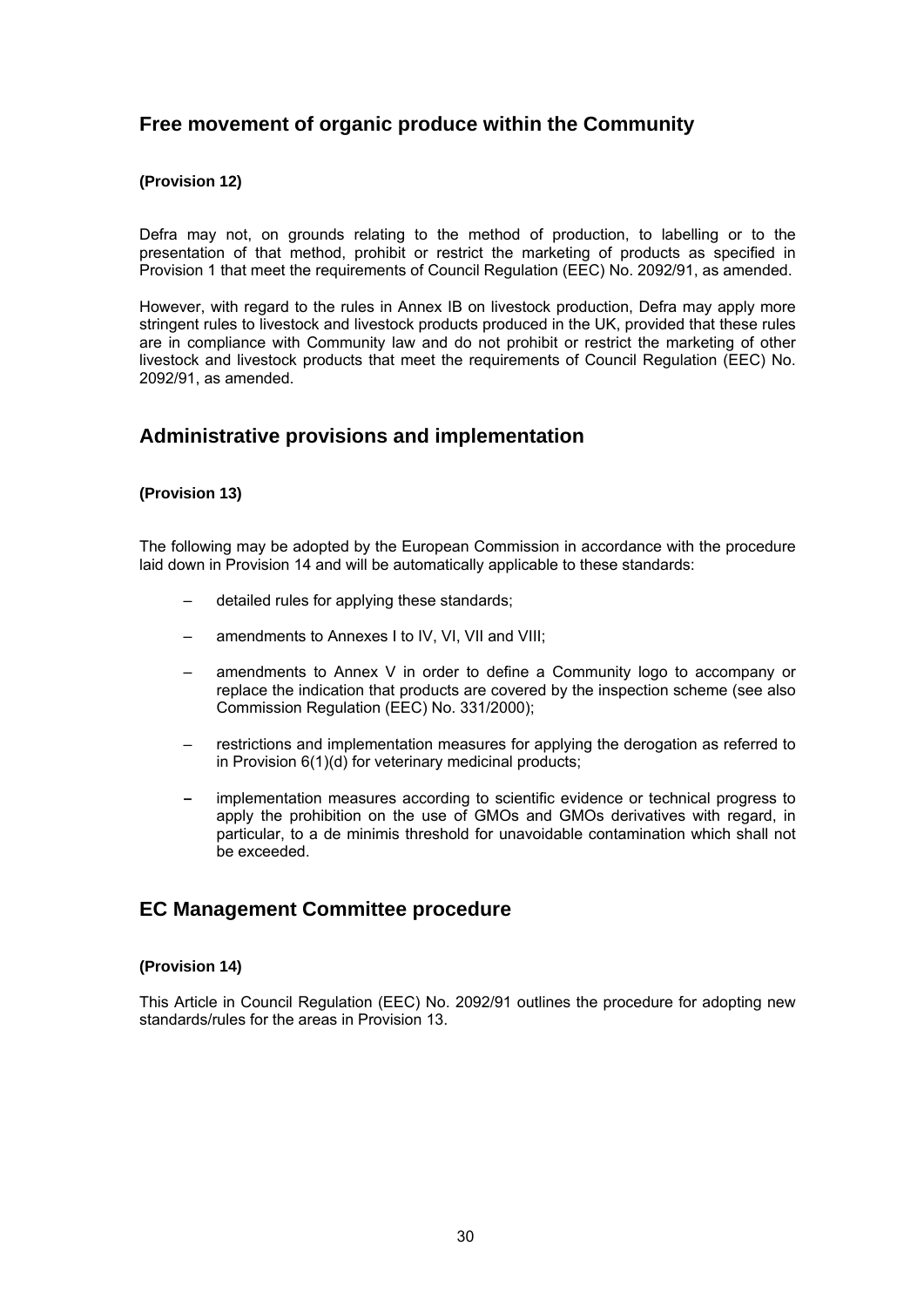## **Information to be supplied to the EC Commission**

#### **(Provision 15)**

Before 1 July each year, Defra shall inform the Commission of measures taken in the preceding year for the implementation of Council Regulation (EEC) No. 2092/91 and shall communicate:

- a list of the operators who, on 31 December of the previous year, had given notification under Provision 8 (1)(a) and are subject to the inspection system referred to in Provision 9,
- a report on supervision pursuant to Provision 9 (6).

In addition, by 31 March each year, Defra shall inform the Commission of the list of inspection bodies approved on 31 December of the previous year, their legal and operational structure, their standard inspection procedure, their penalty arrangements and, where appropriate, their code number and, where used, their logo.

*Guidance note:* 

The European Commission is required each year to publish, in the 'C' series of the Official Journal of the European Communities, the lists of approved bodies notified to it. An updated list of Community inspection bodies is available from Defra upon request.

 $\mathbf{r}$ 

(Provision 15a)

Not allocated.

(Provision 16)

Not allocated.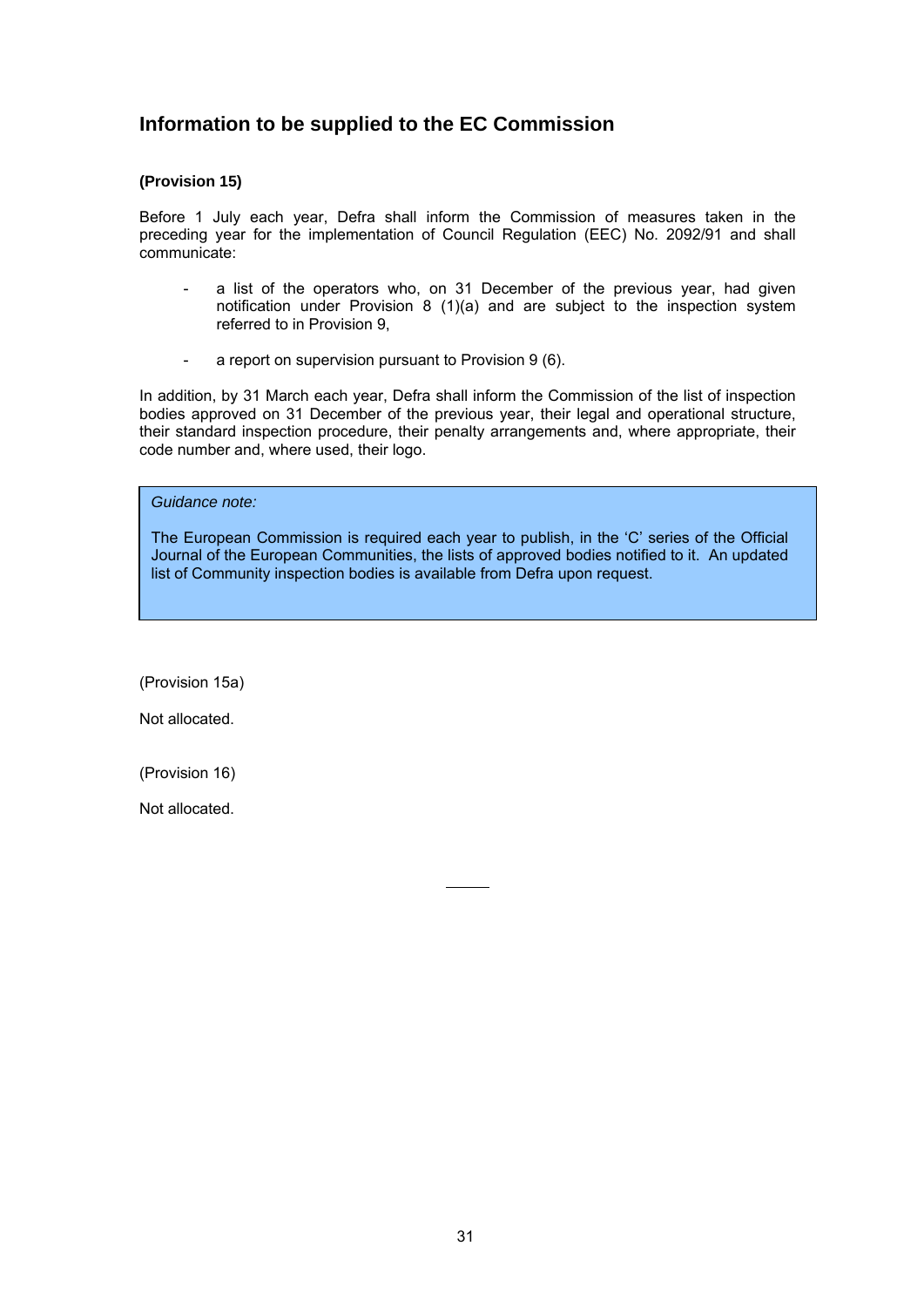## **ANNEX I**

## **A PRINCIPLES OF ORGANIC PRODUCTION AT FARM LEVEL**

## **1 Plants and plant products**

- 1.1 The principles laid down in Provision 6(1)(a), (b) and (d) and set out in particular in this Annex must normally have been applied on the parcels during a conversion period of at least two years before sowing, or, in the case of grassland, at least two years before its exploitation as feedingstuff from organic farming, or, in the case of perennial crops other than grassland, at least three years before the first harvest of products as referred to in Provision 1(1)(a). The conversion period shall commence at the earliest on the date on which the producer notified their activity in accordance with Provision 8 and submitted his holding to the inspection system provided for in Provision 9.
- 1.2 However, the inspection body may decide, in agreement with Defra, to recognise retroactively as being part of the conversion period any previous period in which:
	- (a) the land parcels were part of a programme implemented pursuant to Council Regulation (EEC) No 2078/92 of 30 June 1992 on agricultural production methods compatible with the requirements of the protection of the environment and the maintenance of the countryside<sup>3</sup> or Chapter VI of Council Regulation (EC) No 1257/1999 of 17 May 1999 on support for rural development from the European Agricultural Guidance and Guarantee Fund (EAGGF) and amending and repealing certain Regulations<sup>4</sup>, or as part of another official programme, provided that the programmes concerned guarantee that products not listed in parts A and B of Annex II have not been used on those parcels, or
	- (b) the parcels were natural or agricultural areas which were not treated with products not listed in parts A and B of Annex II. This period can be taken into consideration retroactively only under the condition that satisfactory proof has been furnished to the inspection body allowing it to satisfy itself that the conditions were met for a period of at least three years.
- 1.3 The inspection body may, with the approval of Defra, decide, in certain cases, to extend the conversion period beyond the period laid down in paragraph 1.1, having regard to previous parcel use.
- 1.4 In the case of parcels which have already been converted to or were in the process of conversion to organic farming, and which are treated with a product not listed in Annex II, Defra may reduce the length of the conversion period to less than the period laid down in paragraph 1.1 in the following two cases:
	- (a) parcels treated with a product not listed in part B of Annex II as part of a compulsory disease or pest control measure imposed by Defra within its own territory or in certain parts of its territory for a specific crop production;
	- (b) parcels treated with a product not listed in parts A or B of Annex II as part of scientific tests approved by Defra.

 $^3$  OJ L 215, 30.7.1992, p. 85.

<sup>4</sup> OJ L 160, 26.6.1999, p. 80.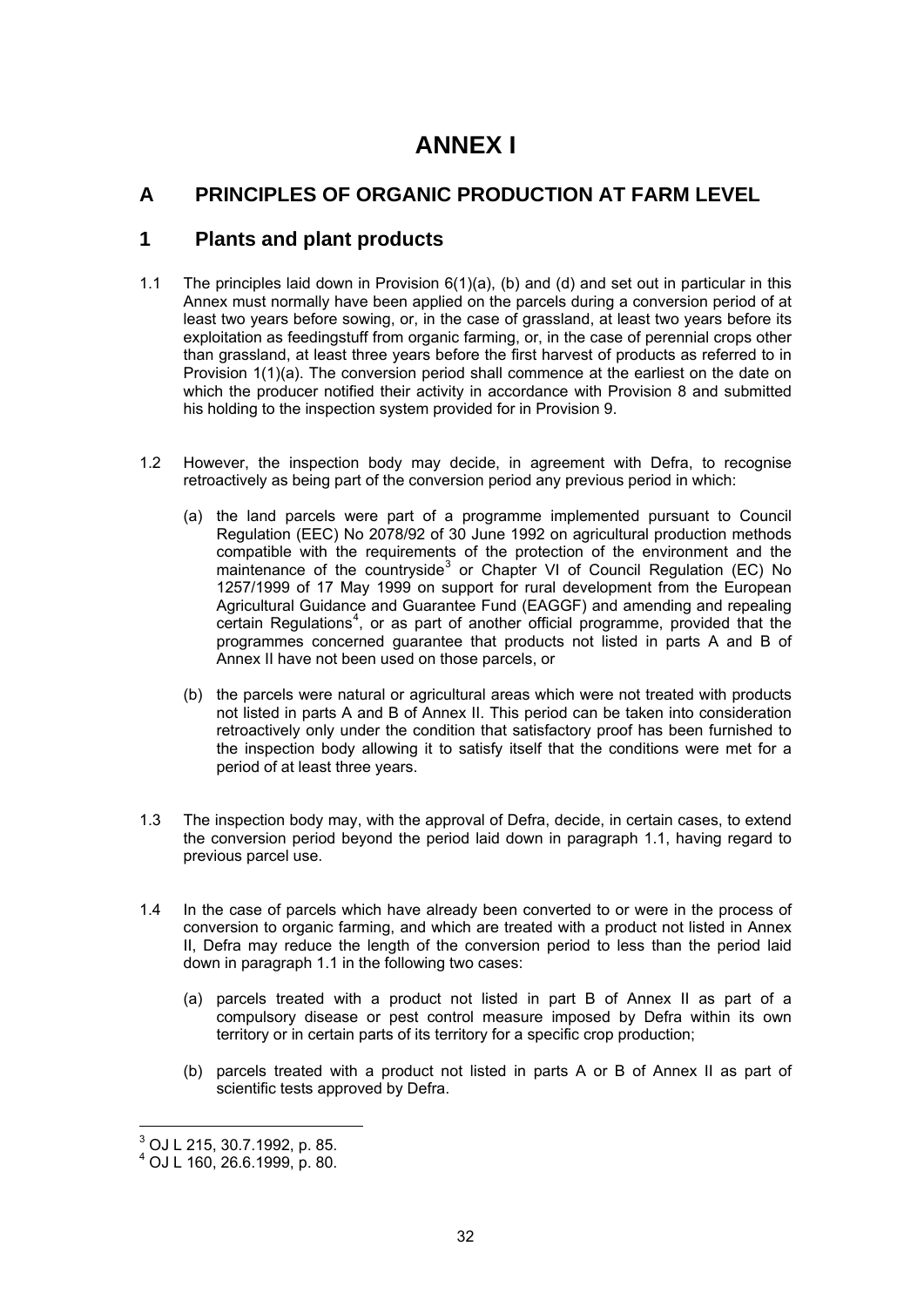In these cases, the length of the conversion period shall be fixed taking into account all of the following points:

- the process of degradation of the plant protection product concerned must guarantee, at the end of the conversion period, an insignificant level of residues in the soil and, in the case of a perennial crop, in the plant,
- the harvest following the treatment may not be sold with reference to organic production methods,
- Defra must inform the other Member States and the Commission of its decision to require compulsory treatment.

*Guidance Note:* 

- A procedure has been agreed for permitting a reduction in the normal conversion period for land in appropriate circumstances – see the Defra form OB7.
- The permission for a reduction in the conversion period will take into account the three indents of paragraph 1.4(b).
- 2.1 The fertility and the biological activity of the soil must be maintained or increased, in the first instance, by:
	- (a) cultivation of legumes, green manures or deep-rooting plants in an appropriate multi-annual rotation programme;
	- (b) incorporation of livestock manure from organic livestock production in accordance with the provisions and within the restrictions of paragraph 7.1 of part B of this Annex;
	- (c) incorporation of other organic material, composted or not, from holdings producing according to the rules of these Standards.
- 2.2 Other organic or mineral fertilisers mentioned in Annex II, may, exceptionally, be applied, as a complement to the extent that:
	- adequate nutrition of the crop being rotated or soil conditioning are not possible by the methods set out under (a), (b) and (c) of the preceding subparagraph;
	- with regard to the products in Annex II referring to manure and/or animal excrements: these products may only be used to the extent that, in combination with the livestock manure referred to in paragraph 2.1(b), the restrictions as referred to in paragraph 7.1 of part B of this Annex are satisfied.
- 2.3 For compost activation, appropriate plant-based preparations or preparations of microorganisms, not genetically modified in the meaning of point 12 of Provision 4 may be used. So-called "biodynamic preparations" from stone meal, farmyard manure or plants may also be used for the purposes covered by this paragraph and by paragraph 2.1.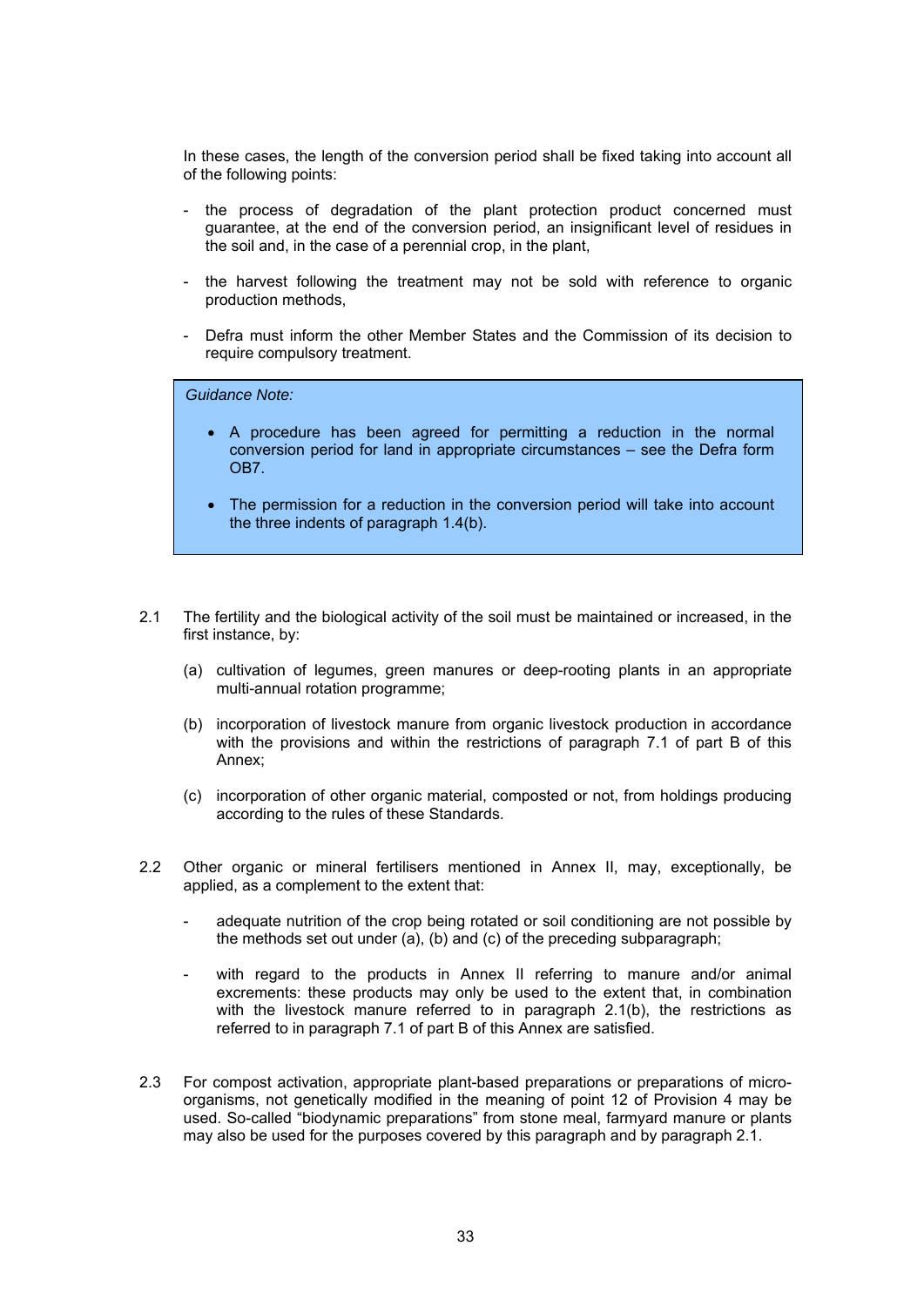- 2.4 Appropriate preparations of micro-organisms, not genetically modified in the meaning of point 12 of Provision 4 and permitted in general agriculture in the UK, may be used to improve the overall condition of the soil or the availability of nutrients in the soil or in the crops, where the need for such use has been recognised by the inspection body.
- 3 Pests, diseases and weeds shall be controlled by a combination of the following measures:
	- choice of appropriate species and varieties;
	- appropriate rotation programme;
	- mechanical cultivation procedures;
	- protection of natural enemies of pests through provisions favourable to them (e.g. hedges, nesting sites, release of predators);
	- flame weeding.

Only in cases of immediate threat to the crop may recourse be had to products referred to in Annex II.

- 4 The collection of edible plants and parts thereof, growing naturally in natural areas, forests and agricultural areas, is considered an organic production method provided that:
	- those areas have received no treatments with products other than those referred to in Annex II for a period of three years before the collection.
	- the collection does not affect the stability of the natural habitat or the maintenance of the species in the collection area.

## **Mushroom Production**

- 5 For the production of mushrooms, substrates may be used, if they are composed only of the following components:
- 5.1 Farmyard manure and animal excrements (including the products referred to in indents 1 to 4 of Annex II, Part A
	- (a) either from holdings producing according to the organic production method;
	- (b) or satisfying the requirements referred to in Annex II, Part A, indents 1 to 4, only up to 25% (\*), and only when the product under 5.1(a) is not available.
- (\*) This percentage is calculated on weight of total components of the substrate (excluding the covering material and any added water) before composting.
- 5.2 Products of agricultural origin, other than those covered under point 5.1 (e.g. straw), from holdings producing according to organic production method.
- 5.3 Peat not chemically treated.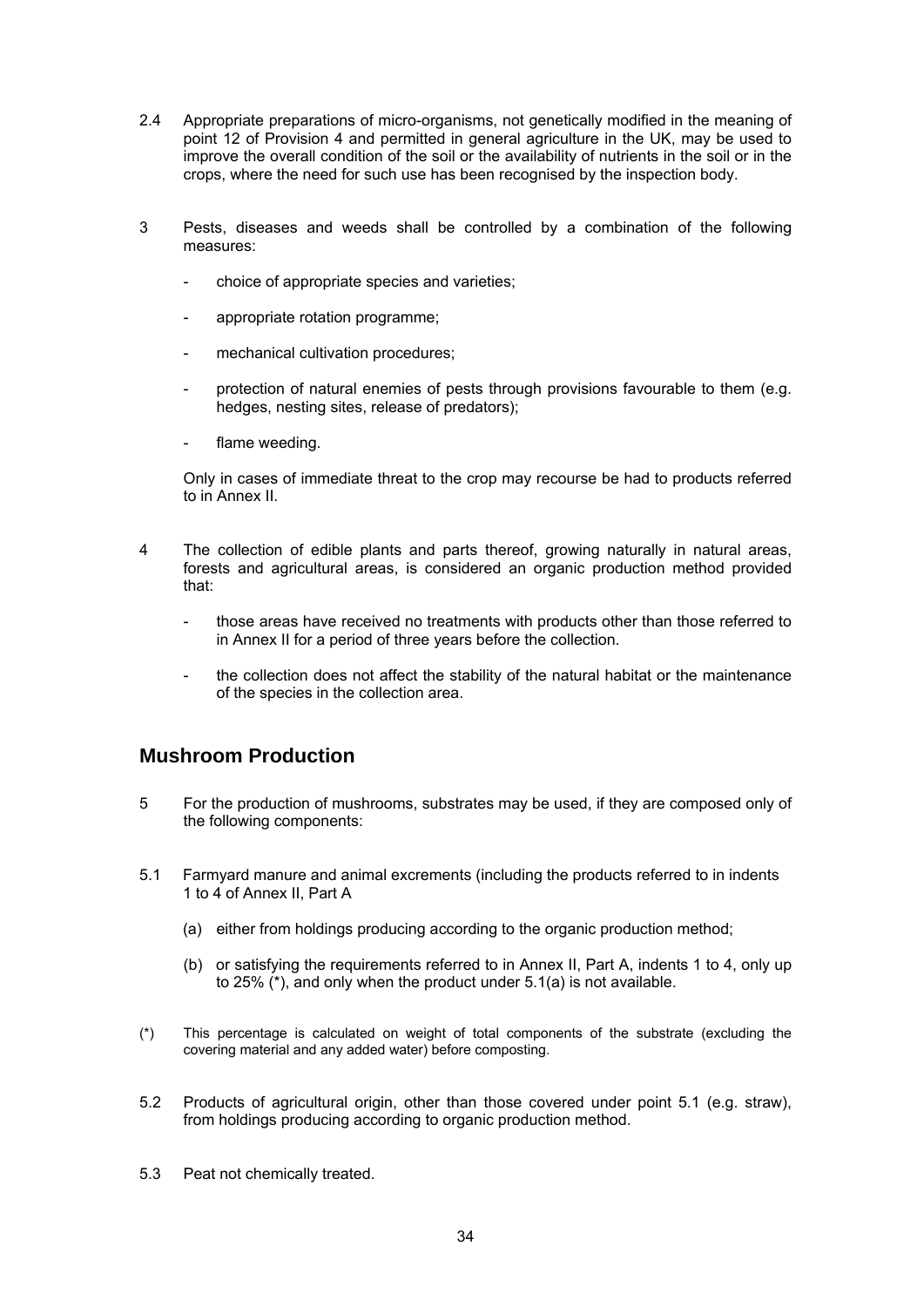- 5.4 Wood, not treated with chemical products after felling.
- 5.5 Mineral products of Annex II Part A, water and soil.

*Guidance Note:* 

Guidance can be obtained from Defra on the application of these Standards to the production of watercress.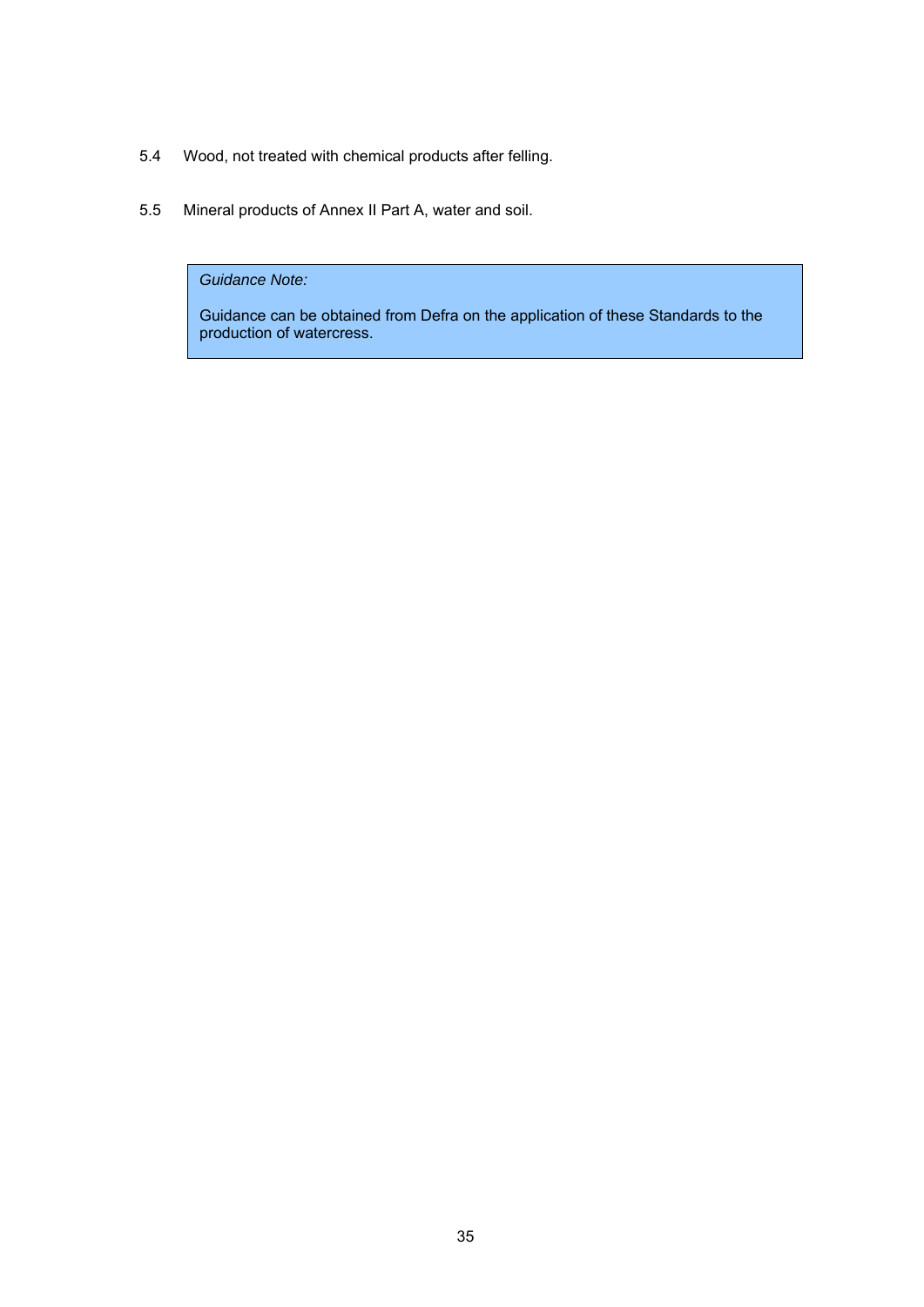## **ANNEX I**

## **B STANDARDS APPLYING TO LIVESTOCK AND LIVESTOCK PRODUCTS FROM THE FOLLOWING SPECIES: BOVINE (INCLUDING BUBALUS AND BISON SPECIES), PORCINE, OVINE, CAPRINE, EQUIDAE, POULTRY.**

## **1 GENERAL PRINCIPLES**

- 1.1 Livestock production forms an integral part of many agricultural holdings practising organic farming.
- 1.2 Livestock production must contribute to the equilibrium of agricultural production systems by providing for the nutrient requirements of crops and by improving the soil's organic matter. It can thus help establish and maintain soil-plant, plant-animal and animal-soil interdependence. As part of this concept, landless production is not in conformity with the rules of these Standards.
- 1.3 By utilising renewable natural resources (livestock manure, legumes and fodder crops), the cropping/stockfarming system and the pasturage systems allow soil fertility to be maintained and improved in the long term and contribute to the development of sustainable agriculture.
- 1.4 Organic stockfarming is a land-related activity. Except where authorised by way of exception in these Standards, livestock must have access to a free-range area and the number of animals per unit of area must be limited to ensure integrated management of livestock and crop production on the production unit, so minimising any form of pollution, in particular of the soil and of surface and ground water. The number of livestock must be closely related to the area available in order to avoid problems of over-grazing and erosion and to allow for the spreading of livestock manure so that any adverse effect on the environment can be avoided. Detailed rules on the use of livestock manure are set out in section 7 of this Annex.
- 1.5 In organic stockfarming, all livestock on one and the same production unit must be reared in accordance with the rules laid down in these Standards.
- 1.6 However, livestock not reared in accordance with these Standards may be present on the holding provided they are reared on units where the buildings and parcels are separated clearly from the units producing in accordance with these Standards, and a different species is involved. Where an operator operates a holding or farming enterprise on which livestock not reared in accordance with these Standards are present and also operates a holding or farming enterprise on which livestock reared in accordance with these Standards are present, the latter must be physically, financially and operationally separate from other holdings or farming enterprises.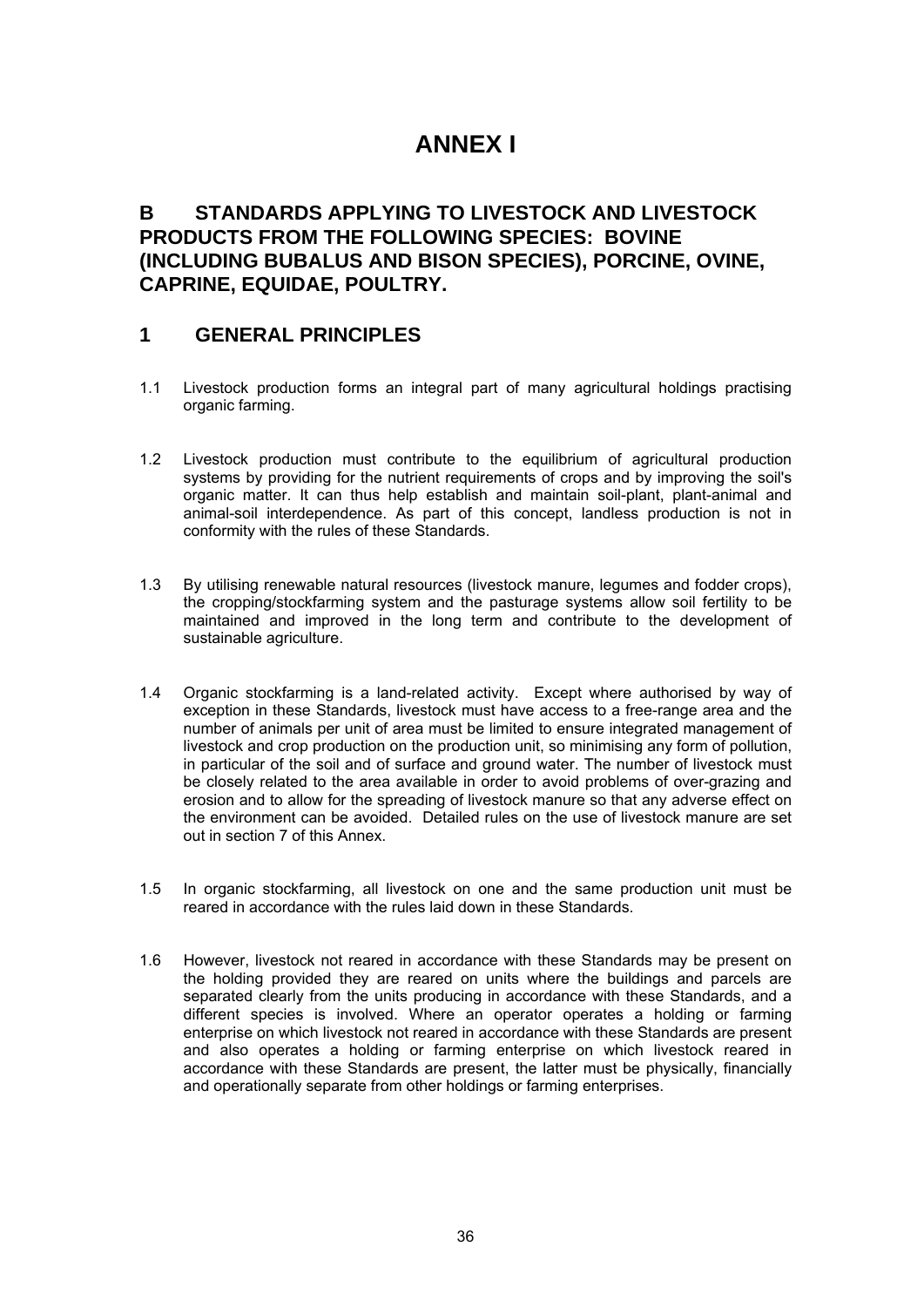- 1.7 By derogation from this principle, livestock not reared in accordance with the provisions of these Standards can use, for a limited period of time not exceeding 120 days each year, the pasturage of units complying with these Standards, provided that such animals come from extensive husbandry (as defined in Article 6(5) of Regulation (EC) No 950/97 or, for other species not mentioned in that Regulation, the number of animals per ha corresponding to 170 kg of Nitrogen per year/hectare as defined in Annex VII of these Standards) and provided that other animals which are subject to the requirements of these Standards are not present on this pasturage at the same time. This derogation must be authorised beforehand by the inspection body.
- 1.8 By way of a second derogation from this principle, animals reared in accordance with the provisions of these Standards may be grazed on common land, providing that:
	- (a) the land has not been treated with products other than those allowed for in these Standards, for at least 3 years;
	- (b) any animals which use the land concerned, which are not subject to the requirements of these Standards, are derived from extensive production, as defined in Article 6(5) of Regulation (EC) No 950/97; or, for other species not mentioned in that Regulation, the number of animals per ha corresponding to 170 kg of Nitrogen per year/hectare as defined in Annex VII of these Standards;
	- (c) any livestock products produced by animals reared in accordance with the provisions of these Standards, whilst using this land, shall not be regarded as being from organic production, unless adequate segregation from other animals not complying with the requirements of these Standards, can be proved to the satisfaction of the inspection body.

# **2 CONVERSION**

### **2.1 Conversion of land associated with organic livestock production**

- 2.1.1 Where a production unit is converted, the whole area of the unit used for animal feed must comply with the rules on organic farming, using the conversion periods established in Annex IA of these Standards relating to plants and plant products.
- 2.1.2 By derogation from this principle, the conversion period may be reduced to 1 year for pasturages, open air runs and exercise areas used by non-herbivore species, where there is evidence that the areas concerned have not received any materials not listed in these Standards for at least 12 months before the start of the reduced conversion period. This derogation must be authorised by the inspection body.

### **2.2 Conversion of livestock and livestock products**

2.2.1 Livestock, other than poultry, intended for meat production must be raised from birth on a unit managed in accordance with these Standards. In addition, ewes, goats and sows whose progeny is intended for meat production must be managed in accordance with these standards after mating. Cattle whose progeny is intended for meat production must be managed in accordance with these standards for at least 12 weeks before calving. Otherwise, when a production unit is converted, livestock products may be sold as organic products, provided the livestock are reared according to the rules laid down in these Standards for at least the periods set out below.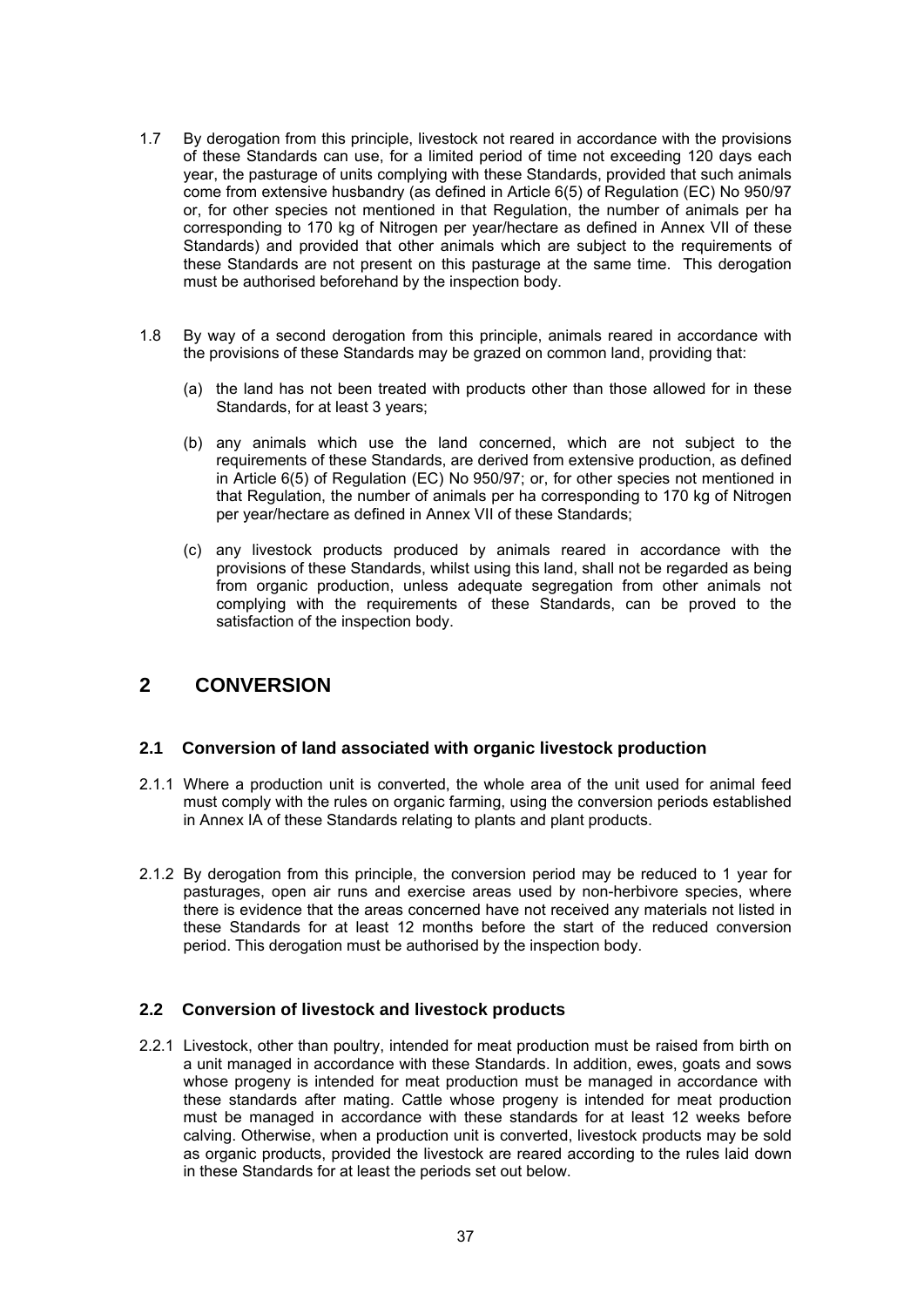- 6 months in the case of sheep for milk production;
- hine months in the case of cattle for milk production, except that the requirements of these Standards in respect of feed must be complied with for at least six months before the end of the conversion period;
- 10 weeks for poultry for meat production, brought in before they are three days old;
- six weeks in the case of poultry for egg production.

## **2.3 Simultaneous conversion**

- 2.3.1 By derogation from paragraphs 2.2.1, 4.2 and 4.4, if there is simultaneous conversion of the complete production unit, including livestock, pasturage and/or any land used for animal feed, the total combined conversion period for both livestock, pasturage and/or any land used for animal feed, shall be reduced to 24 months subject to the following conditions:
	- (a) the derogation applies only to existing animals and their offspring. However, the derogation does not apply to animals intended for meat production, other than the offspring of existing cattle which have been managed in accordance with these Standards for at least 12 weeks before calving and the offspring of existing ewes, goats and sows managed in accordance with these Standards after mating;
	- (b) the animals are mainly fed with products from the production unit.
	- (c) animals complying fully with the requirements of these Standards may be brought on to or sold off the unit but such livestock and any products from them may not be sold as organic until after the completion of the latest 24 month conversion period to which they have been subject.

# **3 ORIGIN OF THE ANIMALS**

- 3.1 In the choice of breeds or strains, account must be taken of the capacity of animals to adapt to local conditions; their vitality, and their resistance to disease. In addition, breeds or strains of animals shall be selected to avoid specific diseases or health problems associated with some breeds or strains used in intensive production (eg. porcine stress syndrome, PSE Syndrome, sudden death, spontaneous abortion, difficult births requiring caesarean operations, etc.) Preference is to be given to indigenous breeds and strains.
- 3.2 Livestock must come from production units which comply with the rules on the various types of livestock production laid down in these Standards**.** Throughout their life, this system of production must be applied.
- 3.3 By way of a first derogation, subject to the rules in Section 2.2.1 and to prior approval by the inspection body, livestock existing on the livestock production unit, not complying with these Standards can be converted.
- 3.4 By way of a second derogation, when a herd or flock is constituted for the first time and organically reared animals are not available in sufficient numbers, non-organically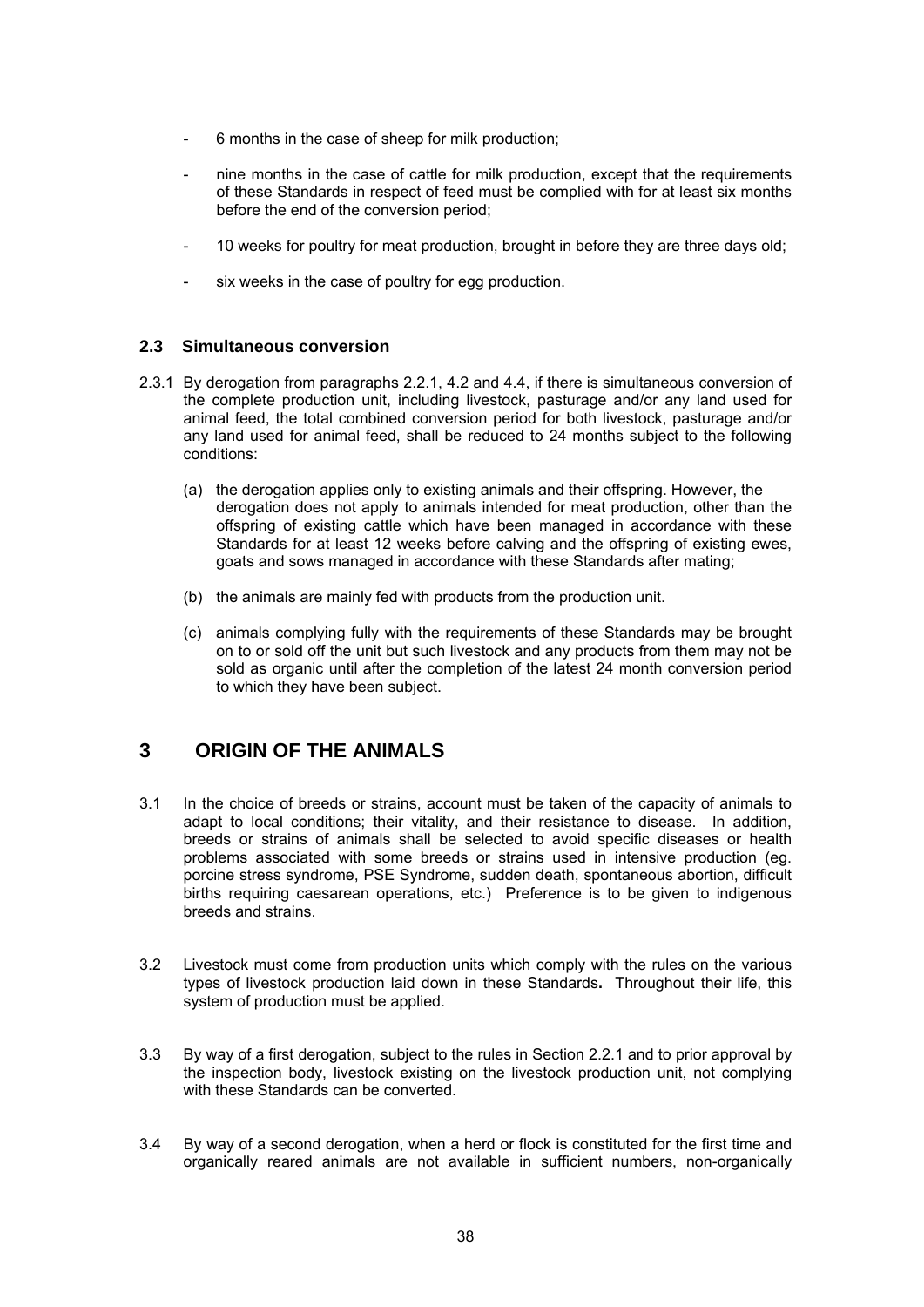reared livestock may be brought into an organic livestock production unit, subject to the following conditions:

- pullets for the production of eggs and poultry for meat production must be less than three days old;
- young buffalo for breeding purposes must be less than six months old;
- calves and foals for breeding purposes must be reared according to the rules of these Standards as soon as they are weaned and in any case must be less than six months old;
- lambs and kids for breeding purposes must be reared in accordance to the rules of these Standards as soon as they are weaned and in any case must be less than 60 days old;
- piglets for breeding purposes must be reared according to the rules of these Standards as soon as they are weaned and they must weigh less than 35 kg.
- 3.5 This derogation must be authorised beforehand by the inspection body.
- 3.6 By way of a third derogation, the renewal or reconstitution of the herd or flock shall be authorised by the inspection body when organically reared animals are not available, and in the following cases:
	- (a) high mortality of animals caused by health or catastrophic circumstances;
	- (b) pullets for egg production and poultry for meat production less than three days old;
	- (c) piglets for breeding purposes, which must be reared according to the rules of this regulation as soon as they are weaned and must weigh less than 35 kg.

Case (c) is authorised for a transitional period expiring on 31 July 2006.

3.7

 Notwithstanding the provisions laid down in points 3.4 and 3.6, non-organically reared pullets for egg production of not more than 18 weeks may be brought into an organic livestock unit when organically reared pullets are not available, subject to the following conditions:

- prior authorisation of the inspection body;
- from 31 December 2005, the provisions laid down in paragraphs 4 (Feed) and 5 (Disease prevention and veterinary treatment) of Annex I shall apply to non-organically reared pullets intended to be brought into organic livestock units.
- 3.8 By way of a fourth derogation, subject to a maximum of 10% of adult livestock excluding poultry (20% in the case of sheep) may be brought in, as female (nulliparous) animals, from non organic-production stockfarms per year, for supplementing natural growth and for the renewal of the herd or flock, when organically reared animals are not available, and only when authorised by the inspection body. The rules in 2.2.1 of these Standards shall apply, except in respect of animals for dairy production where the conversion period will be six months.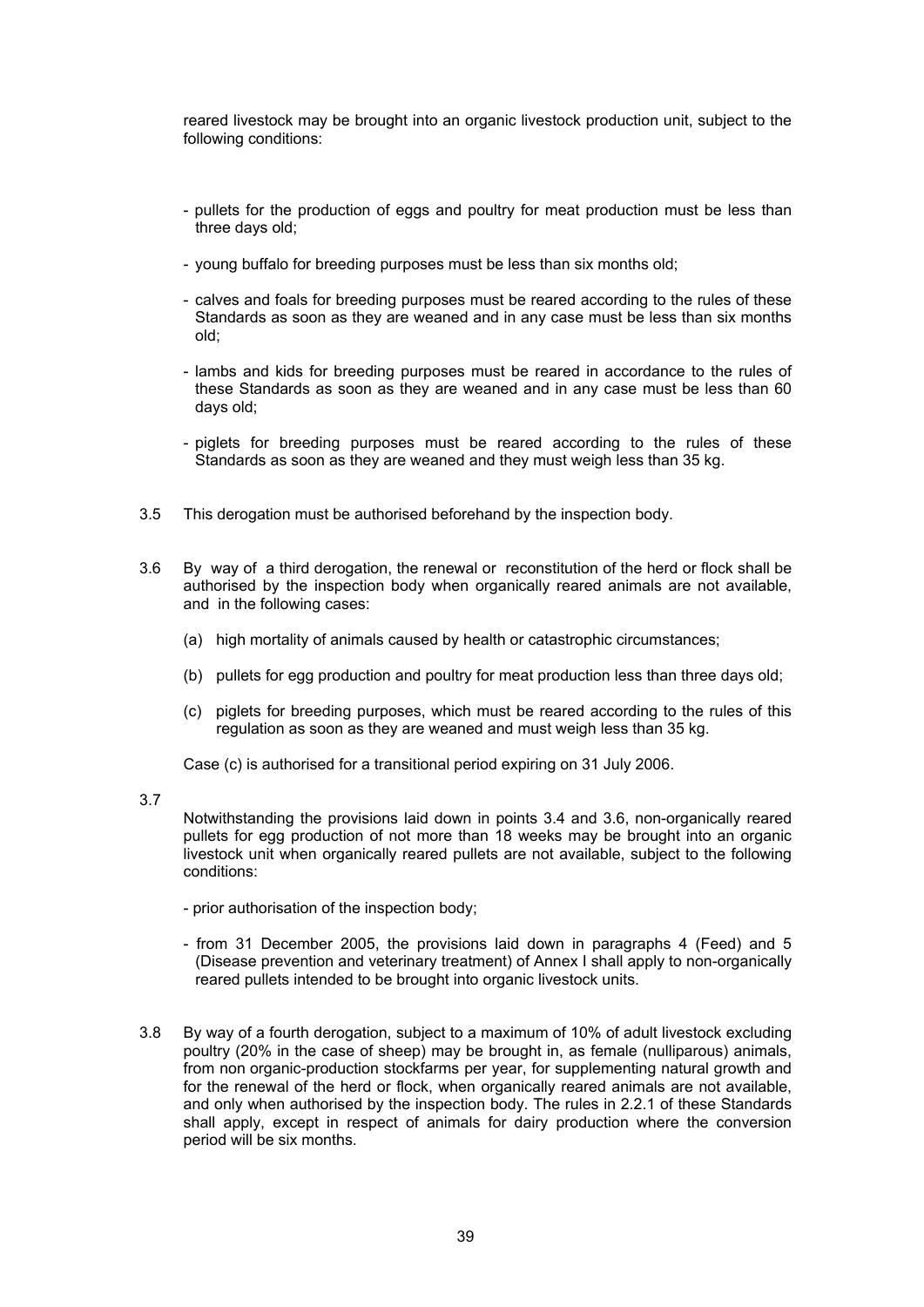- 3.9 The percentages laid down in the above derogation shall not apply to production units with less than 10 bovine animals or with less than 5 porcine, ovine or caprine animals. For these units, any renewal shall be limited to a maximum of one animal per year.
- 3.10 These percentages may be increased up to 40% following the opinion and agreement of the inspection body, in the following special cases:
	- when a major extension to the stockfarm is undertaken;
	- when a breed is changed;
	- when a new livestock specialisation is developed;
	- when breeds are in danger of being lost to farming. Animals of those breeds must not necessarily be nulliparous.
- 3.11 By way of a fifth derogation, males for breeding may be brought in from non organicproduction stockfarms provided that the animals are subsequently reared and always fed in accordance with the rules laid down in these Standards**.**
- 3.12 Where livestock comes from units not complying with these Standards, in accordance with the conditions and restrictions set out in paragraphs 3.3 to 3.11 above, the periods laid down in paragraph 2.2.1 must be observed if the products are to be sold as being from organic production and during these periods all the rules set out in these Standards must be complied with.
- 3.13 Where livestock is obtained from units not complying with these Standards, special attention must be paid to animal health measures. The inspection body may apply, depending on local circumstances, special measures, such as screening tests, and quarantine periods.
- 3.14 Not allocated.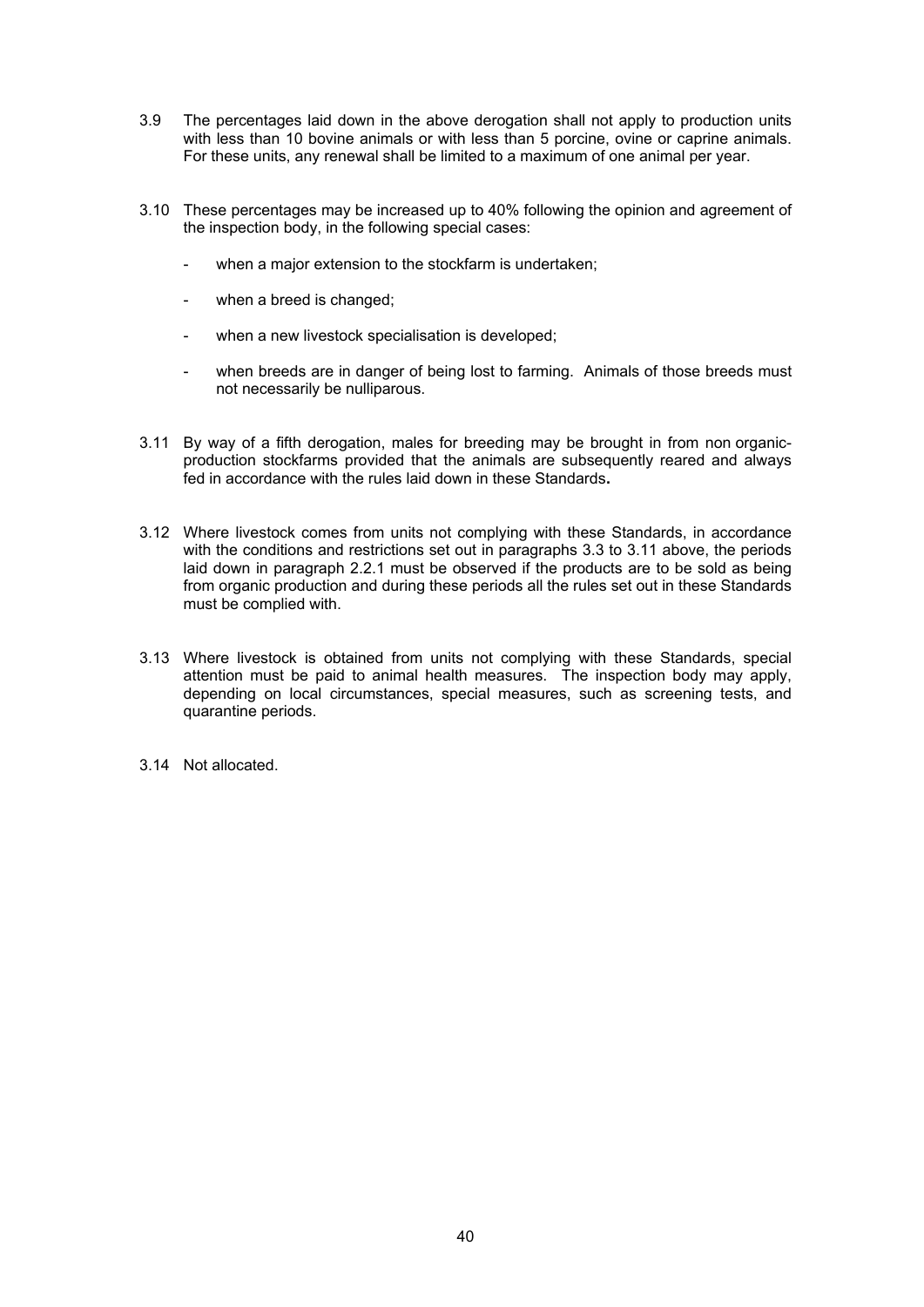# **4 FEED**

- 4.1 Feed is intended to ensure quality production rather than maximising production, while meeting the nutritional requirements of the livestock at various stages of their development. Fattening practices are authorised in so far as they are reversible at any stage of the rearing process. Force-feeding is forbidden.
- 4.2 Livestock must be fed on organically produced feedingstuffs.
- 4.3 Furthermore, livestock must be reared in accordance with the rules set out in this Annex, using feed from the unit or, when this is not possible, using feed from other units or enterprises subject to the provisions of these Standards. Moreover, in the case of herbivores, except during the period each year when the animals are under transhumance, at least 50% of the feed shall come from the farm unit itself or in case this is not feasible, be produced in co-operation with other organic farms.
- 4.4 Up to 30% of the feed formula of rations on average may comprise in-conversion feedingstuffs. When the in-conversion feedingstuffs come from a unit of the own holding, this percentage can be increased to 60%. These figures shall be expressed as a percentage of the dry matter of feedingstuffs of agricultural origin.
- 4.5 The feeding of young mammals must be based on natural milk, preferably maternal milk. All mammals must be fed on natural milk for a minimum period, depending on the species concerned, which shall be three months for bovines (including *bubalus* and *bison* species) and equidae, 45 days for sheep and goats and 40 days for pigs.

### *Interpretative note:*

- Organic milk, whole or not, free of additives, in liquid or powder form may be used after 21 days in the specific cases of organic dairy sheep and goat production.
- 4.6 Not allocated.
- 4.7 Rearing systems for herbivores after they have been weaned are to be based on maximum use of pasturage according to the availability of pastures in the different periods of the year. At least 60% of the dry matter in daily rations is to consist of roughage, fresh or dried fodder, or silage.
- 4.8 By way of derogation from paragraph 4.2, the use of a limited proportion of conventional feedingstuffs of agricultural origin is authorised where farmers can show to the satisfaction of the inspection body or authority of the Member State that they are unable to obtain feed exclusively from organic production.

The maximum percentage of conventional feedingstuffs authorised per period of 12 months is:

For herbivores: 5% during the period from 25 August 2005 to 31 December 2007.

(a) For other species: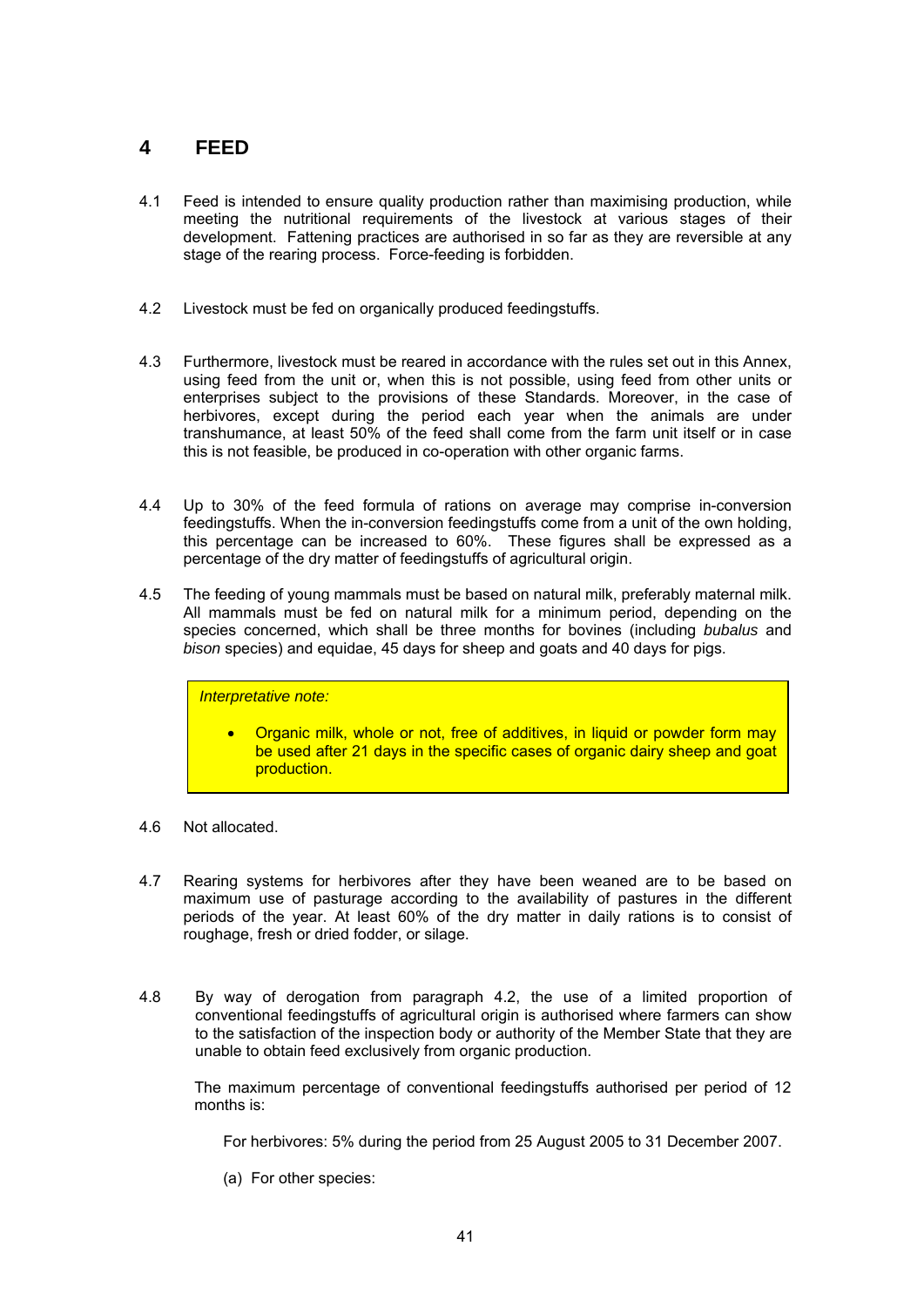15% during the period from 25 August 2005 to 31 December 2007;

10% during the period from 1 January 2008 to 31 December 2009;

5% during the period from 1 January 2010 to 31 December 2011.

These figures shall be calculated annually as a percentage of the dry matter of feedingstuffs from agricultural origin. The maximum percentage authorised of conventional feedingstuffs in the daily ration, except during the period each year when the animals are under transhumance, must be 25 % calculated as a percentage of the dry matter.

- 4.9 By derogation from paragraph 4.8, when forage production is lost or when restrictions are imposed, in particular as a result of exceptional meteorological conditions, the outbreak of infectious diseases, the contamination with toxic substances, or as a consequence of fires, Defra can authorise for a limited period and in relation to a specific area, a higher percentage of conventional feedingstuffs where such authorisation is warranted. Upon approval by Defra, the inspection body shall apply this derogation to individual operators. Defra will inform other Member States and the Commission of the derogations they have granted.
- 4.10 Not allocated.
- 4.11 Roughage, fresh or dried fodder, or silage must be added to the daily ration for pigs and poultry.
- 4.12 Only products listed in Annex IID of these Standards can be used as additives and processing aids, respectively, in silage.
- 4.13 Conventional feed materials of agricultural origin can be used for animal feeding only if listed in these Standards (Annex IIC section 1 - feed materials from plant origin), and subject to the quantitative restrictions imposed in these Standards, and only if they are produced or prepared without the use of chemical solvents.
- 4.14 Feed materials from animal origin (whether conventional or organically produced) can only be used if listed in these Standards (Annex IIC, Section 2), and subject to the quantitative restrictions imposed in these Standards.
- 4.15 Not allocated.
- 4.16 In order to satisfy nutritional requirements of livestock, only products listed in these Standards (Annex IIC Section 3 - feed materials from mineral origin), (Annex IID Section 1.1 - trace elements) (Annex IID Part 1.2 - vitamins, pro-vitamins and chemically well-defined substances having a similar effect) can be used for animal feeding.
- 4.17 Only products listed in these Standards Annex II, part D, sections 1.3 (enzymes); 1.4 (micro-organisms); 1.5 (preservatives); 1.6 (binders, anti-caking agents and coagulants); 1.7 (antioxidant substances); 2 (certain products used in animal nutrition) and 3 (processing aids used in feedingstuffs) can be used in animal feeding for the purposes indicated in respect to the above-mentioned categories. Antibiotics, coccidiostats, medicinal substances, growth promoters or any other substance intended to stimulate growth or production shall not be used in animal feeding.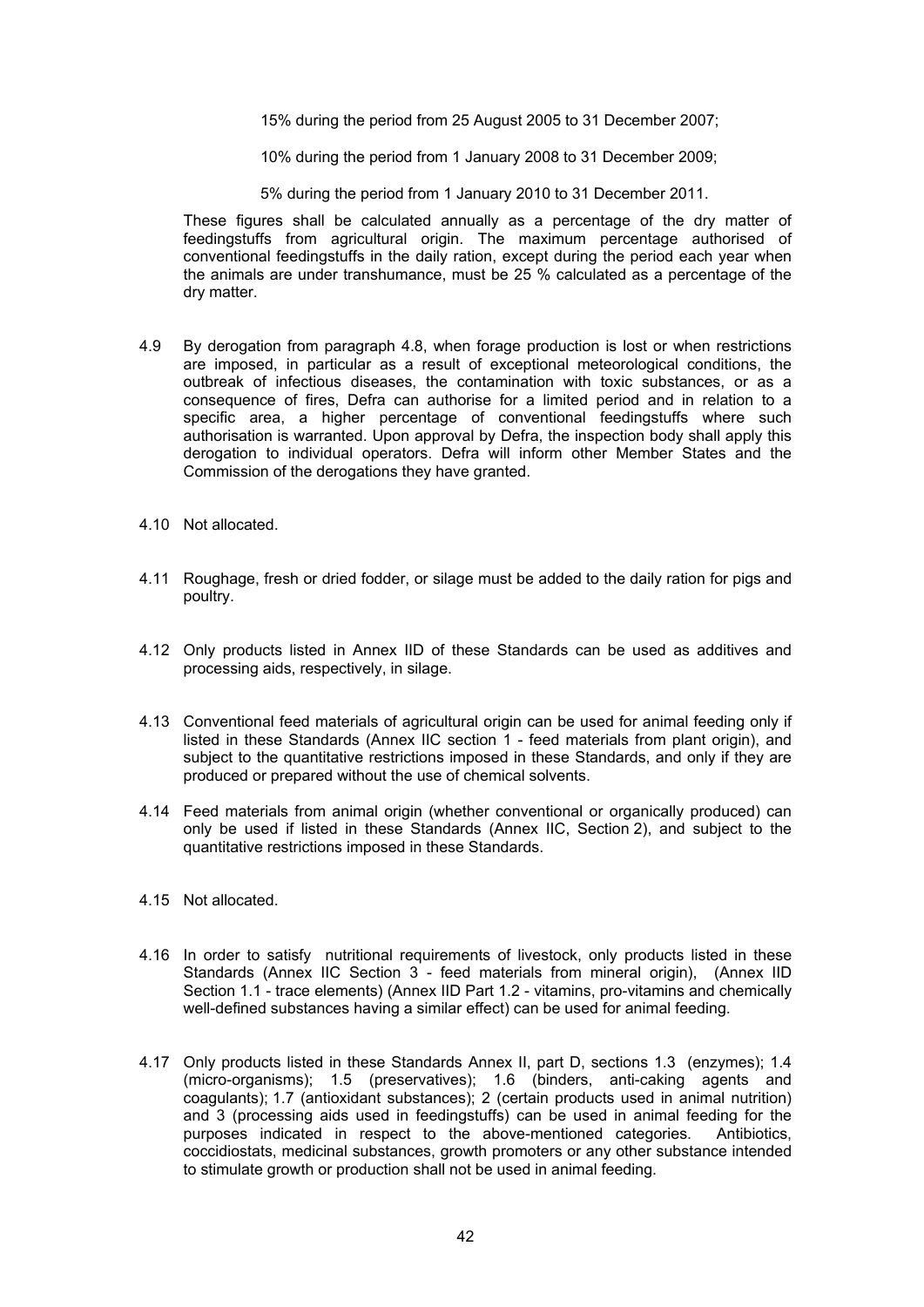4.18 Feedingstuffs, feed materials, compound feedingstuffs, feed additives, processing aids for feedingstuffs and certain products used in animal nutrition must not have been produced with the use of genetically modified organisms or products derived therefrom.

# **5 DISEASE PREVENTION AND VETERINARY TREATMENT**

5.1.1 In these Standards -

"Allopathic veterinary medicinal products" means antibiotics and chemically synthesised allopathic veterinary medicinal products, vitamin preparations, mineral and glucose solutions, herbal extracts and phytotherapeutic remedies.

 "Chemically synthesised allopathic veterinary medicinal products" means anti-parasitic drugs, hormones and mediators, anti-inflammatory and analgesic drugs, drugs which affect the nervous system (e.g. sedatives and anaesthetics) and drugs with a specific effect on target organs ( e.g. bronchiodilators and spasmolytics).

" Immunological preparations" means vaccines and antisera.

5.1.2 The development and management of organic livestock systems requires special care in nurturing positive health and vitality, ensuring the proper control of disease and the encouragement of positive animal welfare. ("Positive welfare" is used here in the sense used by Farm Animal Welfare Council (FAWC) to mean the satisfaction of the animal's needs, including behavioural needs and not merely the avoidance of cruelty.) This must be provided for by a plan drawn up by the farmer, preferably working in partnership with a veterinary surgeon and agreed between them during and after conversion, to develop and operate an organic livestock system which conforms to these Standards. The plan must ensure the development of a pattern of health building and disease control measures appropriate to the particular circumstances of the individual farm and allow for the evolution of a farming system progressively less dependent on allopathic veterinary medicinal products.

### *Guidance Note:*

It is suggested that an established, recognised template (for example the Bristol

Welfare Assurance Programme template) is used as for developing health plans

- 5.1.3 Disease prevention in organic livestock production shall be based on the following principles:
	- (a) the selection of appropriate breeds or strains of animals as detailed in section 3 of this Annex;
	- (b) the application of animal husbandry practices appropriate to the requirements of each species, encouraging strong resistance to disease and the prevention of infections;
	- (c) the use of high quality feed, together with regular exercise and access to pasturage, having the effect of encouraging the natural immunological defence of the animal;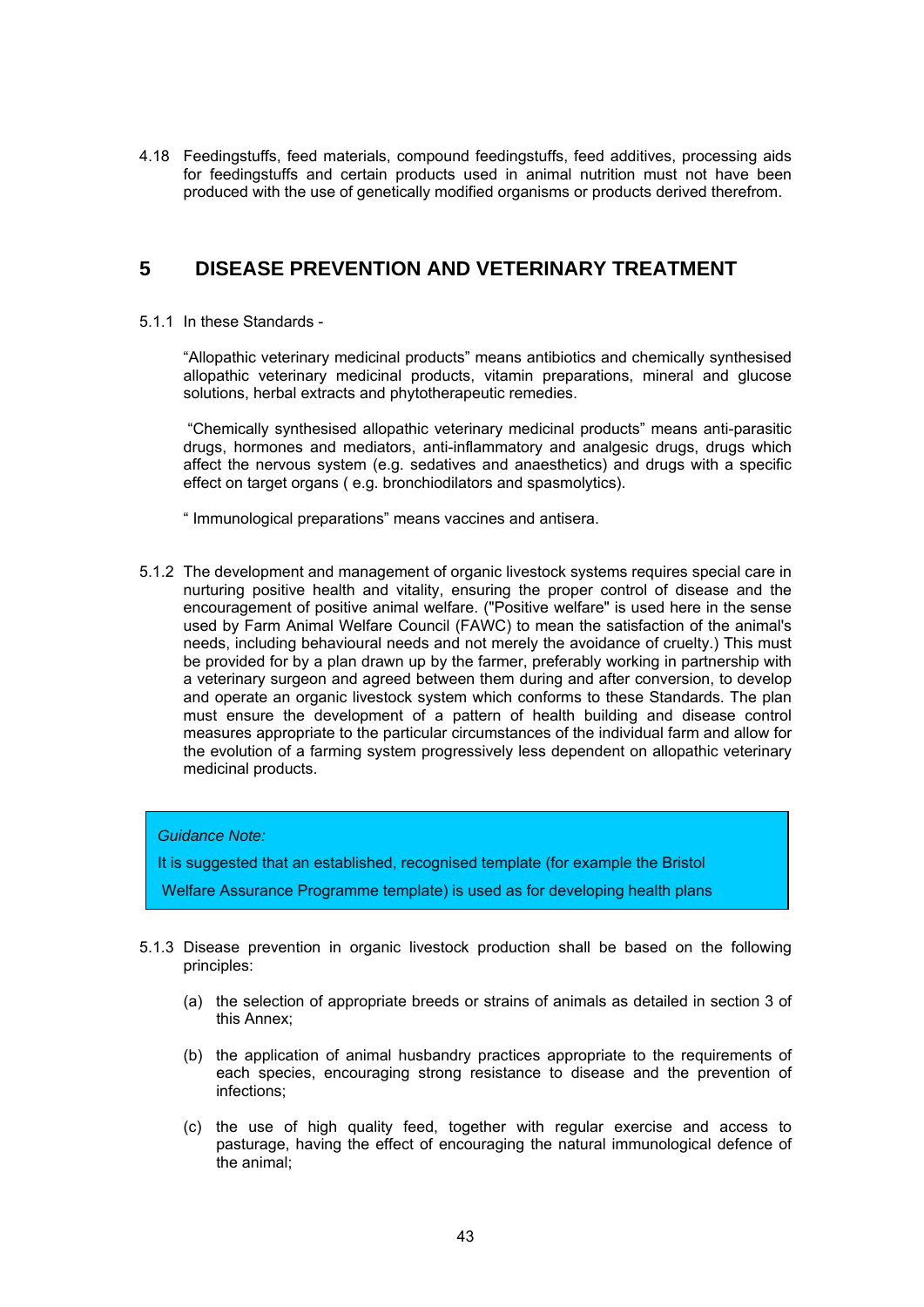- (d) ensuring an appropriate density of livestock, thus avoiding overstocking and any resulting animal health problems.
- 5.2 The principles set out above, should limit animal-health problems so that they can be controlled mainly by prevention.
- 5.3 If, despite all of the above preventive measures, an animal becomes sick or injured, it must be treated immediately, if necessary in isolation, and in suitable housing.
- 5.4 Veterinary medicinal products must be authorised in accordance with current European and UK legislation and should only be used as permitted under such legislation. The use of veterinary medicinal products in organic farming shall comply with the following principles:
	- (a) Phytotherapeutic (e.g. plant extracts (excluding antibiotics), essences, etc.), homoeopathic products (e.g. plant, animal or mineral substances) and trace elements and products listed in Part C, section 3 of Annex II, shall be used in preference to chemically-synthesised allopathic veterinary medicinal products or antibiotics, provided that their therapeutic effect is effective for the species of animal, and the condition for which the treatment is intended.
	- (b) If the use of the above products should not prove, or is unlikely to be, effective in combating illness or injury, and treatment is essential to avoid suffering or distress to the animal**,** chemically-synthesised allopathic veterinary medicinal products or antibiotics may be used under the responsibility of a veterinary surgeon.
	- (c) The use of chemically synthesised allopathic veterinary medicinal products or antibiotics for preventive treatments is prohibited. Where due to an identified disease risk the welfare of animals cannot be maintained by management practices alone, the inspection body may permit the strategic use of a chemically synthesised allopathic veterinary medicine, other than an antibiotic, in the context of the health plan referred to in paragraph 5.1.2. Vaccination is permitted in cases where there is a known disease risk. Single, two in one or four in one vaccines are preferred to more complex multiple vaccines unless such cover is specifically required. Vaccine choice and use should be agreed with the nominated veterinary surgeon to ensure adequate disease protection during the conversion phase with, where possible, progressive reductions in use as the organic unit becomes established.
	- (d) The use of all medicines, including allopathic veterinary medicinal products, immunological preparations and homeopathic products must be summarised in the animal health plan referred to above.
- 5.5 In addition to the above principles, the following rules shall apply:
	- (a) the use of substances to promote growth or production, (including antibiotics, coccidiostats and other artificial aids for growth promotion purposes) and the use of hormones or similar substances to control reproduction (e.g. induction or synchronisation of oestrus), or for other purposes, is prohibited. Nevertheless, hormones may be administered to an individual animal, as a form of therapeutic veterinary treatment;
	- (b) veterinary treatments to animals, or treatments to buildings, equipment and facilities, which are compulsory under national or Community legislation shall be authorised, including the use of immunological veterinary medicinal products when a disease has been recognised as present in a specific area in which the production unit is located;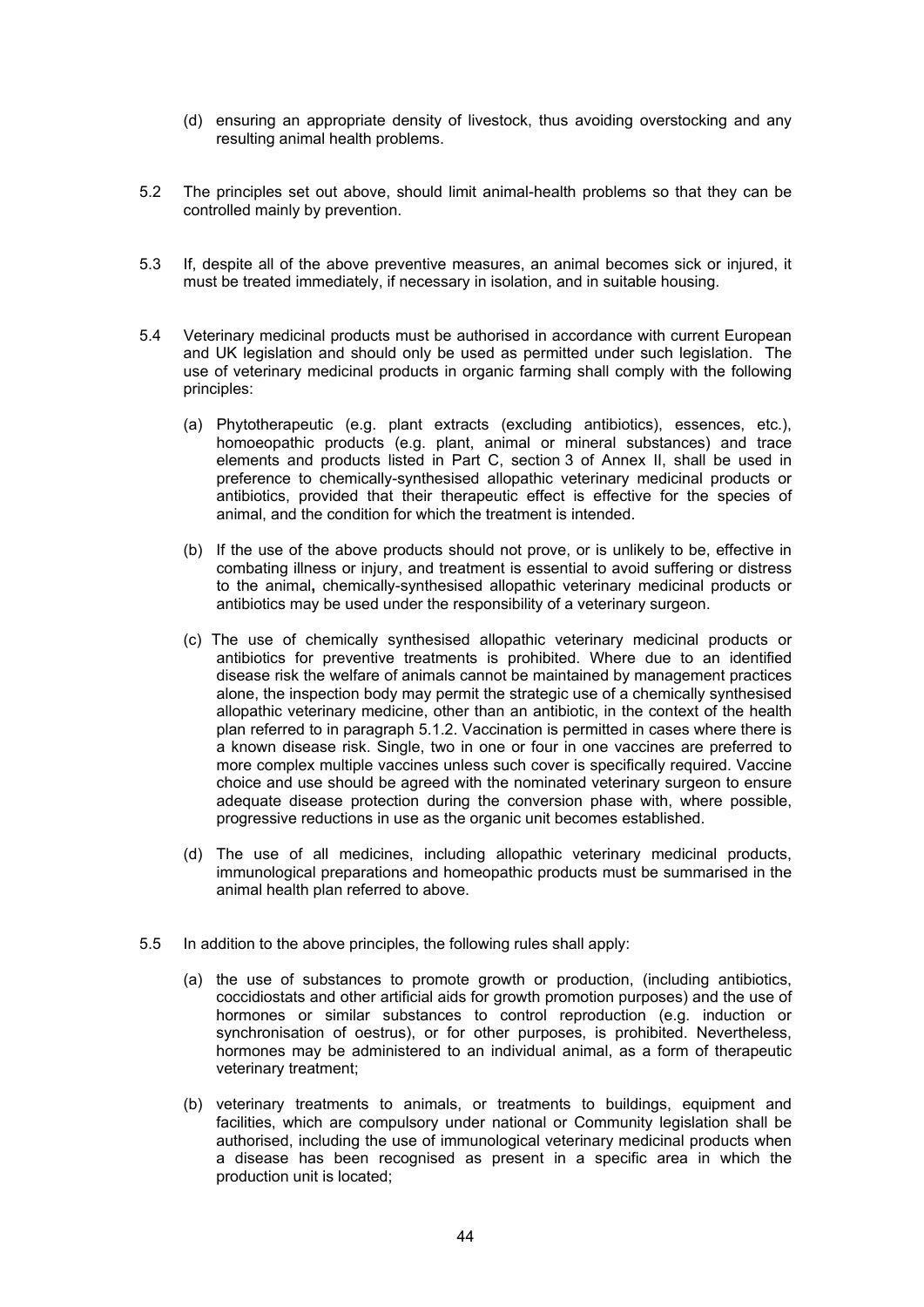- (c) animal treatment products involving the use of organophosphates are permitted for controlling ectoparasites only when, prior to their use, the operator has demonstrated to the satisfaction of the inspection body that a suitable alternative is not available and that other management techniques and inputs can be expected not to be effective.
- 5.6 Whenever veterinary medicinal products are to be used the type of product must be recorded clearly, (including an indication of the active pharmacological substances involved) together with details of the diagnosis; the dosage; the method of administration; the duration of the treatment, and the legal withdrawal period. This information is to be declared to the inspection body before the livestock or livestock products are marketed as organically produced. Livestock treated must be clearly identified, individually in the case of large animals; individually or by batch, in the case of poultry and small animals.
- 5.7 The withdrawal period between the last administration of an allopathic veterinary medicinal product to an animal under normal conditions of use, and the production of organically produced foodstuffs from such animals, is to be twice the legal withdrawal period, or in a case in which this period is not specified, or is given as zero, 48 hours. In the case of a chemically synthesised allopathic veterinary medicinal product used in a manner other than that specified in the Marketing Authorisation, the withdrawal period is:
	- 7 days in the case of eggs or milk;
	- 28 days for meat from poultry or mammals (including fat and offal).
- 5.8 With the exception of vaccinations, treatments for parasites and any compulsory eradication schemes established by Defra, where an animal or group of animals receives more than three courses of treatment with chemically-synthesised allopathic veterinary medicinal products or antibiotics within one year (or more than one course of treatment if their productive lifecycle is less than 1 year) the livestock concerned, or produce derived from them, may not be sold as being products produced in accordance with these standards, and the livestock must undergo the conversion periods laid down in section 2 of this Annex, subject to the agreement of the inspection body.

*Interpretative Note:* 

• For the purposes of the above paragraph a course of treatment shall mean all necessary measures taken to restore the animal to health following a particular disease episode.

# **6 HUSBANDRY MANAGEMENT PRACTICES, TRANSPORT AND IDENTIFICATION OF LIVESTOCK PRODUCTS**

### **6.1 Husbandry practices**

6.1.1 In principle, the reproduction of organically reared livestock should be based on natural methods. Nevertheless, artificial insemination is permitted. Other forms of artificial or assisted reproduction (for example embryo transfers) are prohibited.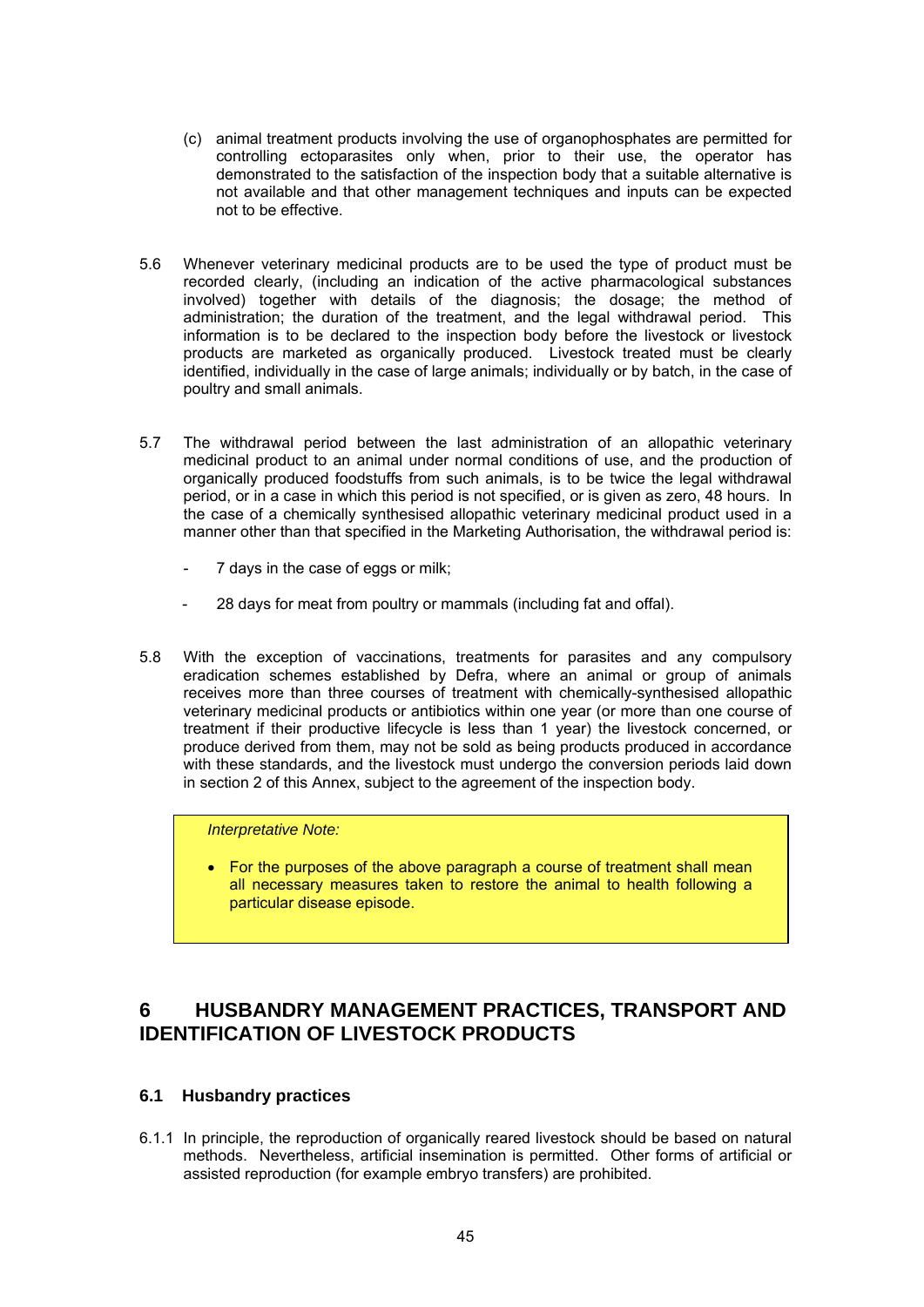- 6.1.2 Operations such as attaching elastic bands to the tails of sheep, tail-docking, cutting of teeth, trimming of beaks and dehorning must not be carried out systematically in organic farming. Some of these operations may, however, be authorised by the inspection body, for reasons of safety (for example dehorning in young animals) or if they are intended to improve the health, welfare or hygiene of the livestock and these must be specified in the animal health plan required by paragraph 5.1.2. Such operations must be carried out at the most appropriate age by qualified personnel and any suffering to the animals must be reduced to a minimum.
- 6.1.3 Physical castration is allowed in order to maintain the quality of products and traditional production practices (meat-type pigs, bullocks, etc.) but only under the conditions set out in the last sentence of paragraph 6.1.2.
- 6.1.4 Keeping livestock tethered is forbidden. Nevertheless, by derogation from this principle, the inspection body, can authorise this practice for individual animals upon justification by the operator that this is necessary for safety or welfare reasons, and that such tethering is only for a limited period of time.
- 6.1.5 Not allocated.
- 6.1.6 By derogation from the provisions laid down in paragraph 6.1.4, cattle in small holdings can be tethered if it is not possible to keep them in groups appropriate to their behaviour requirements. For this purpose, a smallholding is defined as a unit containing a maximum of 20 cattle. Tethered cattle must have daily access to pastures, open air runs or exercise runs for a period of at least one hour. Tethering must allow for ease of movement. Ample bedding and water must be provided. This derogation, which must be authorised by the inspection body, shall apply to holdings which met the requirements of national rules concerning organic production of livestock effective until 24 August 2000, or in the absence thereof, private standards accepted or recognised by Defra.
- 6.1.7 Not allocated.
- 6.1.8 Where livestock are reared in groups, the size of the group must depend upon their stage of development and the behavioural needs of the species concerned. The keeping of livestock in conditions, or on a diet, which may encourage anaemia, is prohibited.
- 6.1.9 For poultry, the minimum age at slaughter shall be:
	- 81 days for chickens;
	- 49 days for Peking ducks;
	- 70 days for female Muscovy ducks;
	- 84 days for male Muscovy ducks;
	- 92 days for Mallard ducks;
	- 94 days for guineafowl;
	- 140 days for turkeys and roasting geese.

Where producers do not apply these minimum slaughter ages, they must use slowgrowing strains**.** The rules laid down in Section 2.2.1 must be followed.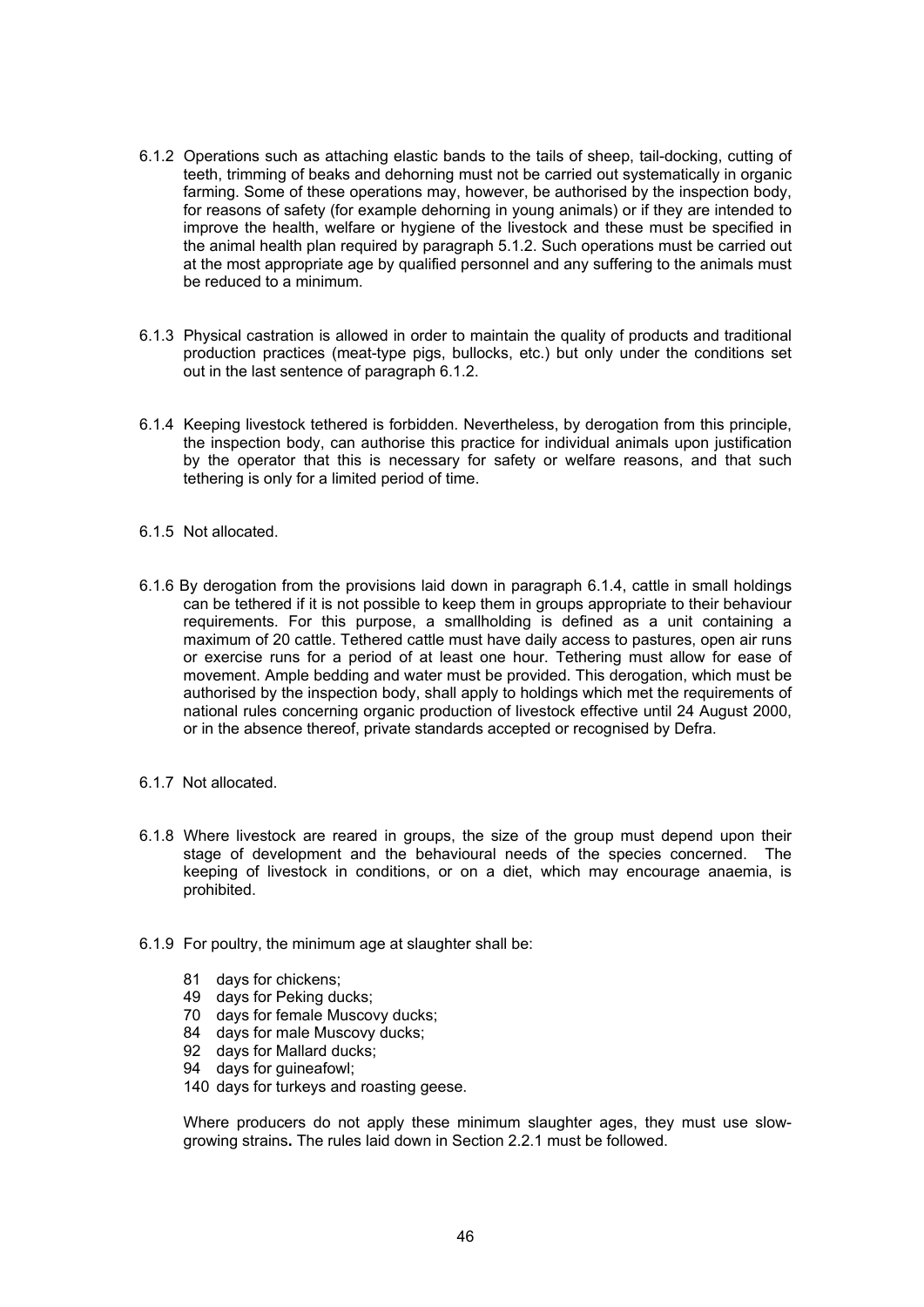## **6.2 Handling and Transportation of Live Animals and Birds**

- 6.2.1 Transport of livestock must be carried out so as to limit the stress suffered by the animals in accordance with the relevant national or Community legislation in force. Loading and unloading must be carried out with caution and without the use of any type of electrical stimulation to coerce the animals. The use of any allopathic tranquilliser, prior to and during transport, is prohibited.
- 6.2.2 During the period leading up to and at the time of slaughter, livestock must be handled in such a way that stress to the animals is reduced to a minimum.

## **6.3 Identification of livestock products**

6.3.1 Livestock and livestock products are to be identified at all stages of their production, preparation, transport and marketing.

# **7 LIVESTOCK MANURE**

- 7.1 The total amount of manure, as defined in Directive 91/676/EEC, applied on the holding may not exceed 170 kg of Nitrogen per year/hectare of agricultural area used, the amount specified in Annex III of the above-mentioned Directive. Where necessary, the total stocking density shall be reduced to avoid exceeding the limit expressed above.
- 7.2 To determine the appropriate density of livestock referred to above, the livestock units equivalent to 170 kg of Nitrogen per year/hectare of agriculture area used for the various categories of animals to be used are set out in Annex VII.
- 7.3 Not allocated.
- 7.4 Organic-production holdings may establish cooperation exclusively with other holdings and enterprises, which comply with the provisions of this Regulation, with the intention of spreading surplus manure from organic production. The maximum limit of 170 kg of Nitrogen from manure per year/hectare of agricultural area used, will be calculated on the basis of all of the organic production units involved in such a cooperation.
- 7.5 Not allocated.
- 7.6 Storage facilities for livestock manure must be of a capacity to preclude the pollution of water by direct discharge, or by run-off and infiltration of the soil.
- 7.7 To ensure sound fertiliser management, the capacity of such storage facilities for livestock manure must exceed the storage capacity required for the longest period of the year in which any application of fertiliser to the land is either inappropriate (in accordance with the relevant COGAP) or when such application is prohibited, in cases where the production unit is located within a designated area such as a nitrate vulnerable zone.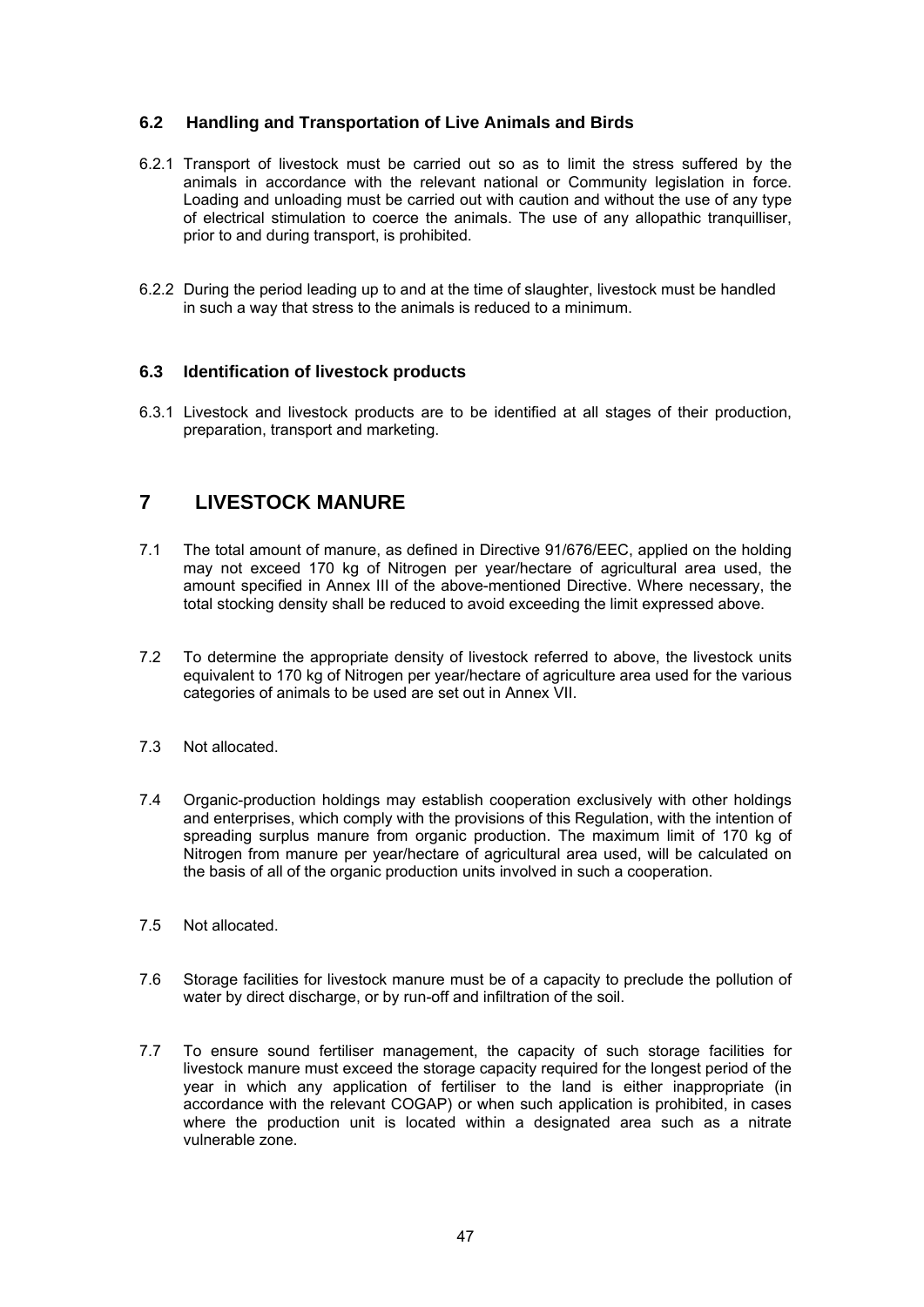| Guidance note:                                                                                                                                                                                                                                                                                                                                                                                                                                                                                                                                                                                                                                                       |
|----------------------------------------------------------------------------------------------------------------------------------------------------------------------------------------------------------------------------------------------------------------------------------------------------------------------------------------------------------------------------------------------------------------------------------------------------------------------------------------------------------------------------------------------------------------------------------------------------------------------------------------------------------------------|
| The Codes of Good Agricultural Practice (CoGAP) are listed below and are applied in<br><b>England and Wales:</b>                                                                                                                                                                                                                                                                                                                                                                                                                                                                                                                                                     |
| - Protection of Air (October 1998), Ministry of Agriculture, Fisheries and Food & Welsh<br>Office Agriculture Department.<br>- Addendum to Protection of Air (June 2002), Ministry of Agriculture, Fisheries and Food<br>& Welsh Office Agriculture Department.<br>- Protection of Soil (October 1998), Ministry of Agriculture, Fisheries and Food & Welsh<br>Office Agriculture Department.<br>- Protection of Water (October 1998), Ministry of Agriculture, Fisheries and Food & Welsh<br>Office Agriculture Department.<br>- Addendum to Protection of Water (June 2002), Ministry of Agriculture, Fisheries and<br>Food & Welsh Office Agriculture Department. |
| These can be found at: http://www.defra.gov.uk/environ/cogap/cogap.htm<br>Other relevant guidance is:<br>- Fertiliser recommendations for agricultural and horticultural crops (RB209)<br>Seventh edition (2000), Ministry of Agriculture, Fisheries and Food.                                                                                                                                                                                                                                                                                                                                                                                                       |
| In Northern Ireland the relevant CoGAPS are:                                                                                                                                                                                                                                                                                                                                                                                                                                                                                                                                                                                                                         |
| - Prevention of Pollution of Air and Soil - Department of Agriculture and Rural<br>Development http://www.ruralni.gov.uk/pdfs/cmd/CoGapAirfinal1.pdf<br>and:<br>- Prevention of Pollution of Water - Department of Agriculture and Rural Development<br>http://www.ruralni.gov.uk/pdfs/cmd/CoGapWaterfinal1.pdf                                                                                                                                                                                                                                                                                                                                                      |
| In Scotland the relevant CoGAP is:<br>- The PEPFAA Code ("Prevention of Environmental Pollution from Agricultural Activity")<br>(2002), Scottish Executive:<br>http://www.scotland.gov.uk/library5/environment/pepfaa-00.asp                                                                                                                                                                                                                                                                                                                                                                                                                                         |

- Scottish Agricultural College's "Technical Note T516" (Nitrogen recommendations for Cereals, Oilseed Rape and Potatoes).

# **8. FREE RANGE AREAS AND LIVESTOCK HOUSING**

## **8.1 General principles**

- 8.1.1 Housing conditions for livestock must meet the livestock's biological and ethological needs (e.g. behavioural needs as regards appropriate freedom of movement and comfort). The livestock must have easy access to feeding and watering. Insulation, heating and ventilation of the building must ensure that air circulation, dust level, temperature, relative air humidity and gas concentration, are kept within limits which are not harmful to the animals. The building must permit plentiful natural ventilation and light to enter.
- 8.1.2 Free-range, open-air exercise areas, or open-air runs must, if necessary, provide sufficient protection against rain, wind, sun and extreme temperatures, depending on the local weather conditions and the breed concerned.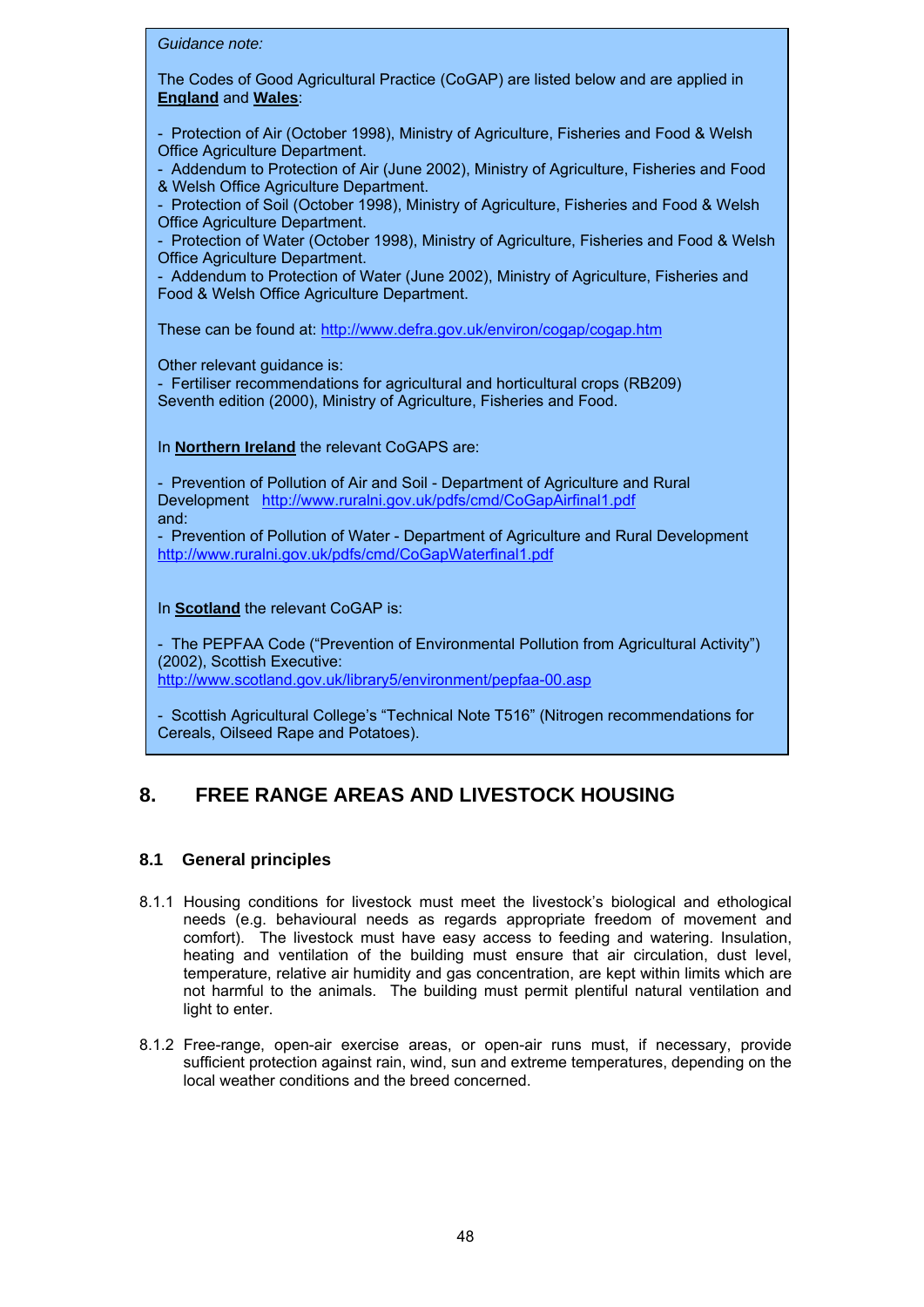### **8.2 Stocking densities and the avoidance of over-grazing**

- 8.2.1 Housing for livestock will not be mandatory in areas with appropriate climatic conditions to enable animals to live outdoors.
- 8.2.2 The stocking density in buildings should provide for the comfort and well-being of the animals which, in particular, shall depend on the species, the breed and the age of the animals. It shall also take account of the behavioural needs of the animals, which depend in particular on the size of the group and the animals' sex. The optimum density will seek to ensure the animals' welfare by providing them with sufficient space to stand naturally, lie down easily, turn round, groom themselves, assume all natural postures and make all natural movements such as stretching and wing flapping.
- 8.2.3 The minimum surface areas for indoor housing and outdoor exercise areas, and other characteristics of housing for different species and categories of animals, are laid down in Annex VIII.
- 8.2.4 The outdoor stocking density of livestock kept on pasturage, other grassland, heathland, wetland, heather, and other natural or semi-natural habitats, must be low enough to prevent poaching of the soil and over-grazing of vegetation.
- 8.2.5 Housing, pens, equipment and utensils must be properly cleaned and disinfected to prevent cross-infection and the build-up of disease-carrying organisms. Only the products listed in these Standards can be used for such cleaning and disinfection of livestock buildings and installations. Faeces, urine and uneaten or spilt food must be removed as often as necessary to minimise smell and to avoid attracting insects or rodents. Only the products listed in Annex II, part B, section 2 of these Standards can be used for the elimination of insects and other pests in buildings and other installations where livestock are kept.

## **8.3 Mammals**

- 8.3.1 Subject to the provisions in paragraph 5.3, all mammals must have access to pasturage or an open-air exercise area or an open-air run which may be partially covered and they must be able to use these areas whenever the physiological condition of the animal**,** the weather conditions and the state of the ground permit, unless there are Community or National requirements relating to specific animal health problems that prevent this. Herbivores must have access to pasturage whenever conditions allow.
- 8.3.2 In cases where herbivores have access to pasturage during the grazing period and where the winter-housing system gives freedom of movement to the animals, the obligation to provide open-air exercise areas or open-air runs during the winter months may be waived.
- 8.3.3 Notwithstanding the last sentence of paragraph 8.3.1, bulls over one year old must have access to pasturage or an open-air exercise area or an open-air run.
- 8.3.4 By way of derogation from paragraph 8.3.1, the final fattening phase of cattle, pigs and sheep for meat production may take place indoors, provided that this indoor period does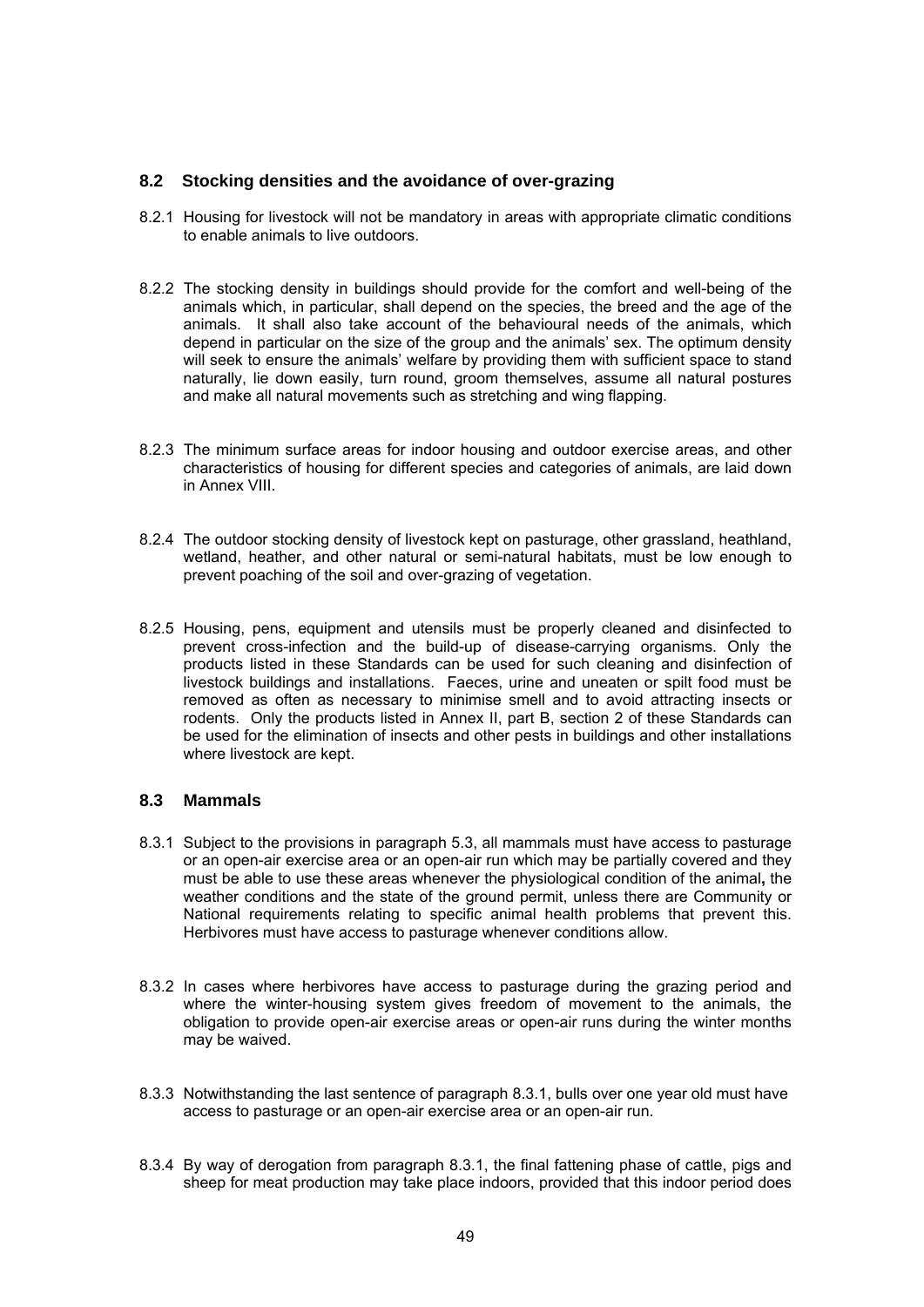not exceed one fifth of their lifetime and in any case for a maximum period of three months.

- 8.3.5 Livestock housing must have smooth but not slippery floors. At least 50% of the total floor area must be solid, that is, not of slatted or of grid construction.
- 8.3.6 The housing must be provided with a comfortable, clean and dry laying/rest area of sufficient size, consisting of a solid construction which is not slatted. Ample dry bedding strewn with litter material must be provided in the rest area. The litter must comprise straw or other suitable natural material. The litter may be improved and enriched with any mineral product authorised for use as a fertiliser in organic farming in accordance with Part A of Annex II.
- 8.3.7 As regards the rearing of calves, from 24 August 2000 all holdings, without derogation, must comply with Directive 91/629/EEC laying down minimum standards for the protection of calves. The housing of calves in individual boxes is forbidden after the age of one week.
- 8.3.8 As regards the rearing of pigs, from 24 August 2000, all holdings must comply with Council Directive 91/630/EEC, laying down minimum standards for the protection of pigs. However, sows must be kept in groups, except in the last stages of pregnancy and during the suckling period. Piglets may not be kept on flat decks or in piglet cages. Exercise areas must permit dunging and rooting by the animals. For the purposes of rooting, different substrates can be used.

## **8.4 Poultry**

- 8.4.1 Poultry must be reared in open-range conditions and cannot be kept in cages.
- 8.4.2 Water fowl must have access to a stream, pond or lake whenever the weather conditions permit in order to respect animal welfare requirements or hygienic conditions.
- 8.4.3 Buildings for all poultry must meet the following minimum conditions:
	- poultry houses must be structures with their own dedicated grazing, air space, ventilation, feed and water;
	- at least one third of the floor area shall be solid, that is, not of slatted or of grid construction, and covered with a litter material such as straw, wood shavings, sand or turf;
	- in poultry houses for laying hens, a sufficiently large part of the floor area available to the hens must be available for the collection of bird droppings;
	- they must have perches of a size and number commensurate with the size of the group and of the birds as laid down in Annex VIII;.
	- they must have exit/entry pop-holes of a size adequate for the birds, and these popholes must have a combined length of at least 4 m per 100 m2 area of the house available to the birds;
	- each poultry house must not contain more than: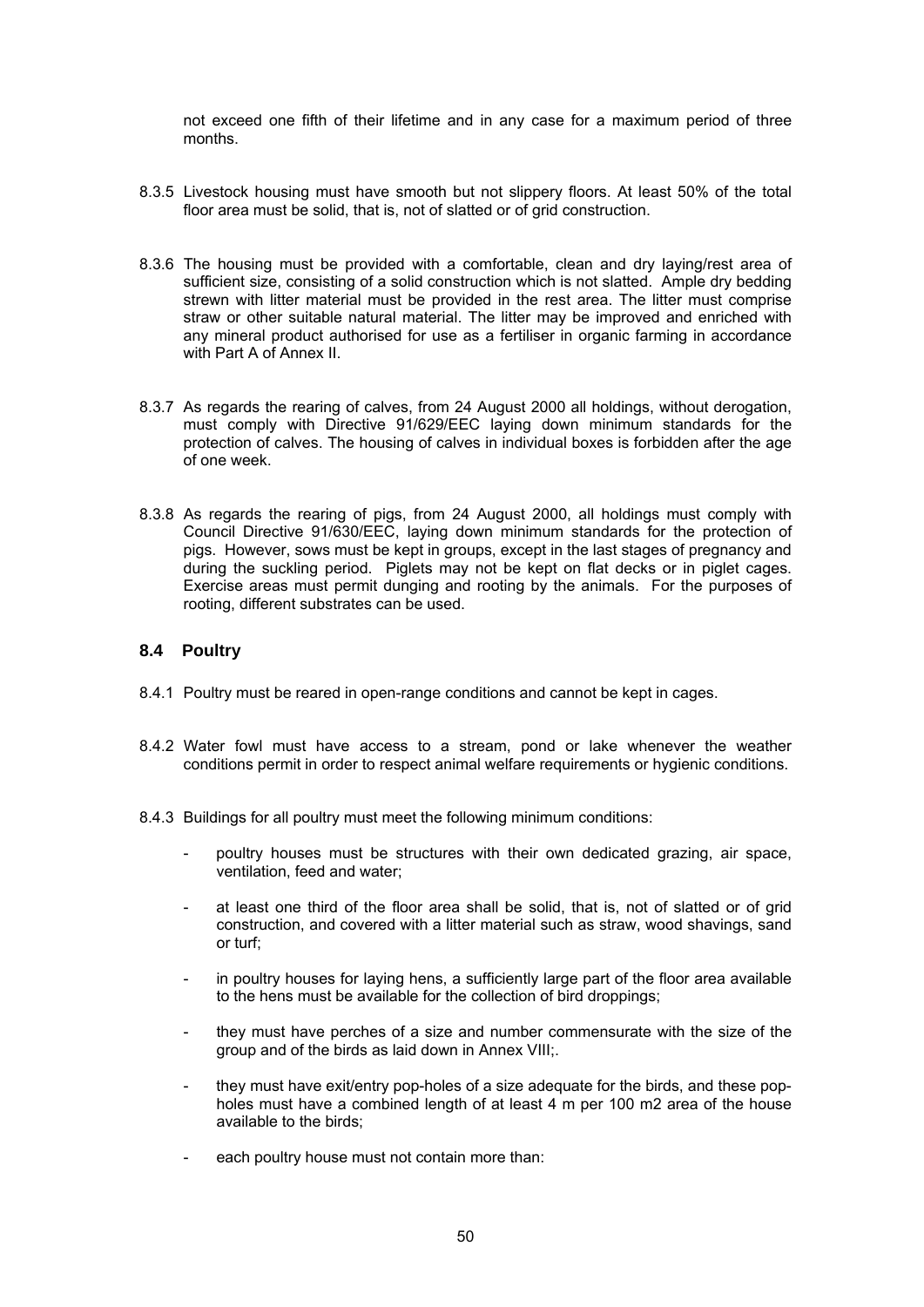- 4800 chickens;
- 3000 laying hens;
- 5200 guinea fowl;
- 4000 female Muscovy or Peking ducks or 3200 male Muscovy or Peking ducks or other ducks;
- 2500 geese or turkeys:
- the total usable area of poultry houses for meat production on any single production unit, must not exceed  $1,600 \text{ m}^2$ .
- 8.4.4 In the case of laying hens natural light may be supplemented by artificial means to provide a maximum of 16 hours light per day with a continuous nocturnal rest period without artificial light of at least eight hours.
- 8.4.5 Poultry, must have access to an open-air run whenever the weather conditions permit and, whenever possible, must have such access for at least one third of their life. These open-air runs must be mainly covered with vegetation, be provided with protective facilities, and permit animals to have easy access to adequate numbers of drinking and feeding troughs.
- 8.4.6 For health reasons, buildings must be emptied of livestock between each batch of poultry reared. The buildings and fittings are to be cleaned and disinfected during this time. In addition, when the production of each batch of laying hens has been completed, runs must be left empty for at least two months to allow vegetation to grow back, and for health reasons. In case of poultry for meat production this period shall be not less than two months per year. These requirements shall not apply to small numbers of poultry which are not kept in runs and which are free to roam throughout the day.
- 8.4.7. Notwithstanding the provisions laid down in points 8.4.2 and 8.4.5, poultry may be kept indoors where operators are required to comply with restrictions, including veterinary restrictions, which are taken on the basis of Community law for the purpose of protecting public or animal health, prevent or restrict access of the poultry to open-air runs. Where poultry are kept indoors, they shall permanently have access to sufficient quantities of roughage and suitable material in order to meet the poultry's ethological needs.

## **8.5 General derogation on the housing of poultry**

- 8.5.1 The inspection body may authorise derogations from the requirements on flock sizes set out in paragraph 8.4.3 and the stocking densities laid down in Annex VIII (2) for a transitional period expiring on 31 December 2010. This derogation may only be applied in respect of existing poultry buildings constructed before 24 August 1999 and operated by poultry producers registered with an inspection body prior to 24 August 1999 whether or not full organic production had begun at that date. In cases where producers were registered with an inspection body prior to 24 August 1999, but not producing poultry or poultry products, they may on a case by case basis be approved for operation under this derogation if the producer can demonstrate that as of that date he/she had houses conforming to the requirement for poultry production applying at that time.
- 8.5.2 The operators benefiting from this derogation shall present a plan to the inspection body, containing the arrangements which ensure, at the end of the derogation, compliance with the provisions of these Standards.
- 8.5.3 Not allocated.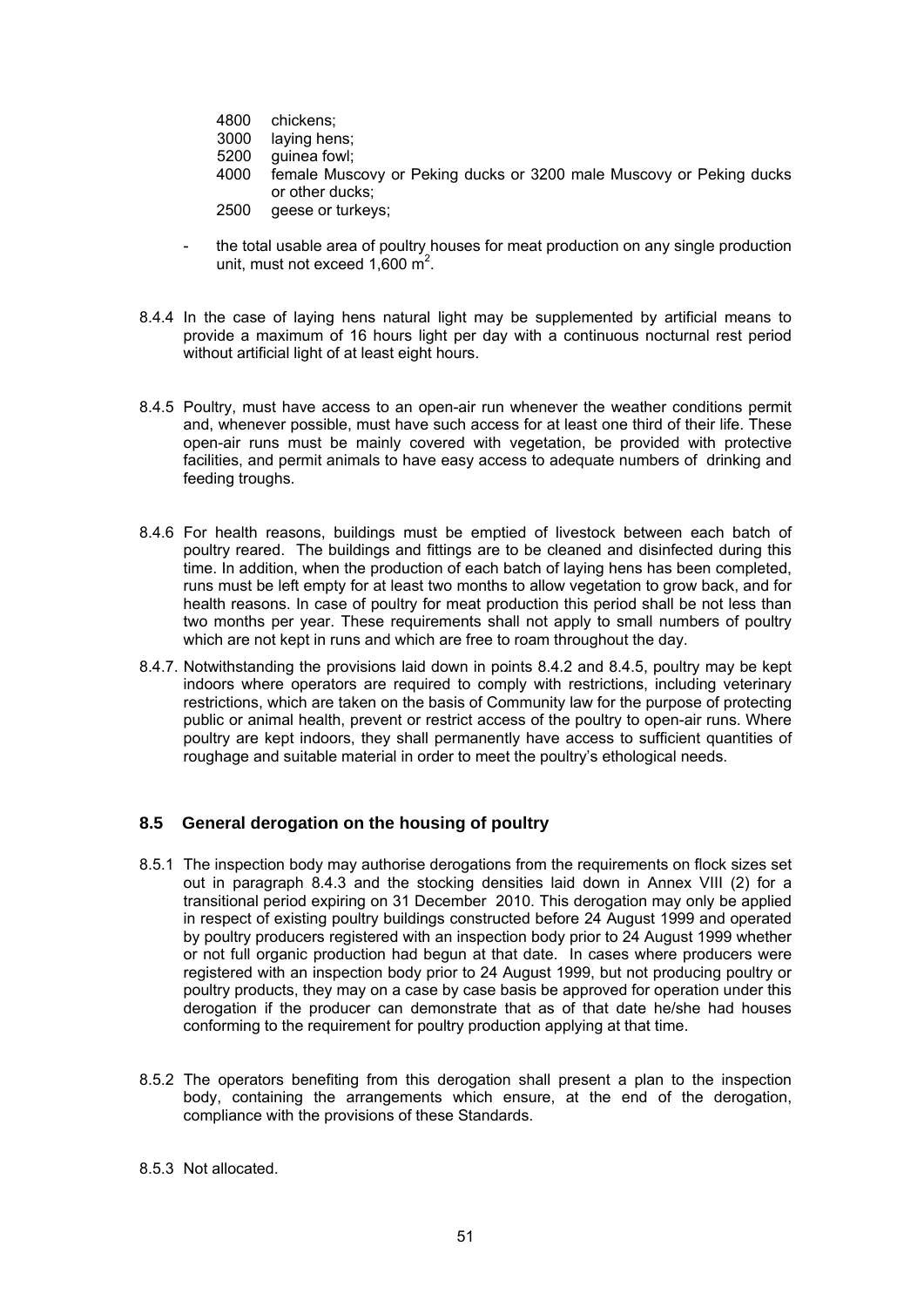# **ANNEX I**

## **C STANDARDS APPLYING TO BEEKEEPING AND BEEKEEPING PRODUCTS**

### **1. General principles**

- 1.1 Beekeeping is an important activity that contributes to the protection of the environment and agricultural and forestry production through the pollination action of bees.
- 1.2 The organic status of beekeeping products as being from organic production is closely bound up both with the characteristics of the hives' treatments and the quality of the environment. This qualification also depends on the conditions for extraction, processing and storage of beekeeping products.
- 1.3 When an operator runs several beekeeping units in the same area all the units must comply with the requirements of these Standards. By derogation from this principle, an operator can run units not complying with these Standards provided that all the requirements of these Standards are fulfilled with the exception of the provisions laid down in paragraph 4.2 of this part of the Annex for the siting of the apiaries. In that case, the product cannot be sold with references to organic production methods.

#### **2. Conversion period**

2.1 Beekeeping products can be sold with references to the organic production method only when the provisions laid down in these Standards have been complied with for at least one year. During the conversion period, the wax has to be replaced according to the requirements laid down in paragraph 8.3.

### **3. Origin of the bees**

- 3.1 In the choice of breeds, account must be taken of the capacity of animals to adapt to local conditions, their vitality and their resistance to disease. Preference shall be given to the use of European breeds of *Apis mellifera* and their local ecotypes.
- 3.2 Apiaries must be constituted by means of the division of colonies or the acquisition of swarms or hives from units complying with the provisions laid down in these Standards.
- 3.3 By way of a first derogation, subject to the prior approval by the inspection body, apiaries existing in the production unit not complying with the rules of these Standards can be converted.
- 3.4 Not allocated.
- 3.5 By way of a third derogation, the reconstitution of the apiaries shall be authorised by the inspection body, when apiaries complying with these Standards are not available, in case of high mortality of animals caused by health or catastrophic circumstances, subject to the conversion period.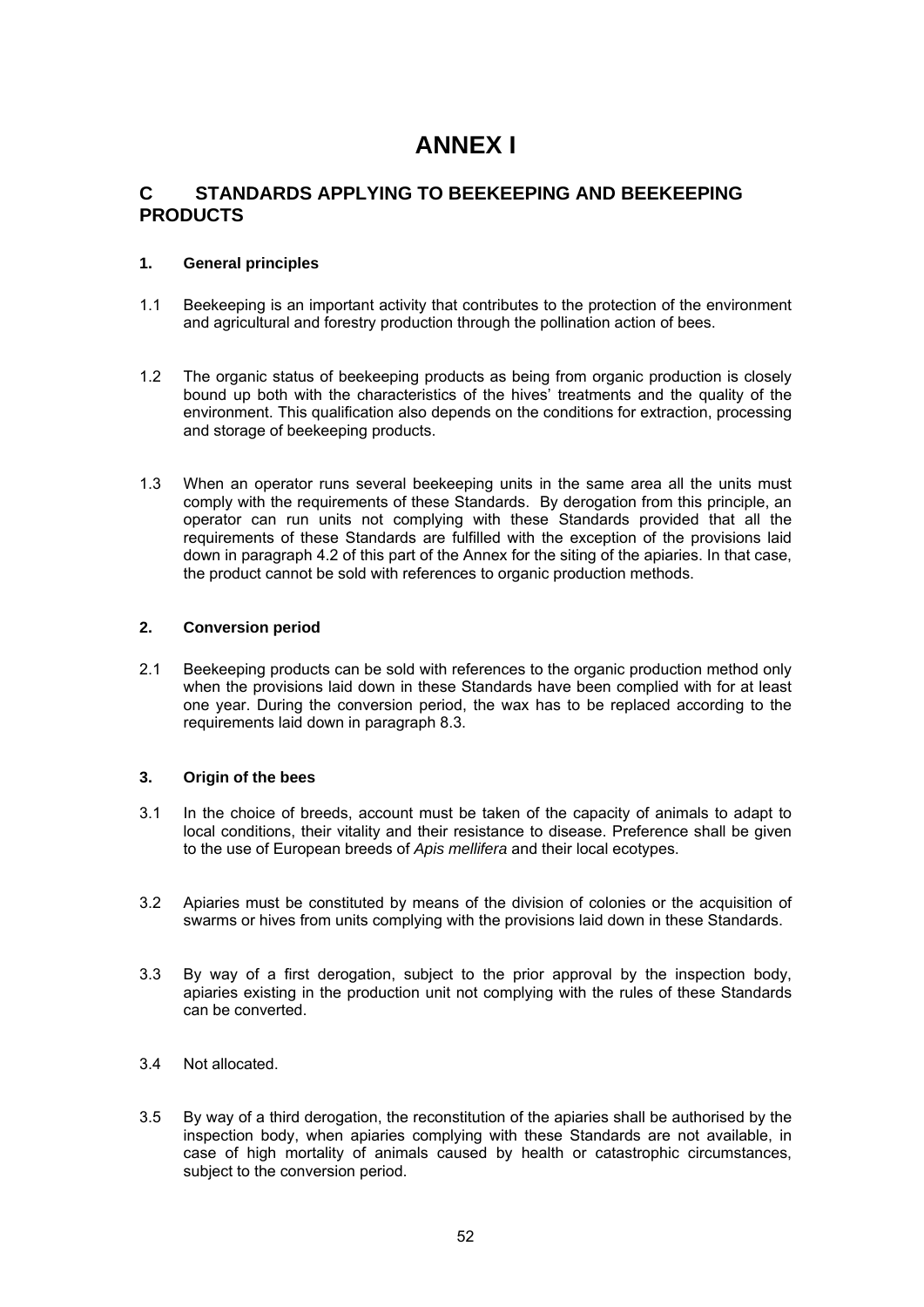3.6 By way of a fourth derogation, for the renovation of the apiaries, 10% per year of the queen bees and swarms not complying with these Standards, can be incorporated into the organic production unit, provided that the queen bees and swarms are placed in hives with combs or comb foundations coming from organic production. In that case, the conversion period does not apply.

### **4. Siting of the apiaries**

- 4.1 Defra may designate regions or areas where beekeeping complying with these Standards is not practicable. A map on an appropriate scale listing the location of hives as provided for in Annex III, Part A1, section 2, first indent shall be provided to the inspection body by the beekeeper. Where no such areas are identified, the beekeeper must provide the inspection body with appropriate documentation and evidence, including suitable analyses if necessary, that the areas accessible to their colonies meet the conditions required in these Standards.
- 4.2 The siting of the apiaries must:
	- (a) ensure enough natural nectar, honeydew and pollen sources for bees and access to water;
	- (b) be such that, within a radius of 3 km from the apiary site, nectar and pollen sources consist essentially of organic crops and/or spontaneous vegetation, according to the requirements of Provision 6 and Annex I of these Standards, and crops not subject to the provisions of this Regulation but treated with low environmental impact methods such as, for example, those described in programmes developed under Regulation (EEC) N° 2078/92 which cannot significantly affect the qualification of beekeeping production as being organic;
	- (c) maintain enough distance, if necessary, from non-agricultural production sources possibly leading to contamination, for example: urban centres, motorways, industrial areas, waste dumps, waste incinerators, etc. The inspection bodies shall establish measures to ensure this requirement.

The above requirements do not apply to areas where flowering is not taking place, or when the hives are dormant.

#### **5. Feed**

- 5.1 At the end of the production season hives must be left with reserves of honey and pollen sufficiently abundant to survive the winter.
- 5.2. The artificial feeding of colonies is authorised where the survival of the hives is endangered due to extreme climatic conditions. Artificial feeding shall be made with organic honey, preferably from the same organic production unit.
- 5.3 By way of a first derogation from paragraph 5.2, the inspection body can authorise the use of organically produced sugar syrup or organic sugar molasses, instead of organically produced honey in artificial feeding, in particular, when it is required by climatic conditions that provoke crystallisation of honey.
- 5.4 Not allocated.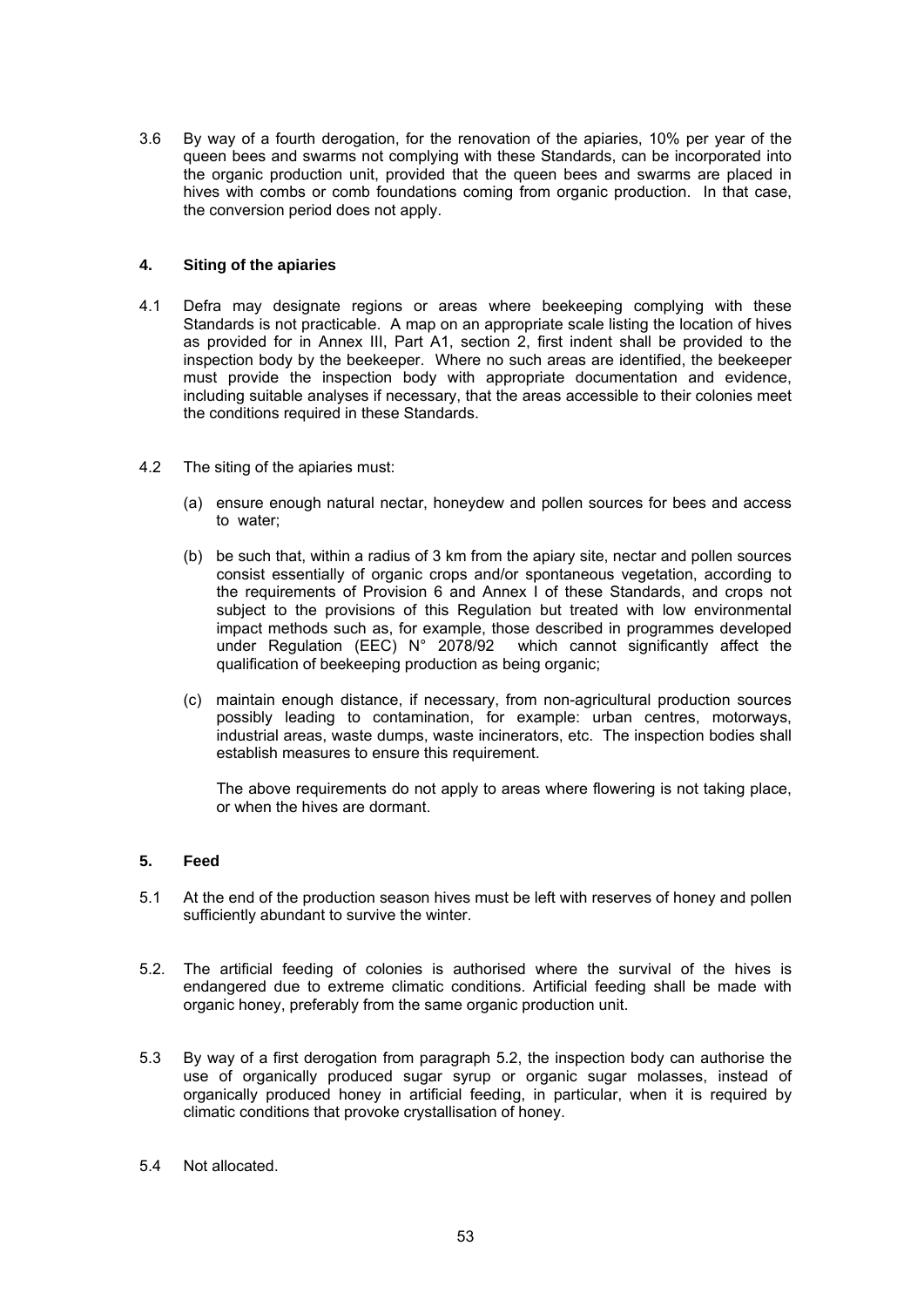- 5.5 The following information shall be entered in the register of the apiaries with regard to the use of artificial feeding: type of product, dates, quantities and hives where it is used.
- 5.6 Other products different from those indicated in paragraphs 5.1 to 5.4 cannot be used in beekeeping, which complies with these Standards.
- 5.7 Artificial feeding may be carried out only between the last honey harvest and 15 days before the start of the next nectar or honeydew flow period.

#### **6. Disease prevention and veterinary treatments**

- 6.1 Disease prevention in beekeeping shall be based on the following principles:
	- (a) the selection of appropriate hardy breeds;
	- (b) the application of certain practices encouraging strong resistance to disease and the prevention of infections, such as: regular renewal of queen bees; systematic inspection of hives to detect any health anomalies; control of male broods in the hives; disinfecting of materials and equipment at regular intervals; destruction of contaminated material or sources; regular renewal of beeswax and sufficient reserves of pollen and honey in hives.
- 6.2 If, despite all the above preventive measures, the colonies become sick or infested, they must be treated immediately and, if necessary, the colonies can be placed in isolation apiaries.
- 6.3 The use of veterinary medicinal products in organic beekeeping shall comply with the following principles:
	- (a) they can be used in so far as the corresponding use is authorised in the United Kingdom in accordance with the relevant Community provisions or national provisions in conformity with Community law;
	- (b) phytotherapeutic and homoeopathic products shall be used in preference to allopathic products chemically synthesised, provided that their therapeutic effect is effective for the condition for which the treatment is intended;
	- (c) if the use of the above mentioned products should prove or is unlikely to be effective to eradicate a disease or infestation which risks destroying colonies, allopathic chemically synthesised medicinal products may be used under the responsibility of a veterinary surgeon, without prejudice to the principles laid down in paragraphs (a) and (b) above;
	- (d) the use of allopathic chemically synthesised medicinal products used for preventive treatments is prohibited;
	- (e) without prejudice to the principle in (a) above, formic acid, lactic acid, acetic acid and oxalic acid and the following substances: menthol; thymol; eucalyptol or camphor can be used for infestation with *Varroa jacobsoni*.
- 6.4 In addition to the above principles, veterinary treatments or treatments to hives, combs etc, which are compulsory under Community or National legislation shall be authorised.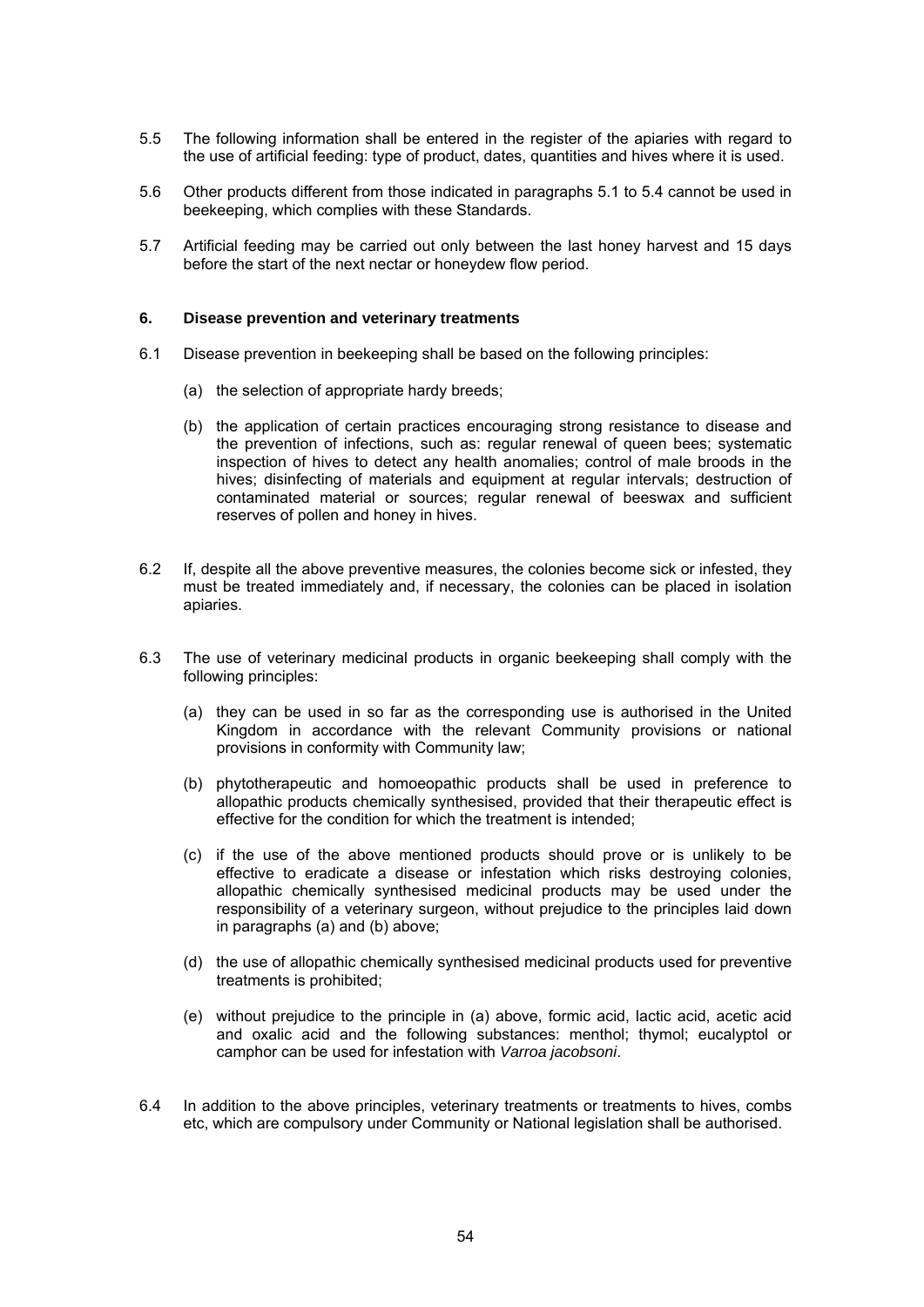- 6.5 If a treatment is applied with chemically synthesised allopathic products, during such a period, the colonies treated must be placed in isolation apiaries and all the wax must be replaced with wax complying with the conditions laid down in these Standards. Subsequently, the conversion period of one year will apply to those colonies.
- 6.6 The requirements laid down in the previous paragraph do not apply to products mentioned in 6.3(e)
- 6.7 Whenever veterinary medicinal products are to be used, the type of product, (including the indication of the active pharmacological substance) together with details of the diagnosis, the posology, the method of administration, the duration of the treatment and the legal withdrawal period, must be recorded clearly and declared to the inspection body, before the products are marketed as organically produced.

#### **7. Husbandry management practices and identification**

- 7.1 The destruction of bees in the combs as a method associated with the harvesting of beekeeping products is prohibited.
- 7.2 Mutilation such as clipping the wings of queen bees is prohibited.
- 7.3 The replacement of the queen bees involving the killing of the old queen is permitted.
- 7.4 The practice of destroying the male brood is permitted only to contain the infestation with *Varroa jacobsoni*.
- 7.5 The use of chemical synthetic repellents is prohibited during honey extractions operations.
- 7.6 The zone where the organic apiary is situated must be registered together with the identification of the hives. The inspection body, must be informed of the moving of apiaries with a deadline agreed on with the inspection body.
- 7.7 Particular care shall be taken to ensure adequate extraction, processing and storage of beekeeping products. All the measures to comply with these requirements shall be recorded.
- 7.8 The removals of the supers and the honey extraction operations must be entered in the register of the apiary.

#### **8. Characteristics of hives and materials used in beekeeping**

- 8.1 The hives must be made basically of natural materials presenting no risk of contamination to the environment or the apiculture products.
- 8.2 With the exception of products mentioned in paragraph 6.3(e) in the hives can be used only natural products such as propolis, wax and plant oils.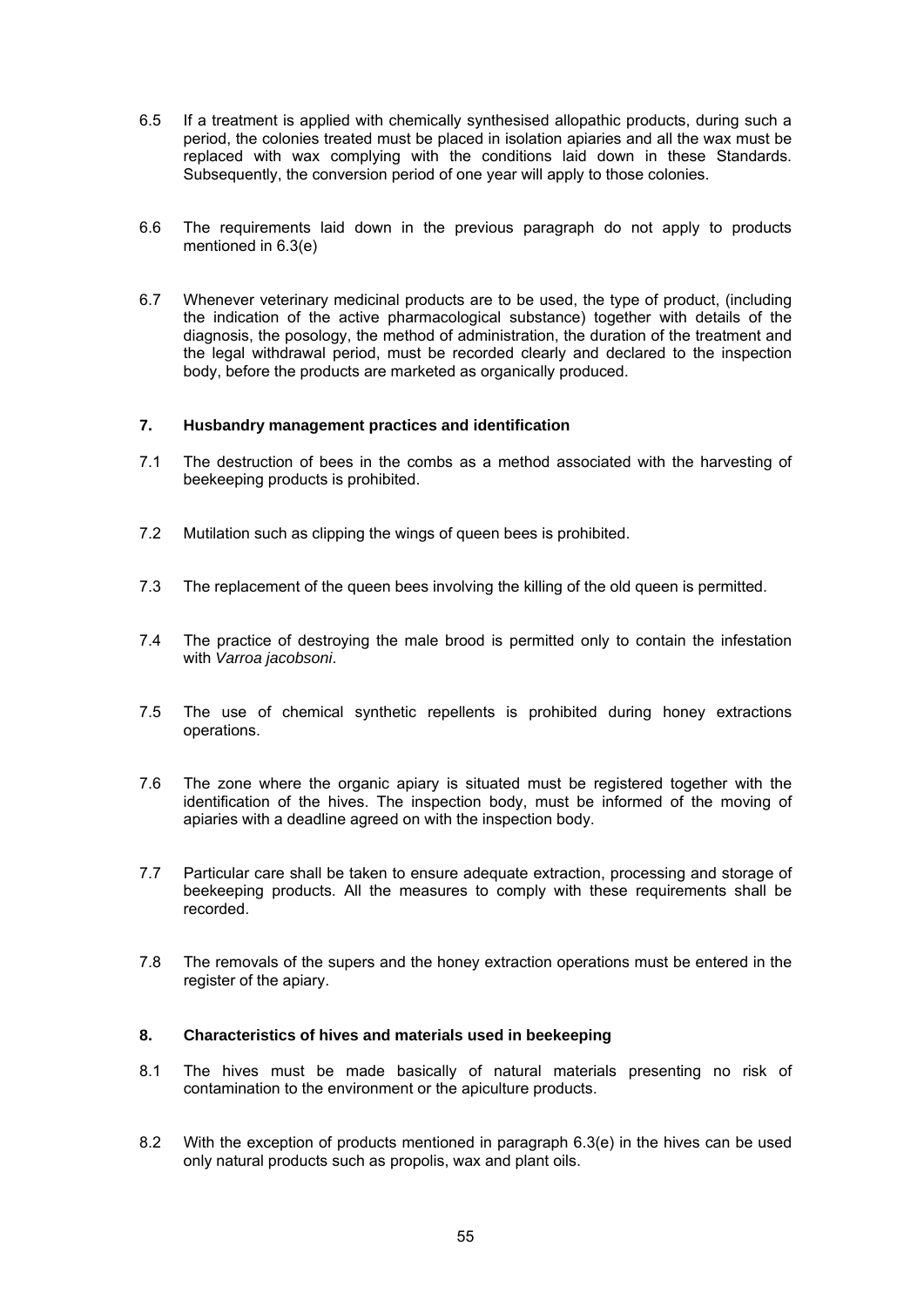- 8.3 The beeswax for new foundations must come from organic production units. By way of a derogation, in particular in the case of new installations or during the conversion period, beeswax not coming from such units may be authorised by the inspection body. In exceptional circumstances, where organically produced beeswax is not available on the market and provided that it comes from the cap.
- 8.4 The use of combs, which contain broods, is prohibited for honey extraction.
- 8.5 For the purposes of protecting materials (frames, hives and combs), in particular from pests, only appropriate products listed in Annex II B, section 2 are permitted.
- 8.6 Physical treatments such as steam or direct flame are permitted.
- 8.7 For cleaning and disinfecting materials, buildings, equipment, utensils or products used in beekeeping only the appropriate substances listed in Annex II part E are permitted.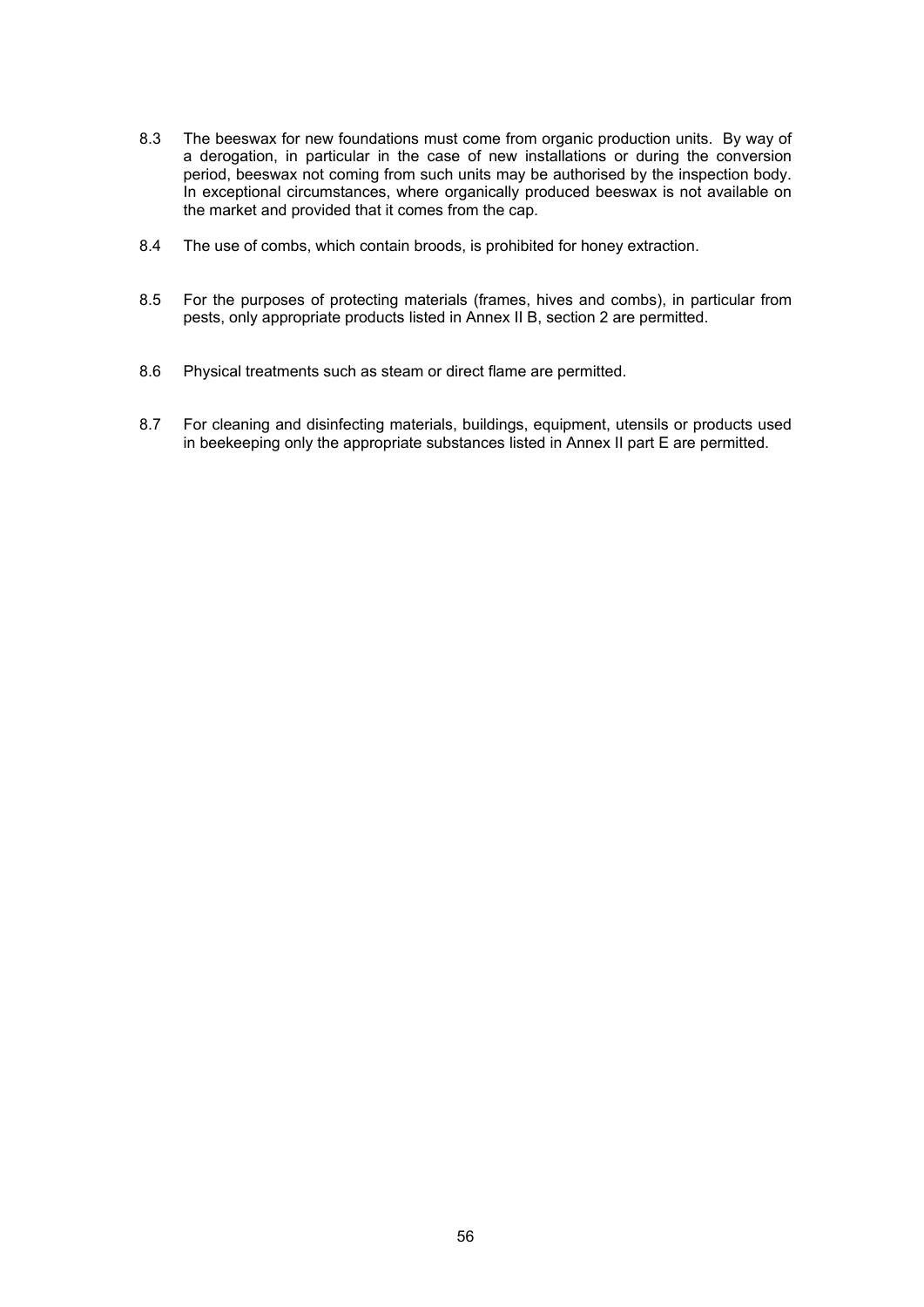# **ANNEX II**

# **A FERTILIZERS AND SOIL CONDITIONERS**

General conditions for all products:

- use only in accordance with provisions of Annex I,
- **use only in accordance with the provisions of the legislation on placing on the market and use of the products concerned, applicable in general agriculture in the UK.**

| Name                                                                         | Description, compositional requirements,<br>conditions for use                                                                                                                                   |
|------------------------------------------------------------------------------|--------------------------------------------------------------------------------------------------------------------------------------------------------------------------------------------------|
| Compound products or products containing<br>only materials listed hereunder: |                                                                                                                                                                                                  |
| Farmyard manure                                                              | Product comprising a mixture of animal<br>excrements and vegetable matter (animal<br>bedding)                                                                                                    |
|                                                                              | Need recognised by inspection body                                                                                                                                                               |
|                                                                              | Indication of animal species                                                                                                                                                                     |
|                                                                              | Coming from extensive husbandry and only<br>in the sense of Article 6 (4) of Council<br>Regulation (EEC) No 2328/91 <sup>5</sup> , as last<br>amended by Regulation (EC) No 3669/93 <sup>6</sup> |
| Dried farmyard manure and<br>dehydrated poultry                              | Need recognised by inspection body<br>Indication of animal species<br>Coming from extensive husbandry and only<br>in the sense of Article $6(4)$ of Regulation                                   |
|                                                                              | (EEC) No 2328/91.                                                                                                                                                                                |
| Composted animal excrements,<br>including poultry manure and                 | Need recognised by inspection body                                                                                                                                                               |
| composted farmyard manure included                                           | Indication of the animal species                                                                                                                                                                 |
|                                                                              | Factory farming origin forbidden                                                                                                                                                                 |

 5 OJ No L 218, 6.8. 1991, p.1. 6 OJ No L 338, 31. 12. 1993, p.26.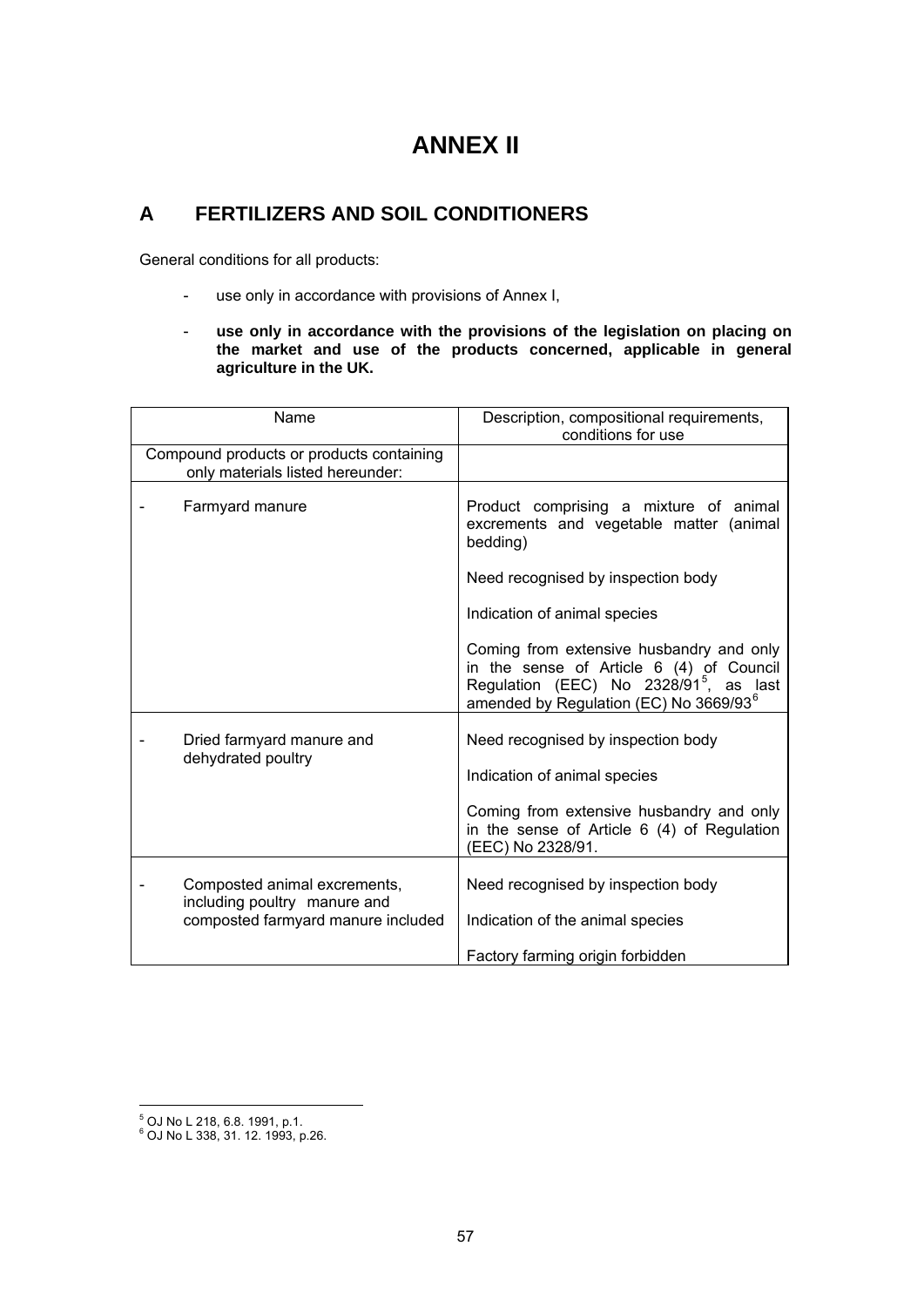| Name                                                  | Description, compositional requirements,<br>conditions for use                                                                                                                                                                                                                                                                                                                                                                                                                                                                                                           |
|-------------------------------------------------------|--------------------------------------------------------------------------------------------------------------------------------------------------------------------------------------------------------------------------------------------------------------------------------------------------------------------------------------------------------------------------------------------------------------------------------------------------------------------------------------------------------------------------------------------------------------------------|
| Liquid animal excrements (slurry,<br>urine, etc.)     | Use after controlled fermentation and/or<br>appropriate dilution<br>Need recognised inspection body<br>Indication of animal species<br>Factory farming origin forbidden                                                                                                                                                                                                                                                                                                                                                                                                  |
| Composted or fermented household<br>waste             | Product obtained from source separated<br>household waste, which has been submitted<br>to composting or to anaerobic fermentation<br>for biogas production<br>only vegetable and animal household waste<br>only when produced in a closed and<br>monitored collection system, accepted by the<br><b>Member State</b><br>maximum concentrations in mg/kg of dry<br>matter: Cadmium: 0,7; Copper: 70; Nickel:<br>25; Lead: 45; Zinc: 200; Mercury: 0,4;<br>Chromium (total): 70; Chromium (VI): 0 (*)<br>Need recognised by inspection body.<br>(*) Limit of determination |
| Peat                                                  | Use limited to horticulture (market gardening,<br>floriculture, arboriculture, nursery)                                                                                                                                                                                                                                                                                                                                                                                                                                                                                  |
| Clays (e.g. perlite, vermiculite, etc)                |                                                                                                                                                                                                                                                                                                                                                                                                                                                                                                                                                                          |
| Mushroom culture wastes                               | The initial composition of the substrate must<br>be limited to products of the present list                                                                                                                                                                                                                                                                                                                                                                                                                                                                              |
| Dejecta of worms (vermicompost) and<br>insects        |                                                                                                                                                                                                                                                                                                                                                                                                                                                                                                                                                                          |
| Guano                                                 | Need recognised by inspection body                                                                                                                                                                                                                                                                                                                                                                                                                                                                                                                                       |
| Composted or fermented mixture of<br>vegetable matter | Product obtained from mixtures of vegetable<br>matter. which have<br>been submitted to<br>composting or to anaerobic fermentation for<br>biogas production<br>Need recognised by inspection body                                                                                                                                                                                                                                                                                                                                                                         |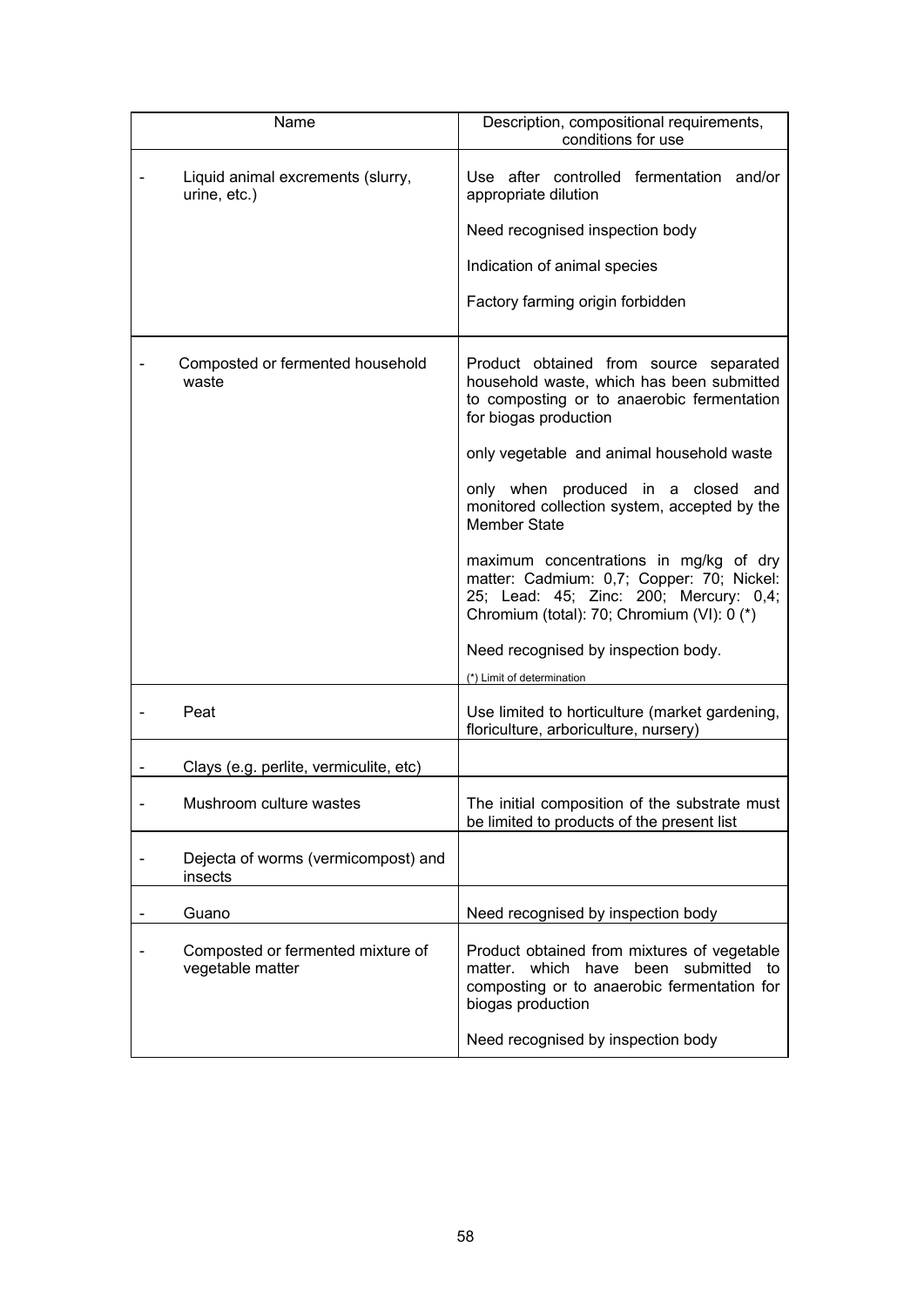| Name                                                                                                                                                                                                                                                 | Description, compositional requirements,<br>conditions for use                                                                                                                                                                                                                                                                                                                        |
|------------------------------------------------------------------------------------------------------------------------------------------------------------------------------------------------------------------------------------------------------|---------------------------------------------------------------------------------------------------------------------------------------------------------------------------------------------------------------------------------------------------------------------------------------------------------------------------------------------------------------------------------------|
| Products or by-products of animal<br>origin as below:<br>blood meal<br>hoof meal<br>horn meal<br>bone meal or degelatinised<br>bone meal<br>fish meal<br>meat meal<br>feather, hair and "chiquette"<br>meal<br>wool<br>fur<br>hair<br>dairy products | Need recognised by inspection body<br>Maximum concentration in mg/kg of dry<br>matter of Chromium (VI): 0 (*)<br>(*) Limit of determination                                                                                                                                                                                                                                           |
| Products and by-products of plant<br>origin for fertilizers (for instance,<br>oilseed cake meal, cocoa husks, malt<br>culms, etc.)                                                                                                                   |                                                                                                                                                                                                                                                                                                                                                                                       |
| Seaweeds and seaweeds products                                                                                                                                                                                                                       | As far as directly obtained by:<br>(i)<br>physical<br>processes<br>including<br>dehydration, freezing and grinding;<br>extraction with water or aqueous acid<br>(ii)<br>and/or alkaline solution;<br>fermentation;<br>(iii)<br>Need recognised by inspection body                                                                                                                     |
| Sawdust and wood chips                                                                                                                                                                                                                               | Wood not chemically treated after felling                                                                                                                                                                                                                                                                                                                                             |
| Composted bark                                                                                                                                                                                                                                       | Wood not chemically treated after felling                                                                                                                                                                                                                                                                                                                                             |
| Wood ash                                                                                                                                                                                                                                             | From wood not chemically treated after<br>felling                                                                                                                                                                                                                                                                                                                                     |
| Soft ground rock phosphate<br>Aluminium calcium phosphate                                                                                                                                                                                            | Product as specified by Council Directive 76/116/EEC <sup>7</sup> , as last amended by Directive 89/284/EEC <sup>8</sup><br>Cadmium content less than or equal to 90<br>mg/kg of P205<br>Product as specified by Council Directive<br>76/116/EEC <sup>9</sup> , as last amended by Directive<br>89/284/EEC <sup>10</sup><br>Cadmium content less than or equal to 90<br>mg/kg of P205 |
|                                                                                                                                                                                                                                                      | Use limited to basic soils $(pH > 7.5)$                                                                                                                                                                                                                                                                                                                                               |

<sup>&</sup>lt;sup>7</sup> OJ No L 24, 30. 1. 1976, p.21.<br><sup>8</sup> OJ No L 111, 22. 4. 1989, p.34.<br><sup>9</sup> OJ No L 24, 30. 1. 1976, p.21.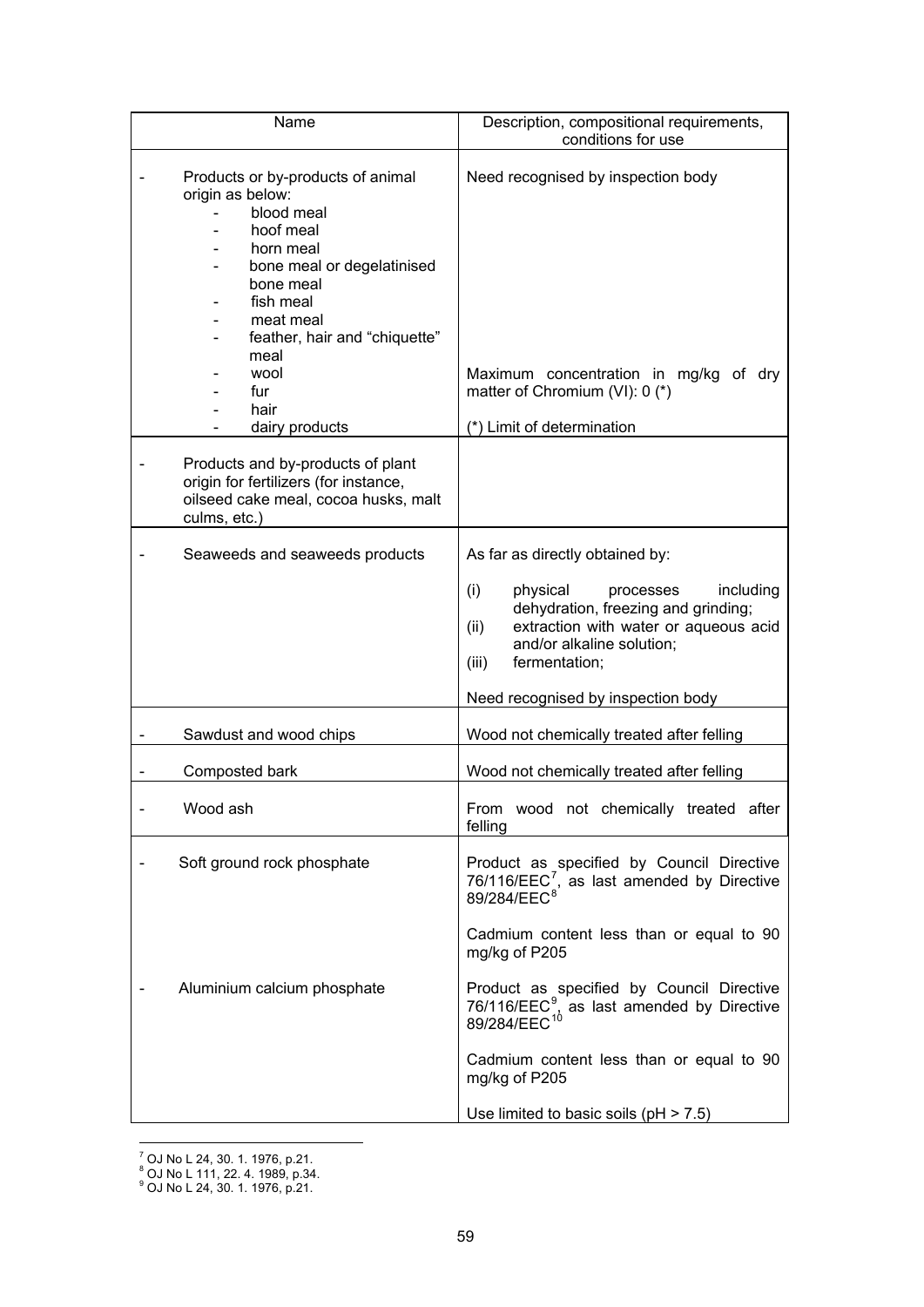| Name                                                                                                                                                                    | Description, compositional requirements,<br>conditions for use                                                                                                        |
|-------------------------------------------------------------------------------------------------------------------------------------------------------------------------|-----------------------------------------------------------------------------------------------------------------------------------------------------------------------|
| Basic slag                                                                                                                                                              | Need recognised by inspection body                                                                                                                                    |
| Crude potassium salt<br>(for instance : kainit, sylvinite, etc.)                                                                                                        | Need recognised by inspection body                                                                                                                                    |
| Potassium sulphate possibly<br>containing magnesium salt                                                                                                                | Product obtained from crude potassium salt<br>by a physical extraction process, and<br>containing possibly also magnesium salts<br>Need recognised by inspection body |
|                                                                                                                                                                         | Ammonium stillage excluded                                                                                                                                            |
| Stillage and stillage extract<br>Calcium carbonate of natural origin<br>(for instance: chalk, marl, ground<br>limestone, Breton ameliorant (maërl),<br>phosphate chalk) |                                                                                                                                                                       |
| Magnesium and calcium carbonate of<br>natural origin (for instance :<br>magnesian chalk, ground magnesium<br>limestone, etc.)                                           | Only of natural origin<br>Need recognised by inspection body                                                                                                          |
| Magnesium sulphate (for instance :<br>kieserite)                                                                                                                        |                                                                                                                                                                       |
| Calcium chloride solution                                                                                                                                               | Foliar<br>treatment of apple<br>after<br>trees,<br>identification of deficit of calcium                                                                               |
|                                                                                                                                                                         | Need recognised by inspection body                                                                                                                                    |
| Calcium sulphate (gypsum)                                                                                                                                               | Product<br>as<br>specified<br>by<br><b>Directive</b><br>76/116/EEC,<br>as amended<br><b>Directive</b><br>by<br>89/284/EEC                                             |
|                                                                                                                                                                         | Only of natural origin                                                                                                                                                |
| Industrial lime from sugar production                                                                                                                                   | Need recognised by inspection body                                                                                                                                    |
| Industrial lime from vacuum salt production                                                                                                                             | By-product of the vacuum salt production from<br>brine found in mountains.                                                                                            |
|                                                                                                                                                                         | Need recognized by the inspection body.                                                                                                                               |
| Elemental sulphur                                                                                                                                                       | Product<br>specified<br>by<br><b>Directive</b><br>as<br>76/116/EEC, as amended<br>by<br><b>Directive</b><br>89/284/EEC                                                |
|                                                                                                                                                                         | Need recognised by inspection body                                                                                                                                    |

10 OJ No L 111, 22. 4. 1989, p.34.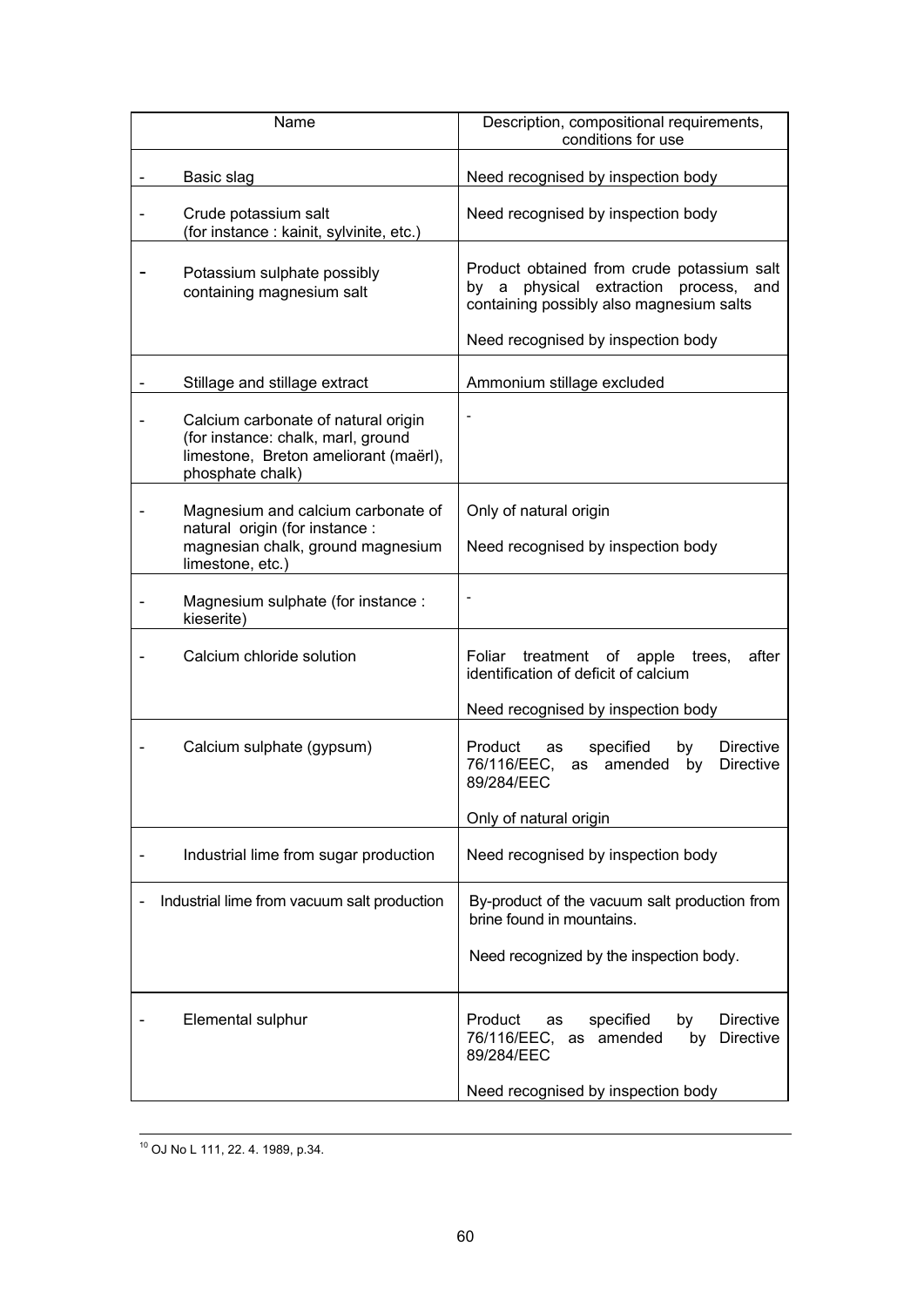| Name            | Description, compositional requirements,<br>conditions for use                |
|-----------------|-------------------------------------------------------------------------------|
| Trace elements  | Trace elements<br><b>Directive</b><br>included in<br>89/530/EEC <sup>11</sup> |
|                 | Need recognised by inspection body                                            |
| Sodium Chloride | Only mined salt                                                               |
|                 | Need recognised by inspection body                                            |
| Stone meal      | -                                                                             |

 $\overline{a}$ 11 OJ No L 281, 30. 9. 1989, p. 116.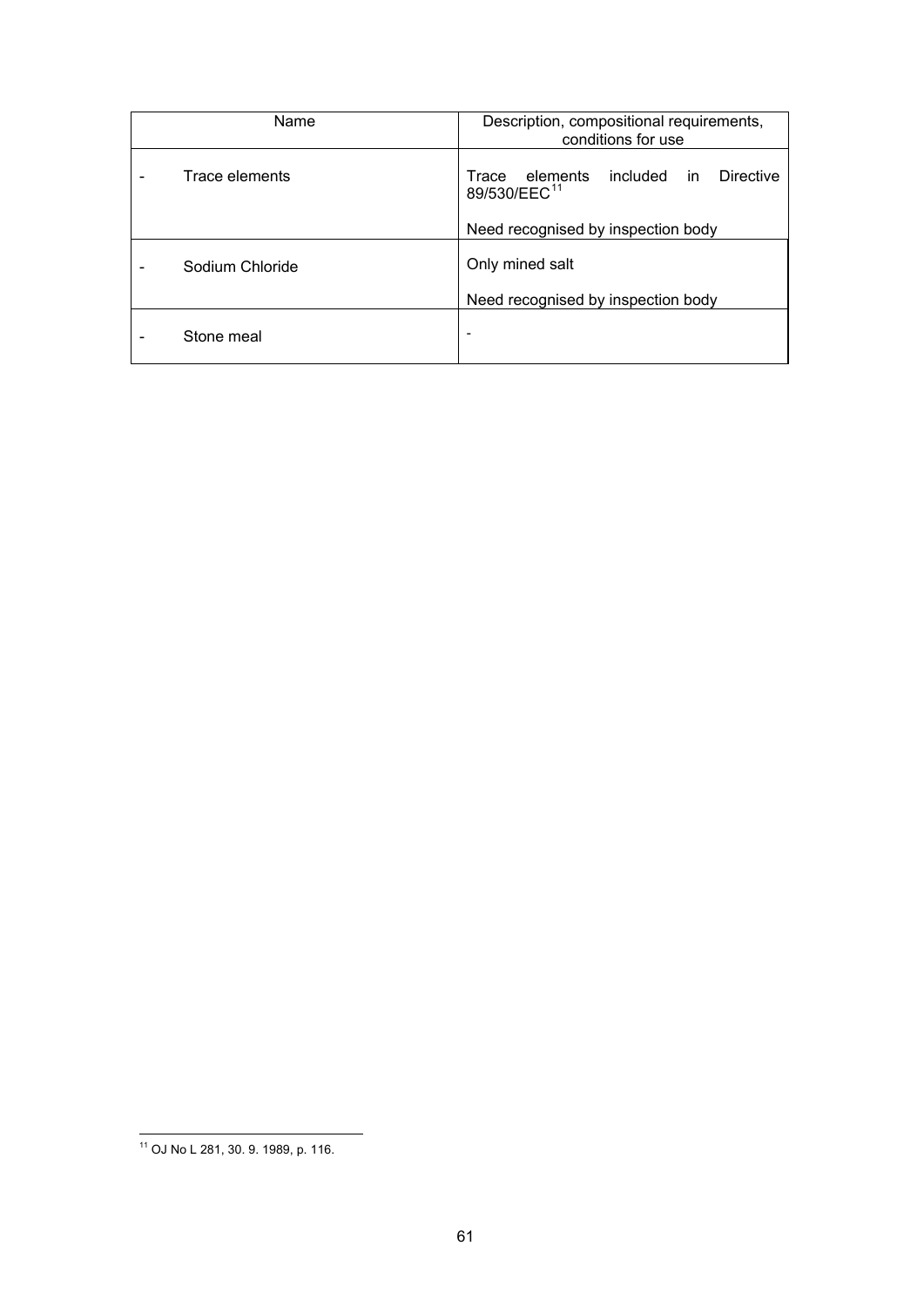# **ANNEX II**

# **B PESTICIDES**

## **Products for plant protection**

General conditions applicable for all the products composed or containing the following active substances:

- use in accordance with provisions of Annex I,
- **they may be used only in so far as approval is given for their use under the relevant UK legislation.**  $\hat{\varphi}$  indicates the active ingredients that are currently approved pesticide products for use in agriculture, horticulture or the home garden in the UK.

| <b>Interpretative Note:</b>                                                                                                             |
|-----------------------------------------------------------------------------------------------------------------------------------------|
| The relevant national legislation for pesticides is:                                                                                    |
| Control of Pesticides Regulations 1986, as amended;<br>$\bullet$                                                                        |
| Control of Pesticides Regulations (Northern Ireland) 1987, as amended;<br>$\bullet$                                                     |
| Pesticides (Maximum Residue Levels in Crops, Food and Feeding Stuffs)<br>$\bullet$<br>(England and Wales) Regulations 1999, as amended; |
| Pesticides (Maximum Residue Levels in Crops, Food and Feeding Stuffs)<br>$\bullet$<br>(Scotland) Regulations 2000;                      |
| Pesticides (Maximum Residue Levels in Crops, Food and Feeding Stuffs)<br>$\bullet$<br>(Northern Ireland) Regulations 2002, as amended;  |
| Plant Protection Products Regulations 1995, as amended;<br>$\bullet$                                                                    |
| Plant Protection Products Regulations (Northern Ireland) 1995, as<br>amended;                                                           |
| Plant Protection Products (Scotland) Regulations 2003;<br>$\bullet$                                                                     |
| Plant Protection Products (Basic Conditions) Regulations 1997;                                                                          |
| Plant Protection Products (Basic Conditions) Regulations (Northern Ireland)<br>$\bullet$<br>1997.                                       |

## **I. Substances of crop or animal origin**

| Name                                                                 | Description; compositional requirements;<br>conditions for use                                                                   |
|----------------------------------------------------------------------|----------------------------------------------------------------------------------------------------------------------------------|
| Azadirachtin extracted from zadirachta<br><i>indica.</i> (Neem tree) | Insecticide<br>Need recognised by inspection body                                                                                |
| <b>Beeswax</b>                                                       | Pruning agent                                                                                                                    |
| Gelatine                                                             | Insecticide                                                                                                                      |
| (*) Hydrolysed proteins                                              | Attractant                                                                                                                       |
|                                                                      | in authorised<br>applications<br>Only<br>$\mathsf{I}$<br>combination with other appropriate products<br>of this Annex II, part B |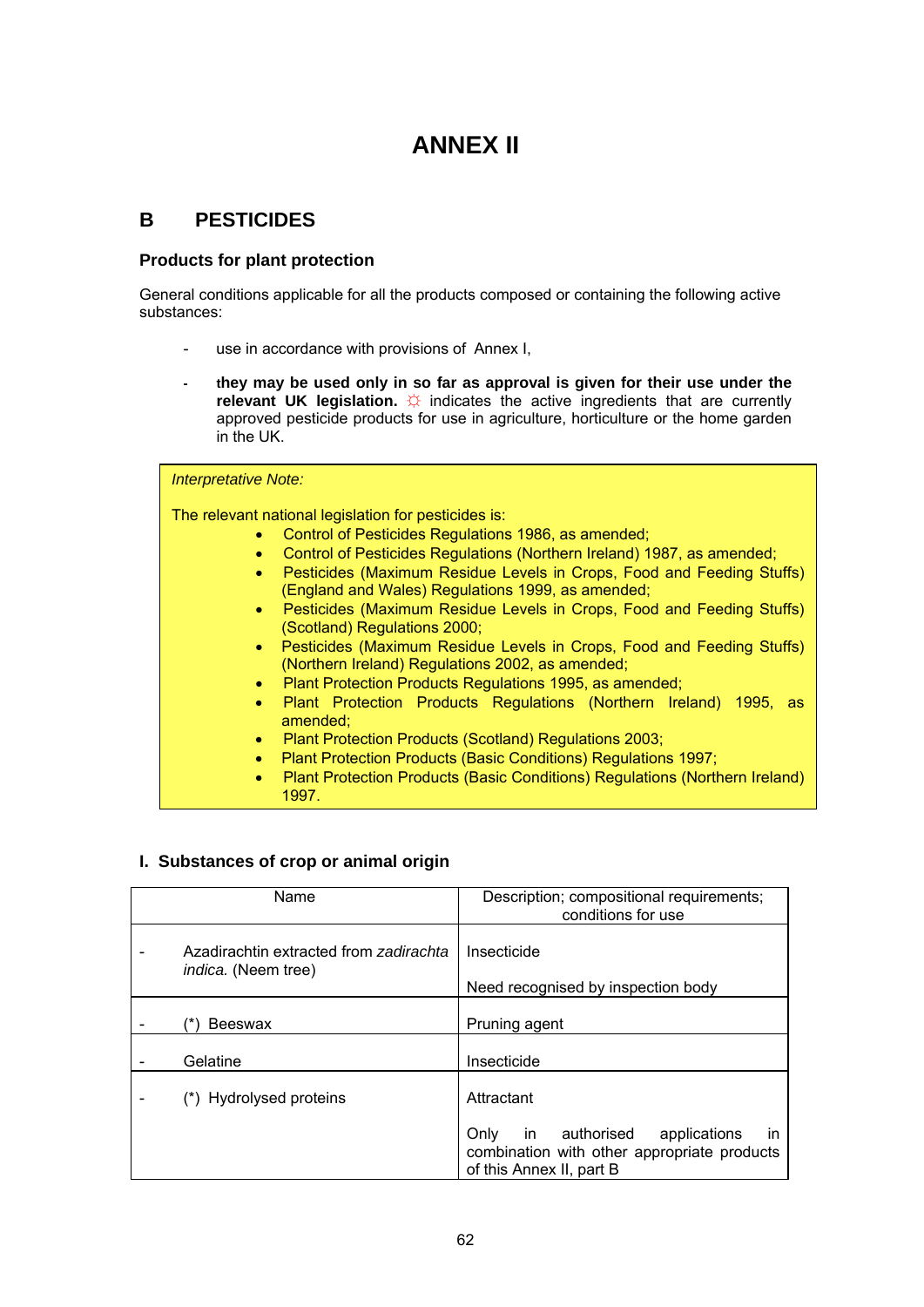| Name                                                                                          | Description, compositional requirements,<br>conditions for use |
|-----------------------------------------------------------------------------------------------|----------------------------------------------------------------|
| Lecithin                                                                                      | Fungicide                                                      |
| Plant oils (e.g. mint oil, pine oil,<br>caraway oil)                                          | Insecticide, acaricide, fungicide and sprout<br>inhibitor      |
| $\hat{\varphi}$ Pyrethrins extracted from<br>Chrysanthemum cinerariaefolium.                  | Insecticide<br>Need recognised by inspection body              |
| Quassia extracted from Quassia<br>amara.                                                      | Insecticide, repellent                                         |
| $\hat{P}$ Rotenone extracted from Derris<br>spp. and Lonchocarpus spp. and<br>Terphrosia spp. | Insecticide<br>Need recognised by inspection body              |

## **II. Microorganisms used for biological pest control**

| <b>Name</b>                                                                                                                              | Description; compositional requirements;<br>conditions for use                        |
|------------------------------------------------------------------------------------------------------------------------------------------|---------------------------------------------------------------------------------------|
| Microorganisms (bacteria, viruses and<br>fungi) e.g. $\overleftrightarrow{\mathcal{L}}$ Bacillus thuringensis,<br>Granulosis virus, etc. | Only products not genetically modified in the<br>meaning of Directive 90/220/EEC (1). |

### **III. Substances to be used in traps and/or dispensers**

General conditions:

- the traps and/or dispensers must prevent the penetration of the substances in the environment and prevent contact of the substances with the crops under cultivation.
- the traps must be collected after use and disposed of safely

| Name                   | Description; compositional requirements;<br>conditions for use |
|------------------------|----------------------------------------------------------------|
| ) Diammonium phosphate | Attractant                                                     |
|                        | only in traps                                                  |
| <b>Pheromones</b>      | Attractant; sexual behaviour disrupter                         |
|                        | Only in traps and dispensers                                   |

 $\overline{a}$ 

 <sup>(1)</sup> OJ No L117, 8.5.1990, p.15. ( \*) In certain Member States the products [market] with (\* ) are not considered as plant protection products and are not subject to the provisions of the plant protection products legislation.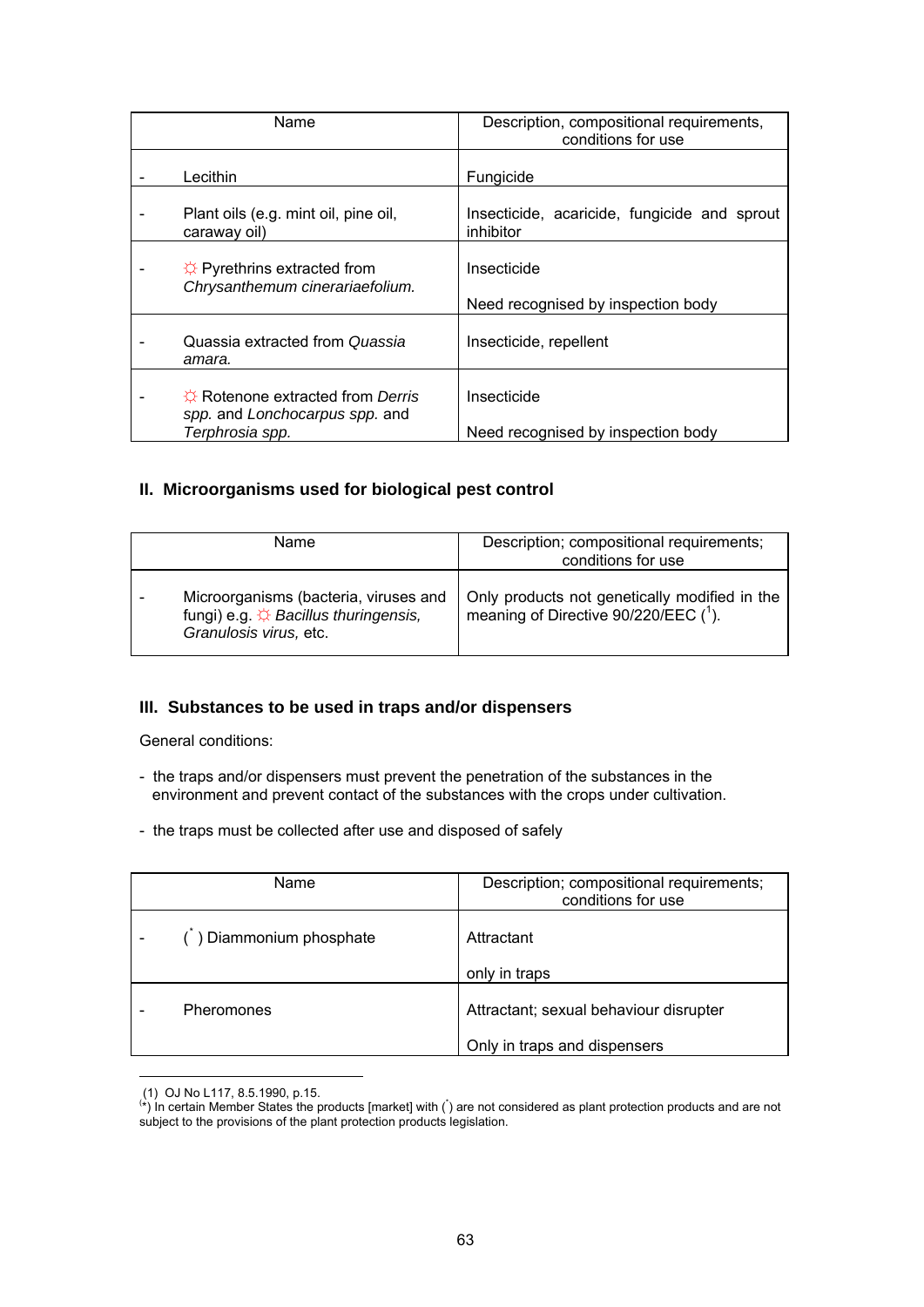| Name                                                    | Description, compositional requirements,                                                                                                                     |
|---------------------------------------------------------|--------------------------------------------------------------------------------------------------------------------------------------------------------------|
|                                                         | conditions for use                                                                                                                                           |
| Pyrethroids (only deltamethrin or<br>lambdacyhalothrin) | Insecticide<br>only in traps with specific attractants;<br>only against Batrocera oleae and Ceratitis<br>capitata wied<br>Need recognised by inspection body |

# **IIIA. Preparations to be surface-spread between cultivated plants**

| Name                             | Description; compositional requirements;<br>conditions for use |
|----------------------------------|----------------------------------------------------------------|
| $\div$ Iron (III) orthophosphate | Molluscicide                                                   |

# **IV. Other substances from traditional use in organic farming**

| Name                                                                                                                                                        | Description; compositional requirements;<br>conditions for use                                                                                                                                                                                                                                                                                                           |
|-------------------------------------------------------------------------------------------------------------------------------------------------------------|--------------------------------------------------------------------------------------------------------------------------------------------------------------------------------------------------------------------------------------------------------------------------------------------------------------------------------------------------------------------------|
| Copper in the form of $\hat{\varphi}$ copper hydroxide,<br>$\hat{\varphi}$ copper oxychloride, (tribasic) $\hat{\varphi}$ copper<br>sulphate, cuprous oxide | Fungicide<br>Until 31 December 2005 up to a maximum of<br>8 kg copper per hectare per year, and from 1<br>January 2006 up to 6 kg copper per ha per<br>year, without prejudice to a more limited<br>quantity if laid down under the specific terms<br>of the general legislation on plant protection<br>products in the Member State where the<br>product is to be used. |
|                                                                                                                                                             | For perennial crops, Member States may, by<br>derogation to the previous paragraph,<br>provide that the maximum levels apply as<br>follows:                                                                                                                                                                                                                              |
|                                                                                                                                                             | the total maximum quantity used from March<br>2002 until 31 December 2006 shall not<br>exceed 38 kg copper per ha;                                                                                                                                                                                                                                                       |
|                                                                                                                                                             | from 1 January 2007, the maximum quantity<br>which may be used each year per ha shall be<br>calculated by subtracting the quantities<br>actually used in the 4 preceding years from,<br>respectively, 36, 34, 32 and 30 kg copper for<br>the years 2007, 2008, 2009 and 2010 and<br>following years.<br>Need recognised by the inspection body                           |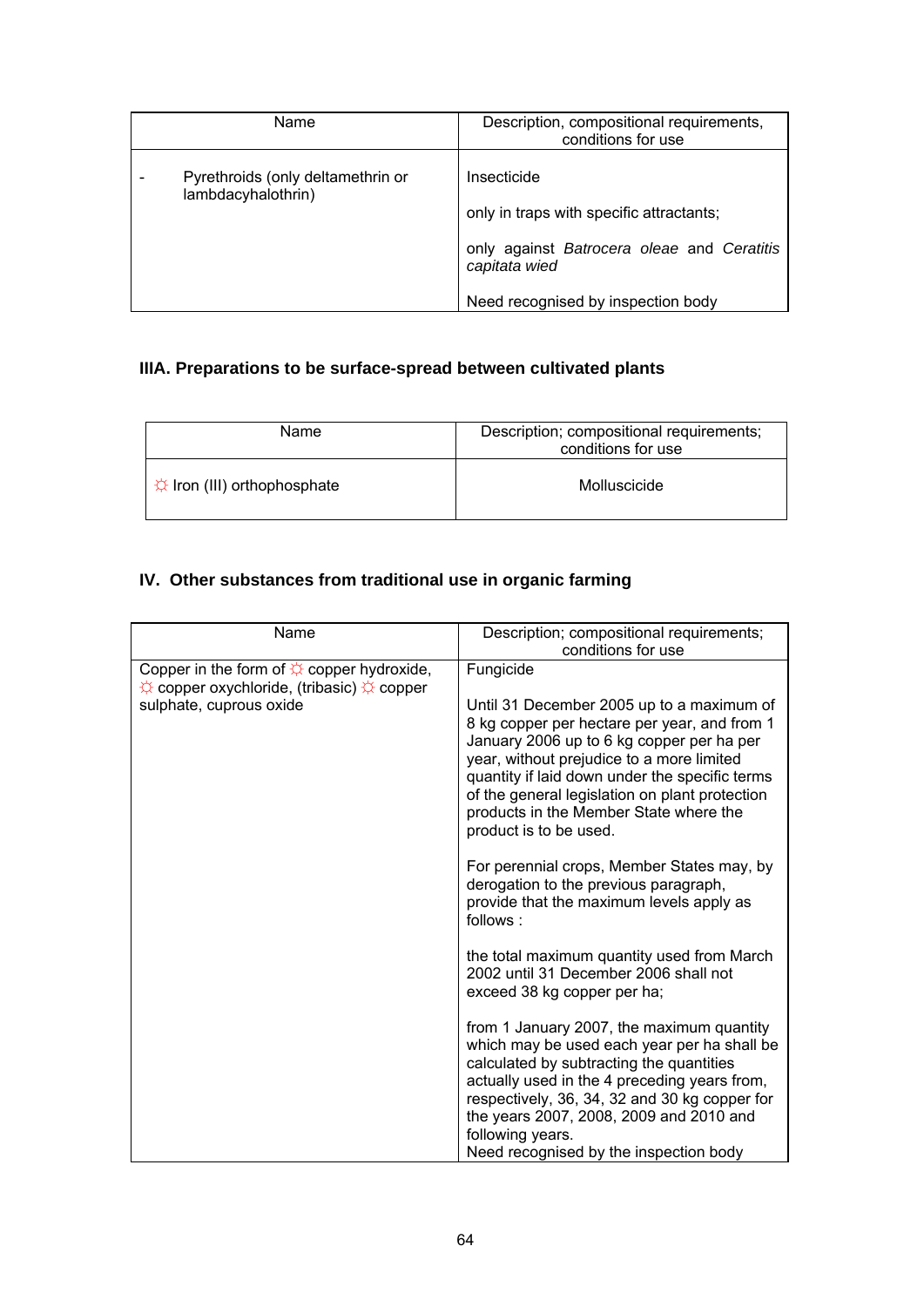| Name                                                            | Description, compositional requirements,<br>conditions for use               |
|-----------------------------------------------------------------|------------------------------------------------------------------------------|
| $\hat{\varphi}$ ( $\hat{\theta}$ ) Ethylene                     | Degreening of bananas, kiwis and kakis;<br>Flower induction of pineapple     |
|                                                                 | Need recognized by the inspection body.                                      |
| $\Diamond$ Fatty acid potassium salt (soft<br>soap)             | Insecticide                                                                  |
| ) Potassium alum (Kalinite)                                     | Prevention of ripening of bananas                                            |
| Lime sulphur (Calcium polysulphide)<br>$\overline{\phantom{a}}$ | Fungicide, insecticide, acaricide                                            |
|                                                                 | Need recognised by inspection body                                           |
| ☆ Paraffin oil                                                  | Insecticide, acaricide                                                       |
| Mineral oils                                                    | Insecticide, fungicide                                                       |
|                                                                 | only in fruit trees, vines, olive trees and<br>tropical crops (e.g. bananas) |
|                                                                 | Need recognised by inspection body                                           |
| Potassium permanganate                                          | Fungicide, bactericide                                                       |
|                                                                 | only in fruit trees, olive trees and vines                                   |
| (*) Quartz sand                                                 | Repellent                                                                    |
| ☆ Sulphur                                                       | Fungicide, acaricide, repellent                                              |

## **V. Other substances**

| Name              | Description,<br>compositional<br>requirements,  <br>conditions for use    |
|-------------------|---------------------------------------------------------------------------|
| Calcium hydroxide | Fungicide                                                                 |
|                   | Only in fruit trees, including nurseries, to<br>control Nectria galligena |

 $\overline{a}$  $(')$  In certain Member States the products marked with  $(*)$  are not considered as plant protection products and are not subject to the provisions of the plant protection products legislation.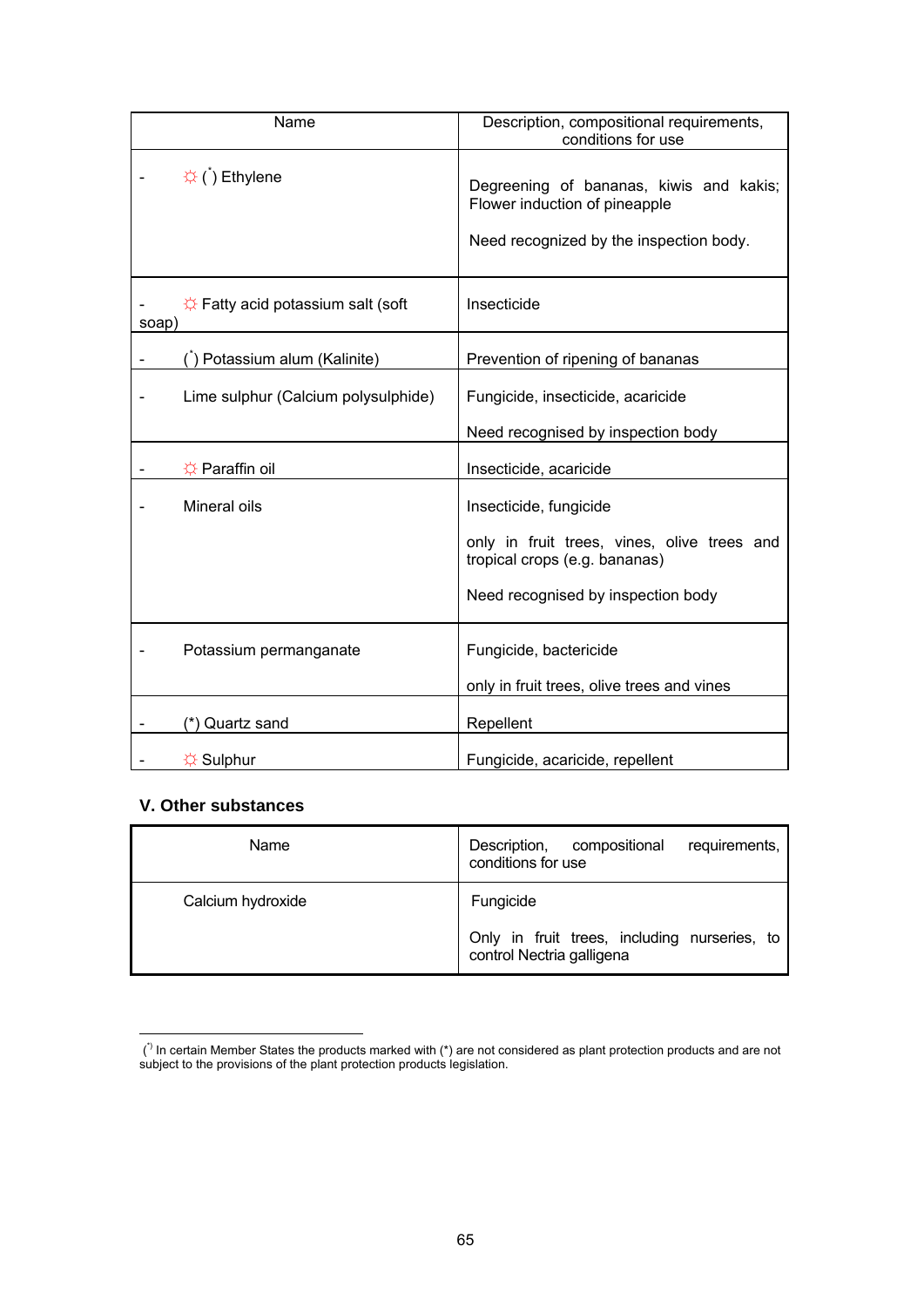*Interpretative Note:* 

• Commission Regulation (EC) No 473/2002 requires Defra to provide a report to the Commission before 31<sup>st</sup> December 2004 on the implementation of the derogation for the use of copper compounds in Annex II, part B (above) and on the results of the measures implemented, particularly the quantities actually required in each cultivation period since the entering into force of the provision on  $15<sup>th</sup>$ March 2002.

# **2. Products for pest and disease control in livestock buildings and installations:**

Products listed in section 1 of Annex IIB.

Rodenticides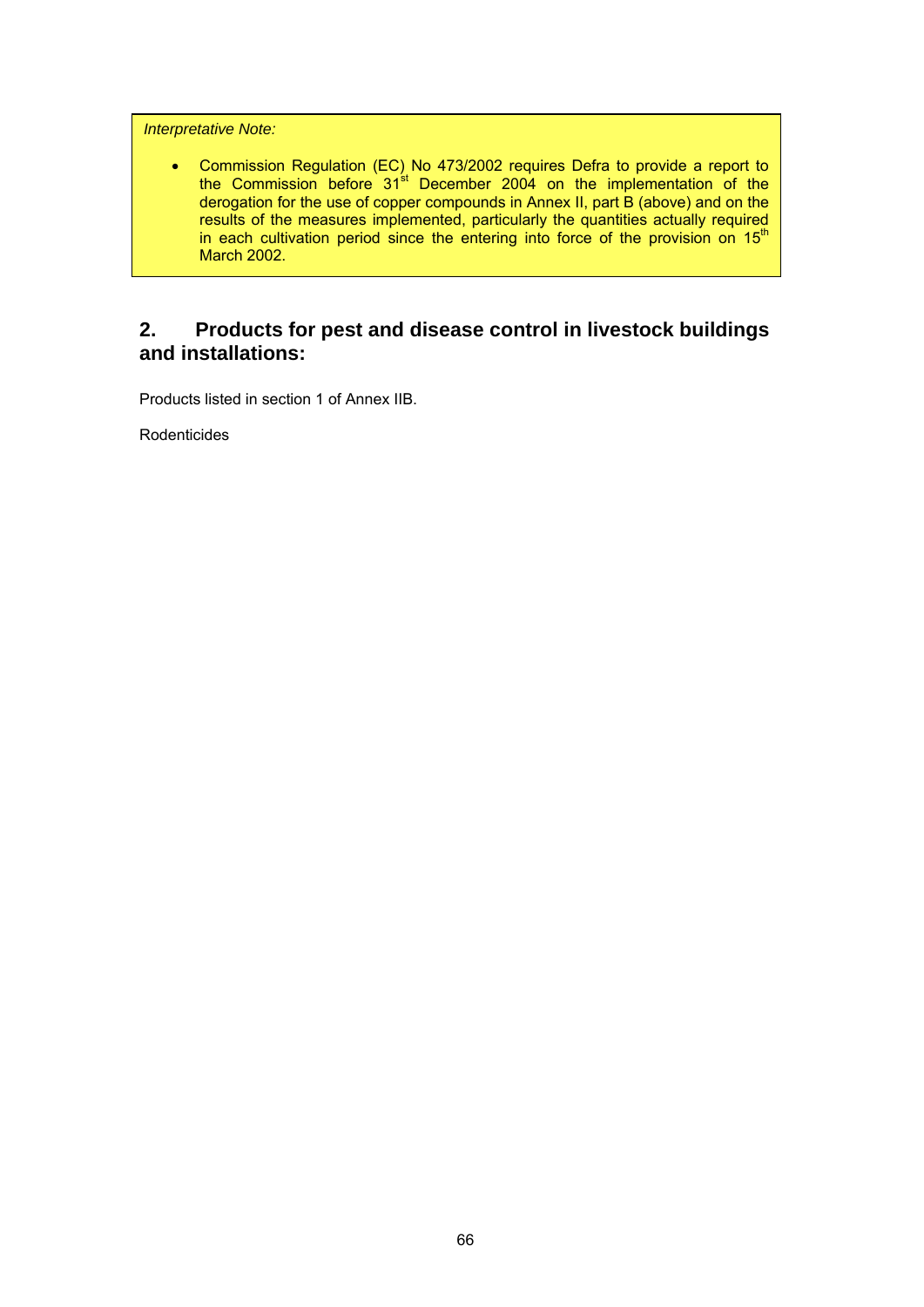# **ANNEX II**

# **C FEED MATERIALS**

### *Guidance Note:*

- Section 1 of this Annex lists the feed materials of plant origin that can be used in conventional form for organic production, when there is insufficient supply of organically produced versions.
- Section 2 of this Annex lists the feed materials of animal origin (conventional and organic) that can be used in organic production.
- Only products that are individually listed can be used, subject to the restrictions in paragraph 4.13, 4.14, 4.16 and 4.18 of Annex IB. There is no possibility of inspection bodies or Defra issuing a derogation for the use of a material not listed below, or for changing the conditions of use, where specified.

## **1. Feed materials from plant origin**

1.1. Cereals, grains, their products and by-products. Only the following substances are included in this category:

Oats as grains, flakes, middlings, hulls and bran; barley as grains, protein and middlings; rice germ expeller; millet as grains; rye as grains and middlings; sorghum as grains; wheat as grains, middlings, bran, gluten feed, gluten and germ; spelt as grains; triticale as grains; maize as grains, bran, middlings, bran, germ expeller and gluten; malt culms; brewers' grains.

1.2. Oil seeds, oil fruits, their products and by-products. Only the following substances are included in this category:

Rape seed, expeller, and hulls; soya bean as bean, toasted, expeller and hulls; sunflower seed as seed and expeller; cotton as seed and seed expeller; linseed as seed and expeller; sesame seed as seed and expeller; palm kernels as expeller; pumpkin seed as expeller; olives, olive pulp and vegetable oils (from physical extraction).

1.3. Legume seeds, their products and by-products. Only the following substances are included in this category:

 Chick peas as seeds, middlings and bran; chervil as seeds, middlings and bran; chickling vetch as seeds submitted to heat treatment, middlings and bran; peas as seeds, middlings, and bran; broad beans as seeds, middlings and bran; horse beans as seeds, middlings and bran, vetches as seeds, middlings and bran and lupin as seeds, middlings and bran.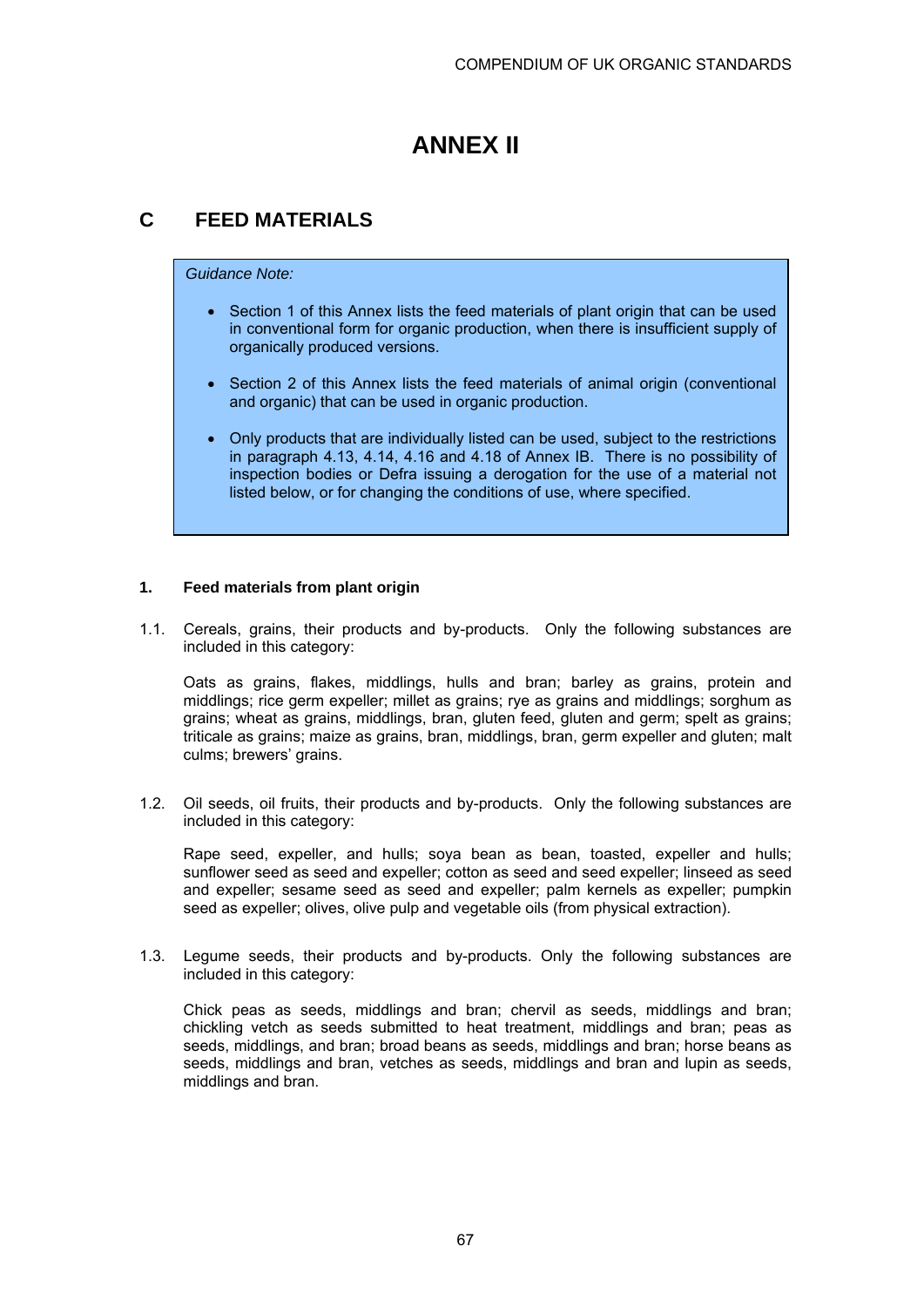1.4. Tuber roots, their products and by-products. Only the following substances are included in this category:

 Sugar beet pulp, potato, sweet potato as tuber, potato pulp (by–product of the extraction of potato starch), potato starch, potato protein and manioc.

1.5. Other seeds and fruits, their products and by-products. Only the following substances are included in this category:

Carob, carob pods and meals thereof, pumpkins, citrus pulp; apples, quinces, pears, peaches, figs, grapes and pulps thereof; chestnuts, walnut expeller, hazelnut expeller; cocoa husks and expeller; acorns.

1.6. Forages and roughages. Only the following substances are included in this category:

Lucerne, lucerne meal, clover, clover meal, grass (obtained from forage plants), grass meal, hay, silage, straw of cereals, and root vegetables for foraging.

1.7. Other plants, their products and by-products. Only the following substances are included in this category:

 Molasses, seaweed meal (obtained by drying and crushing seaweed and washed to reduce iodine content), powders and extracts of plants, plant protein extracts (solely provided to young animals), spices and herbs.

1.8 The following feed materials may be used until 30 June 2004: rice as grain, rice broken, rice bran, rye feed, rye bran, turnip rape seed expeller, turnip rape seed hulls and tapioca.

## **2. Feed materials from animal origin**

2.1. Milk and milk products. Only the following materials are included in *this* category:

Raw milk as defined in Article 2 of Directive  $92/46/EEC^{12}$ , milk powder, skimmed milk, skimmed-milk powder, buttermilk, buttermilk powder, whey, whey powder, whey powder low in sugar, whey protein powder (extracted by physical treatment), casein powder lactose powder, curd and sour milk.

2.2. Fish, other marine animals their products and by-products. Only the following materials are included in this category:

 Fish, fish oil and cod-liver oil not refined; fish molluscan or crustacean autolysates, hydrolysate and proteolysates obtained by an enzyme action, whether or not in soluble form, solely provided to young animals. Fish meal.

2.3 Eggs and egg products for use as poultry feed, preferably from the same holding.

 $\overline{a}$ 12 OJ 268,14.9.1992 p.1.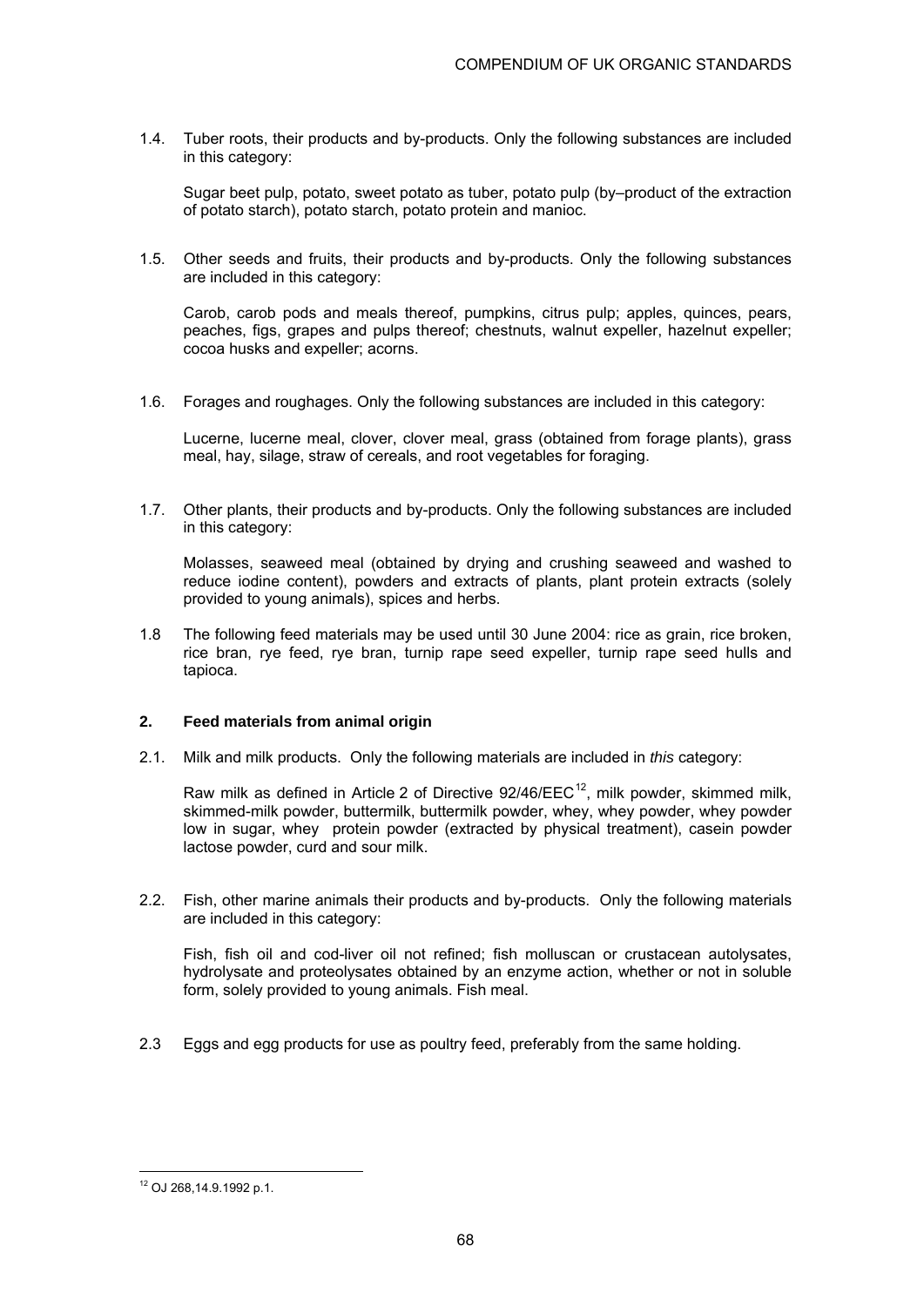## **3. Feed materials from mineral origin.**

Only the following materials are included in this category:

#### **Sodium**:

 unrefined sea salt coarse rock salt sodium sulphate sodium carbonate sodium bicarbonate sodium chloride

#### **Potassium:**

potassium chloride

#### **Calcium:**

 lithotamnion and maerl Shells of aquatic animals (including cuttlefish bones) calcium carbonate calcium lactate calcium gluconate

### **Phosphorus**:

 defluorinated dicalcium phosphate defluorinated monocalcium phosphate monosodium phosphate calcium-magnesium phosphate calcium-sodium phosphate

#### **Magnesium**:

 magnesium oxide (anhydrous magnesia) magnesium sulphate magnesium chloride magnesium carbonate magnesium phosphate

#### **Sulphur**:

sodium sulphate

Bone dicalcium phosphate precipitate may be used until 30 June 2004.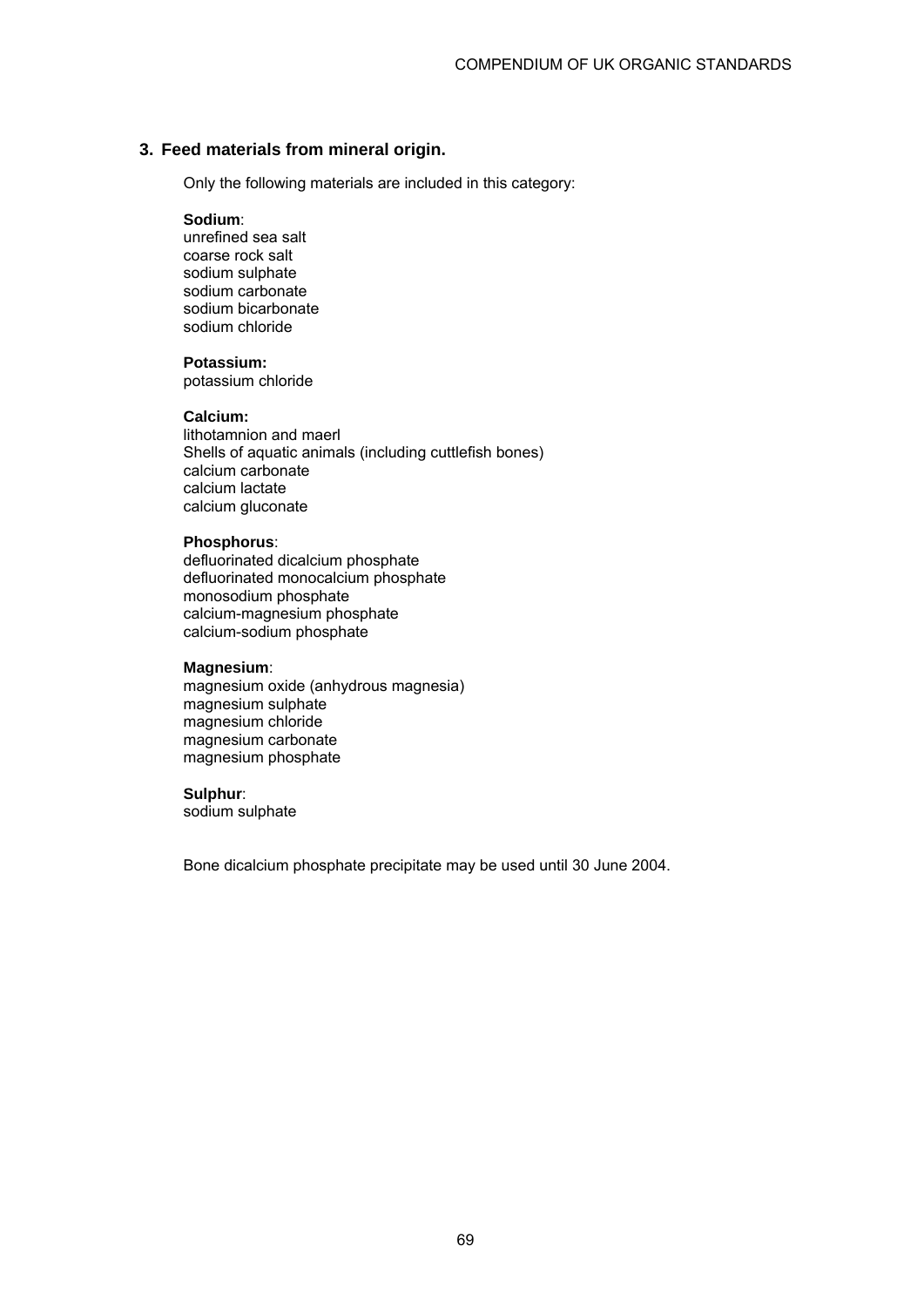# **ANNEX II**

# **D FEED ADDITIVES, CERTAIN SUBSTANCES USED IN ANIMAL NUTRITION (DIRECTIVE 82/471/EEC) AND PROCESSING AIDS USED IN FEEDINGSTUFFS**

#### *Interpretative Note:*

Each Section below, begins with a general description, followed by a list of those products which may be used under this general description. Only products that are individually listed can be used, subject to the restrictions in paragraphs 4.12, 4.14, 4.16, 4.17 and 4.18 of Annex I B.

There is no possibility of inspection bodies or Defra issuing a derogation for the use of a material not listed below, or for changing the conditions of use, where specified.

#### **1. Feed Additives**

- 1.1. Trace elements. Only the following substances are included in this category:
	- E 1 Iron:

 ferrous (II) carbonate ferrous (II) sulphate monohydrate and/or heptahydrate ferric (III) oxide

- E 2 Iodine: calcium iodate, anhydrous calcium iodate, hexahydrate sodium iodide
- E 3 Cobalt: cobaltous (II) sulphate monohydrate and/or heptahydrate basic cobaltous (II) carbonate, monohydrate
- E 4 Copper: copper (II) oxide basic copper (II) carbonate, monohydrate copper (II) sulphate, pentahydrate

# E 5 Manganese:

 manganous (II) carbonate manganous oxide and manganic oxide manganous (II) sulfate, mono-and/or tetrahydrate

### E 6 Zinc:

 zinc carbonate zinc oxide zinc sulphate mono- and/or heptahydrate

- E 7 Molybdenum: ammonium molybdate, sodium molybdate
- E 8 Selenium: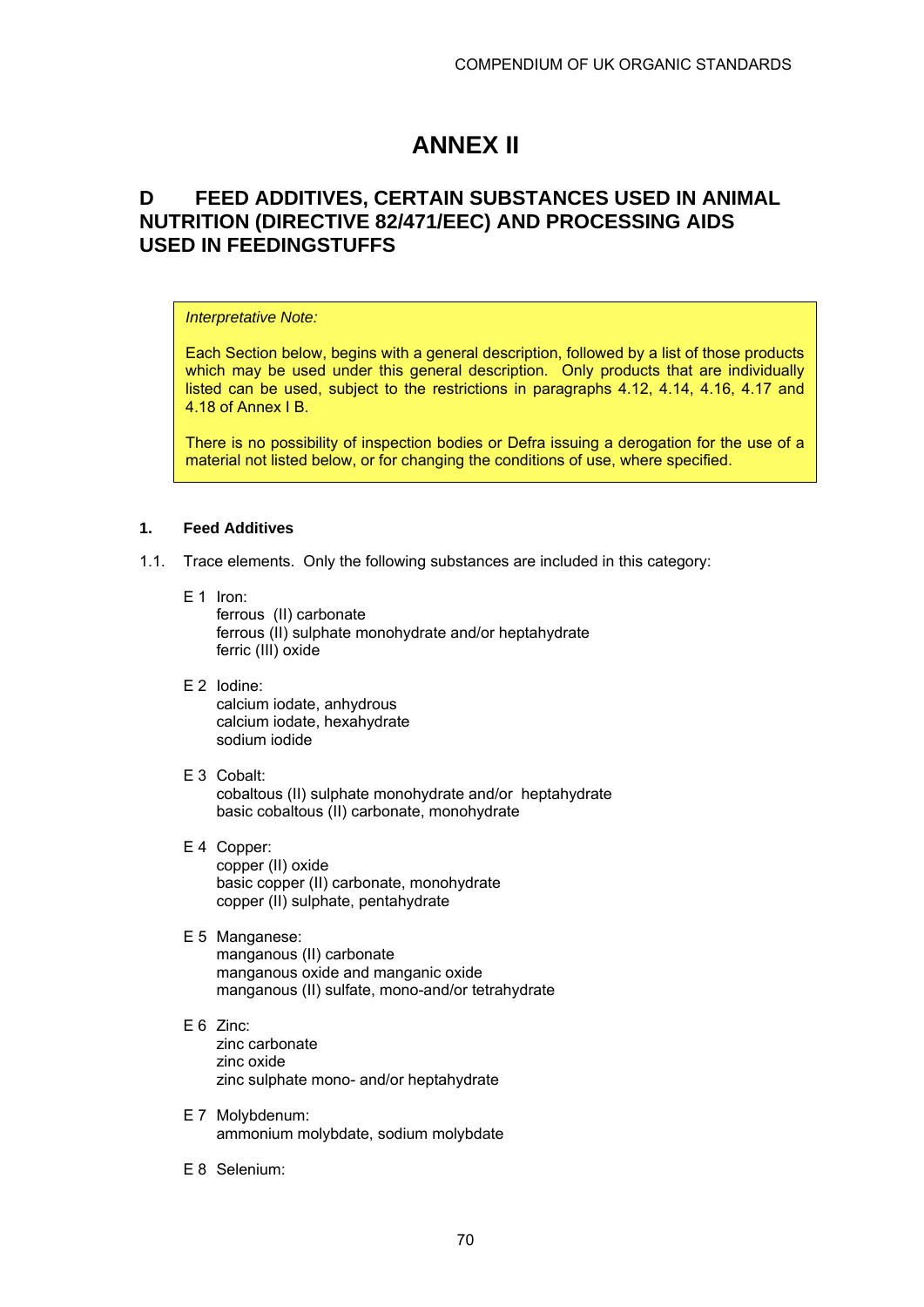sodium selenate sodium selenite.

1.2. Vitamins, provitamins and chemically well-defined substances having a similar effect. Only the following substances are included in this category:

Vitamins authorised under Regulation (EC) No. 1831/2003 of the European Parliament and the Council<sup>13</sup>:

- vitamins derived from raw materials occurring naturally in feedingstuffs,
- synthetic vitamins identical to natural vitamins for monogastric animals, or
- with prior authorisation of the inspection body, synthetic vitamins A, D and  $E$ identical to natural vitamins for ruminants.
- 1.3. Enzymes. Only the following substances are included in this category:

Enzymes authorised under Directive 70/524/EEC.

1.4. Microorganisms. Only the following microorganisms are included in this category:

microorganisms authorised under Directive 70/524/EEC

- 1.5. Preservatives. Only the following substances are included in this category:
	- E 200 Sorbic acid E 236 Formic acid E 260 Acetic acid E 270 Lactic acid E 280 Propionic acid E 330 Citric acid

The use of lactic, formic, propionic and acetic acid in the production of silage shall only be applied when weather conditions do not allow for adequate fermentation.

- 1.6. Binders, anti-caking agents and coagulants. Only the following substances are included in this category:
	- E 470 Calcium stearate of natural origin E 551b Colloidal silica E 551c Kieselgur E 558 Bentonite E 559 Kaolinitic clays E 560 Natural mixtures of stearites and chlorite E 561 Vermiculite E 562 Sepiolite E 599 Perlite
- 1.7 Antioxidant substances. Only he following substances are included in this category:

E306 Tocopherol-rich extracts of natural origin.

1.8 Silage additives. Only the following substances are included in this category:

as from 19 October 2004, enzymes, yeasts and bacteria authorised by Regulation (EC) No 1831/2003 on additives for use in animal nutrition.

 $\overline{a}$ 13 OJ L268, 18.10.2003, p.29.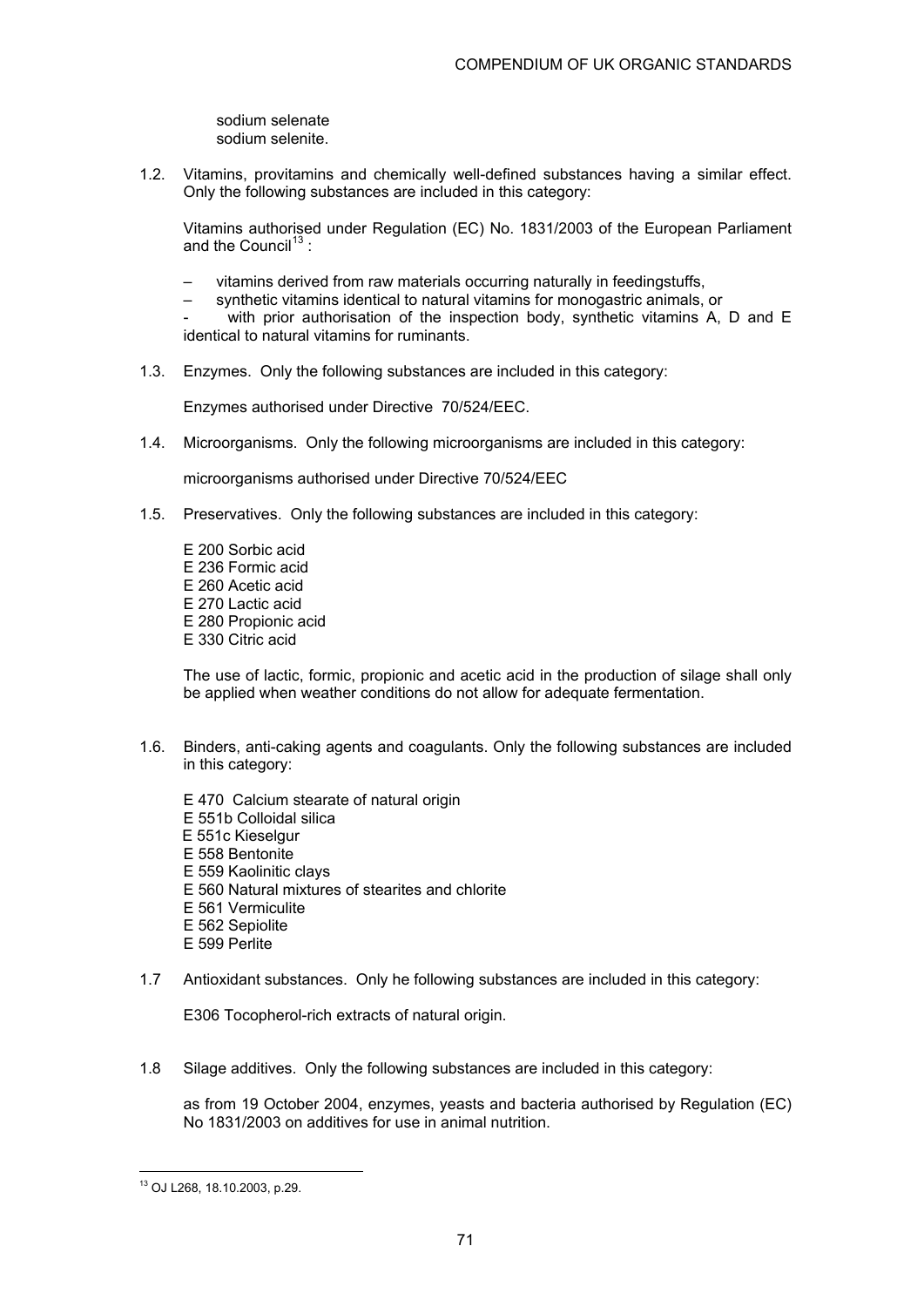**2. Certain products used in animal nutrition** Only the following products are included in this category:

Brewer's yeasts.

#### **3. Processing aids used in feedingstuffs**

- 3.1. Processing aids for silage. Only the following substances are included in this category:
	- Sea salt, coarse rock salt, whey, sugar, sugar beet pulp, cereal flour and molasses.
	- Up to 18 October 2004, enzymes, yeasts, and lactic, acetic, formic, and propionic bacteria.

(\*\*) OJ L 270. 14.12.1970, p1. Directive 70/524/EEC will be repealed with effect from 19.10.2004. From that date, Regulation (EC) No 1831/2003 of the European Parliament and of the Council of 22 September on additives for use in animal nutrition (OJ L 268, 18.10.2003, p29), shall apply.

# **ANNEX II**

# **E PRODUCTS AUTHORISED FOR CLEANING AND DISINFECTION OF LIVESTOCK BUILDINGS AND INSTALLATIONS ( E.G. EQUIPMENT AND UTENSILS).**

potassium and sodium soap water and steam milk of lime lime quicklime sodium hypochlorite ( e.g. as liquid bleach) caustic soda caustic potash hydrogen peroxide natural essences of plants citric, peracetic acid, formic, lactic, oxalic and acetic acid. alcohol nitric acid (dairy equipment). phosphoric acid (dairy equipment). formaldehyde cleaning and disinfection products for teats and milking facilities sodium carbonate

# **ANNEX II**

# **F OTHER PRODUCTS**

There are no substances in this category permitted for use.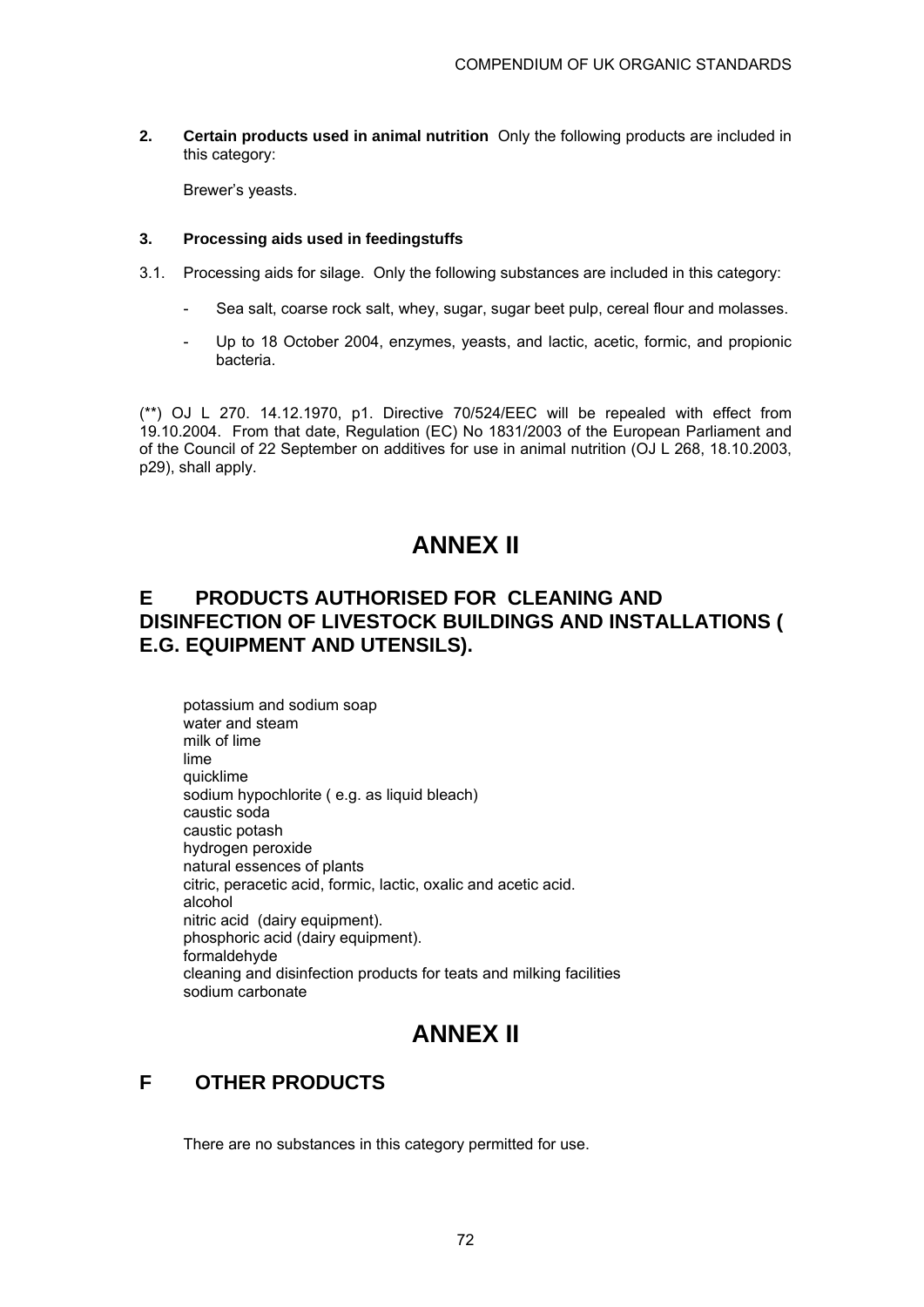# **ANNEX III**

# **MINIMUM INSPECTION REQUIREMENTS AND PRECAUTIONARY MEASURES UNDER THE INSPECTION SCHEME REFERRED TO IN PROVISIONS 8 AND 9 OF ANNEX VIII**

#### *Guidance note:*

• The references to 'Provisions' in Annex III refer solely to the General and Specific Provisions of this Annex, unless specified otherwise.

The General Provisions set out in this Annex shall apply to all operators referred to in Provision 8(1), to the extent that those provisions relate to the activities carried out by the operator concerned. In addition to the General Provisions, the Specific Provisions shall apply to those operators who carry out the activities mentioned in the title of each subsection.

#### **General Provisions**

#### **1. Minimum inspection requirements**

1.1 The inspection requirements of this Annex shall apply without prejudice to the measures adopted by Defra necessary to ensure traceability of the products, as referred to in Provision 9 (12)(a) and (c), during the entire production chain, and to ensure that the provisions of Council Regulation (EEC) No. 2092/91 are satisfied.

### **2. Implementation**

2.1 The operators already in activity at the date mentioned in Article 2, of Commission Regulation (EC)  $N^{\circ}$  2491/2001, shall also be subject to the provisions referred to in paragraph 3 and to the initial inspection provisions foreseen in Sections A, B, C, D, and E of the Specific Provisions of this Annex.

### **3. Initial inspection**

When the inspection arrangements are first implemented, the operator responsible must draw up:

- a full description of the unit and/or premises and/or activity,

- all the practical measures to be taken at the level of the unit and/or premises and/or activity to ensure compliance with this Regulation, and in particular with the requirements in this Annex,

- the precautionary measures to be taken in order to reduce the risk of contamination by unauthorised products or substances and the cleaning measures to be taken in storage places and throughout the operator's production chain.

Where appropriate, those description and measures may be part of a quality system as set up by the operator.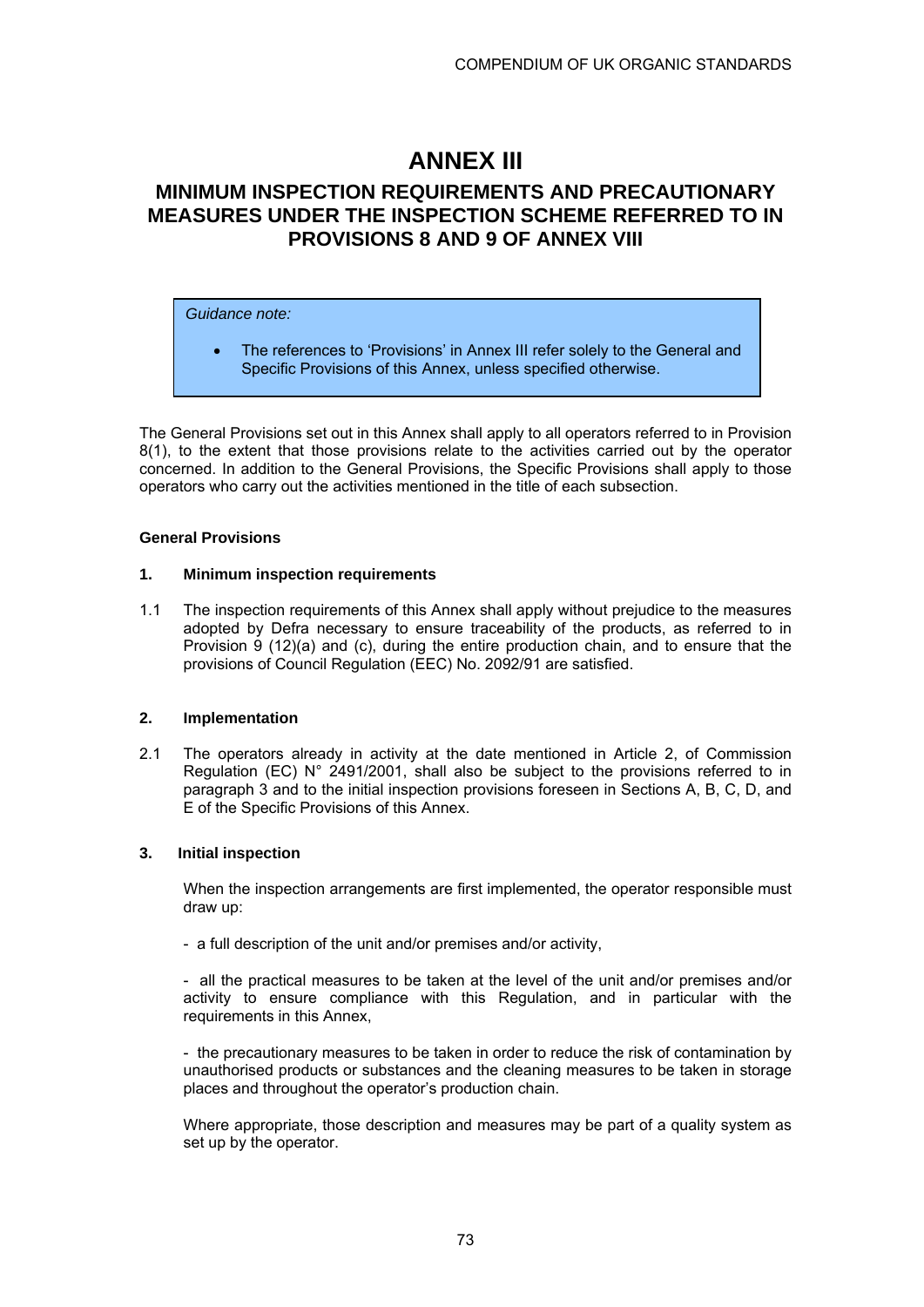The description and measures concerned must be contained in a declaration, signed by the responsible operator.

In addition, this declaration must include an undertaking by the operator:

- to perform the operations in accordance with Articles 5, 6, 6a and, where relevant, Article 11 of this Regulation, and/or Regulation (EC) No 223/2003,

- to accept, in the event of infringement or irregularities, the enforcement of the measures referred to in Article 9(9) of this Regulation and, where relevant, in Article 10(3) of this Regulation, and

- to accept to inform in writing the buyers of the product in order to ensure that the indications referring to the organic production method are removed from this production.

This declaration must be verified by the inspection body or authority that issues a report identifying the possible deficiencies and non-compliances with the provisions of this Regulation. The operator must countersign this report and take the necessary corrective measures.

#### **4. Communications**

The operator responsible must notify any change in the description or of the measures referred to in point 3 and in the initial inspection provisions foreseen in sections A, B, C, D and E of the Specific Provisions of this Annex to the inspection body or authority in due time.

#### **5. Inspection visits**

The inspection body or authority must make a full physical inspection, at least once a year, of all operators. The inspection body or authority may take samples for testing of products not authorised under this Regulation or for checking production techniques not in conformity with this Regulation. Samples may also be taken and analysed for detecting possible contamination by unauthorised products. However, such analysis must be carried out where the use of unauthorised products is suspected. An inspection report must be drawn up after each visit, countersigned by the responsible person of the unit or his representative.

Moreover, the inspection body or authority shall carry out random inspection visits, announced or not, based on a general evaluation of the risk of non-compliance with this Regulation and with Regulation (EC) No 223/2002, taking into account at least the results of previous inspections, the quantity of products concerned and the risk for exchange of products.

#### **6. Documentary accounts**

Stock and financial records must be kept in the unit or premises, to enable the operator to identify and the inspection body or authority to verify:

- the supplier and, where different, the seller, or the exporter of the products,

- the nature and the quantities of products as referred to in Article 1 delivered to the unit and, where relevant, of all materials bought and the use of such materials, and, where relevant, the composition of the compound feedingstuffs,

- the nature and the quantities of products as referred to in Article 1 held in storage at the premises,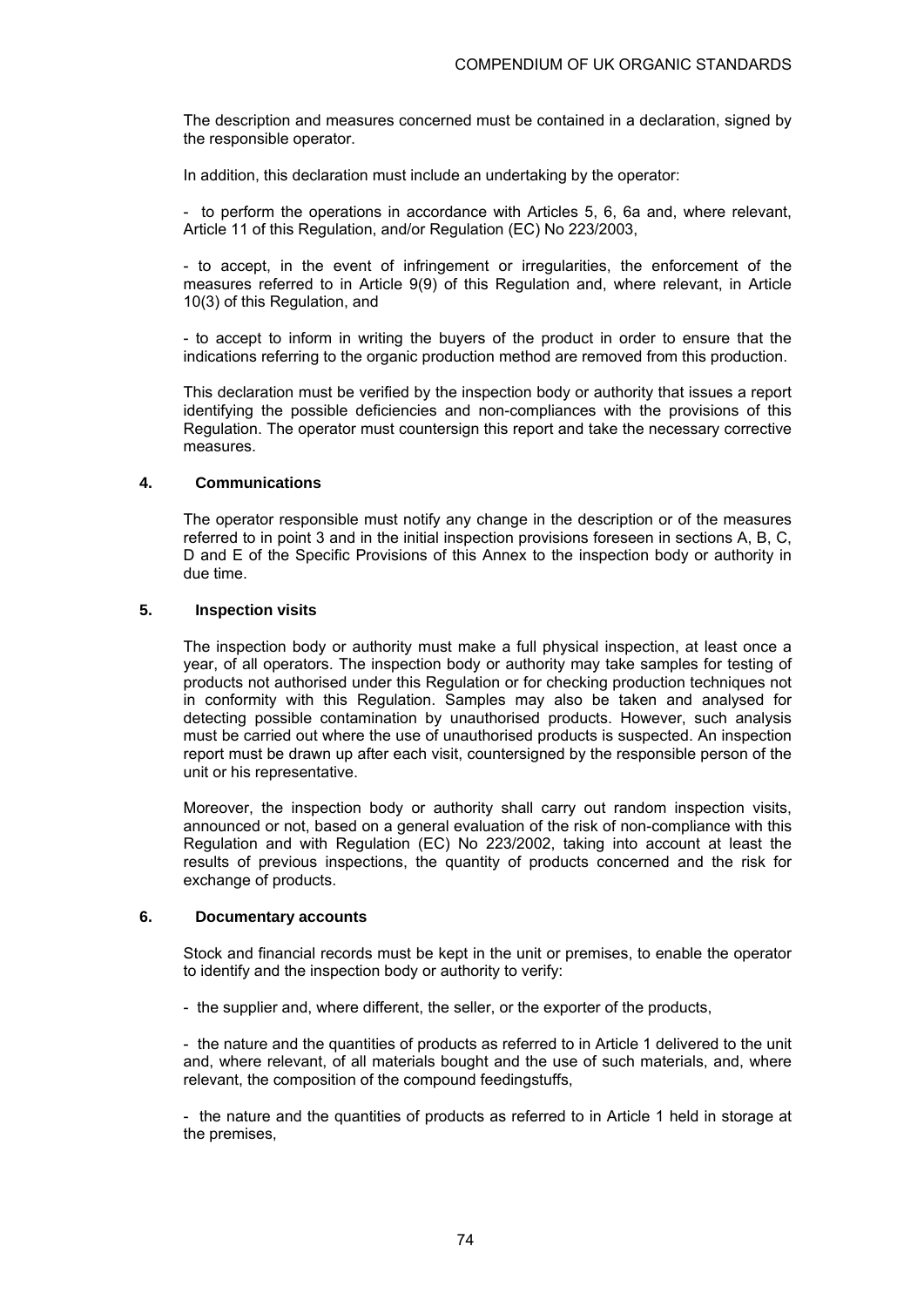- the nature, the quantities and the consignees and, where different, the buyers, other than the final consumers, of any products as referred to in Article 1, which have left the unit or the first consignee's premises or storage facilities,

- in case of operators who do not store or physically handle such products, the nature and the quantities of products as referred to in Article 1 bought and sold, and the suppliers, and where different, the sellers or the exporters and the buyers, and where different, the consignees.

The documentary accounts must also comprise the results of the verification at reception of products and any other information required by the inspection body or authority for the purpose of proper inspection.

The data in the accounts must be documented with appropriate justification documents.

The accounts must demonstrate the balance between the input and the output.

#### **7. Packaging and transport of products to other operators or units**

- 7.1 The operators shall ensure that products as referred to in Provision 1 may be transported to other units, including wholesalers and retailers, only in appropriate packaging, containers or vehicles closed in such a manner that substitution of the content cannot be achieved without manipulation or damage of the seal and provided with a label stating, without prejudice to any other indications required by law:
	- (a) the name and address of the operator and, where different, of the owner or seller of the product;
	- (b) the name of the product or a description of the compound feedingstuff accompanied by a reference to the organic production method in accordance with, as applicable Provision 5 of these Standards or Article 3 of Regulation (EC) No. 223/2003;
	- (c) the name and/or the code number of the inspection body to which the operator is subject and,
	- (d) where relevant, the lot identification mark according to a marking system either approved at national level or agreed with the inspection body and which permits to link the lot with the accounts referred to in point 6.
- 7.2 The information under (a), (b), (c) and (d) can also be presented on an accompanying document, if such document can be undeniably linked with the packaging, container or vehicle of the product. This accompanying document shall include information on the supplier and/or the transporter.
- 7.3 However, the closing of packaging, containers or vehicles is not required where:
	- transportation is direct between a producer and another operator who are both subject to the inspection system referred to in Provision 9, and
	- the products are accompanied by a document giving the information required under the previous subparagraph, and
	- the inspection body of both the expediting and the receiving operators have been informed of such transport operations and have agreed thereto. Such agreement might be provided for one or more transport operation(s).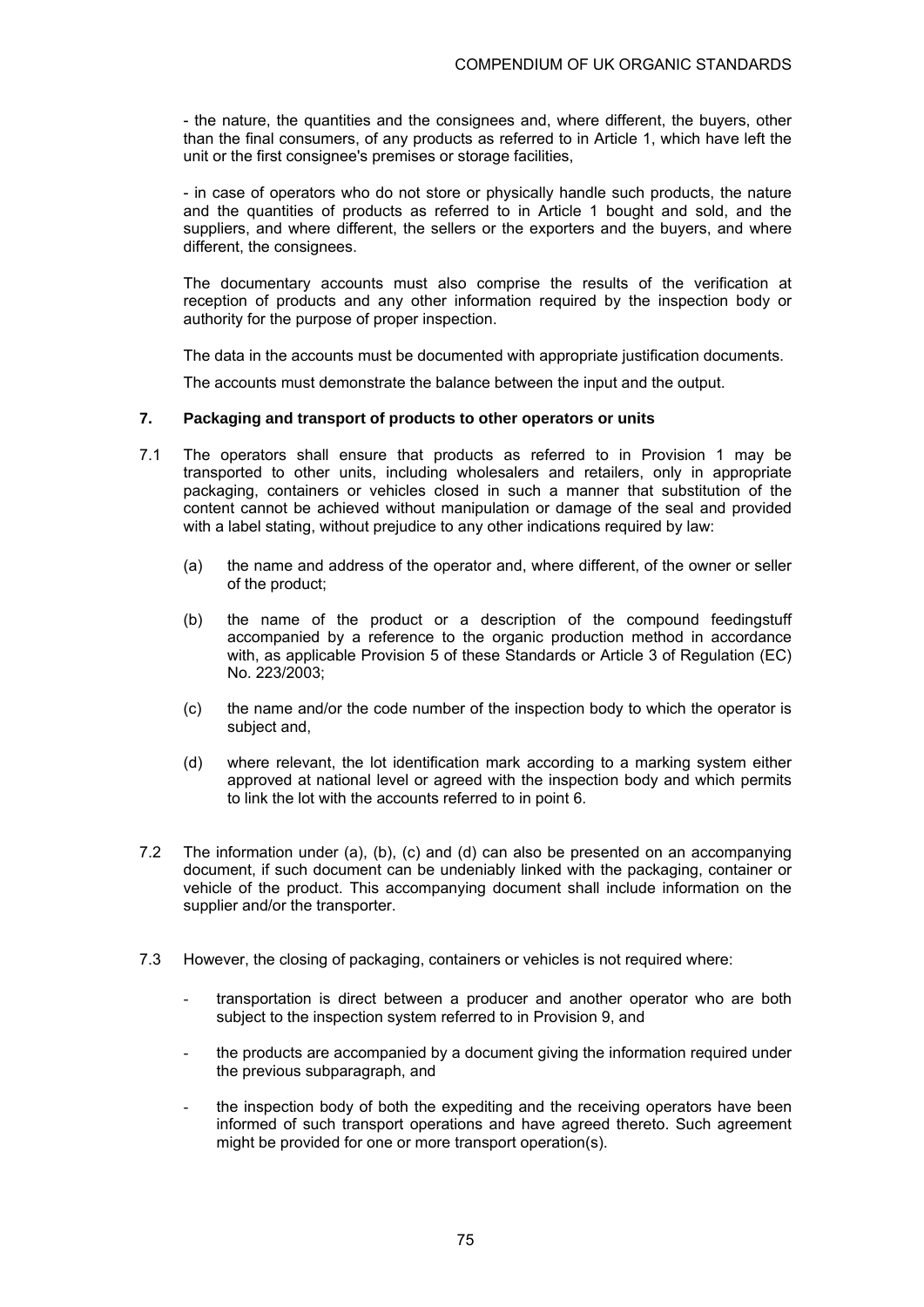*Guidance Note:* 

- As far as is reasonably practicable, biodegradable materials made from plant materials e.g. starch-based plastic should be used for the packaging of organic products.
- Materials used for product packaging should be of food grade quality, clean, unused and be strong enough to protect the product during handling, transit and as appropriate display. The packaging must not affect the organoleptic character of the product or transmit to it any substances in quantities that may be harmful to human health.

#### **7a. Reception of products from other units and other operators**

On receipt of a product as referred to in Article 1, the operator shall check the closing of the packaging or container where it is required and the presence of the indications referred to in point 7. The operator shall crosscheck the information on the label referred to in point 7 with the information on the accompanying documents. The result of these verifications shall be explicitly mentioned in the documentary accounts referred to in point 6.

#### **8. Storage of products**

 For the storage of products, areas must be managed in order to ensure identification of lots and to avoid any mixing with or contamination by products and/or substances not in compliance with this Regulation. Products referred to in Article 1 must be clearly identifiable at all times.

#### **9. Products suspected not to satisfy the requirements of the Standard**

- 9.1 Where an operator considers or suspects that a product which he has produced, prepared, imported or had delivered from another operator, is not in compliance with this Standard, he shall initiate procedures either to withdraw from this product any reference to the organic production method or to separate and identify the product. He may only put it into processing or packaging or on the market after elimination of that doubt, unless it is placed on the market without indication referring to the organic production method. In case of such doubt, the operator shall immediately inform the inspection body. The inspection body may require that the product cannot be placed on the market with indications referring to the organic production method until it is satisfied, by the information received from the operator or from other sources, that the doubt has been eliminated.
- 9.2 Where an inspection body has a substantiated suspicion that an operator intends to place on the market a product not in compliance with these Standards but bearing a reference to the organic production method, this inspection body can require that the operator may provisionally not market the product with this reference. This decision shall be supplemented by the obligation to withdraw from this product any reference to the organic production method if the inspection body is sure that the product does not fulfil the requirements of these Standards. However if the suspicion is not confirmed, the above decision shall be cancelled not later than the time period specified by the inspection body. The operator shall co-operate fully with the inspection body in resolving the suspicion.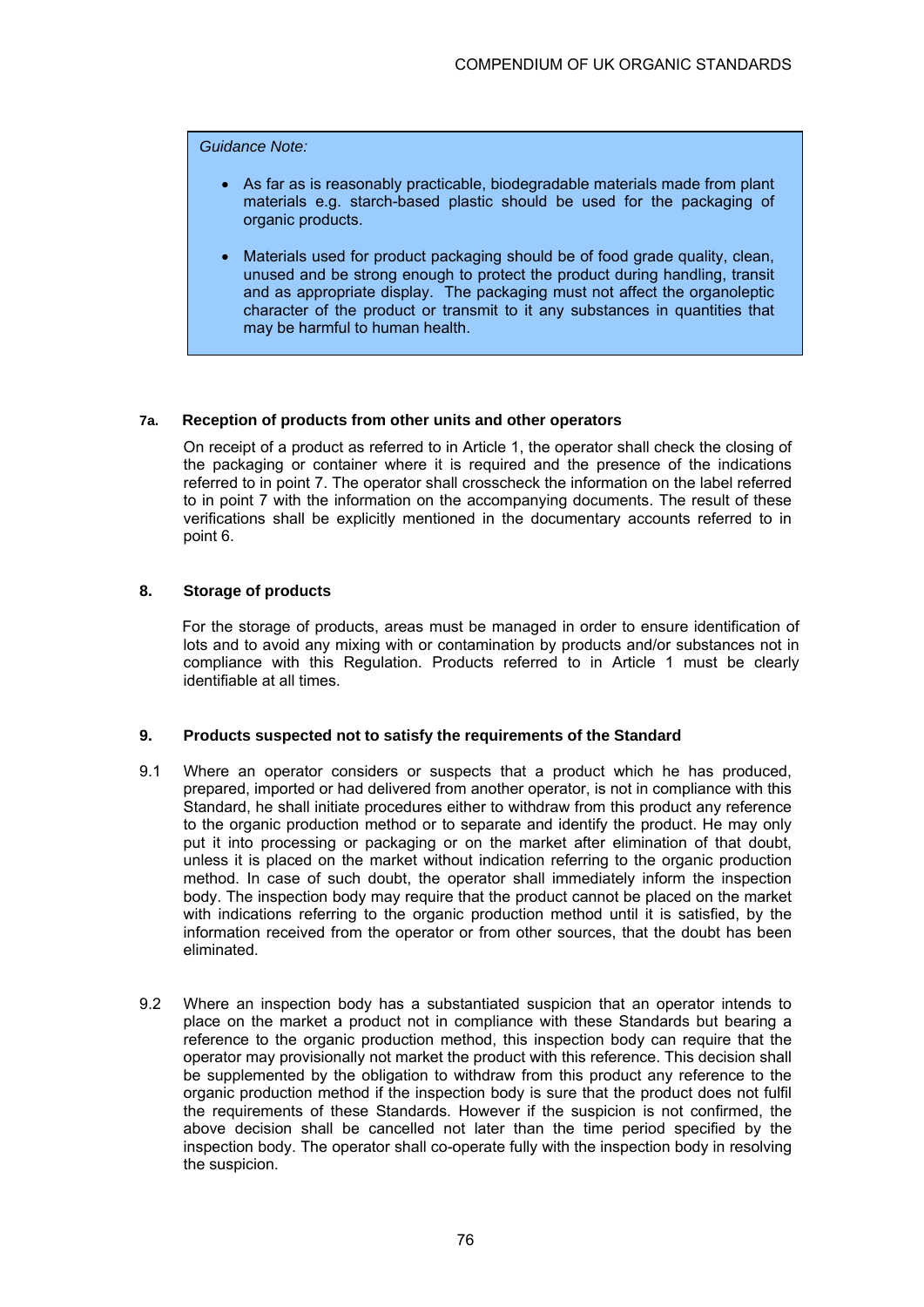#### **10. Access to facilities**

- 10.1 The operator must give the inspection body, for inspection purposes, access to all parts of the unit and all premises, as well as to the accounts and relevant supporting documents. He must provide the inspection body with any information deemed necessary for the purposes of the inspection.
- 10.2 When requested by the inspection body, the operator shall submit the results of its own voluntary inspection and sampling programmes.
- 10.3 In addition, importers and first consignees must submit any import authorisations under Provision 11(6) and certificates of inspection for import from third countries.

#### **11. Exchange of information**

Where the operator and his subcontractors are inspected by different inspection bodies or authorities, the declaration referred to in paragraph 3.3 must include an agreement by the operator on his behalf and that of his subcontractors, that the different inspection bodies or authorities can exchange information on the operations under their inspection and on the way this exchange of information can be implemented.

## **SPECIFIC PROVISIONS**

## **A. Production of plants, plant products, livestock and/or livestock products**

This section applies to any unit involved in production as defined in Provision 4(2), of products referred to in Provision 1(1)(a) for its own account or for account of a third party.

Production must take place in a unit of which the production premises, land parcels, pasturage, open-air exercise areas, open air runs, livestock buildings, and, where applicable, the premises for the storage of crops, crop products, livestock products, raw materials and inputs, are clearly separate from those of any other unit not producing in accordance with the rules laid down in these Standards.

Processing, packaging and/or marketing may take place at the production unit, where these activities are limited to its own agricultural produce.

Quantities sold directly to the final consumer shall be accounted for on a daily basis.

Storage, in the unit, of input products other than those permitted by Provisions  $6(1)$  (b),  $6(1)(c)$ and 6(3)(a), is prohibited.

On receipt of a product as referred to in Provision 1, the operator shall check the closing of the packaging or container where it is required and the presence of the indications referred to in paragraph 7 of the General Provisions of this Annex. The result of this verification shall be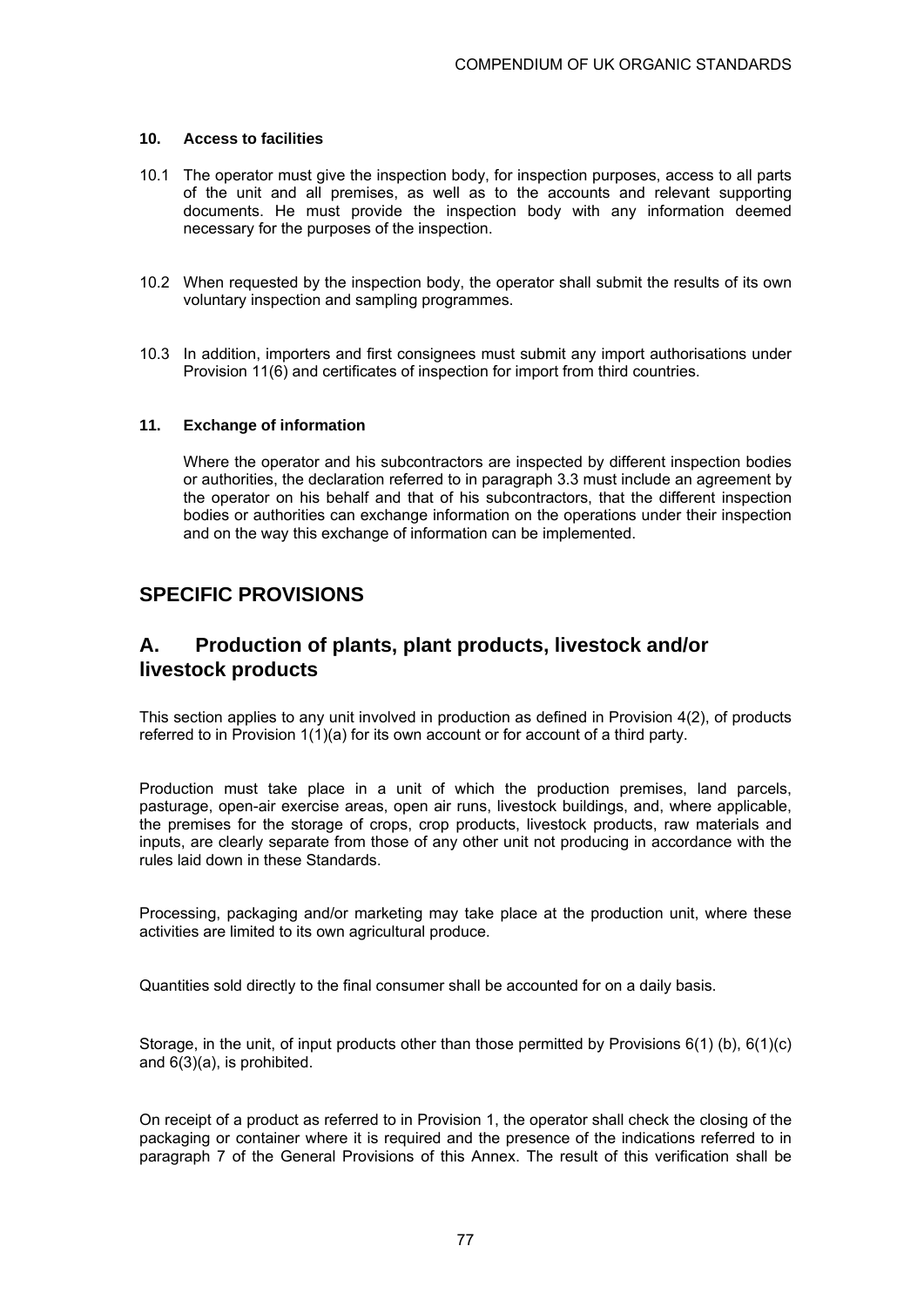explicitly mentioned in the documentary accounts referred to in paragraph 6 of the General Provisions.

# **A.1 Plants and plant products from farm production or collection**

### **1. Initial inspection**

- 1.1 The full description of the unit referred to under point 3 of the General Provisions of this Annex must
	- be drawn up even where the producer limits his activity to the collection of wild plants,
	- show the storage and production premises and land parcels and/or collection areas and, where applicable, premises where certain processing and/or packaging operations take place and
	- specify the date of the last application on the parcels and/or collection areas concerned of products, the use of which is not compatible with Provision 6 (1)(b).
- 1.2 In case of collection of wild plants, the practical measures referred to under paragraph 3 of the General Provisions of this Annex must include the guarantees given by third parties which the producer can provide to ensure that the provisions of Annex I, section A, paragraph 4, are complied with.

### **2. Communications**

2.1 Each year, before the date indicated by the inspection body, the producer must notify the body of its schedule of production of crop products, giving a breakdown by parcel.

### **3. Several production units run by the same operator**

- 3.1 Where an operator runs several production units in the same area, the units producing crops or crop products not covered by Provision 1, together with storage premises for input products (such as fertilisers, plant protection products, seed) must also be subject to the General inspection arrangements laid down in the General Provisions of this Annex as well as to the specific inspections provisions as regards paragraphs 1, 2, 3, 4 and 6 of the General Provisions.
- 3.2 The same variety as, or a variety that cannot be easily differentiated from those produced at the unit referred to in the second paragraph of section A, may not be produced at these units.
- 3.3 However, producers may derogate from the rule referred to in the last sentence of the preceding subparagraph:
	- (a) in the case of the production of perennial crop products (edible fruit bearing trees, vines and hops) provided the following conditions are met:
		- i) the production in question forms part of a conversion plan in respect of which the producer gives a firm undertaking and which provides for the beginning of the conversion of the last part of the area concerned to organic production in the shortest possible period which may not in any event exceed a maximum of five years,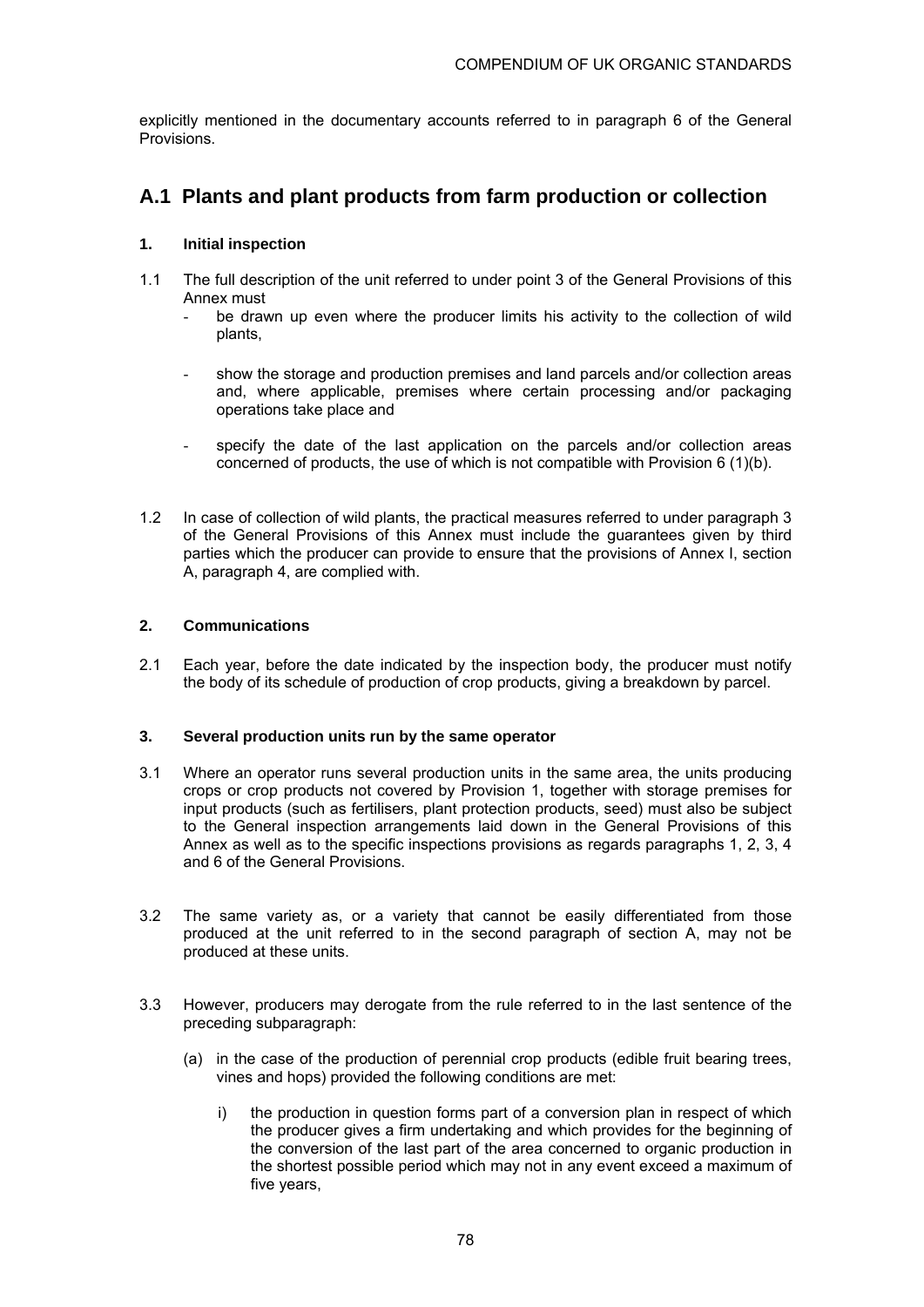- ii) appropriate measures have been taken to ensure the permanent separation of the products obtained from each unit concerned,
- iii) the inspection body is notified of the harvest of each of the products concerned at least 48 hours in advance,
- iv) immediately upon completion of the harvest, the producer informs the inspection body of the exact quantities harvested on the units concerned together with any particular distinguishing features (such as quality, colour, average weight, etc) and confirms that the measures taken to separate the products have been applied,
- v) the conversion plan and the measures referred to in paragraphs 1 and 3 of the General Provisions have been approved by the inspection body. This approval must be confirmed each year after the start of the conversion plan.
- (b) in the case of areas intended for agricultural research agreed by Defra, provided that conditions (ii), (iii) and (iv) and the relevant part of condition (v) referred to in (a) are met;
- (c) in the case of production of seed, vegetative propagating material and transplants, provided that conditions (ii), (iii) and (iv) and the relevant part of condition  $(v)$ referred to in (a) are met;
- (d) in the case of grassland exclusively used for grazing.

#### *Guidance note:*

Approved producers, and those in the process of conversion to organic production must keep accurate records of their production activities. These must be made available for examination when inspections are carried out by the inspection body. The records must be sufficiently comprehensive to demonstrate that these Standards have been observed and they must be retained for a period of not less than 3 years. The records should include:

#### **Input Records**

Details of the origin, nature and quantities of all materials brought-in and the use of such materials.

#### **Output Records**

Details of the nature, quantities and consignees of all agricultural products sold. Quantities sold directly to the final consumer must be accounted for on a daily basis.

#### **Stock Records**

Appropriate stock records for raw materials and finished products.

#### **Crop Records**

Records of:

In-Conversion

- a) the planned rotations
- b) the cropping plan by field or area
- c) treatments with agro-chemicals and artificial fertilisers by field or area over the last 2 crop years preceding conversion.

#### **Organic Status**

- a) the rotational plan
- b) the cropping plan by field or area
- c) the source, type and rate of usage of organic materials used for fertilisation and soil conditioning by field or area
- d) the source, type and rate of usage of mineral fertilisers by field or area
- e) the source, type and usage of products used for pest and disease control
- f) the source and type of seeds and/or transplants used.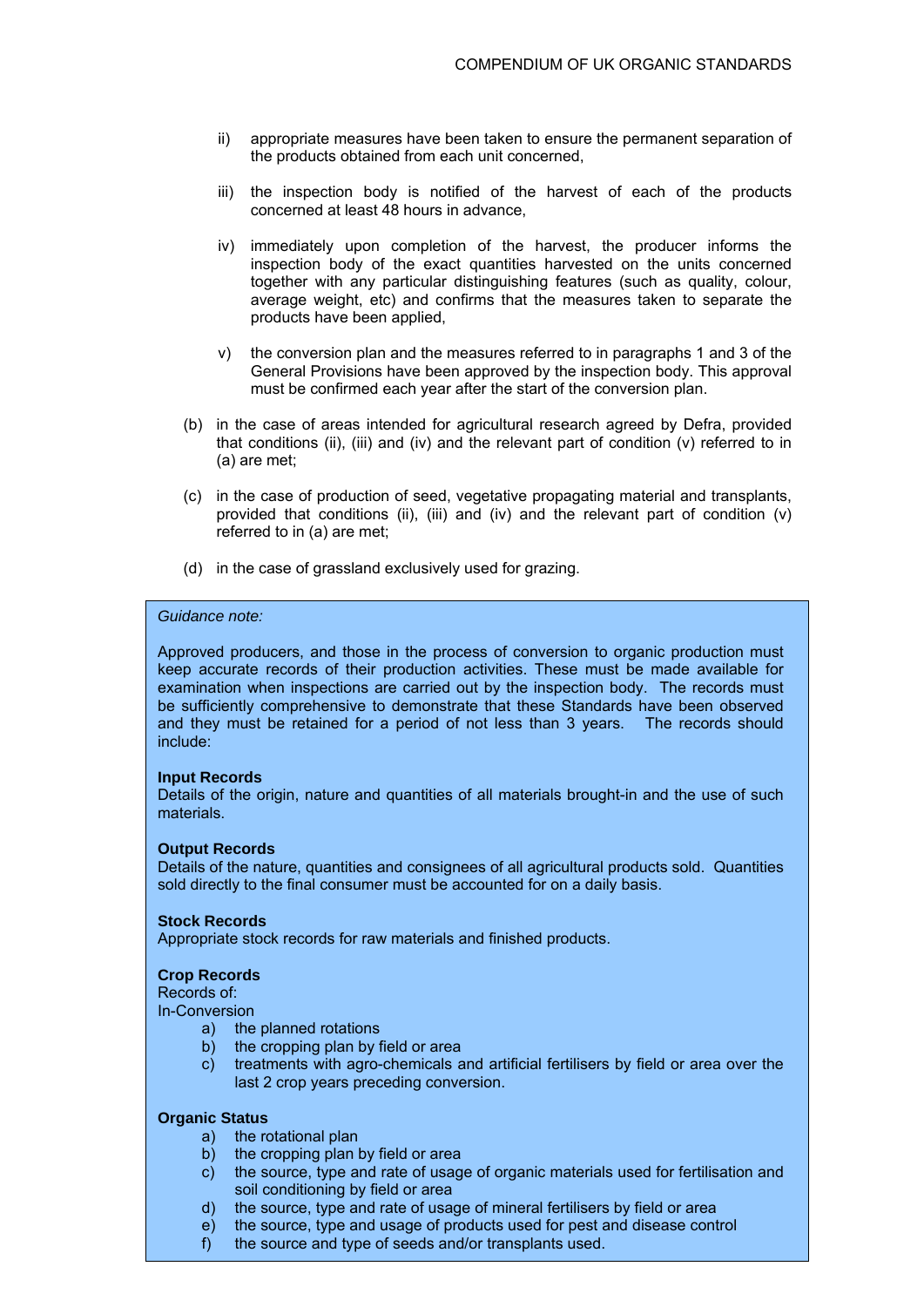# **A.2 Livestock and livestock products produced by animal husbandry**

### **1. Initial inspection**

- 1.1 When the inspection system applying specifically to livestock production is first implemented, the full description of the unit referred to under paragraph 3 of the General Provisions of this Annex must include:
	- a full description of the livestock buildings, pasturage, open-air exercise areas, open air runs, etc., and, where applicable, the premises for the storage, packaging and processing of livestock, livestock products, raw materials and inputs,
	- a full description of the installations for the storage of livestock manure.
- 1.2 The practical measures referred to under paragraph 3 of the General Provisions of this Annex must include:
	- plan for spreading manure agreed with the inspection body, together with a full description of the areas given over to crop production,
	- where appropriate, as regards the spreading of manure, the written arrangements with other holdings complying with the provisions of this Annex.
	- management plan for the organic-production livestock unit (e.g. management for feeding, reproduction, health, etc).

### **2. Identification of livestock**

2.1 The livestock must be identified permanently using techniques adapted to each species, individually in the case of large mammals and individually or by batch in the case of poultry and small mammals.

### **3. Livestock records**

- 3.1 Livestock records must be compiled in the form of a register and kept available to the inspection authorities at all times at the address of the holding.
- 3.2 Such records, which are to provide a full description of the herd or flock management system, must contain the following information:
	- by species, as regards livestock arriving at the holding: origin and date of arrival, conversion period, identification mark and veterinary record;
	- as regards livestock leaving the holding: age, number of heads, weight in case of slaughter, identification mark and destination;
	- details of any animals lost and reasons:
	- as regards feed: type, including feed supplements, proportions of various ingredients of rations and periods of access to free-range areas, periods of transhumance where restrictions apply;
	- as regards disease prevention and treatment and veterinary care: date of treatment, diagnosis, type of treatment product, method of treatment and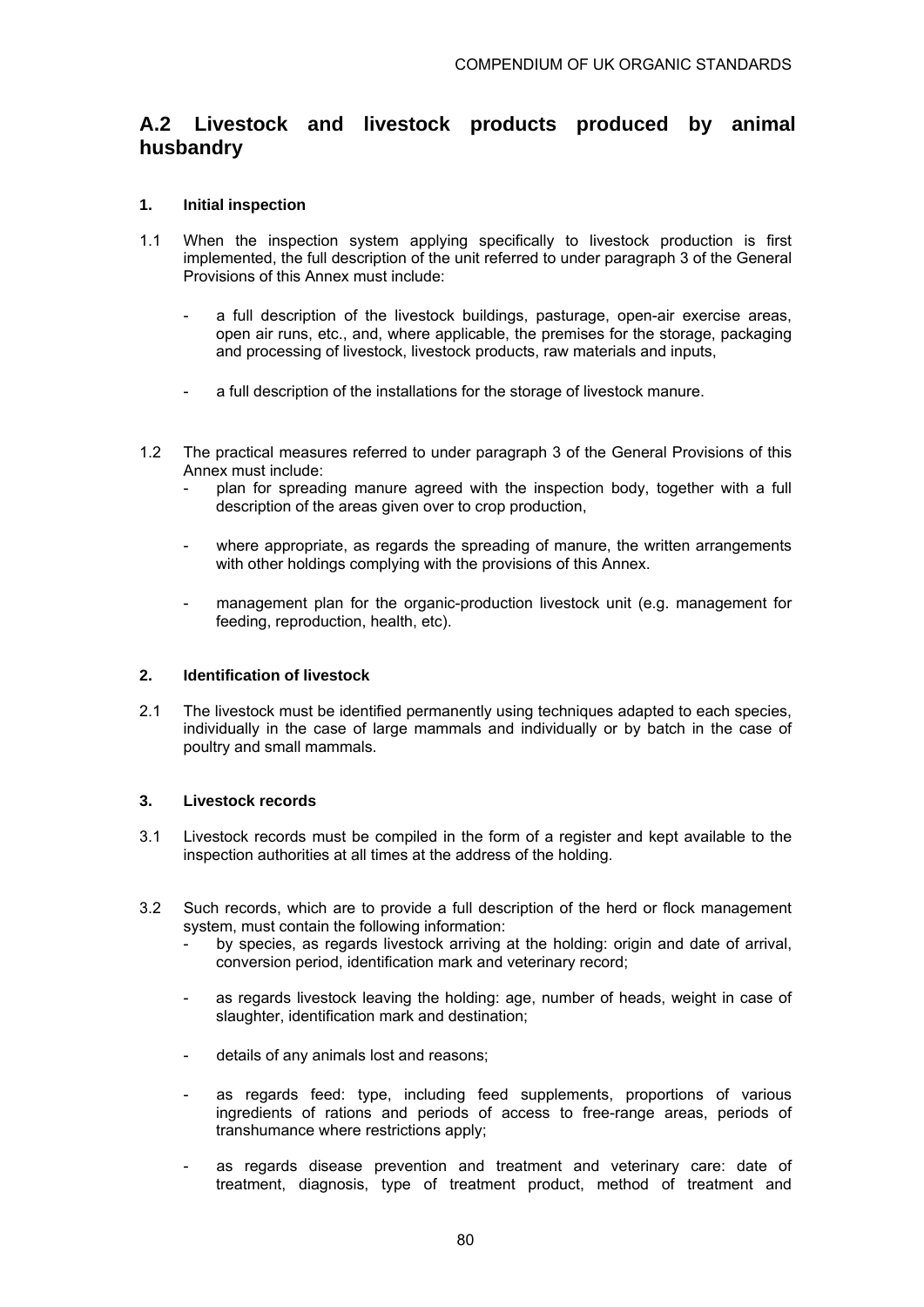practitioner's prescription for veterinary care with reasons and withdrawal periods applying before livestock products can be marketed.

#### *Guidance note:*

The following records should be kept by the livestock producer:

#### **Brought-In Stock**

- a) species, source and numbers of brought-in stock
- b) veterinary history
- c) quarantine measures undertaken
- d) conversion time by animal or group prior to full organic status.

#### **Veterinary Treatments**

- a) date of purchase of veterinary medicine
- b) name of veterinary medicine and quantity purchased
- c) supplier of veterinary medicine
- d) identity of animals treated
- e) number treated
- f) date treatment started
- g) date treatment finished
- h) total quantity of veterinary medicine used
- i) length of withdrawal period in number of days
- j) earliest date for sale of animal or produce
- k) name of person who administered veterinary medicine

#### **Feedstuffs**

- a) constituent ingredients of the feed
- b) proportion of the constituents to the total feed (on a dry matter basis)
- c) source of the constituent parts.

The livestock movement book must be kept up-to-date and complete.

#### **4. Several production units run by the same operator**

- 4.1 Where a producer, in accordance with paragraph 1.6 of section B and 1.3 of section C of Annex I manages several production units, the units which produce livestock or livestock products not covered by Provision 1 must also be subject to the inspection system as regards paragraph 1 of this subsection on livestock and livestock products and as regards the provisions on livestock management, livestock records and the principles governing storage of animal husbandry products used.
- 4.2 A derogation with regard to the requirement of different involved species in paragraph 1.6 of Annex I B, may be granted to holdings carrying out agricultural research by the inspection body, in agreement with Defra, where the following conditions are met:
	- appropriate measures, agreed with the inspection body have been taken in order to guarantee the permanent separation between livestock, livestock products, manure and feedingstuffs of each of the units;
	- the producer informs the inspection body in advance of any delivery or selling of the livestock or livestock products;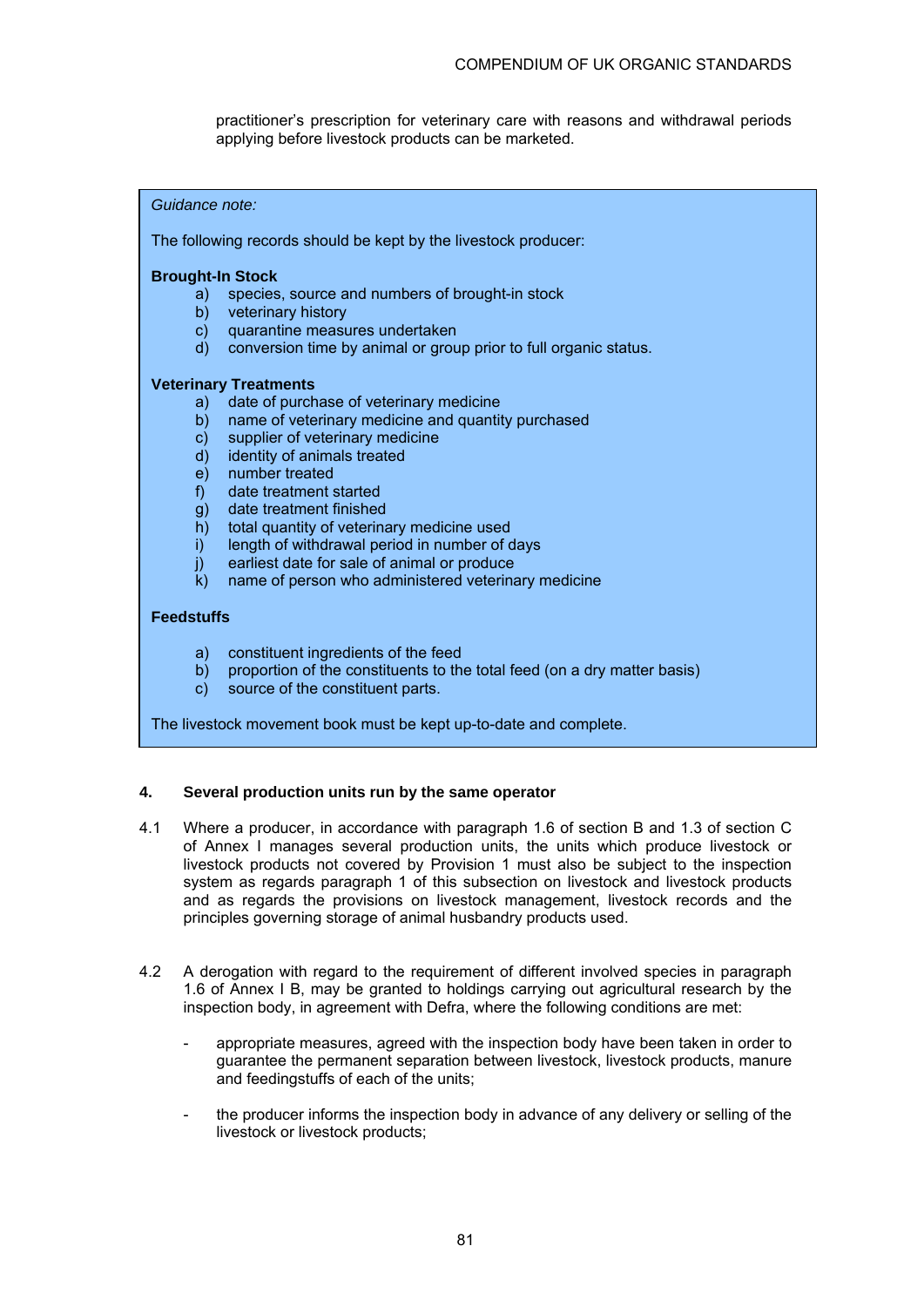the operator informs the inspection body of the exact quantities produced in the units together with all characteristics permitting the identification of the products and confirms that the measures taken to separate the products have been applied.

#### **5. Other requirements**

5.1 By way of a derogation from those rules, the storage of allopathic veterinary medicinal products and antibiotics is permitted on holdings provided that they have been prescribed by a veterinarian in connection with treatment as referred to in Annex I, that they are stored in a supervised location and that they are entered in the farm register.

#### **B. Units for preparation of plant and livestock products and foodstuffs composed of plant and livestock products**

This Section applies to any unit involved in the preparation, as defined in Article 4(3), of products referred to in Article 1(1), for its own account or for account of a third party, and including in particular also:

- units involved in packaging and/or re-packaging of such products,
- units involved in labelling and/or re-labelling of such products.

#### 1*.* **Initial inspection**

The full description of the unit referred to under point 3 of the General Provisions of this Annex must show the facilities used for the reception, the processing, packaging, labelling and storage of agricultural products before and after the operations concerning them, as well as the procedures for the transport of the products.

#### *Guidance note:*

- Preparation establishments must conform to all relevant statutory requirements in regard to animal welfare, transport of livestock, premises, equipment, the facilities that must be provided, general hygiene and the precautions that must be taken to protect food from contamination or deterioration.
- Codes of practice on animal welfare, transport of livestock and hygiene issued by either Defra or the Rural Affairs Departments in Scotland, Wales or Northern Ireland must be complied with.
- Where non-organically produced products are also processed, packaged or stored in the unit concerned:
	- Operations must be separated by time from similar operations performed on nonorganic products. Prior to use for organic production the plant and equipment used, particularly product contact surfaces, must be effectively cleaned. The plant and equipment must be inspected prior to use to ensure that it is clean and free from residues that may contaminate or impair the organic integrity of the products;
	- Effective procedures and practices, supported by effective documented control systems and records, must be established and maintained to ensure that throughout the production cycle organically produced products are kept completely separate from non-organic products.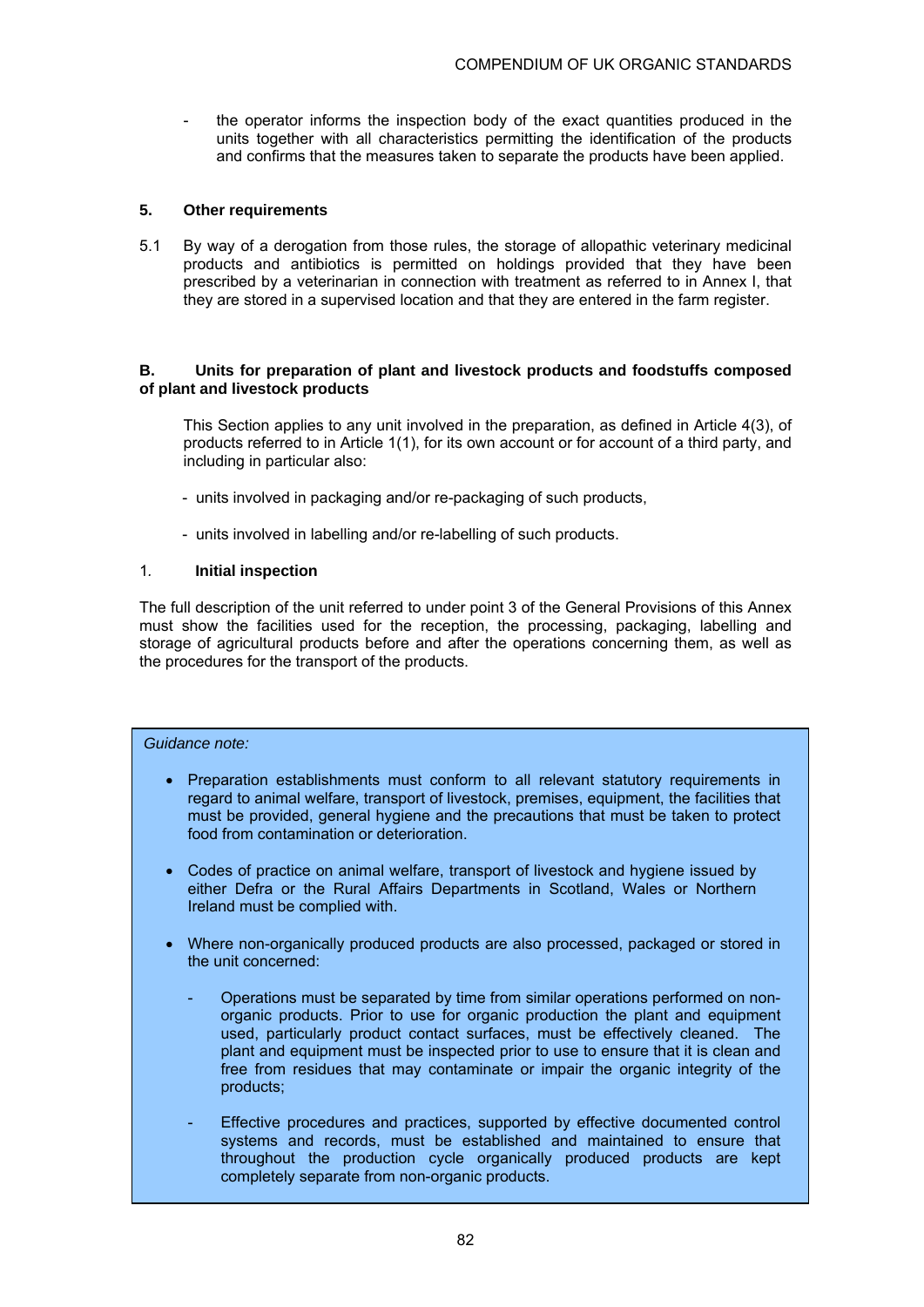- During storage and transit, organically produced meat and poultry must be protected from contamination and kept apart from conventionally produced meat/poultry. Products must be packed and transported to the point of retail sale in closed packaging. Each consignment must be accompanied by appropriate documentation enabling the origin of the product to be traced.
- Meat must be labelled in accordance with all relevant legislation. Additionally, each carcass, side, quarter and cut must be labelled giving the slaughter number (to provide an audit trail) and the date of slaughter. If the product is boxed the following information should be marked legibly on each outer package:
	- i) Name and address of supplier or supplier's mark.
	- ii) Contents of the package
	- iii) Slaughter number and slaughter date (not required in the case of offals).
- All birds/carcasses must be labelled in accordance with relevant legislation and the label must include the following particulars:
	- i) the name and address of the producer;

 ii) the address of the premises where the bird was slaughtered and prepared for sale.

### **2. Preparation units handling also products not from organic production**

Where products not referred to in Article 1 are also prepared, packaged or stored in the preparation unit concerned:

- the unit must have areas separated by place or time within the premises for the storage of products as referred to in Article 1, before and after the operations,

- operations must be carried out continuously until the complete run has been dealt with, separated by place or time from similar operations performed on products not covered by Article 1,

- if such operations are not carried out at regular times or on a fixed day, they must be announced in advance, with a deadline agreed on with the inspection body or authority,

- every measure must be taken to ensure identification of lots and to avoid mixtures or exchanges with products not obtained in accordance with the rules laid down in this Regulation,

- operations on products in accordance with the rules laid down in this Regulation must be carried out only after cleaning of the production equipment. The effectiveness of the cleaning measures must be checked and recorded.

#### **3. Packaging and transport of products to preparation units**

 Milk, eggs and egg-products from organic farming shall be collected independently from products not produced in accordance with this Regulation. By derogation, and subject to prior approval by the inspection body or authority, simultaneous collection may occur, where appropriate measures are taken to prevent any possible mixture or exchange with products not produced in accordance with this Regulation and to ensure the identification of the products produced in accordance with the provisions of this Regulation. The operator keeps the information relating to collection days, hours, circuit and date and time of reception of the products available to the inspection body or authority.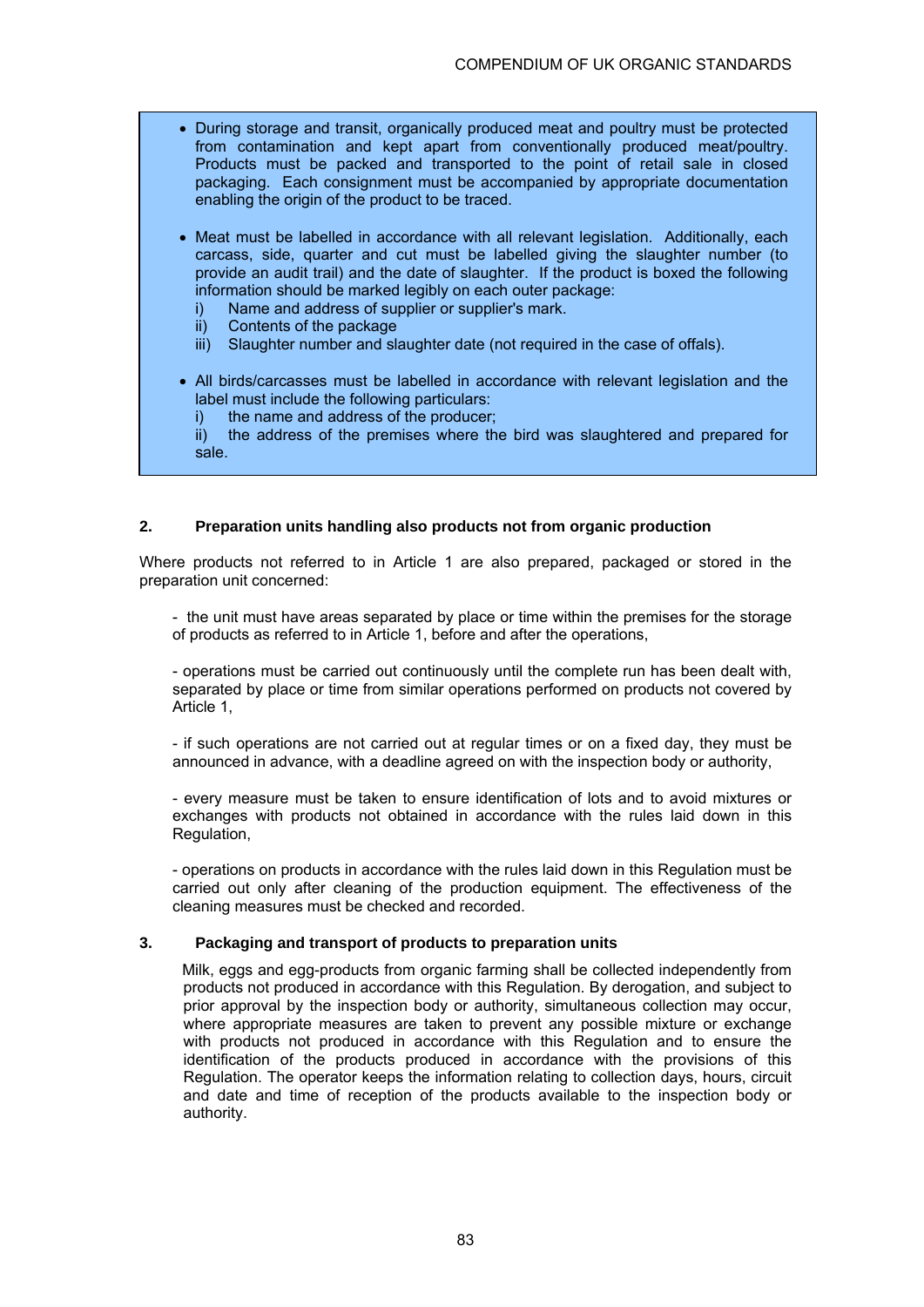### *Guidance note:*

- Processors must keep accurate records of their processing activities and make these available to inspection bodies. The records must be sufficiently comprehensive to allow the organic raw materials used in finished products to be traced back to the original source. The records must be retained for a period of not less than 3 years.
- Records should include:
	- i) The origin, nature and quantities of organically produced agricultural products which have been delivered to the unit;
	- ii) The origin, nature and quantities of non-organically produced agricultural products, non-agricultural ingredients and processing aids which have been delivered to the unit;
	- iii) The composition of the organically produced products;
	- iv) The nature, quantities and consignees of the organically produced products which have left the unit:
	- v) Stock records for raw materials and finished products;
	- vi) Plant cleaning schedules including a list of all substances used;
	- vii) Details of any fumigation treatment of premises or equipment including dates of treatment, method of application, substances used, person or organisation responsible for the treatment, clearance time between completion of the treatment and the commencement of processing operations on organic products;
	- viii) Pest control records including a list of the substances used.

*Guidance for cleaning, fumigation and pest control in processing and storage*

#### **Principles**

- This guidance has been set out to achieve the following objectives:-
	- To emphasise the importance of prevention rather than cure.
	- To avoid contamination of organic foods by any form of pests, be that infestation from micro-organisms, insects, rodents or other pest.
	- To ensure that organic foods are not affected by contamination from substances used to control pests.
	- To minimise environmental harm resulting from the control of pests.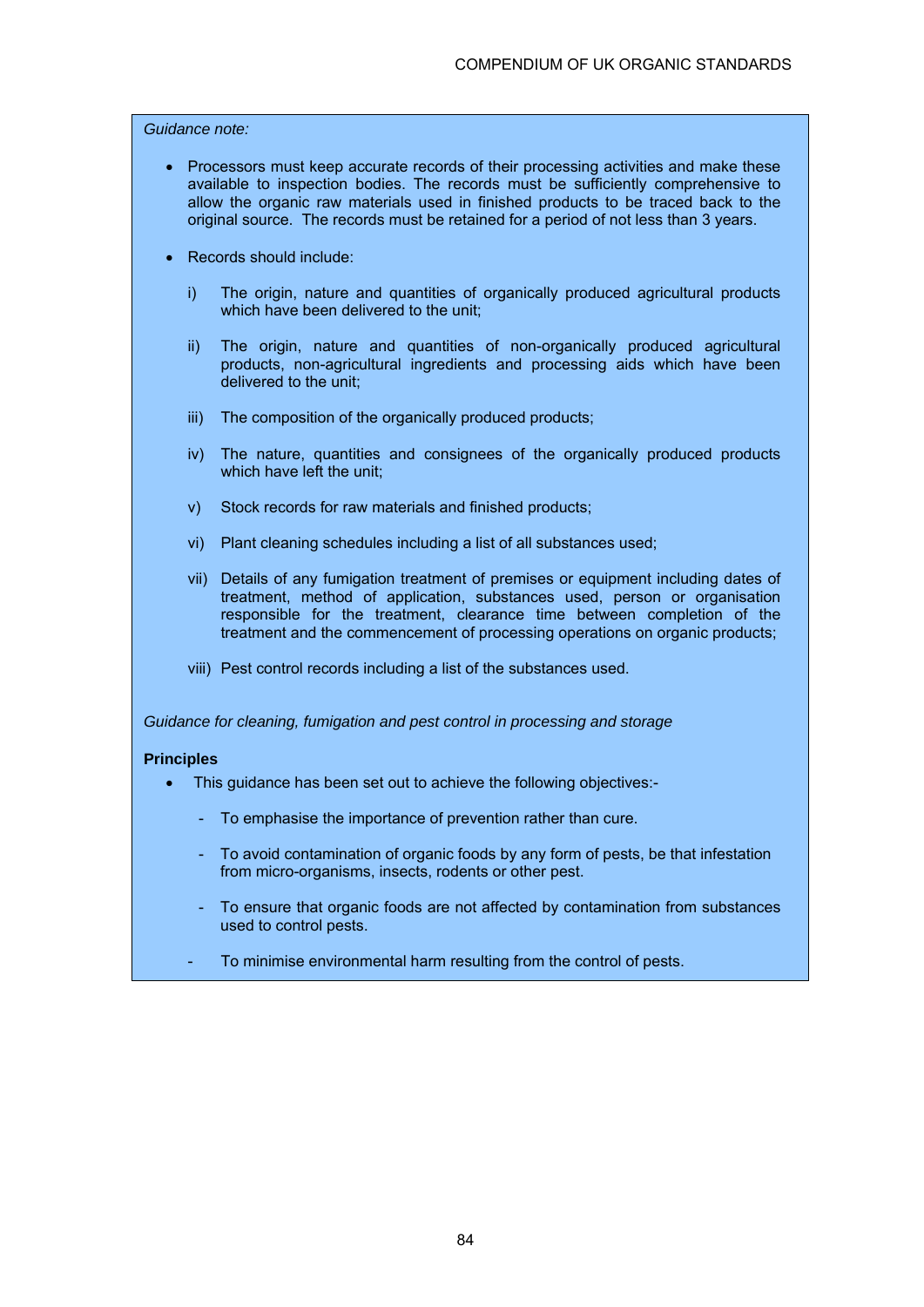#### **Prevention**

- A preventative programme is the basis of effective pest control. The operator must therefore be able to demonstrate, including written records, that:
	- All storage and production premises, whether operator or third party controlled are managed as set out below.
	- The design and construction of the premises are suitable for the prevention of pest and infestation build up.
	- Adequate control measures are taken to prevent imported pests. This should include raw materials, via checks on incoming products and supplier audits and also on other risks and in particular second hand plant.
	- Good stock rotation has been maintained.
	- The operator must be able to demonstrate that they have taken the necessary precautions to ensure that newly employed plant or premises are free from contamination by non-permitted materials.
	- Potential entry points for pests are controlled e.g. drains, doors, windows, ventilation ducts are screened.
	- The site is well managed e.g. outside walls kept clear, spillage cleared and appropriate waste management practices.
	- There exists an effective cleaning programme, clearly documented, thoroughly implemented and accurately recorded.
	- Regular monitoring of pest activity should be undertaken by a registered pest control contractor or suitably trained person and records kept.

#### **Treatment**

- In the event that preventative measures are not effective, the following requirements must be met:
	- exact records must be kept of all pest control measures taken;
	- substances used for pest control must be correctly labelled and securely stored when not in use;
	- any measures using controlled substances must prevent direct contact with organic raw materials or product;
	- all treatments must be carried out by a suitably qualified person and in accordance with Control of Substances Hazardous to Health Regulations 1989 (C.O.S.H.H.);
	- those parts of the site that are not used for organic production or storage, and which are under the control of the operator should be treated, where possible, using only methods permitted or restricted within this standard. Use of other methods must ensure the prevention of contamination of organic production or storage by migration, contact, personnel etc;
	- in cases where fumigation of premises, plant or equipment is required the treatment must be carried out in accordance with the C.O.S.H.H Regulations. Adequate clearance time must be allowed for the fumigant to disperse and effective steps must be taken to ensure that fumigant residues do not remain on product contact surfaces before the premises, plant or equipment is used again for organic production. Organically-produced raw materials, semi-finished or finished products must not be present when fumigation treatments are carried out.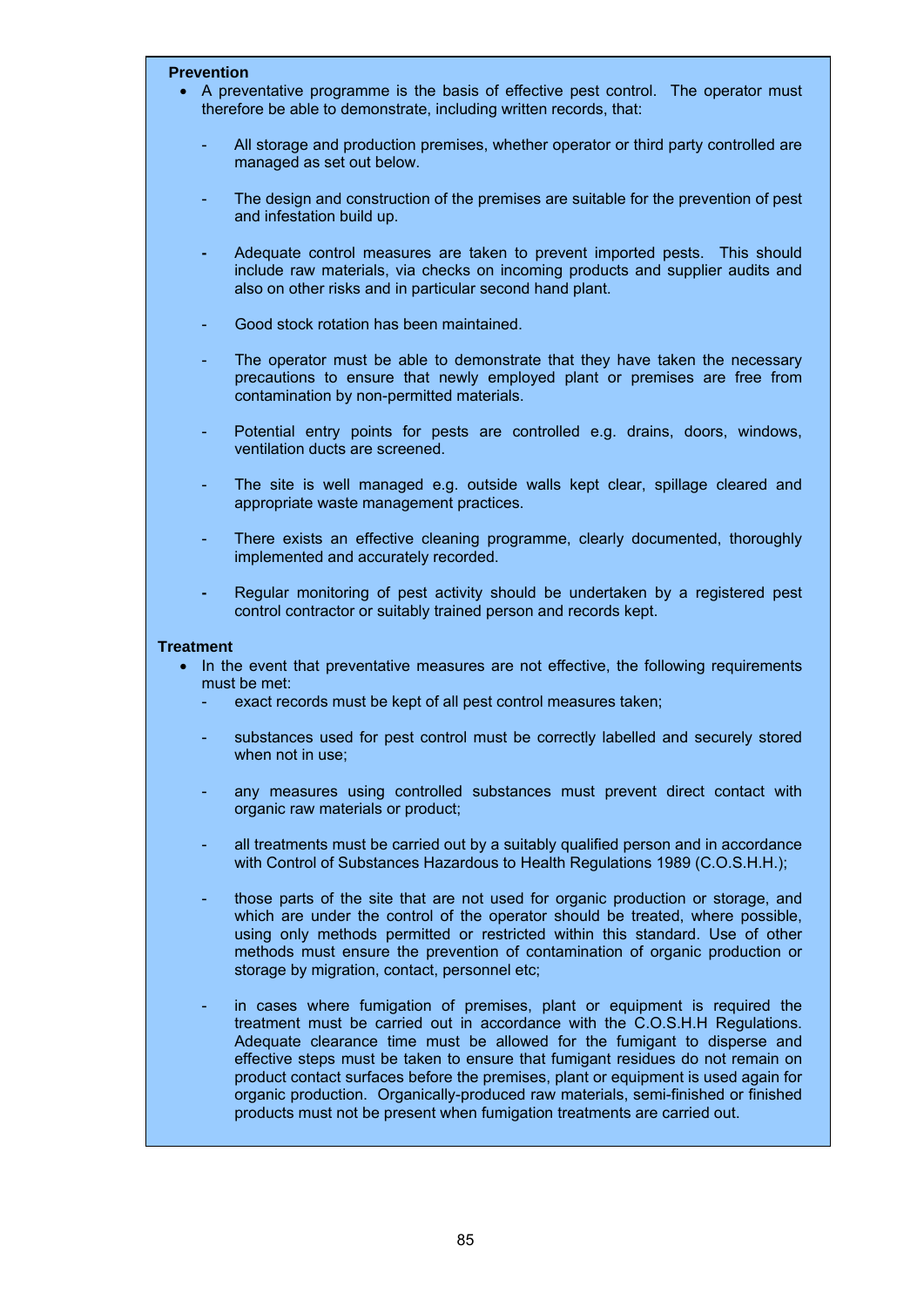| <b>Name</b>                                                           | Description, compositional requirements, conditions for<br>use                                                                                            |
|-----------------------------------------------------------------------|-----------------------------------------------------------------------------------------------------------------------------------------------------------|
| Freezing, heating<br>& vacuum,<br>Nitrogen &<br><b>Carbon Dioxide</b> | For treatment of products and packaging                                                                                                                   |
| Mechanical<br>barriers, sound &<br>light, including<br><b>UV</b>      |                                                                                                                                                           |
| <b>Electrical insect</b><br>killers                                   |                                                                                                                                                           |
| Legally approved<br>rodenticides or<br>insecticides                   | Tamper resistant bait stations containing legally<br>approved rodenticides or insecticides in locations<br>where there is no risk of contamination.       |
| Pheromone traps<br>& sticky boards,<br>not containing<br>pesticides   | Where the latter are used for rodent control, they must<br>be in accordance with British Pest Control Association<br>Code of Practice (Appendix 1)        |
| Dessicant dust                                                        | Dessicant dusts (e.g. diatomaceous earth and<br>amorphous silica) derived from naturally occurring<br>sources and where there is no risk of contamination |
| Ozone                                                                 | Only allowed under restricted use in stores and not for<br>treating product                                                                               |

### **Treatments restricted by the following conditions**

| Synthetic   | Only for: enclosed and sealed units (e.g. motor             |
|-------------|-------------------------------------------------------------|
| pyrethroids | housings and wiring conduits)                               |
|             | Band application around entrances and external<br>apertures |

• Permission to use restricted treatments should be sought in advance from the inspection body. The application should detail reasons for use, substance and details of the procedures to avoid product contamination. In exceptional circumstances, treatment may be carried out and the inspection body notified within two working days. Inspection bodies should not issue consecutive retrospective permissions.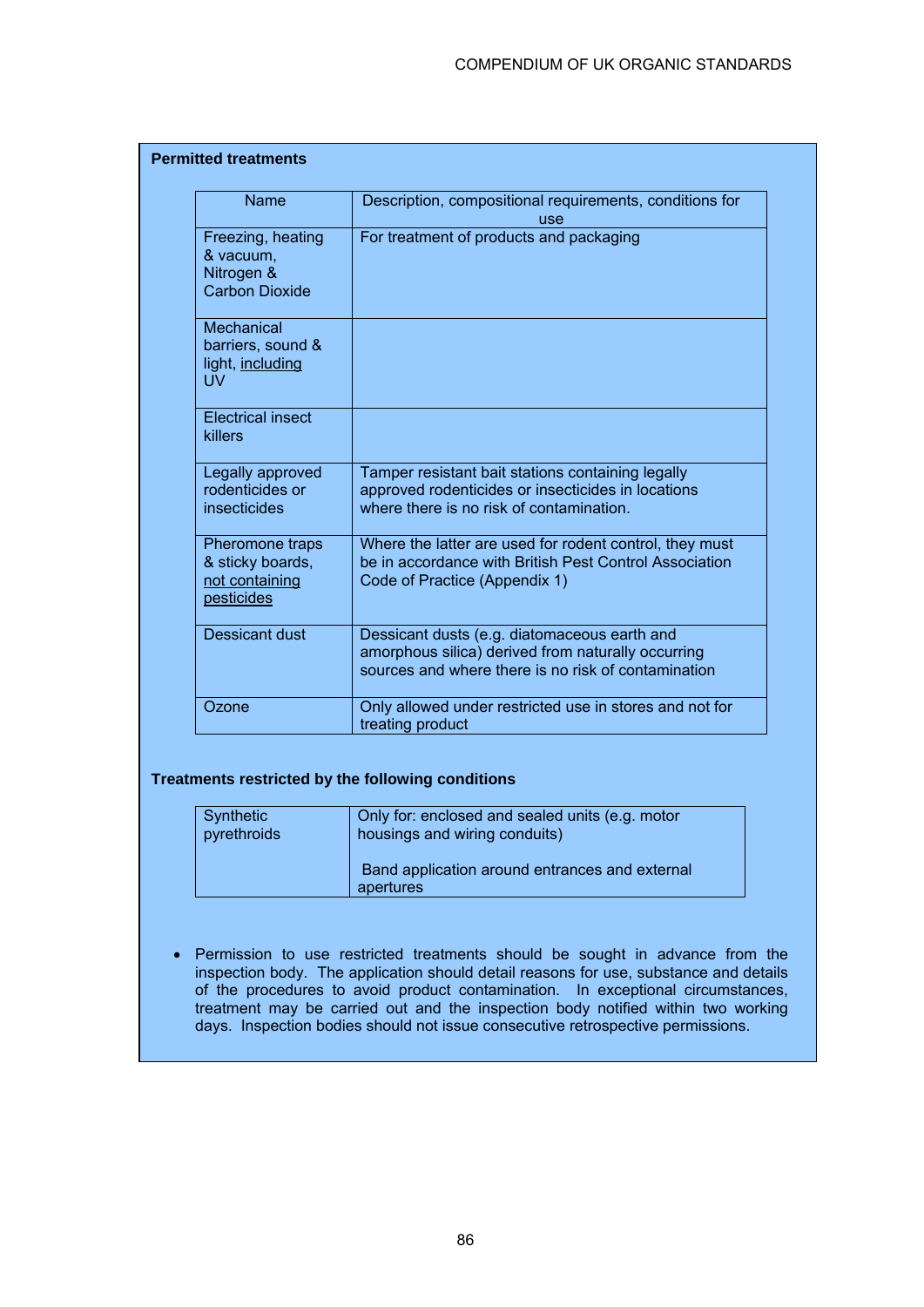# **C Imports of plants, plant products, livestock, livestock products and foodstuffs comprising plant and/or livestock products, animal feedingstuffs, compound feedingstuffs and feed materials from third countries.**

This section applies to any operator involved, as importer and/or as first consignee, in the import and/or reception, for its own account or for account of another operator, of products referred to in Proviaion 1(1). For the purpose of this section:

- the importer shall mean the natural or legal person within the European Community who presents a consignment for release for free circulation into the European Community, either on its own, or through a representative,
- the first consignee shall mean the natural or legal person referred to in Provision 11 (3)(a) to whom the consignment is delivered and who will receive it for further preparation and/or marketing.

### **1. Initial inspection**

- 1.1 Importers:
	- The full description of the unit referred to under paragraph 3 of the General Provisions of this Annex must include the importer's premises and his import activities, indicating the points of entry of the products into the Community and any other facilities the importer intends to use for the storage of the imported products pending their delivery to the first consignee.
	- In addition, the declaration referred to under paragraph 3 of the General Provisions must include an undertaking by the importer to ensure that any facilities that the importer will use for storage of products are submitted to inspection, to be carried out either by the inspection body or, when these storage facilities are situated in another Member State or region, by an inspection body approved in that Member State or region.
- 1.2 First consignee:
	- The full description of the unit referred to under paragraph 3 of the General Provisions must show the facilities used for the reception and storage. Where other activities, like processing, packaging, labelling and storage of agricultural products before and after the operations concerning them, as well the transport of the products, take place, the relevant provisions under Section B of this Annex shall apply.

When the importer and the first consignee are the same legal person and operating in one single unit, the reports referred to in paragraph 3 of the General Provisions can be formalised within one single report.

### **2. Documentary accounts**

2.1 When the importer and the first consignee are not operating in one single unit, both of them must keep stock and financial records.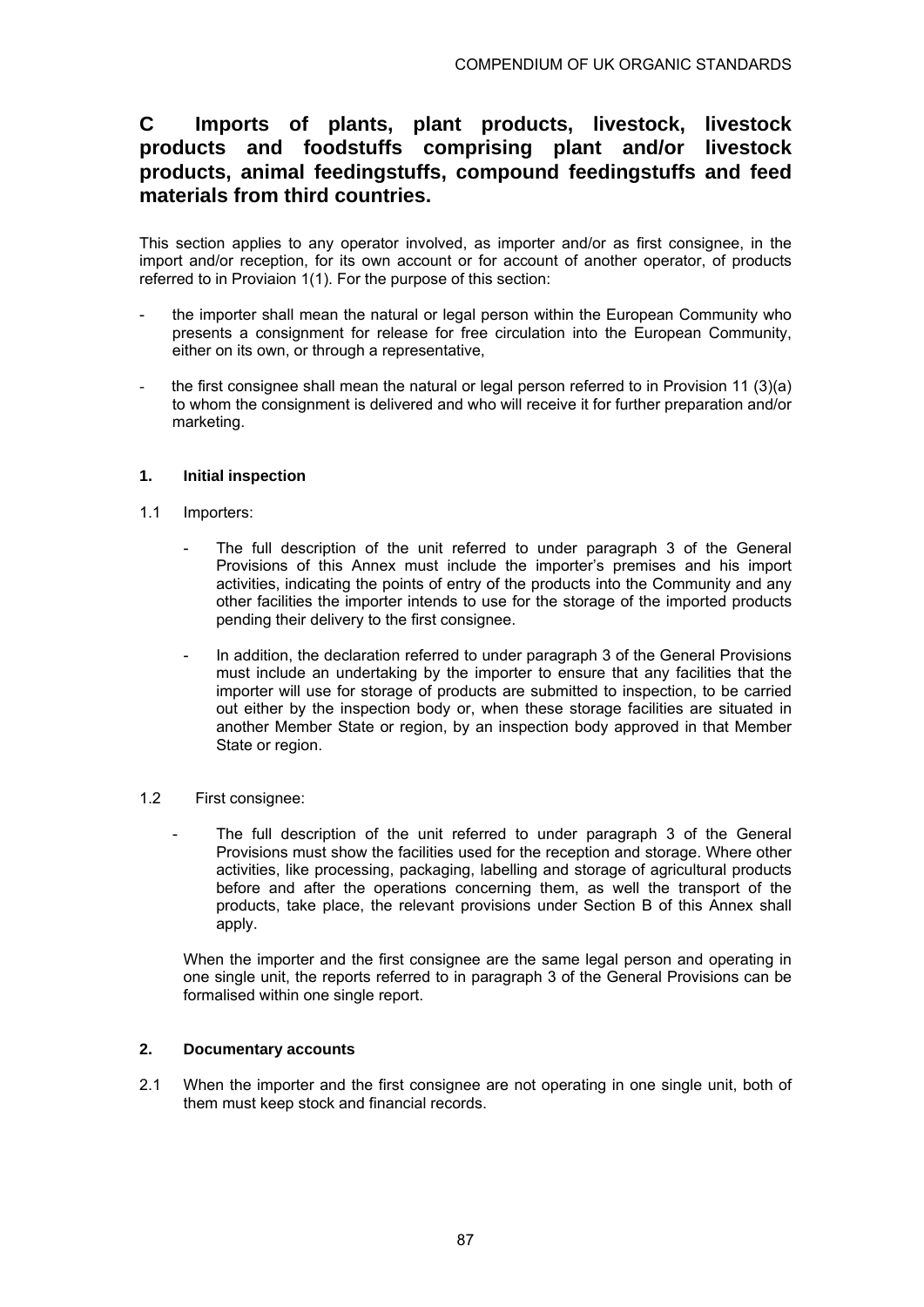2.2 On request of the inspection body, any details on the transport arrangements from the exporter in the third country to the first consignee and, from the first consignee's premises or storage facilities to the consignees within the EC must be provided.

### **3. Information on imported consignments**

- 3.1 The importer shall, at the latest, by the time the certificate is submitted to the Port Health Authority/Local Authority in accordance with Article 4 point 1 of Commission Regulation (EC) N° 1788/2001 of 7 September 2001 laying down detailed rules for implementing the provisions concerning the certificate of inspection for imports from third countries under Article 11 of Council Regulation (EEC) No 2092/91 on organic production of agricultural products and indications referring thereto on agricultural products and foodstuffs<sup>14</sup>, inform the inspection body of each consignment to be imported into the Community, giving:
	- the name and address of the first consignee,
	- any details the inspection body may require, such as a copy of the inspection certificate for the importation of products from organic farming. On the request of the inspection body of the importer, the latter must pass the information to the inspection body of the first consignee.

### **4. Importers and first consignees handling also products not from organic production**

- 4.1 When imported products referred to in Provision 1 are stored in storage facilities where also other agricultural products or foodstuffs are also stored:
	- the products as referred to in Provision 1 must be kept separate from the other agricultural products and/or foodstuffs,
	- every measure must be taken to ensure identification of consignments and to avoid mixtures or exchanges with products not obtained in accordance with the rules laid down in these Standards.

### **5. Inspection visits**

- 5.1 The inspection body shall inspect the stock and financial records mentioned in section C, paragraph 2 and the certificates referred to in Provision 11 (1)(b) and (3) and established by Commission Regulation (EC) N° 1788/2001.
- 5.2 Where the importer performs the import operations by different units or premises, he must make available on request, the reports foreseen under paragraphs 3 and 5 of the General Provisions of this Annex for each of these facilities.

### **6. Reception of products from a third country**

6.1 Products as referred to in Provision 1 shall be imported from a third country in appropriate packaging or containers, closed in a manner preventing substitution of the content and provided with identification of the exporter and with any other marks and numbers serving to identify the lot with the certificate of inspection for import from third countries.

l

<sup>14</sup> OJ L 243, 13.9.2001, p. 3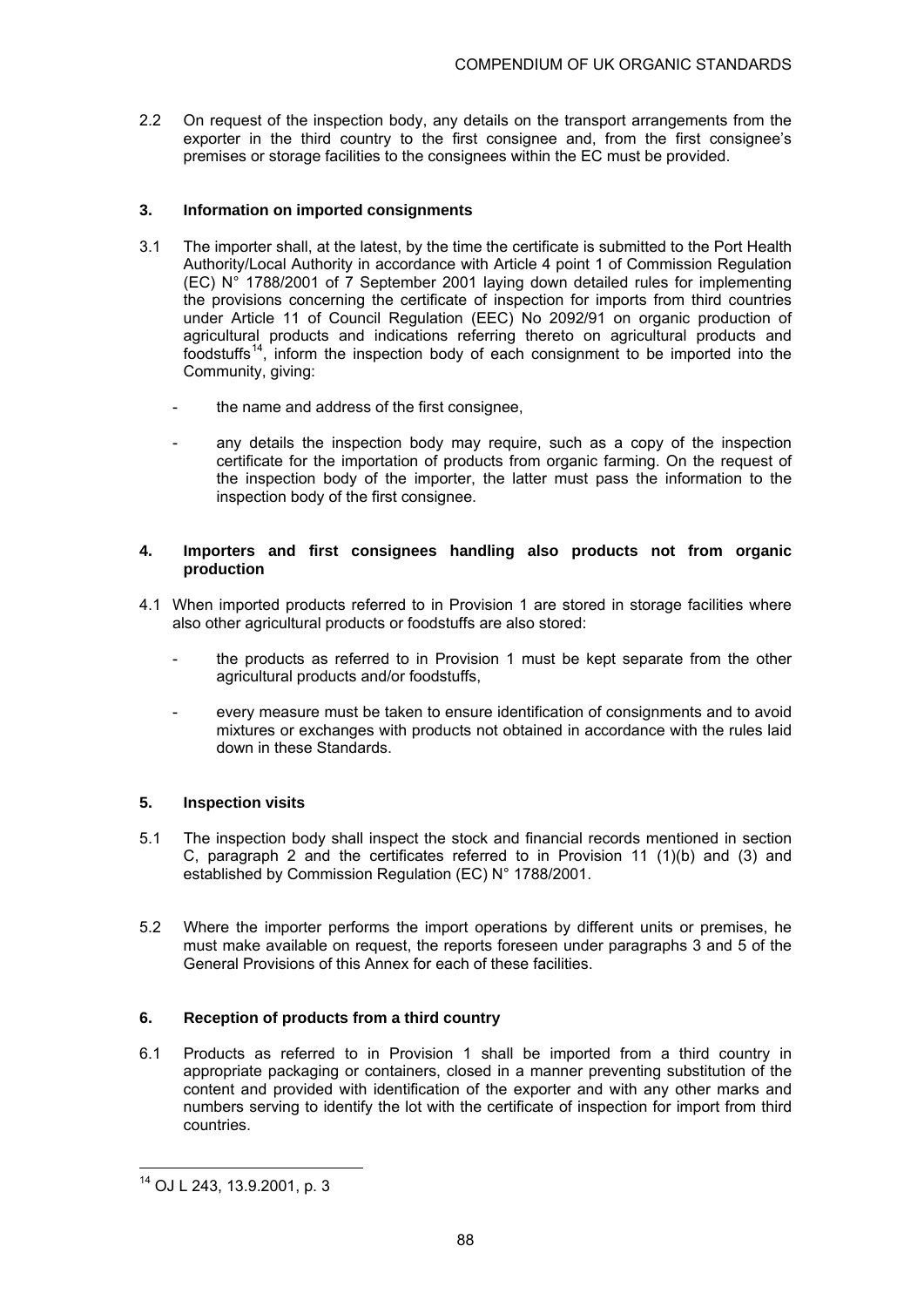6.2 On receipt of a product as referred to in Provision 1, imported from a third country, the first consignee shall check the closing of the packaging or container and the correspondence of the identification of the consignment with the certificate referred to in Regulation (EC) N° 1788/2001. The result of this verification shall be explicitly mentioned in the accounts referred to in section C, paragraph 2 of this Annex.

# **D Units involved in the production, preparation or import of products referred to in Provision 1(1) and which have contracted out to third parties in part or in total the actual operations concerned.**

### **1. Initial inspection**

- 1.1 With regard to the operations, which are contracted out to third parties, the full description referred to in paragraph 3 of the General Provisions shall include:
	- a list of the subcontractors with a description of their activities and the inspection bodies to which they are subject; these subcontractors must have agreed to have their holding being subject to the inspection regime of Provision 9, in accordance with the relevant sections of Annex III:
	- all the practical measures, including inter alia an appropriate system of documentary accounts, to be taken at the level of the unit to ensure that the products the operator places on the market can be traced to their suppliers, and, where different, their sellers, as well as to their consignees and, where different, their buyers.

## **E Units preparing animal feedingstuffs, compound feedingstuffs and feed materials**

This section applies to any unit involved in the preparation, as defined in Provision 4 paragraph 3 of products referred to in Provision 1(1)(c) on its own account or on behalf of a third party.

### **1. Initial inspection**

- 1.1 The full description of the unit referred to under paragraph 3 of the General Provisions of this Annex must:
	- indicate the facilities used for the reception, preparation and storage of the products intended for animal feed before and after the operations concerning them,
	- indicate the facilities used for the storage of other products used to prepare feedingstuffs,
	- indicate the facilities used to store products for cleaning and disinfection,
	- indicate, where necessary, the description of the compound feedingstuff that the operator intends to produce, in accordance with Article 5(1)(a) of Directive 79/373/EEC, and the livestock species or class for which the compound feedingstuff is intended,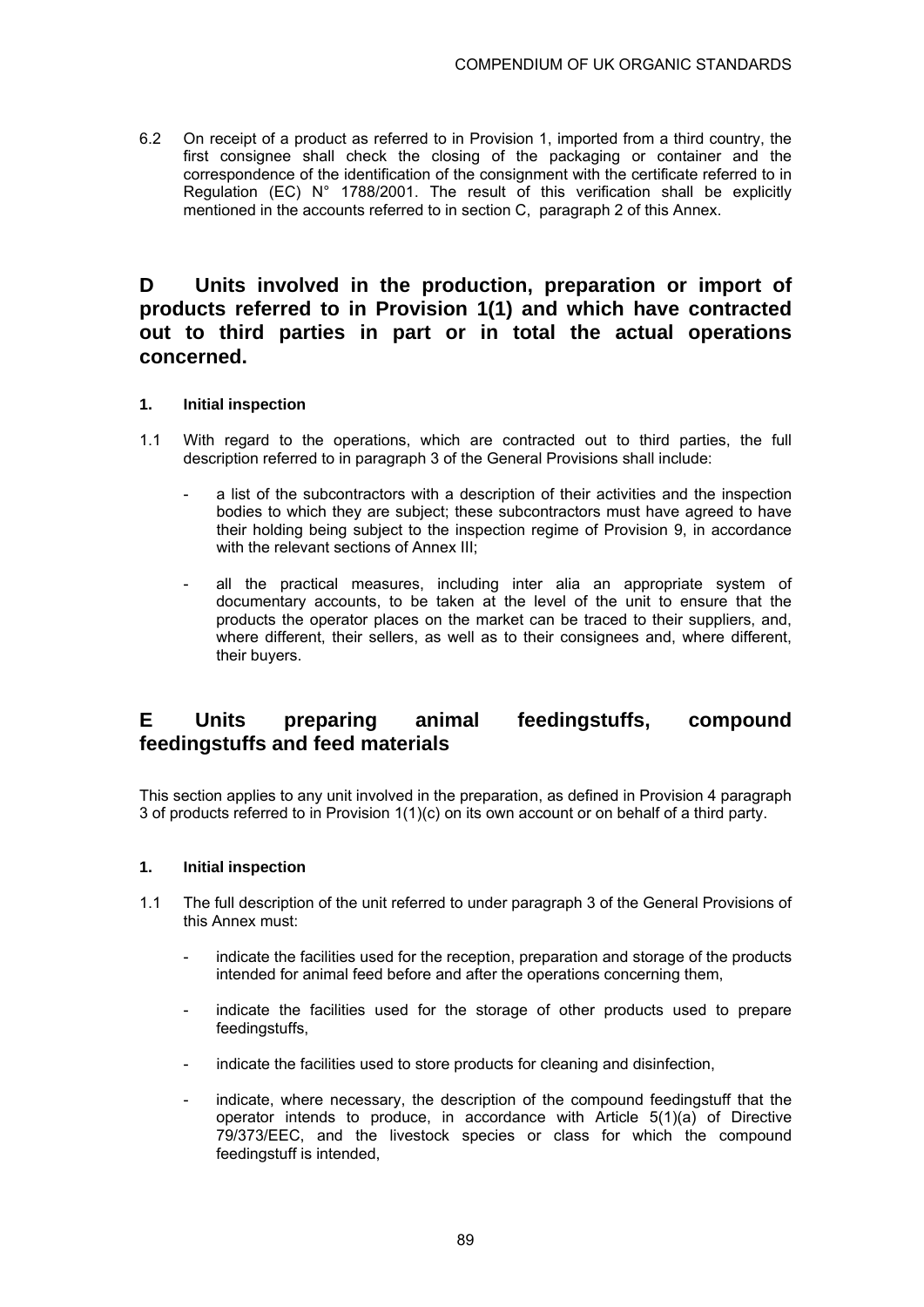- indicate, where necessary, the name of the feed materials that the operator intends to prepare.
- 1.2 The measures to be taken by operators, referred to in paragraph 3 of the General Provisions of this Annex, to guarantee compliance with these Standards must include:
	- in particular an indication of the precautionary measures to be taken in order to reduce the risk of contamination by unauthorised substances or products, the cleaning measures implemented and the monitoring of their effectiveness,
	- identification of all elements of their activities crucial for quaranteeing at all times that the products referred to in Provision 1(1)(c) prepared in such units comply with these Standards and with Regulation (EC) No 223/2003,
	- the establishment and implementation of, compliance with and updating of appropriate procedures, based on the principles of the HACCP (Hazard Analysis and Critical Control Points) system.
- 1.3 The inspection body shall use these procedures to carry out a general evaluation of the risks attendant on each preparation unit and to draw up an inspection plan. This inspection plan must provide for a minimum number of random samples depending on the potential risks.

#### **2. Documentary accounts**

2.1 For the purposes of proper inspection of the operations, the documentary accounts referred to in paragraph 6 of the General Provisions of this Annex shall include information on the origin, nature and quantities of feed materials, additives, sales and finished products.

### **3. Preparation units**

- 3.1 When preparing products, operators must ensure that:
	- (a) organically-produced feedingstuffs or feedingstuffs derived therefrom, in-conversion feedingstuffs or feedingstuffs derived therefrom, and conventional feedingstuffs are effectively physically separated;
	- (b) all equipment used in units preparing compound feedingstuffs covered by these Standards is completely ,separated from equipment used for compound feedingstuffs not covered by these Standards.
- 3.2 Notwithstanding the provisions of point (b) of the first subparagraph, until 31 December 2007, operations may take place using the same equipment provided that:
	- separation in terms of time is guaranteed and suitable cleaning measures, the effectiveness of which has been checked, have been carried out before commencing preparation of the products covered by these Standards; operators must record these operations,
	- operators must ensure that all appropriate measures are implemented, depending on the risks evaluated in accordance with paragraph 1, and, where necessary, guarantee that products which do not conform to these Standards cannot be placed on the market with an indication referring to organic farming.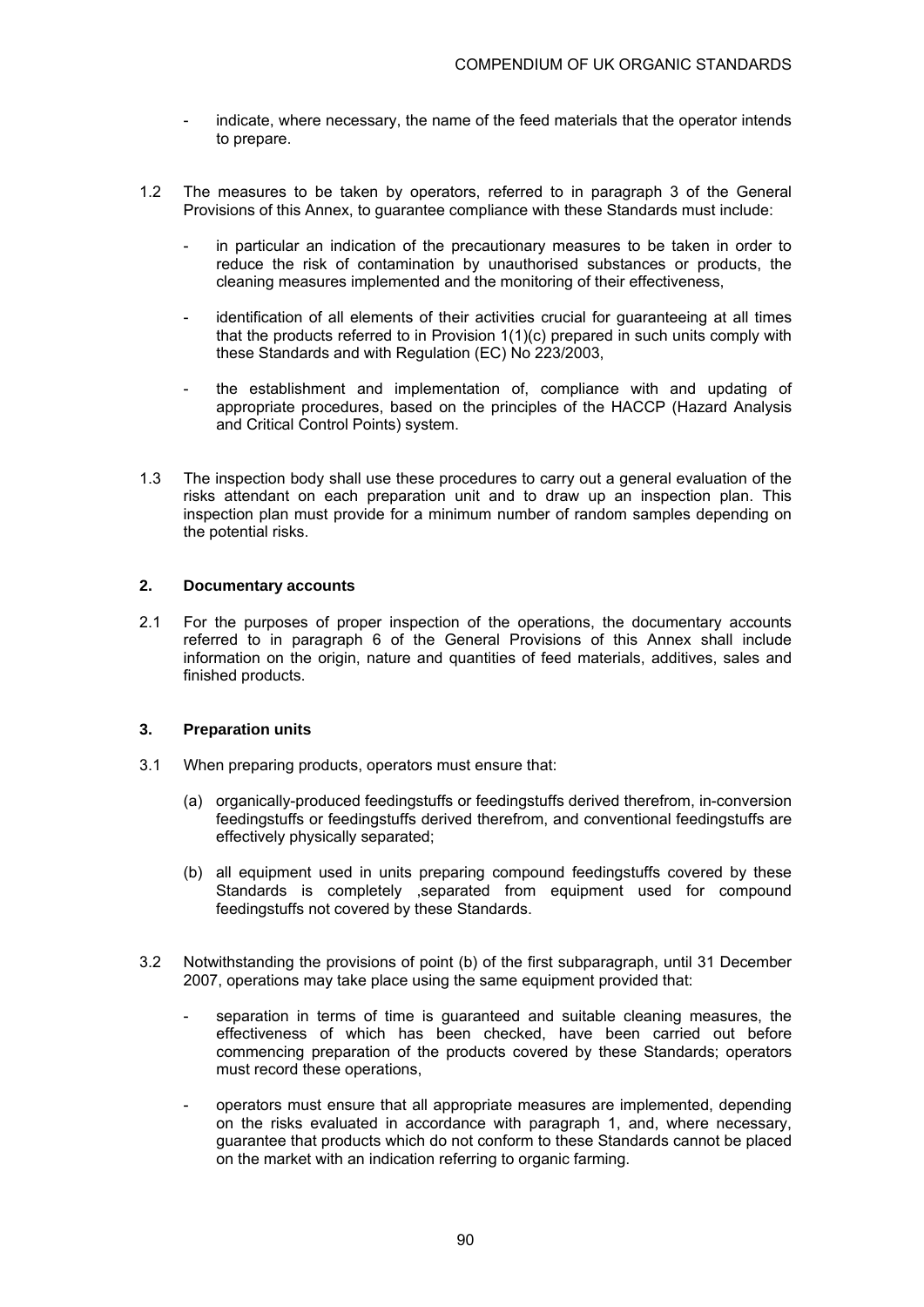3.3 The derogation provided for in the second subparagraph is subject to prior authorisation by the inspection body. Such authorisation might be provided for one or more preparation operation(s).

### **4. Inspection visits**

4.1 In addition to the complete annual visit, the inspection body must make targeted visits based on a general evaluation of the potential risks of non-compliance with these Standards; the inspection body shall pay particular attention to the critical control points pointed out for the operator, with a view to establishing whether the surveillance and checking operations are carried out as they should be. All the premises used by the operator for the conduct of his activities may be inspected as frequently as the attendant risks warrant.

#### **5. Transporting products to other production/preparation units or storage premises**

- 5.1 Operators must ensure that the following conditions are met:
	- (a) during transport, organically-produced feedingstuffs or feedingstuffs derived therefrom, in-conversion feedingstuffs or feedingstuffs derived therefrom, and conventional feedingstuffs must be effectively physically separated;
	- (b) the vehicles and/or containers which have transported products that are not covered by these Standards may be used to transport products covered by these Standards if:
		- suitable cleaning measures, the effectiveness of which has been checked, have been carried out before commencing the transport of products covered by these Standards; operators must record these operations,
		- operators must ensure that all appropriate measures are implemented, depending on the risks evaluated in accordance with paragraph 1, and, where necessary, guarantee that products which do not conform to these Standards cannot be placed on the market with an indication referring to organic farming,
		- the inspection body of the operator has been informed of such transport operations and has agreed thereto. Such agreement might be provided for one or more transport operation(s);
	- (c) the finished products referred to in this Regulation are transported separately from other finished products physically or in time;
	- (d) during transport, the quantity of products at the start and each individual quantity delivered in the course of a delivery round must be recorded.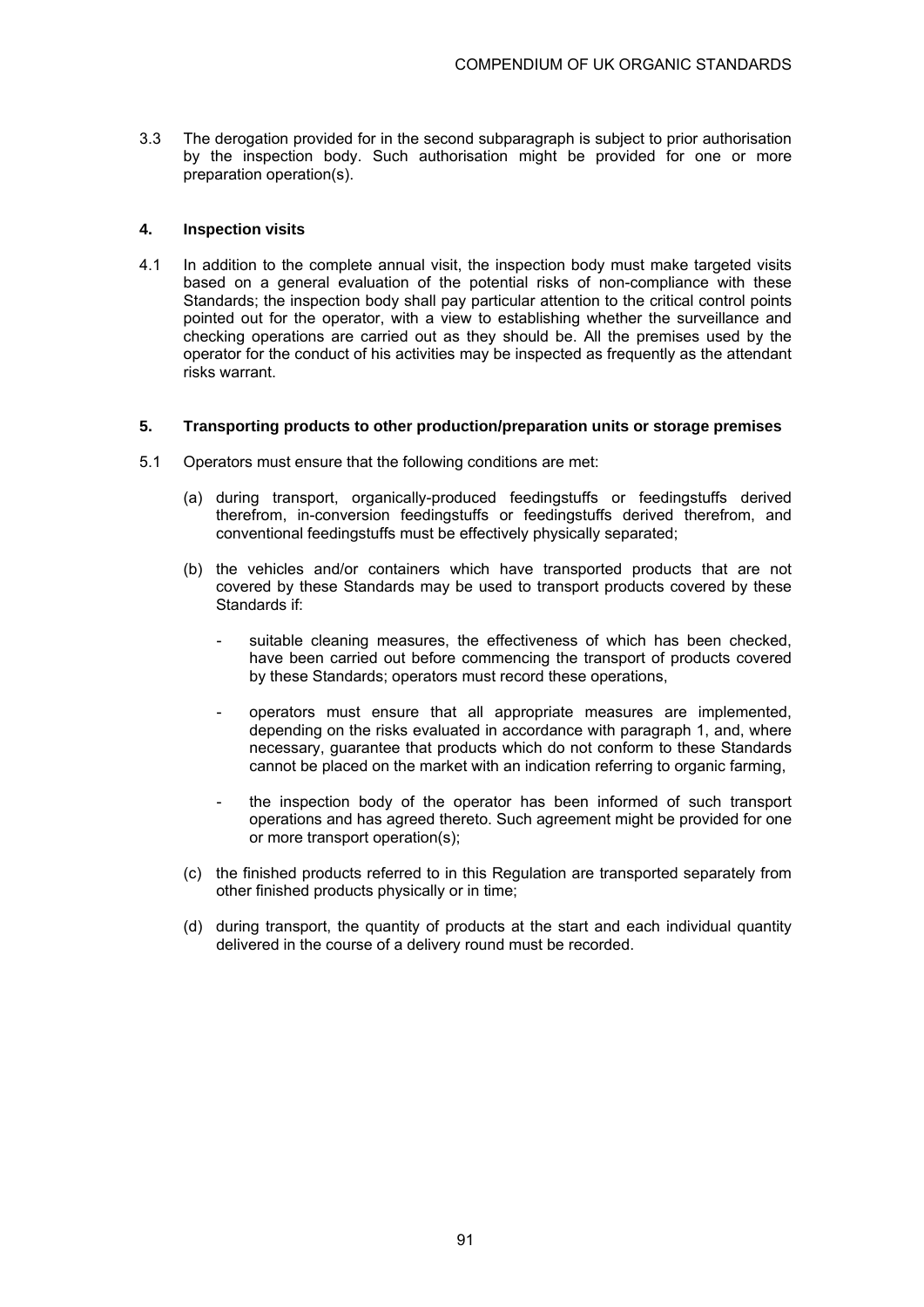# **ANNEX IV**

### **INFORMATION TO BE NOTIFIED AS PROVIDED IN PROVISION 8(1)(a)**

- (a) Name and address of operator;
- (b) Location of premises and, where appropriate, parcels (land register data) where operations are carried out;
- (c) Nature of operations and products;
- (d) Undertaking by the operator to carry out the operations in accordance with Provision 5, 6, 7 and/or 11;
- (e) In the case of an agricultural holding, the date on which the producer ceased to apply products the use of which is not compatible with Provisions 6 (1)  $(6)$ ] and 7 on the parcels concerned;
- (f) The name of the inspection body to which the operator entrusted inspection of his undertaking.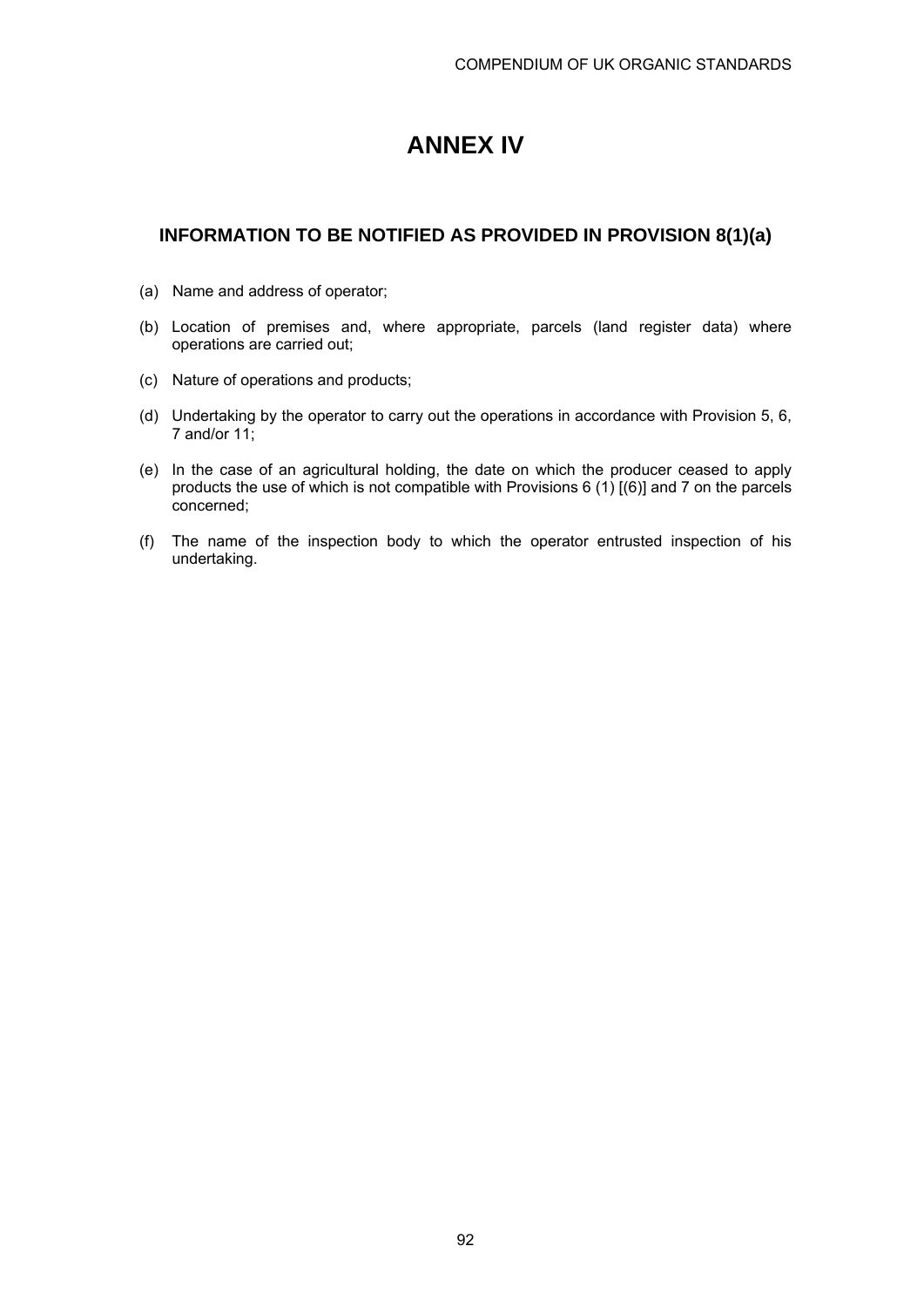# **ANNEX V**

### **(See also Provision 5)**

# **PART A: INDICATION THAT PRODUCTS ARE COVERED BY THE INSPECTION SCHEME**

 The indication that a product is covered by the inspection scheme must be shown in the same language or languages as used for the labelling.

 In Spanish : agricultura ecológica In Czech : ekologické zemědělství In Danish : økologisk jordbrug In German: biologische landwirtschaft, or ökologischer landbau In Estonian : mahepõllumajandus, or ökoloogiline põllumajandus In Greek : βιολογικη γεωργια In English : organic farming In French : agriculture biologique In Italian : agricoltura biologica In Latvian: bioloğiskā lauksaimniecība In Lithuanian : ekologinis žemės ūkis In Hungarian : ökológiai gazdálkodás In Maltese : agrikultura organika In Dutch : biologische landbouw In Polish : rolnictwo ekologiczne In Portuguese : agricultura biológica In Slovakian : ekologické poľnohospodárstvo In Slovenian : ekološko kmetijstvo In Finnish : luonnonmukainen maataloustuotanto In Swedish : ekologiskt jordbruk

# **PART B: COMMUNITY LOGO**

A community logo is available for use on organically produced products.<sup>15</sup>

*<sup>15</sup> Details are given in the Annex to Commission Regulation (EC) No 331/2000 of 17 December 1999 – OJ L48/1 of 19 February 2000. Not reproduced here because it includes precise graphical material.*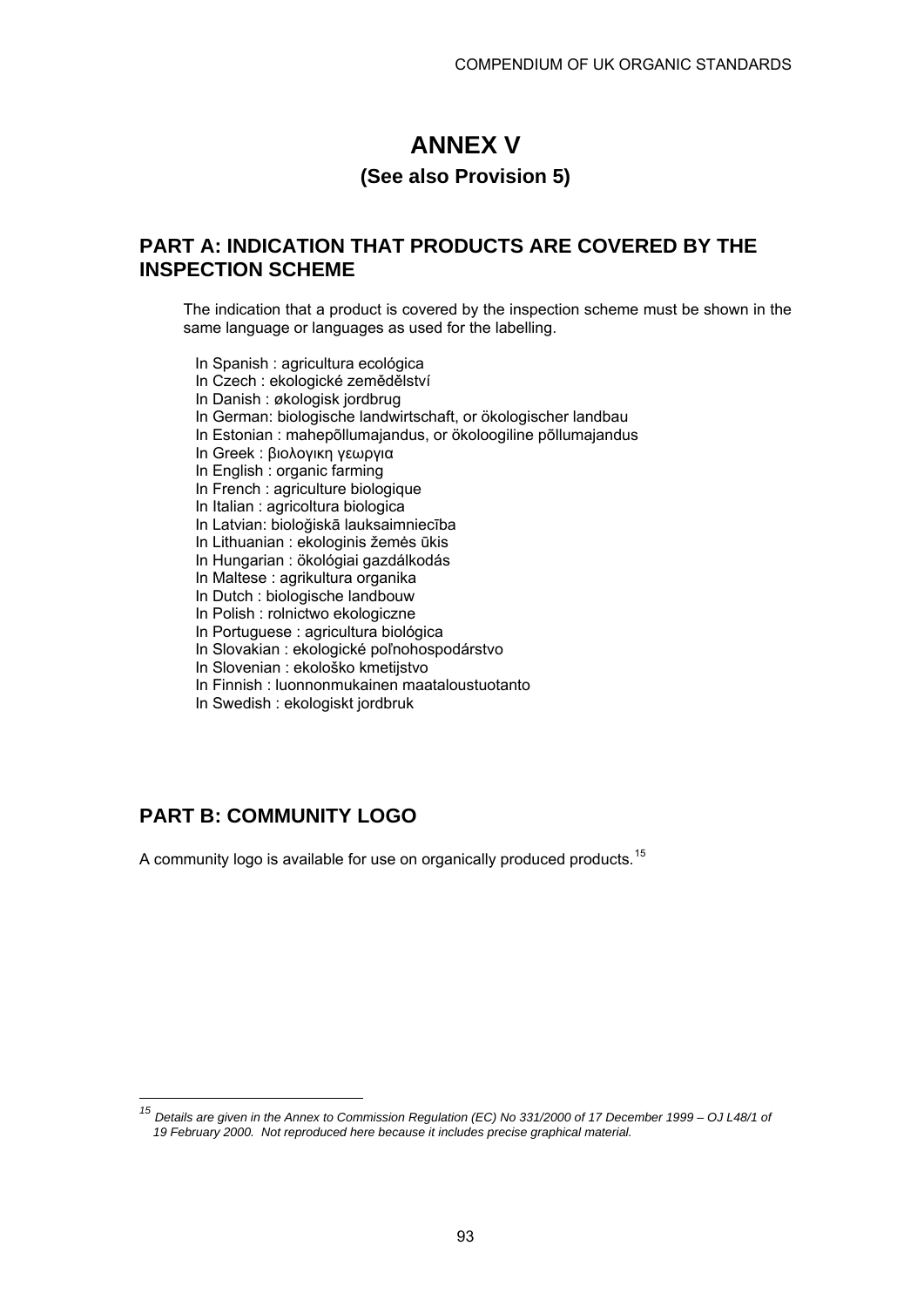# **ANNEX VI**<sup>16</sup>

# **MATERIALS FOR USE IN ORGANIC FOOD PROCESSING**

## **Introduction**

For the purposes of this Annex, the following definitions will apply:

- 1. ingredients: substances as defined in Provision 4 of this Regulation under the restrictions as referred to in Provision 6 (4) of Council Directive 79/112/EEC of 18 December 1978 on the approximation of the laws of the Member States relating to the labelling, presentation and advertising of foodstuffs for sale to the ultimate consumer.
- 2. ingredients of agricultural origin:
	- (a) single agricultural products and products derived there from by appropriate washing, cleaning, thermic and/or mechanical processes and/or by physical processes having the effect of reducing the moisture content of the product;
	- (b) also, products derived from the products mentioned under (a) by other processes used in food processing, unless these products are considered food additives or flavourings as defined under points 5 or 7 hereunder.
- 3. ingredients of non-agricultural origin : ingredients other than ingredients of agricultural origin and belonging to at least one of the following categories:
- 3.1. food additives, including carriers for food additives, as defined under points 5 and 6 hereunder;
- 3.2. flavourings, as defined under point 7 hereunder;
- 3.3. water and salt;
- 3.4. micro-organism preparations;
- 3.5. minerals (including trace elements) and vitamins.
- 4. processing aids : substances as defined in Article 1 (3)(a) of Council Directive  $89/107/EEC<sup>17</sup>$  on the approximation of the laws of the Member States concerning food additives authorised for use in foodstuffs intended for human consumption;
- 5. food additives : substances as defined in Article 1 (1) and (2) of Directive 89/107/EEC and covered by that Directive or by a comprehensive Directive as referred to in Article 3(1) of Directive 89/107/EEC;
- 6. carriers, including carrier solvents : food additives used to dissolve, dilute, disperse or otherwise physically modify a food additive without altering its technological function in order to facilitate its handling, application or use;

 $16$ *16 Regulation (EEC) No 207/93 which introduces Annex VI (the source of this Chapter) also lays down the minimal*  conditions that any amendment of Sections A and B has to satisfy and provides details concerning the use of any *ingredient of agricultural origin not included in the Section C.* 17 OJ No L40, 11.2. 1989 p.27.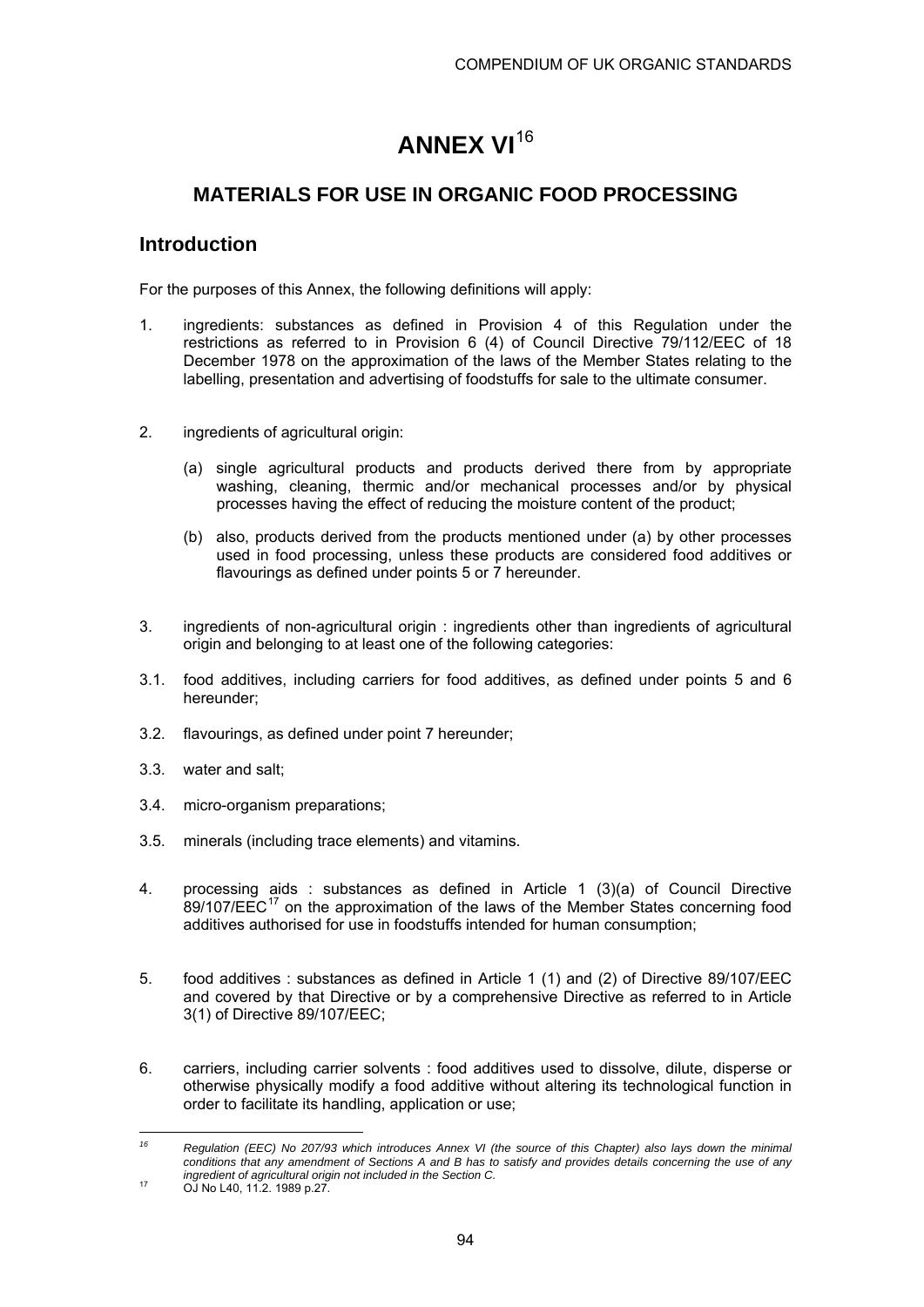7. flavouring: substances and products as defined in Article 1 (2) of Council Directive  $88/388$ /EEC<sup>18</sup> of 22 June 1988 on the approximation of the laws of the Member States relating to flavourings for use in foodstuffs and to source materials for their production, and covered by that Directive.

# **General Principles**

Sections A, B and C cover the ingredients and processing aids which may be used in the preparation of foodstuffs composed essentially of one or more ingredients of plant origin, referred to in Provision 1 (1)(b) of this Regulation, with the exception of wines.

Pending the adoption of rules in Sections A and B of this Annex, and in order to cover specifically the preparation of foodstuffs composed of one or more livestock products, national rules shall apply.

Notwithstanding reference to any ingredient in Sections A and C or any processing aid in Section B, any ingredient or such processing aid shall be used only in accordance with relevant Community legislation and/or national legislation compatible with the Treaty and, in the absence thereof, in accordance with the principles of good manufacturing practice for foodstuffs. In particular, additives shall be used according to the provisions of Directive 89/107/EEC and, where relevant, those of any comprehensive Directive as referred to in Article 3 (1) of Directive 89/107/EEC; flavourings shall be used according to the provisions of Directive 88/388/EEC and solvents according to the provisions of Council Directive  $88/344/EEC<sup>19</sup>$  of 13 June 1988 on the approximation of the laws of the Member States on extraction solvents used in the production of foodstuffs and food ingredients.

## **Section A - Ingredients Of Non-Agricultural Origin**

|            | Name                     | Specific conditions                       |  |
|------------|--------------------------|-------------------------------------------|--|
|            |                          |                                           |  |
| E 170      | Calcium carbonates       | All authorised functions except colouring |  |
| E 270      | Lactic Acid              |                                           |  |
| E 290      | Carbon dioxide           | $\overline{\phantom{0}}$                  |  |
| E 296      | Malic acid               |                                           |  |
| E 300      | Ascorbic acid            |                                           |  |
| E 306      | Tocopherol-rich extract  | anti-oxidant in fats and oils             |  |
| E 322      | Lecithins                |                                           |  |
| E 330      | Citric acid              |                                           |  |
| E 333      | Calcium citrates         |                                           |  |
| E 334      | Tartaric acid $(L(+) -)$ |                                           |  |
| E 335      | Sodium tartrate          |                                           |  |
| E 336      | Potassium tartrate       |                                           |  |
| $E$ 341(i) | Mono-calciumphosphate    | raising agent for self raising flour      |  |
| E 400      | Alginic acid             |                                           |  |
| E 401      | Sodium alginate          |                                           |  |
| E 402      | Potassium alginate       |                                           |  |
| E 406      | Agar                     |                                           |  |

A.1. Food additives, including carriers

<sup>18</sup> <sup>18</sup> OJ No L184, 15.7. 1988 P.61.<br><sup>19</sup> OJ No L157 24.6.1988 P.28.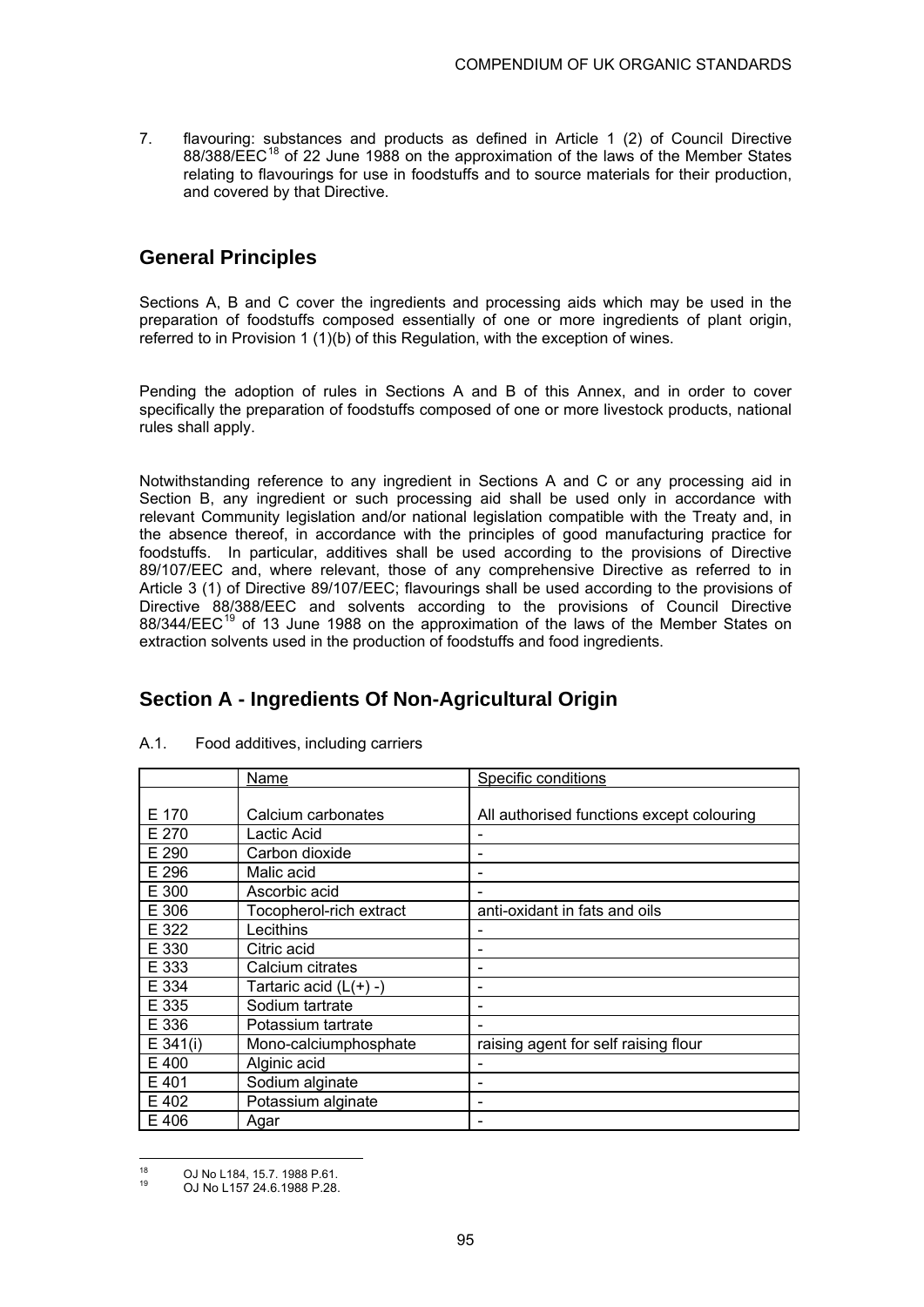### COMPENDIUM OF UK ORGANIC STANDARDS

| E 407     | Carrageenan          |                                        |
|-----------|----------------------|----------------------------------------|
| E410      | Locust beam gum      | $\qquad \qquad \blacksquare$           |
| E 412     | Guar gum             | $\qquad \qquad \blacksquare$           |
| E 413     | Tragacanth gum       | $\qquad \qquad \blacksquare$           |
| E 414     | Arabic gum           | $\qquad \qquad \blacksquare$           |
| E 415     | Xanthan gum          | $\qquad \qquad \blacksquare$           |
| E 416     | Karaga gum           |                                        |
| E 422     | Glycerol             | <b>Plant extracts</b>                  |
| E 440 (i) | Pectin               |                                        |
| E 500     | Sodium carbonates    | $\qquad \qquad \blacksquare$           |
| E 501     | Potassium carbonates | $\qquad \qquad \blacksquare$           |
| E 503     | Ammonium carbonates  | $\qquad \qquad \blacksquare$           |
| E 504     | Magnesium carbonates |                                        |
| E 516     | Calcium sulphate     | Carrier                                |
| E 524     | Sodium hydroxide     | surface treatment of Läugengeback      |
| E 551     | Silicon dioxide      | Anti-caking agent for herbs and spices |
| E 938     | Argon                |                                        |
| E 941     | Nitrogen             | -                                      |
| E 948     | Oxygen               |                                        |

A.2. Flavourings within the meaning of Directive 88/388/EEC

 Substances and products as defined in Article 1 (2)(b)(i) and 1(2)(c) of Directive 88/388/EEC labelled as natural flavouring substances or natural flavouring preparations, according to Article 9 (1)(d) and (2) of that Directive.

- A.3. Water and salt
	- Drinking water

 Salt (with sodium chloride or potassium chloride as basic components), generally used in food processing.

- A.4. Micro-organism preparations
	- (i) Any preparations of micro-organisms normally used in food processing, with the exception of micro-organisms genetically modified within the meaning of Article 2 (2) of Directive  $90/220/EEC^{20}$ ;
- A.5. Minerals including trace elements included, vitamins, amino acids and other nitrogen compounds

 Minerals (trace elements included), vitamins, amino acids and other nitrogen compounds, only authorized as far their use is legally required in the foodstuffs in which they are incorporated

 $20\,$ 20 OJ No L 117, 8.5.1990, P.15.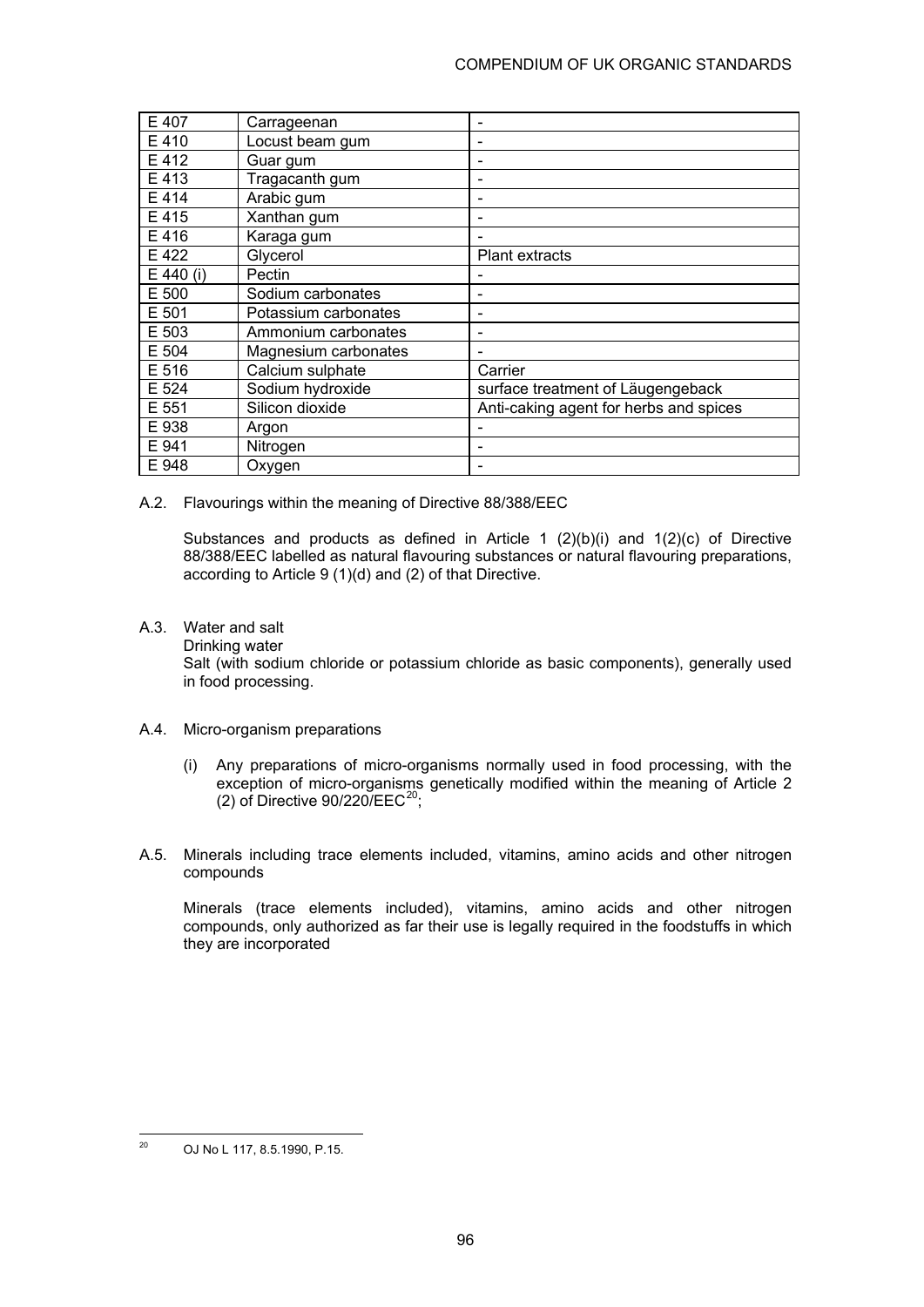# **Section B - Processing Aids and Other Products Which May be Used for Processing of Ingredients of Agricultural Origin from Organic Production**

| Water<br>Calcium chloride<br>coagulation agent<br>Calcium carbonate<br>Calcium hydroxide<br>Calcium sulphate<br>coagulation agent<br>Magnesium chloride (or nigari)<br>coagulation agent<br>Potassium carbonate<br>drying of grapes<br>Sodium carbonate<br>sugar production<br>Citric acid<br>oil production and hydrolysis of starch<br>sugar production<br>Sodium hydroxide<br>oil production from rape seed (Brassica spp)<br>Sulphuric acid<br>sugar production<br>Isopropanol (propan-2-ol)<br>In the crystallisation process in sugar preparation<br>In due respect of the provisions of Directive<br>88/344/EEC, as last amended by Directive 97/60/EEC<br>For a period expiring on 31.12.2006<br>Carbon dioxide<br>Nitrogen<br>$\overline{a}$<br>Ethanol<br>solvent<br>filtration aid<br>Tannic acid<br>Egg white albumen<br>$\blacksquare$<br>Casein<br>$\blacksquare$<br>Gelatin<br>$\overline{a}$<br>Isinglass<br>Vegetable oils<br>greasing, releasing or anti-foaming agent<br>Silicon dioxide gel or colloidal<br>$\blacksquare$<br>solution<br>Activated carbon<br>$\overline{a}$ | Name | Specific conditions |
|--------------------------------------------------------------------------------------------------------------------------------------------------------------------------------------------------------------------------------------------------------------------------------------------------------------------------------------------------------------------------------------------------------------------------------------------------------------------------------------------------------------------------------------------------------------------------------------------------------------------------------------------------------------------------------------------------------------------------------------------------------------------------------------------------------------------------------------------------------------------------------------------------------------------------------------------------------------------------------------------------------------------------------------------------------------------------------------------------|------|---------------------|
|                                                                                                                                                                                                                                                                                                                                                                                                                                                                                                                                                                                                                                                                                                                                                                                                                                                                                                                                                                                                                                                                                                  |      |                     |
|                                                                                                                                                                                                                                                                                                                                                                                                                                                                                                                                                                                                                                                                                                                                                                                                                                                                                                                                                                                                                                                                                                  |      |                     |
|                                                                                                                                                                                                                                                                                                                                                                                                                                                                                                                                                                                                                                                                                                                                                                                                                                                                                                                                                                                                                                                                                                  |      |                     |
|                                                                                                                                                                                                                                                                                                                                                                                                                                                                                                                                                                                                                                                                                                                                                                                                                                                                                                                                                                                                                                                                                                  |      |                     |
|                                                                                                                                                                                                                                                                                                                                                                                                                                                                                                                                                                                                                                                                                                                                                                                                                                                                                                                                                                                                                                                                                                  |      |                     |
|                                                                                                                                                                                                                                                                                                                                                                                                                                                                                                                                                                                                                                                                                                                                                                                                                                                                                                                                                                                                                                                                                                  |      |                     |
|                                                                                                                                                                                                                                                                                                                                                                                                                                                                                                                                                                                                                                                                                                                                                                                                                                                                                                                                                                                                                                                                                                  |      |                     |
|                                                                                                                                                                                                                                                                                                                                                                                                                                                                                                                                                                                                                                                                                                                                                                                                                                                                                                                                                                                                                                                                                                  |      |                     |
|                                                                                                                                                                                                                                                                                                                                                                                                                                                                                                                                                                                                                                                                                                                                                                                                                                                                                                                                                                                                                                                                                                  |      |                     |
|                                                                                                                                                                                                                                                                                                                                                                                                                                                                                                                                                                                                                                                                                                                                                                                                                                                                                                                                                                                                                                                                                                  |      |                     |
|                                                                                                                                                                                                                                                                                                                                                                                                                                                                                                                                                                                                                                                                                                                                                                                                                                                                                                                                                                                                                                                                                                  |      |                     |
|                                                                                                                                                                                                                                                                                                                                                                                                                                                                                                                                                                                                                                                                                                                                                                                                                                                                                                                                                                                                                                                                                                  |      |                     |
|                                                                                                                                                                                                                                                                                                                                                                                                                                                                                                                                                                                                                                                                                                                                                                                                                                                                                                                                                                                                                                                                                                  |      |                     |
|                                                                                                                                                                                                                                                                                                                                                                                                                                                                                                                                                                                                                                                                                                                                                                                                                                                                                                                                                                                                                                                                                                  |      |                     |
|                                                                                                                                                                                                                                                                                                                                                                                                                                                                                                                                                                                                                                                                                                                                                                                                                                                                                                                                                                                                                                                                                                  |      |                     |
|                                                                                                                                                                                                                                                                                                                                                                                                                                                                                                                                                                                                                                                                                                                                                                                                                                                                                                                                                                                                                                                                                                  |      |                     |
|                                                                                                                                                                                                                                                                                                                                                                                                                                                                                                                                                                                                                                                                                                                                                                                                                                                                                                                                                                                                                                                                                                  |      |                     |
|                                                                                                                                                                                                                                                                                                                                                                                                                                                                                                                                                                                                                                                                                                                                                                                                                                                                                                                                                                                                                                                                                                  |      |                     |
|                                                                                                                                                                                                                                                                                                                                                                                                                                                                                                                                                                                                                                                                                                                                                                                                                                                                                                                                                                                                                                                                                                  |      |                     |
|                                                                                                                                                                                                                                                                                                                                                                                                                                                                                                                                                                                                                                                                                                                                                                                                                                                                                                                                                                                                                                                                                                  |      |                     |
|                                                                                                                                                                                                                                                                                                                                                                                                                                                                                                                                                                                                                                                                                                                                                                                                                                                                                                                                                                                                                                                                                                  |      |                     |
|                                                                                                                                                                                                                                                                                                                                                                                                                                                                                                                                                                                                                                                                                                                                                                                                                                                                                                                                                                                                                                                                                                  |      |                     |
|                                                                                                                                                                                                                                                                                                                                                                                                                                                                                                                                                                                                                                                                                                                                                                                                                                                                                                                                                                                                                                                                                                  |      |                     |
|                                                                                                                                                                                                                                                                                                                                                                                                                                                                                                                                                                                                                                                                                                                                                                                                                                                                                                                                                                                                                                                                                                  |      |                     |
|                                                                                                                                                                                                                                                                                                                                                                                                                                                                                                                                                                                                                                                                                                                                                                                                                                                                                                                                                                                                                                                                                                  |      |                     |
|                                                                                                                                                                                                                                                                                                                                                                                                                                                                                                                                                                                                                                                                                                                                                                                                                                                                                                                                                                                                                                                                                                  |      |                     |
|                                                                                                                                                                                                                                                                                                                                                                                                                                                                                                                                                                                                                                                                                                                                                                                                                                                                                                                                                                                                                                                                                                  |      |                     |
|                                                                                                                                                                                                                                                                                                                                                                                                                                                                                                                                                                                                                                                                                                                                                                                                                                                                                                                                                                                                                                                                                                  |      |                     |
|                                                                                                                                                                                                                                                                                                                                                                                                                                                                                                                                                                                                                                                                                                                                                                                                                                                                                                                                                                                                                                                                                                  |      |                     |
|                                                                                                                                                                                                                                                                                                                                                                                                                                                                                                                                                                                                                                                                                                                                                                                                                                                                                                                                                                                                                                                                                                  |      |                     |
| L,                                                                                                                                                                                                                                                                                                                                                                                                                                                                                                                                                                                                                                                                                                                                                                                                                                                                                                                                                                                                                                                                                               | Talc |                     |
| Bentonite<br>$\blacksquare$                                                                                                                                                                                                                                                                                                                                                                                                                                                                                                                                                                                                                                                                                                                                                                                                                                                                                                                                                                                                                                                                      |      |                     |
| Kaolin                                                                                                                                                                                                                                                                                                                                                                                                                                                                                                                                                                                                                                                                                                                                                                                                                                                                                                                                                                                                                                                                                           |      |                     |
| Diatomaceous earth<br>$\blacksquare$                                                                                                                                                                                                                                                                                                                                                                                                                                                                                                                                                                                                                                                                                                                                                                                                                                                                                                                                                                                                                                                             |      |                     |
| Perlite<br>$\blacksquare$                                                                                                                                                                                                                                                                                                                                                                                                                                                                                                                                                                                                                                                                                                                                                                                                                                                                                                                                                                                                                                                                        |      |                     |
| Hazelnut shells<br>$\blacksquare$                                                                                                                                                                                                                                                                                                                                                                                                                                                                                                                                                                                                                                                                                                                                                                                                                                                                                                                                                                                                                                                                |      |                     |
| Rice meal                                                                                                                                                                                                                                                                                                                                                                                                                                                                                                                                                                                                                                                                                                                                                                                                                                                                                                                                                                                                                                                                                        |      |                     |
| releasing agent<br><b>Beeswax</b>                                                                                                                                                                                                                                                                                                                                                                                                                                                                                                                                                                                                                                                                                                                                                                                                                                                                                                                                                                                                                                                                |      |                     |
| releasing agent<br>Carnauba wax                                                                                                                                                                                                                                                                                                                                                                                                                                                                                                                                                                                                                                                                                                                                                                                                                                                                                                                                                                                                                                                                  |      |                     |

# **Preparations of micro-organisms and enzymes:**

Any preparations of micro-organisms and enzymes normally used as processing aids in food processing, with the exception of micro-organisms genetically modified within the meaning of Article 2(2) of Directive 90/220/EEC, and with the exception of enzymes derived from genetically modified organisms within the meaning of Article 2(2) of Directive 90/220/EEC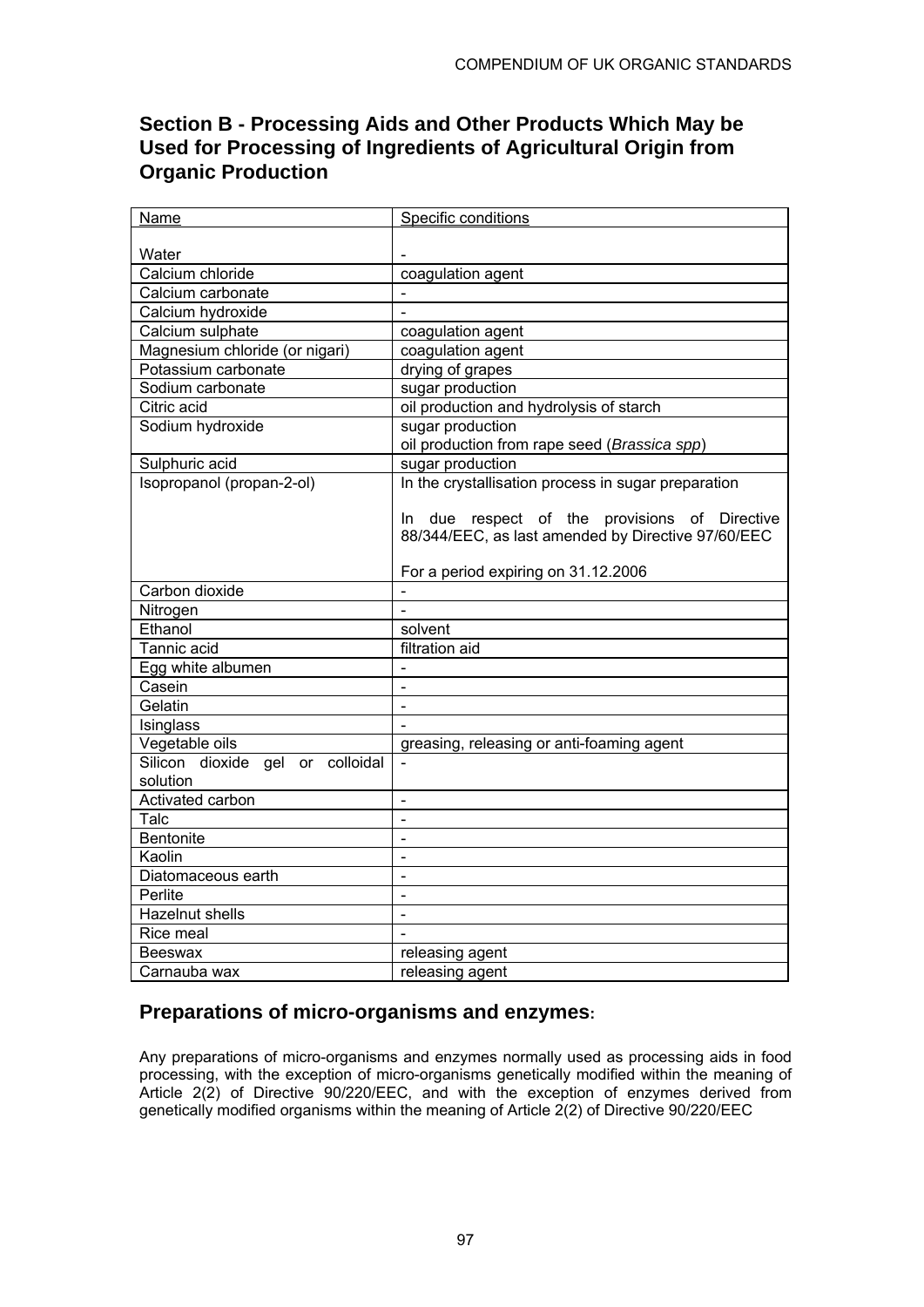## **Section C - Ingredients Of Agricultural Origin Which Have Not Been Produced Organically**

#### **C.1. Unprocessed vegetable products as well as products derived therefrom by processes referred to under definition 2(a) of the introduction of this Chapter:**

C.1.1. Edible fruits, nuts and seeds:

| Acorns                    | Quercus spp.      |
|---------------------------|-------------------|
| cola nuts                 | Cola acuminata    |
| gooseberries              | Ribes uva-crispa  |
| maracujas (passion fruit) | Passiflora edulis |
| raspberries (dried)       | Rubus idaeus      |
| red currants (dried)      | Ribes rubrum      |

C.1.2. Edible spices and herbs:

| pepper (Peruvian) | Schinus molle L.      |
|-------------------|-----------------------|
| horseradish seeds | Armoracia rusticana   |
| lesser galanga    | Alpinia officinarum   |
| safflower flowers | Carthamus tinctorius  |
| watercress herb   | Nasturtium officinale |

#### C.1.3. Miscellaneous:

Algae, including seaweed, permitted in conventional foodstuffs preparation

#### **C.2. Vegetable products, processed by processes as referred to under definition 2(b) of the introduction of this Chapter**

C.2.1. Fats and oils whether or not refined, but not chemically modified, derived from plants other than:

| cocoa     | Theobroma cacao      |
|-----------|----------------------|
| coconut   | Cocos nucifera       |
| olive     | Olea europaea        |
| sunflower | Helianthus annuus    |
| palm      | Elaeis guineensis    |
| rape      | Brassica napus, rapa |
| safflower | Carthamus tinctorius |
| sesame    | Sesamum indicum      |
| sova      | Glycine max          |
|           |                      |

C.2.2. The following sugars, starches and other products from cereals and tubers:

 fructose rice paper unleavened bread paper starch from rice and waxy maize, not chemically modified

C.2.3. Miscellaneous:

 coriander, smoked pea protein *Pisum* spp rum: only obtained from cane sugar juice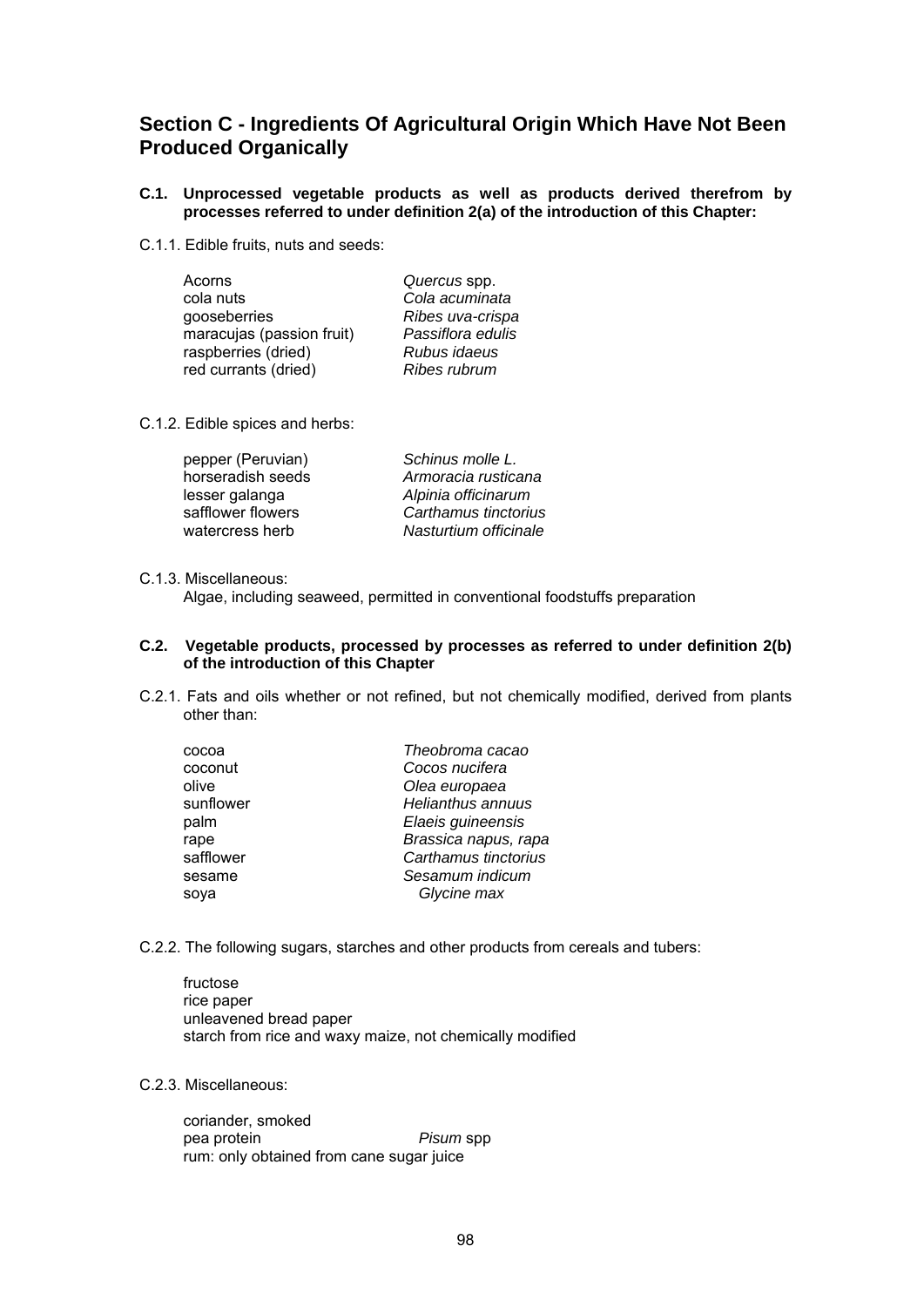kirsch prepared on the basis of fruits and flavourings as referred to in section A.2 of this Annex.

#### **C.3. Animal products:**

aquatic organisms, not originating from aquaculture, and permitted in conventional foodstuffs preparation gelatin whey powder *'herasuola'*  casings

#### **C.4. Additional Substances Authorised in the UK for processing livestock products**

The products below are authorised either because there is a statutory requirement for their use or because Defra is permitted, for the moment, to authorise products for use in the processing of livestock products.

#### **a) Enrichment Agents for Bread and Flour**

 May be used for flour (other than wholemeal) within the limits specified in Schedule 1 of the Bread and Flour Regulations 1984 and they may be added in an inert carrier of calcium sulphate.

- Iron (as powdered iron)
- Thiamine chloride hydrochloride (Vitamin B)
- Nicotinic acid (Vitamin B3)

### **b) Enrichment Agents for Margarine**

May be used within the limits specified in the Margarine Regulations 1967

- Vitamin A (retinol)
- Vitamin D (calciferol)

#### **c) Coatings for Cheese**

- Synthetic cheese coating without fungicides
- Grease-proof and parchment wrappings for cheese

#### **d) Colouring for cheese**

Annatto (obtained by aqueous extraction): For traditional UK coloured cheeses

#### **e) Additional Permitted Processing Aid for Meat Products**

- Saltpetre (Potassium Nitrate) Curing Meat
- Sodium Nitrite **Curing Meat**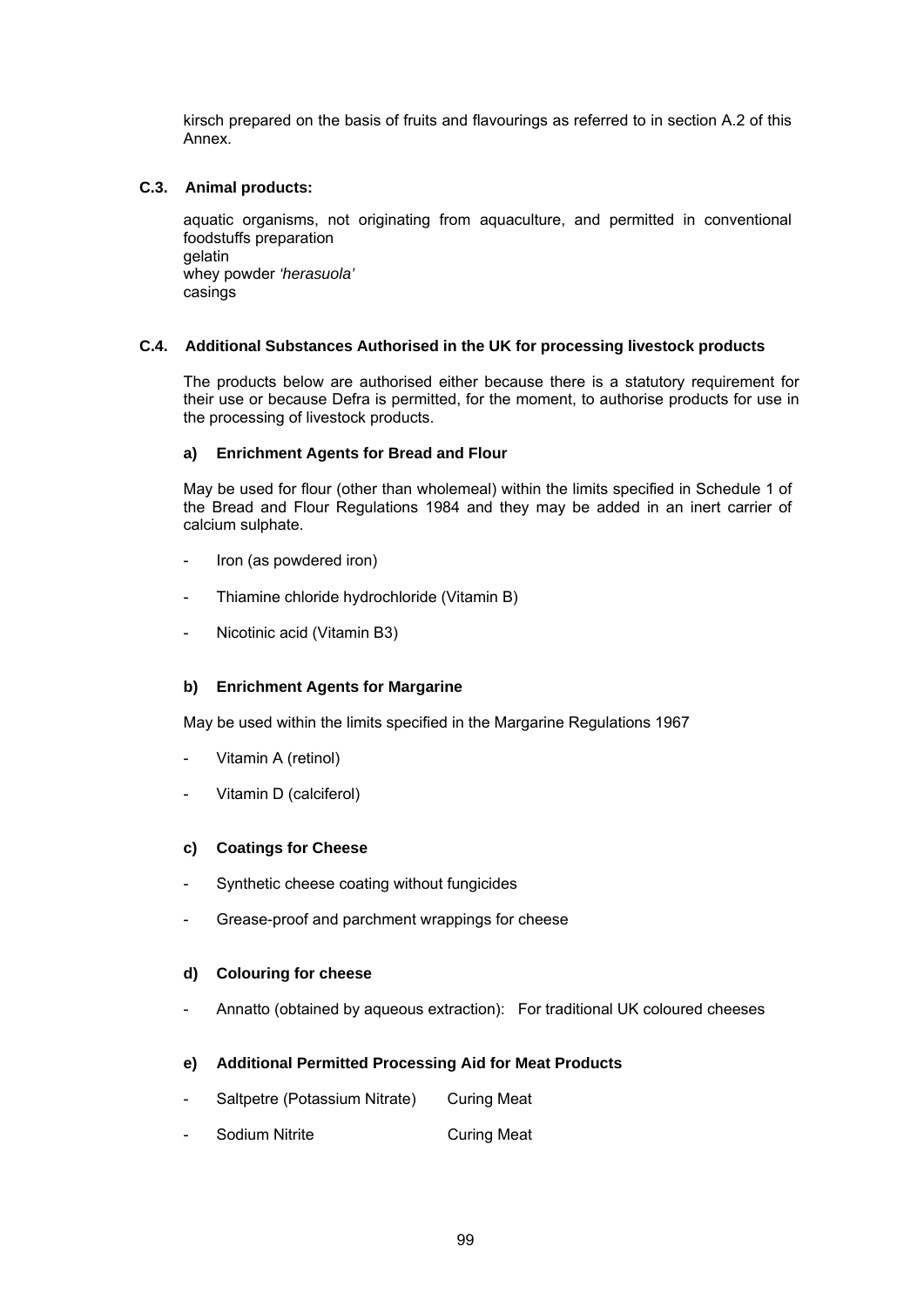# **ANNEX VII**

# **LIVESTOCK EQUIVALENCE TABLE**

| Type of Livestock                              | Maximum number of animals per ha.<br>equivalent to 170 kg N/ha |
|------------------------------------------------|----------------------------------------------------------------|
| <b>CATTLE</b>                                  |                                                                |
| Dairy Cow (500kg)                              | 2                                                              |
| Dairy Cow (450kg)                              | 2.2                                                            |
| <b>Cull Dairy Cows</b>                         | 2.2                                                            |
| Dairy Heifer Replacement > 2 years (500kg)     | 2.9                                                            |
| Beef Cow (500kg)                               | 2.9                                                            |
| Males/Grower Fattener > 2 years (500kg)        | 2.9                                                            |
| Ditto 12-24 months (400kg)                     | 3.8                                                            |
| Grower Fattener 6-12 months (180kg)            | 7                                                              |
| Calf (0-6 months) (100kg)                      | 12                                                             |
| <b>Calves for Fattening</b>                    |                                                                |
| <b>SHEEP</b>                                   |                                                                |
| Ewes (65kg)                                    | 19                                                             |
| Lambs - kept for 6 months                      | 140                                                            |
| Ewes and Lambs                                 | 15.7                                                           |
| <b>PIGS</b>                                    |                                                                |
| Pig (Baconer 35-105kg)                         | 16                                                             |
| Cutter (35-85kg)                               | 18                                                             |
| Grower (18-35kg)                               | 28                                                             |
| Weaner (7-18kg)<br>Piglets                     | 60                                                             |
| Sow and Litter (to 7kg)<br>Sow Only<br>Piglets | 9.0                                                            |
| <b>POULTRY</b>                                 |                                                                |
| Laying Hens                                    | 260                                                            |
| Table Birds (3.5 crops)                        | 560                                                            |
| Turkeys - Male (13.5kg 2.1 crops per year)     | 120                                                            |
| Turkeys - Female (6.5kg 2.4 crops per year)    | 260                                                            |
| <b>OTHER</b>                                   |                                                                |
| Equines over six months old                    | $\overline{2}$                                                 |
| Female breeding rabbits                        | 100                                                            |

Density of livestock may only be equivalent to the production of 170kg of Nitrogen per year/hectare.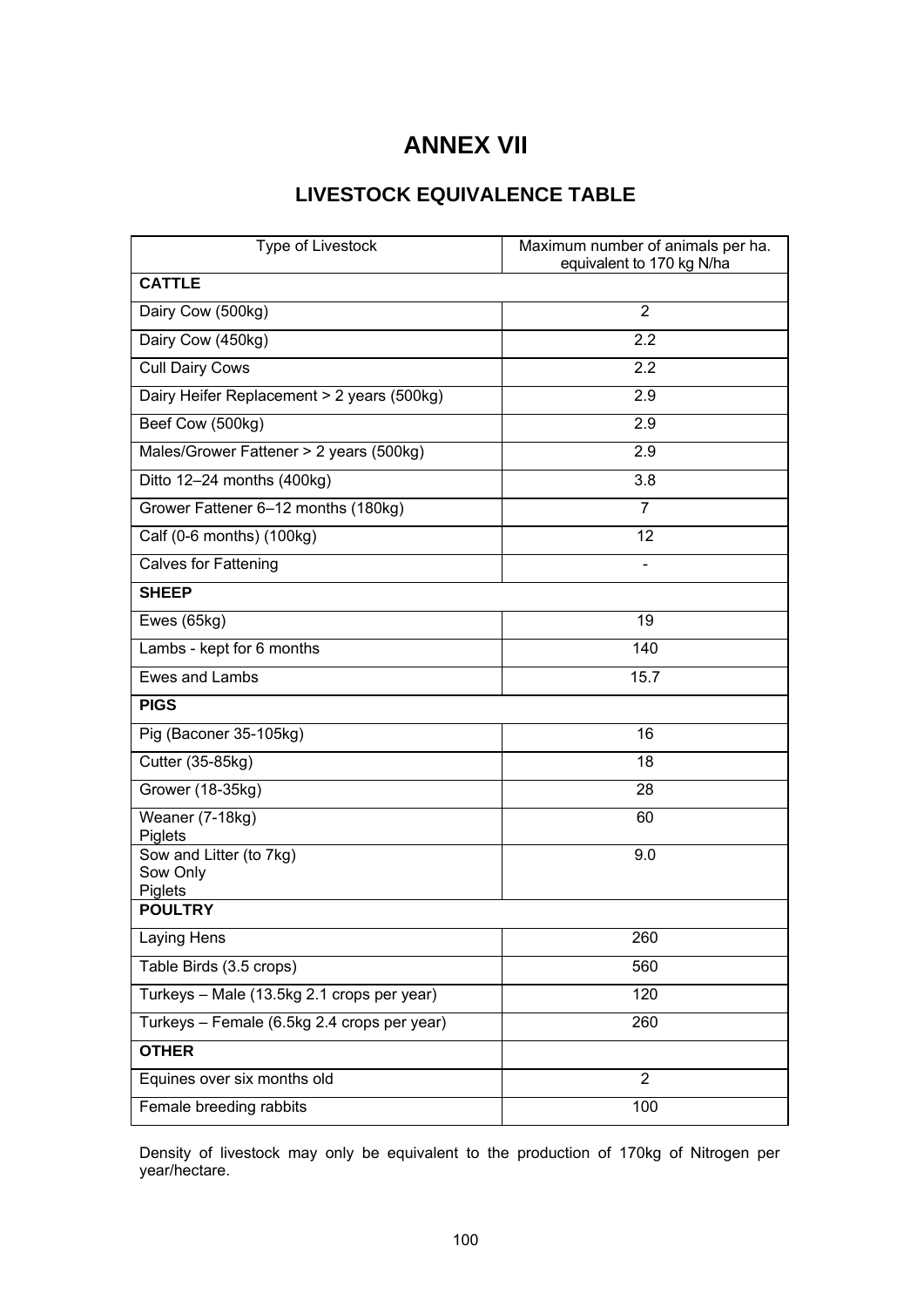# **ANNEX VIII**

# **MINIMUM SURFACE AREAS INDOORS AND OUTDOORS AND OTHER CHARACTERISTICS OF HOUSING IN THE DIFFERENT SPECIES AND TYPES OF PRODUCTION**

# **1. Bovines, Ovine And Pigs**

|                                                     | Indoors area                    | Outdoors                               |                                                   |
|-----------------------------------------------------|---------------------------------|----------------------------------------|---------------------------------------------------|
|                                                     | (net area available to animals) | area                                   |                                                   |
|                                                     |                                 | (exercise                              |                                                   |
|                                                     |                                 |                                        |                                                   |
|                                                     |                                 | area,                                  |                                                   |
|                                                     |                                 | excluding                              |                                                   |
|                                                     |                                 |                                        | pasturage)                                        |
|                                                     | Live weight minimum             | M <sup>2</sup> /head                   | M <sup>2</sup> /head                              |
|                                                     |                                 |                                        |                                                   |
|                                                     | (kg)                            |                                        |                                                   |
| <b>Breeding and fattening</b><br>bovine and equidae | up to 100                       | 1.5                                    | 1.1                                               |
|                                                     | up to 200                       | 2.5                                    | 1.9                                               |
|                                                     | up to 350                       | 4.0                                    | 3                                                 |
|                                                     | over 350                        | 5 with a minimum of<br>1 $m^2$ /100 kg | 3.7 with a<br>minimum of<br>0.75<br>$m^2$ /100 kg |
|                                                     |                                 |                                        |                                                   |
| Dairy cows                                          | 6                               |                                        | 4.5                                               |
|                                                     |                                 |                                        |                                                   |
| <b>Bulls for breeding</b>                           |                                 | 10                                     | 30                                                |
|                                                     |                                 |                                        |                                                   |
| Sheep and goats                                     |                                 | 1.5 sheep/goat                         | 2.5                                               |
|                                                     |                                 | 0.35 lamb/kid                          | 2.5 with 0.5                                      |
|                                                     |                                 |                                        | per                                               |
|                                                     |                                 |                                        |                                                   |
|                                                     |                                 |                                        | lamb/kid                                          |
| <b>Farrowing sows with</b><br>piglets up to 40 days |                                 | 7.5 sow                                | 2.5                                               |
| <b>Fattening pigs</b>                               | up to 50                        | 0.8                                    | 0.6                                               |
|                                                     | up to 85                        | 1.1                                    | 0.8                                               |
|                                                     |                                 |                                        |                                                   |
|                                                     | up to 110                       | 1.3                                    | $\mathbf{1}$                                      |
| <b>Piglets</b>                                      | over 40 days and up to<br>30 kg | 0.6                                    | 0.4                                               |
|                                                     |                                 |                                        |                                                   |
| <b>Brood pigs</b>                                   |                                 | 2.5 female                             | 1.9                                               |
|                                                     |                                 | 6.0 male                               | 8.0                                               |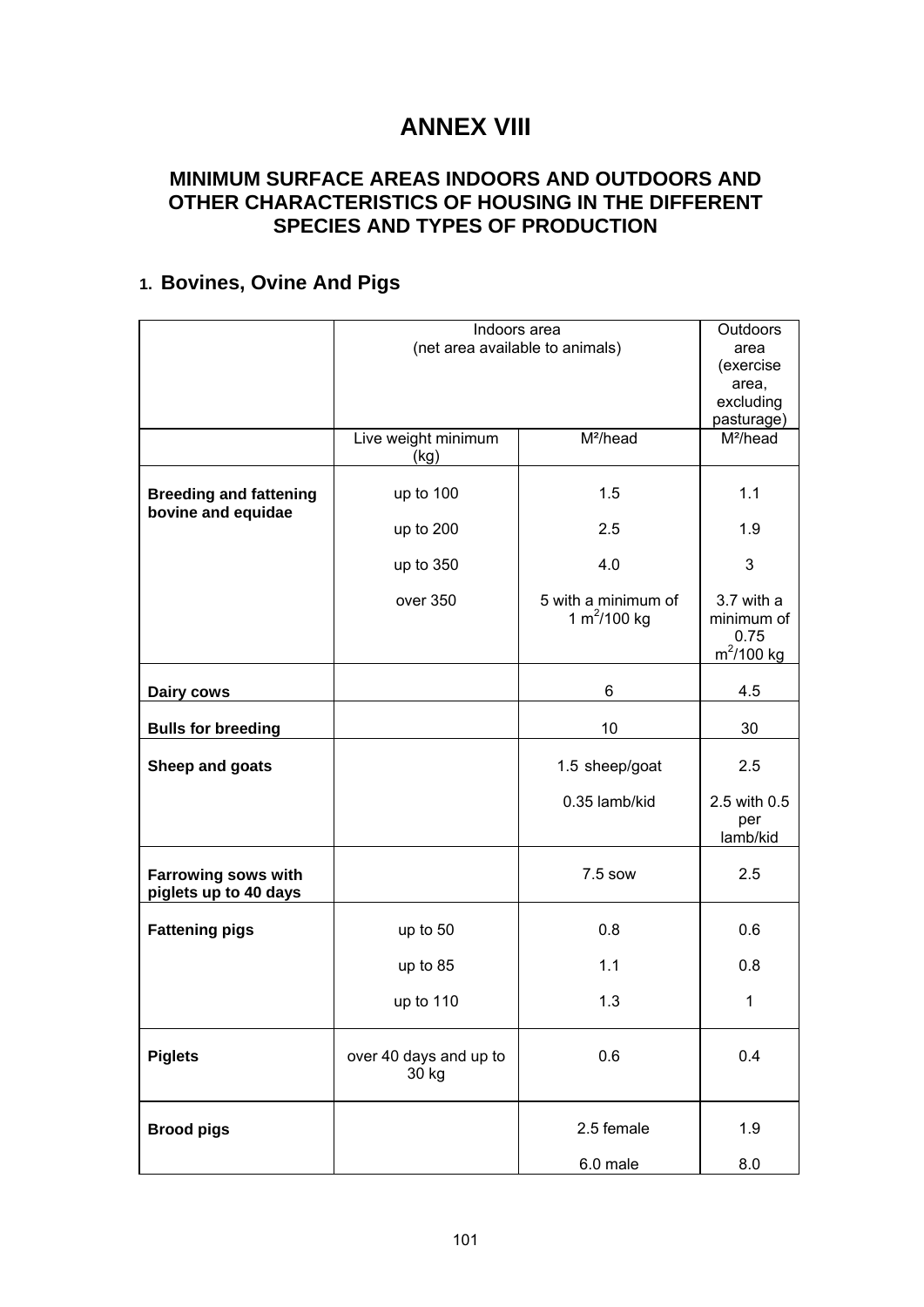# **2. Poultry**

|                                                      | Indoors area<br>(net area available to animals)                                               |                                 |                                                                               | Outdoors area<br>$(m2$ of area<br>available in<br>rotation/head)                                                                                                             |
|------------------------------------------------------|-----------------------------------------------------------------------------------------------|---------------------------------|-------------------------------------------------------------------------------|------------------------------------------------------------------------------------------------------------------------------------------------------------------------------|
|                                                      | No animals/m <sup>2</sup>                                                                     | cm perch/animal                 | nest                                                                          |                                                                                                                                                                              |
| <b>Laying hens</b>                                   | 6                                                                                             | 18                              | 8 laying hens<br>per nest or in<br>case of<br>common nest<br>120 $cm^2/b$ ird | 4, provided that<br>the limit of 170<br>kg of N/ha/year<br>is not exceeded                                                                                                   |
| <b>Fattening</b><br>poultry<br>(in fixed<br>housing) | 10 with a<br>maximum of<br>21 kg<br>liveweight/m <sup>2</sup>                                 | 20<br>(for guinea fowl<br>only) |                                                                               | 4 broilers and<br>guinea fowl<br>4.5 ducks<br>10 turkey<br>15 geese<br>In all the<br>species<br>mentioned<br>above the limit<br>of 170 kg of<br>N/ha/year is not<br>exceeded |
| <b>Fattening</b><br>poultry in<br>mobile<br>housing  | 16 <sup>t</sup> in mobile<br>poultry houses<br>with a maximum<br>of 30 kg<br>liveweight/ $m2$ |                                 |                                                                               | 2.5, provided<br>that the limit of<br>170 kg of<br>N/ha/year is not<br>exceeded                                                                                              |

\* Only in the case of mobile houses not exceeding 150 m² floor space which remain open at night.

 $\overline{\phantom{0}}$ 

 $\equiv$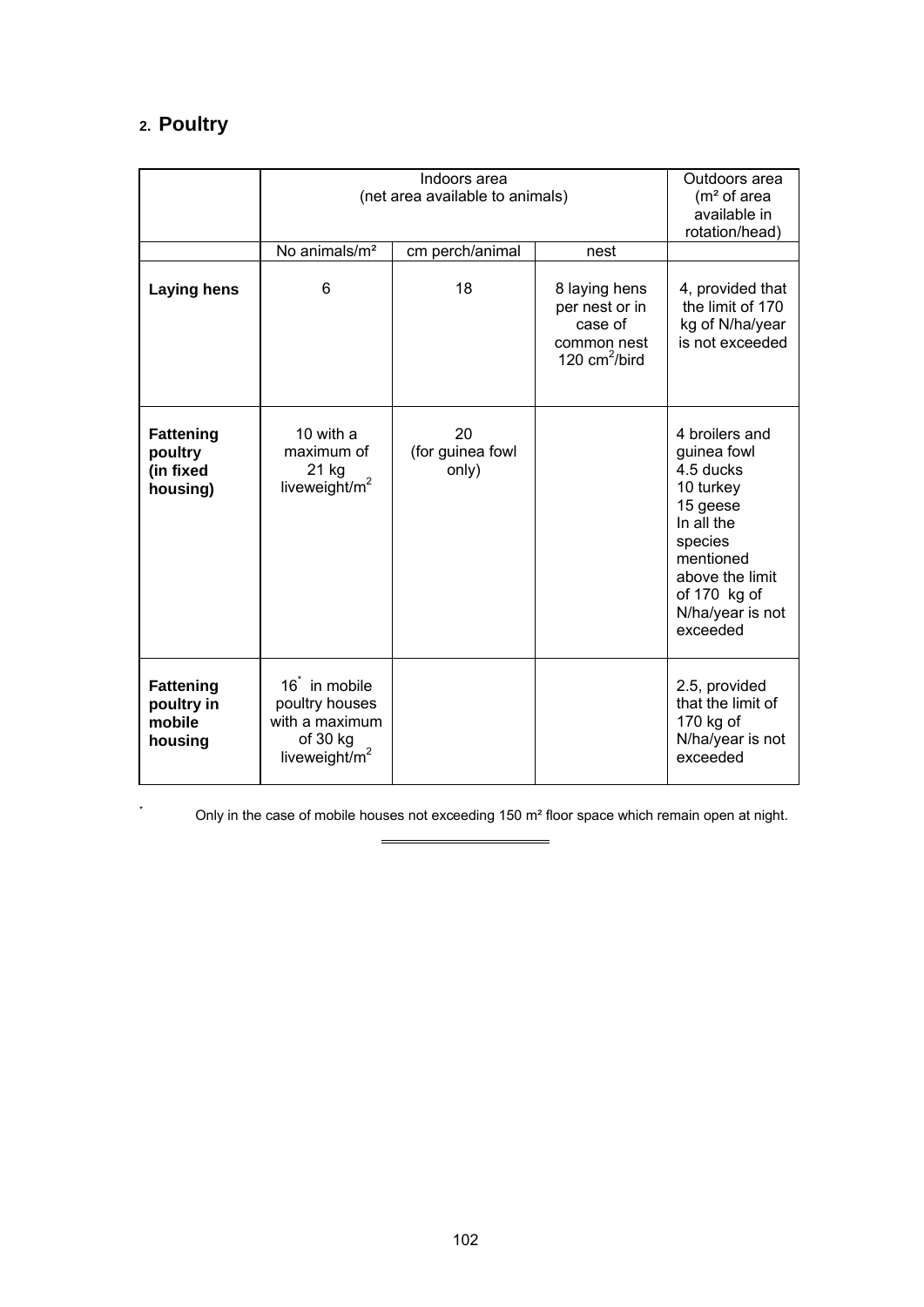# **SECTION TWO - ADVISORY ANNEX**

This Annex provides guidance on good environmental practice with which organic operators are encouraged to comply. This guidance is given without prejudice to the specific conditions which may apply to individual operators under agri-environment schemes or statutory measures.

# **Organic Production and Care of the Environment**

- 1 Organic production systems are designed to produce optimum quantities of food of good nutritional quality by using management practices which aim to avoid the use of agrochemical inputs and which minimise damage to the environment and wildlife.
- 2 These systems entail the adoption of management practices which underpin and support the principles and aims of organic production. The principles include:
	- i) Working with natural systems rather than seeking to dominate them;
	- ii) The encouragement of biological cycles involving micro-organisms, soil flora and fauna, plants and animals;
	- iii) The maintenance or development of valuable existing landscape features and adequate habitats for the production of wildlife with particular regard to endangered species;
	- iv) Careful attention to animal welfare considerations;
	- v) The avoidance of pollution;
	- vi) Consideration for the wider social and ecological impact of the farming system.
- 3 When applied these principles result in production practices whose key characteristics are:
	- i) the adoption of sound rotations;
	- ii) the extensive and rational use of animal manure and vegetable wastes;
	- iii) the use of appropriate inputs;
	- iv) appropriate cultivation, weed and pest control techniques; and
	- v) the observance of conservation principles.